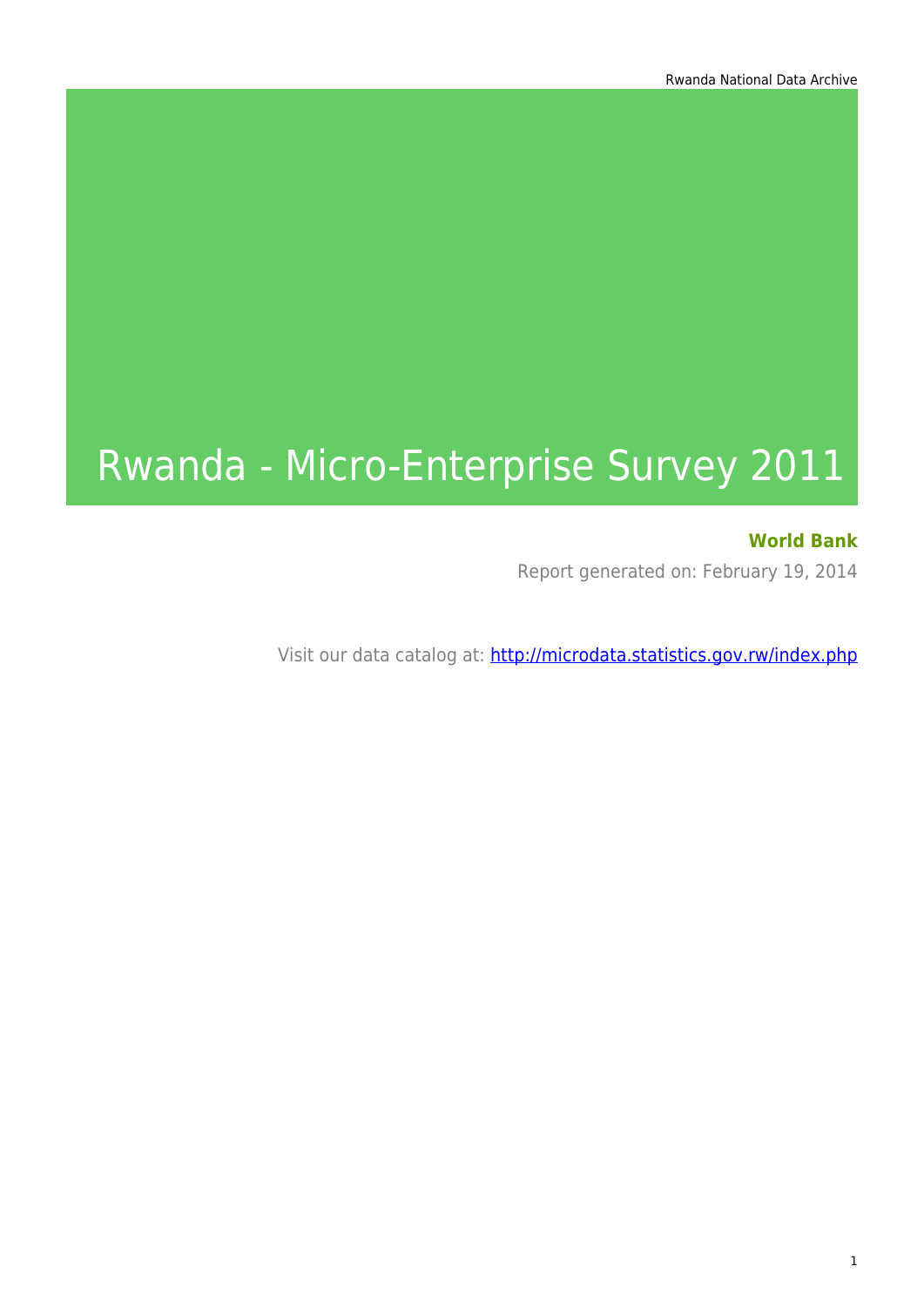### **Overview**

### Identification

**ID NUMBER** RWA\_2011\_MS\_v01\_M\_WB

### Version

**VERSION DESCRIPTION** v01

**PRODUCTION DATE**

2011

#### **Overview**

#### **ABSTRACT**

This research of registered businesses with one to four employees was conducted in Rwanda between June 2011 and February 2012, at the same time with Rwanda Enterprise Survey 2011. Data from 148 establishments was analyzed. Stratified random sampling was used to select the surveyed businesses. The objective of the survey is to obtain feedback from enterprises on the state of the private sector and constraints to its growth.

Micro-Enterprise Survey topics include firm characteristics, gender participation, access to finance, annual sales, costs of inputs and labor, workforce composition, bribery, licensing, infrastructure, trade, crime, competition, capacity utilization, land and permits, taxation, informality, AIDS, business-government relations, innovation and technology, and performance measures. Over 90 percent of the questions objectively ascertain characteristics of a country's business environment. The remaining questions assess the survey respondents' opinions on what are the obstacles to firm growth and performance.

#### **KIND OF DATA**

Sample survey data [ssd]

#### **UNITS OF ANALYSIS**

The primary sampling unit of the study is the establishment. An establishment is a physical location where business is carried out and where industrial operations take place or services are provided. A firm may be composed of one or more establishments. For example, a brewery may have several bottling plants and several establishments for distribution. For the purposes of this survey an establishment must make its own financial decisions and have its own financial statements separate from those of the firm. An establishment must also have its own management and control over its payroll.

#### Scope

#### **NOTES**

The scope of the study includes:

- characteristics of establishments;
- infrastructure and services;
- sales and supplies;
- degree of competition;
- capacity;
- land and permits;
- innovation;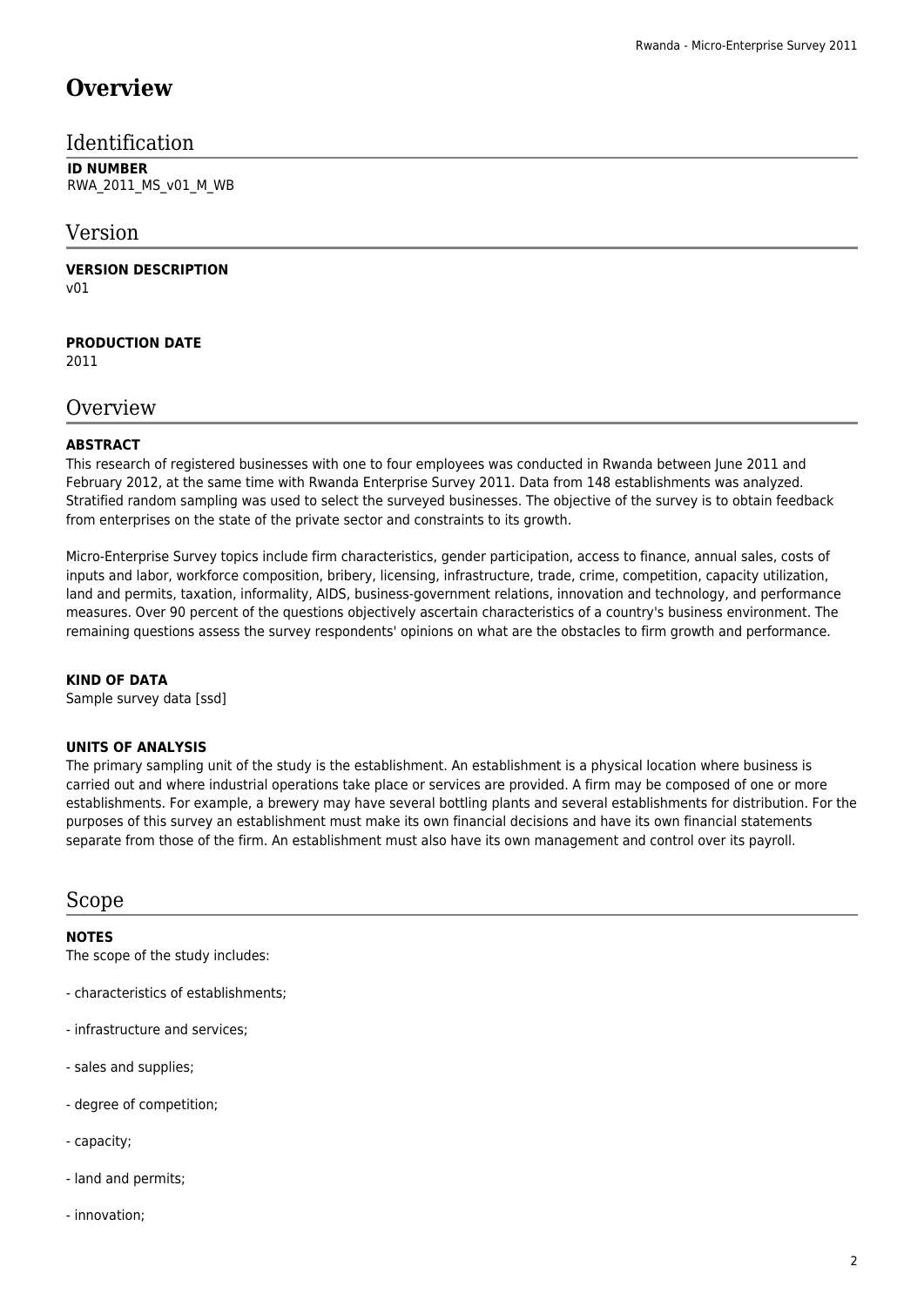- crime;
- finance;
- business-government relations;
- labor;
- AIDS and sickness;
- business environment;
- performance.

### Coverage

#### **GEOGRAPHIC COVERAGE**

Butare and Kigali City

#### **GEOGRAPHIC UNIT**

Regions covered are selected based on the number of establishments, contribution to employment, and value added. In most cases these regions are metropolitan areas and reflect the largest centers of economic activity in a country.

#### **UNIVERSE**

The whole population, or the universe, covered in the Enterprise Surveys is the non-agricultural private economy. It comprises: all manufacturing sectors according to the ISIC Revision 3.1 group classification (group D), construction sector (group F), services sector (groups G and H), and transport, storage, and communications sector (group I). Note that this population definition excludes the following sectors: financial intermediation (group J), real estate and renting activities (group K, except sub-sector 72, IT, which was added to the population under study), and all public or utilities sectors. Companies with 100% government ownership are not eligible to participate in the Enterprise Surveys.

### Producers and Sponsors

|             | <b>PRIMARY INVESTIGATOR(S)</b> |                    |  |  |  |  |  |
|-------------|--------------------------------|--------------------|--|--|--|--|--|
| <b>Name</b> |                                | <b>Affiliation</b> |  |  |  |  |  |
|             | World Bank                     |                    |  |  |  |  |  |
|             | <b>FUNDING</b>                 |                    |  |  |  |  |  |

| <b>Name</b> | <b>Abbreviation</b> | <b>Role</b><br>___ |
|-------------|---------------------|--------------------|
| World Bank  |                     |                    |

#### **OTHER ACKNOWLEDGEMENTS**

| Name        | <b>Affiliation</b> | Role                                                         |
|-------------|--------------------|--------------------------------------------------------------|
| TNS Opinion |                    | Implementation of the Africa 2011 Enterprise Surveys rollout |

#### Metadata Production

#### **METADATA PRODUCED BY**

| <b>Name</b>            | <b>Abbreviation</b> | <b>Affiliation</b> | Role                     |
|------------------------|---------------------|--------------------|--------------------------|
| Development Data Group | <b>DECDG</b>        | World Bank         | <b>DDI Documentation</b> |

**DATE OF METADATA PRODUCTION** 2012-12-08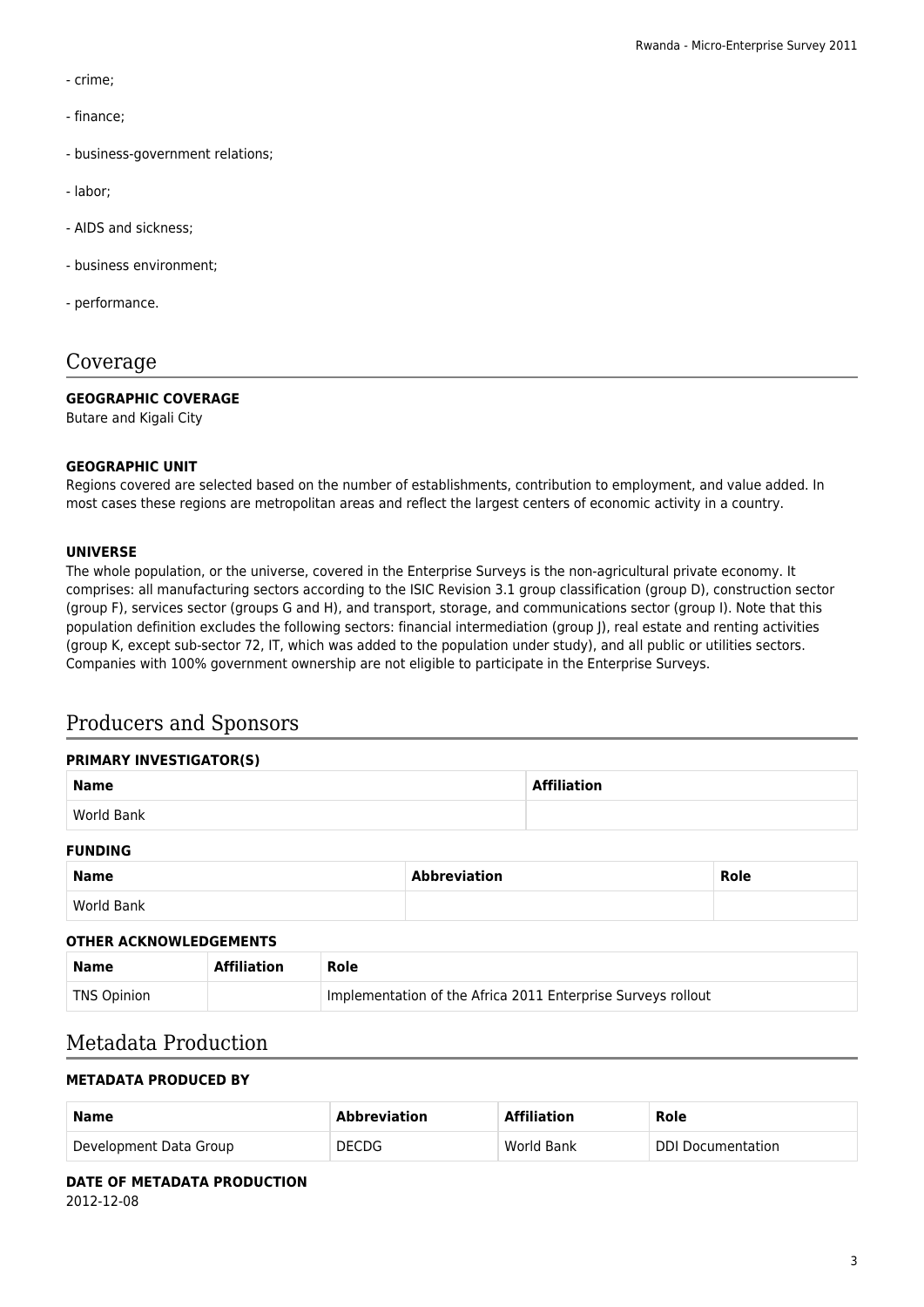#### **DDI DOCUMENT ID** DDI\_RWA\_2011\_MS\_v01\_M\_WB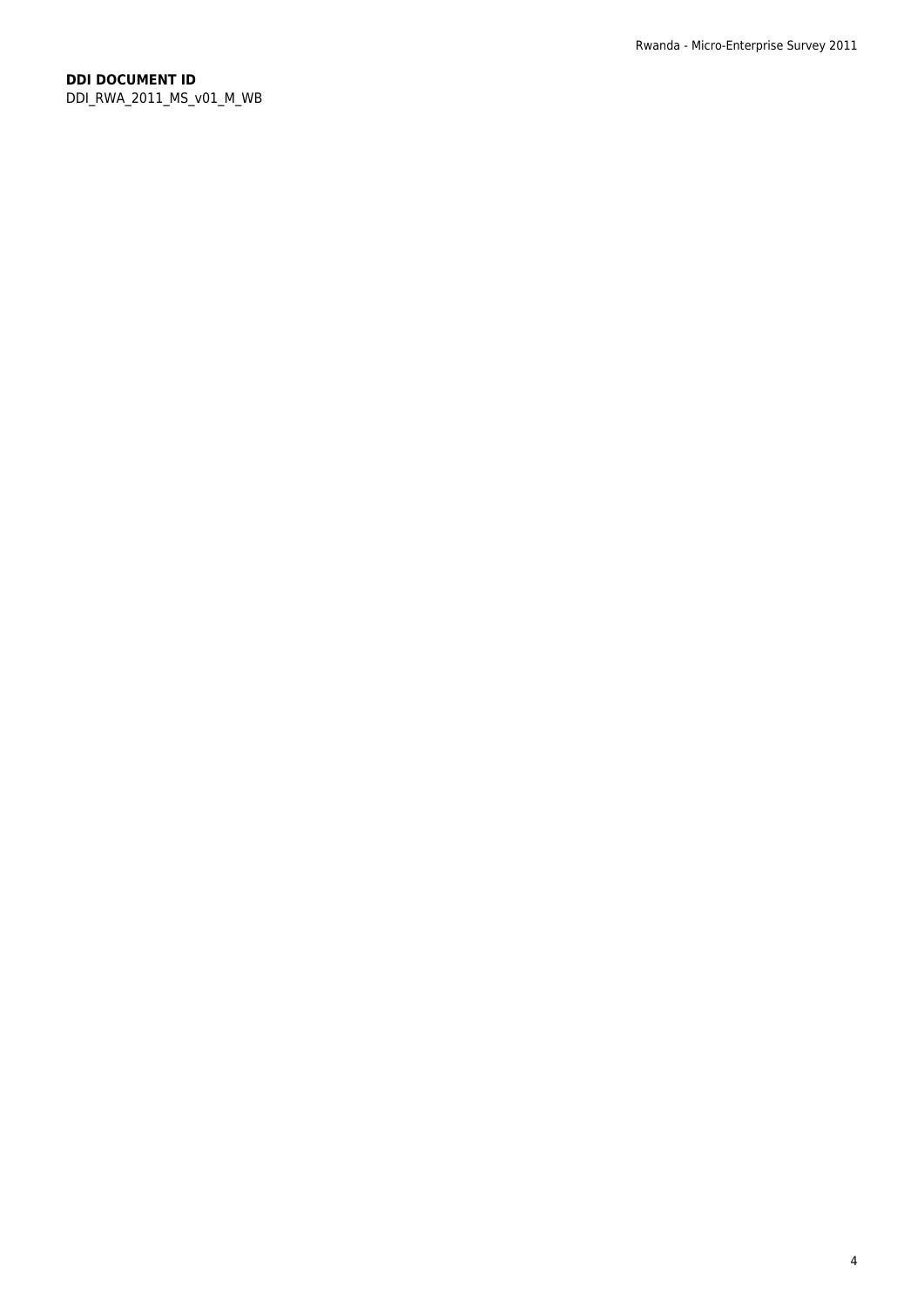## **Sampling**

### Sampling Procedure

The sample was selected using stratified random sampling technique. Two levels of stratification were used: firm sector and geographic region.

Industry stratification was designed in the way that follows: the universe was stratified into one manufacturing industry and one service industry. The sample design for the micro-survey targeted 170 establishments: 18 in manufacturing and 152 in services.

Regional stratification was defined in two regions: Butare and Kigali City.

The micro sample consists of firms with 1 to 4 employees. For stratification purposes, the number of employees was defined on the basis of reported permanent full-time workers. This seems to be an appropriate definition of the labor force since seasonal, casua and part-time employment is not a common practice, except in the sectors of construction and agriculture.

The sample frame was produced by Rwanda Revenue Authority. The enumerated bussinesses with less than five employees were used as sample frame for the Rwanda Micro-Survey with the aim of obtaining interviews at 170 establishments.

The quality of the frame was assessed at the onset of the project through visits to a random subset of firms and local contractor knowledge. The sample frame was not immune from the typical problems found in establishment surveys: positive rates of noneligibility, repetition, non-existent units, etc. In addition, the sample frame contains no telephone or fax numbers so the local contractor had to screen the contacts by visiting them. Due to response rate and ineligibility issues, additional sample had to be extracted by the World Bank in order to obtain enough eligible contacts and meet the sample targets.

Given the impact that non-eligible units included in the sample universe may have on the results, adjustments may be needed when computing the appropriate weights for individual observations. The percentage of confirmed non-eligible units as a proportion of the total number of sampled establishments contacted for the survey was 15% (66 out of 433) for micro firms.

### Response Rate

Survey non-response must be differentiated from item non-response. The former refers to refusals to participate in the survey altogether whereas the latter refers to the refusals to answer some specific questions. Enterprise Surveys suffer from both problems and different strategies were used to address these issues.

Item non-response was addressed by two strategies:

a- For sensitive questions that may generate negative reactions from the respondent, such as corruption or tax evasion, enumerators were instructed to collect "Refusal to respond" (-8) as a different option from "Don't know" (-9). b- Establishments with incomplete information were re-contacted in order to complete this information, whenever necessary.

Survey non-response was addressed by maximizing efforts to contact establishments that were initially selected for interview. Attempts were made to contact the establishment for interview at different times, days of the week before a replacement establishment (with similar strata characteristics) was suggested for interview. Survey non-response did occur but substitutions were made in order to potentially achieve strata-specific goals.

The number of contacted micro establishments per realized interview was 0.34. This number is the result of two factors: explicit refusals to participate in the survey, as reflected by the rate of rejection (which includes rejections of the screener and the main survey) and the quality of the sample frame, as represented by the presence of ineligible units. The number of rejections per contact was 0.18.

Complete information regarding the sampling methodology, sample frame, weights, response rates, and implementation can be found in "Description of Rwanda ES 2011 Implementation" in Technical Documents.

### Weighting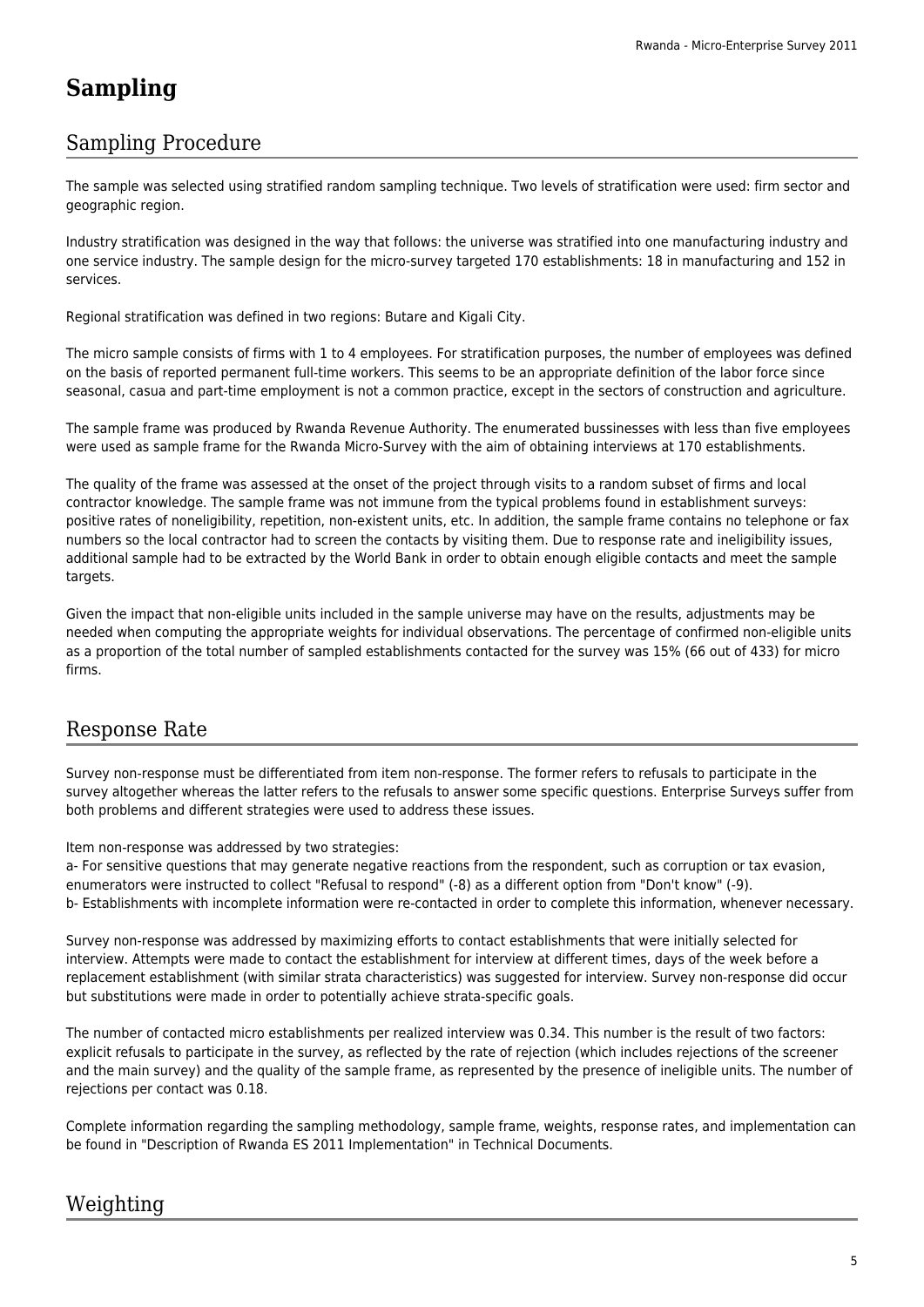For some units it was impossible to determine eligibility because the contact was not successfully completed. Consequently, different assumptions as to their eligibility result in different universe cells' adjustments and in different sampling weights. Three sets of assumptions were considered:

a- Strict assumption: eligible establishments are only those for which it was possible to directly determine eligibility.

b- Median assumption: eligible establishments are those for which it was possible to directly determine eligibility and those that rejected the screener questionnaire or an answering machine or fax was the only response. Median weights are used for computing indicators on the www.enterprisesurveys.org website.

c- Weak assumption: in addition to the establishments included in points a and b, all establishments for which it was not possible to finalize a contact are assumed eligible. This includes establishments with dead or out of service phone lines, establishments that never a[nswered the phone, and esta](http://microdata.statistics.gov.rw/www.enterprisesurveys.org)blishments with incorrect addresses for which it was impossible to find a new address. Note that under the weak assumption only observed non-eligible units are excluded from universe projections.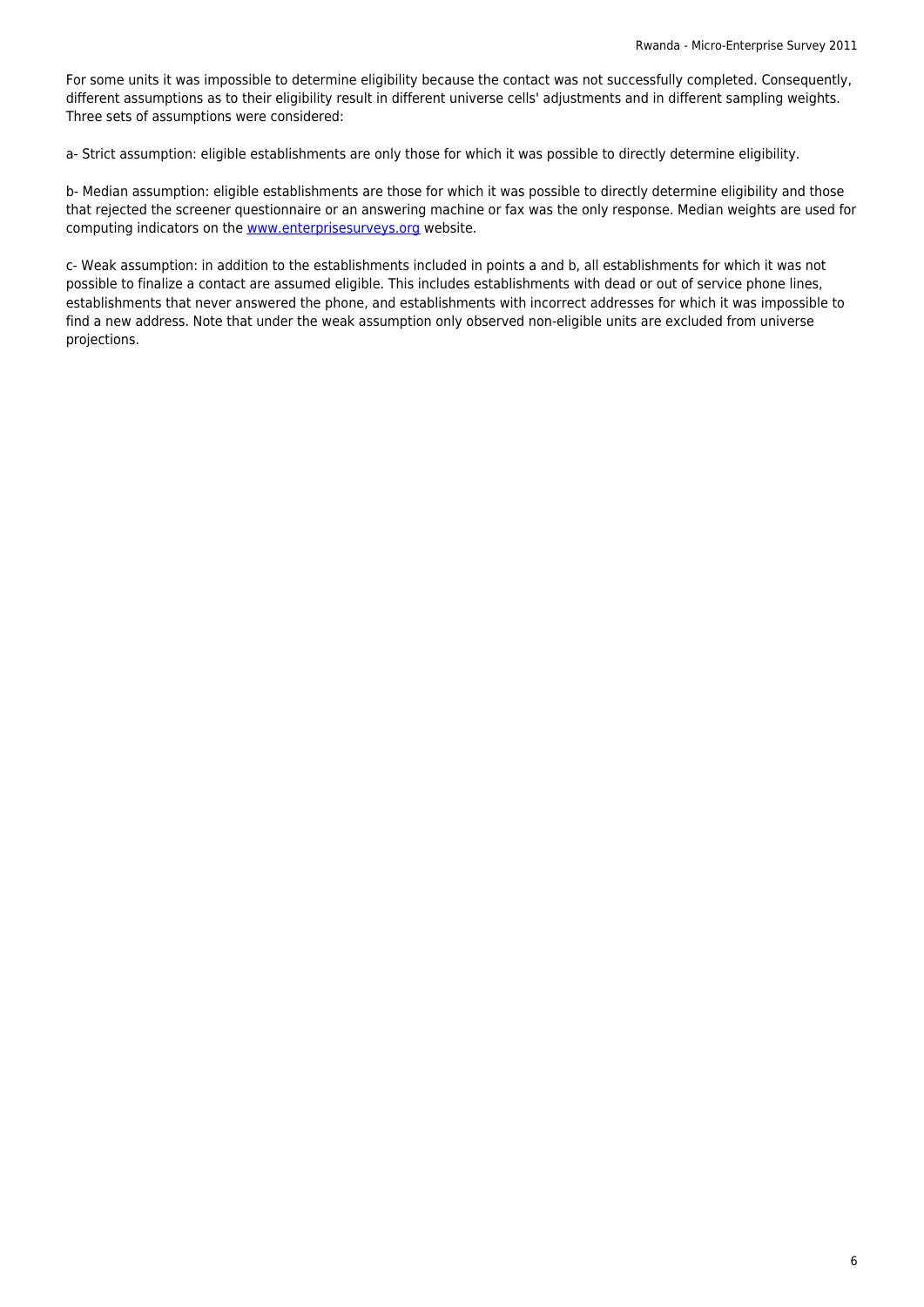## **Questionnaires**

### **Overview**

The following survey instruments are available:

- Manufacturing Module Questionnaire [ISIC Rev.3.1: 15-37]
- Services Module Questionnaire [ISIC Rev.3.1: 45, 50, 51, 52, 60, 61, 62, 63, 64 & 72]
- Screener Questionnaire.

The survey is fielded via manufacturing or services questionnaires in order not to ask questions that are irrelevant to specific types of firms, e.g. a question that relates to production and nonproduction workers should not be asked of a retail firm. In addition to questions that are asked across countries, all surveys are customized and contain country-specific questions. An example of customization would be including tourism-related questions that are asked in certain countries when tourism is an existing or potential sector of economic growth. Each version of the questionnaire is identified by the variable a0.

In the implementation of the Africa rollout 2011 an experiment was carried in some of the countries to better estimate the effects of the use of show cards in data collection. In some of the sections (i.e. Innovation) the enumerators were trained to alternatively implement the section using either show cards or asking only the questions without showing any cards. The variation is identified by the variable "cards".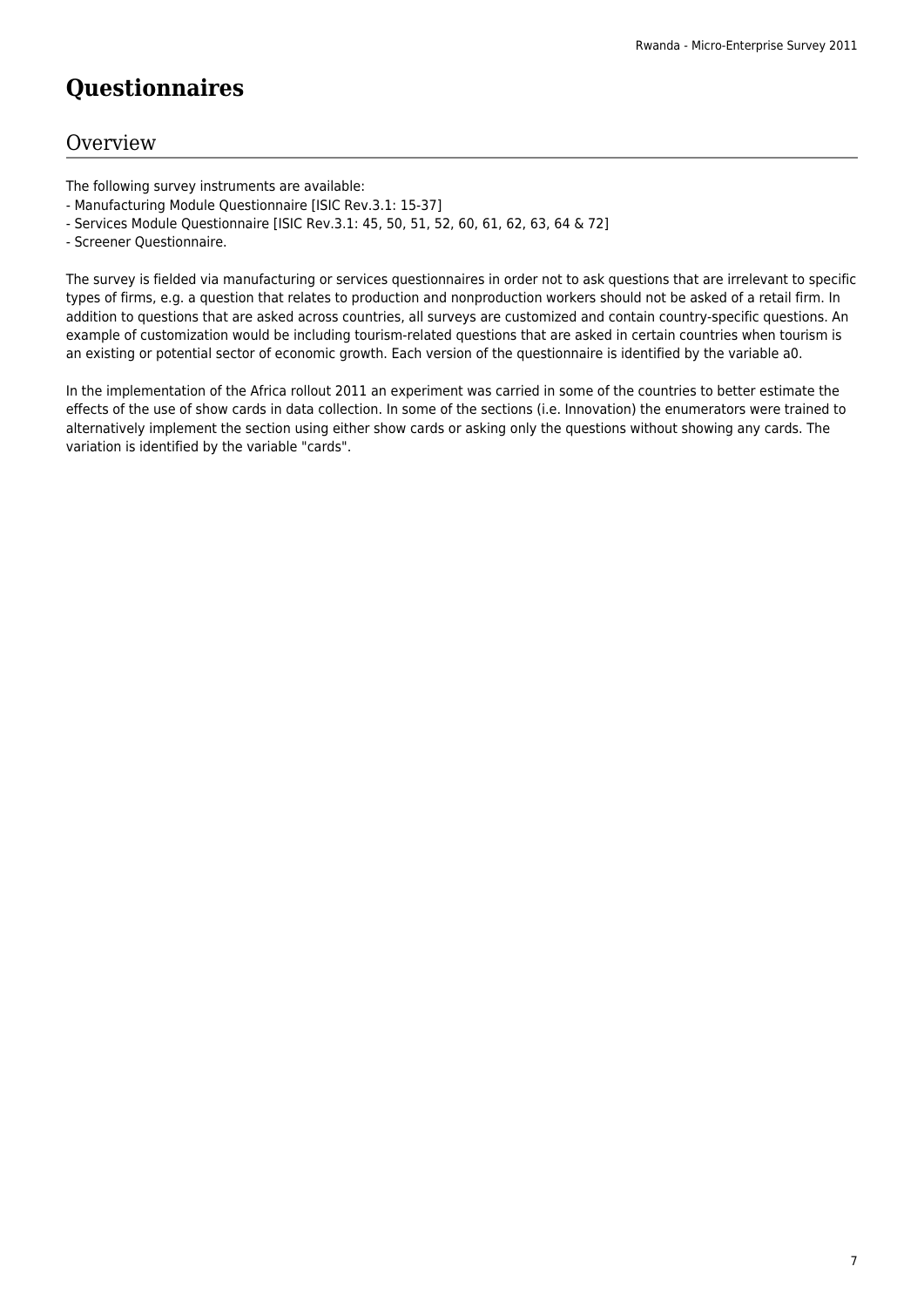## **Data Collection**

#### Data Collection Dates

| <b>Start</b> | End     | Cycle |  |  |
|--------------|---------|-------|--|--|
| 2011-06      | 2012-02 | N/A   |  |  |

### Data Collection Mode

Face-to-face [f2f]

#### **DATA COLLECTION NOTES**

Private contractors conduct Micro-Enterprise Surveys on behalf of the World Bank. Due to sensitive survey questions addressing business-government relations and corruption-related topics, private contractors are preferred over any government agency or an organization or institution associated with government, and are hired by the World Bank to collect the data.

The surveys are usually implemented following a two-stage procedure. In the first stage, a screener questionnaire is applied over the phone to determine eligibility and to make appointments; in the second stage, a face-to-face interview takes place with the manager, owner or director of each establishment. However, the phone numbers were unavailable in the sample frame, and thus the enumerators applied the screeners in person.

Micro-Enterprise Surveys are conducted in local languages.

### Data Collectors

| <b>Name</b>                           | Abbreviation | <b>Affiliation</b> |
|---------------------------------------|--------------|--------------------|
| <b>OutReach Development Solutions</b> |              |                    |

#### **SUPERVISION**

Complete information regarding the sampling methodology, sample frame, weights, response rates, and implementation can be found in "Description of Rwanda ES 2011 Implementation" in Technical Documents.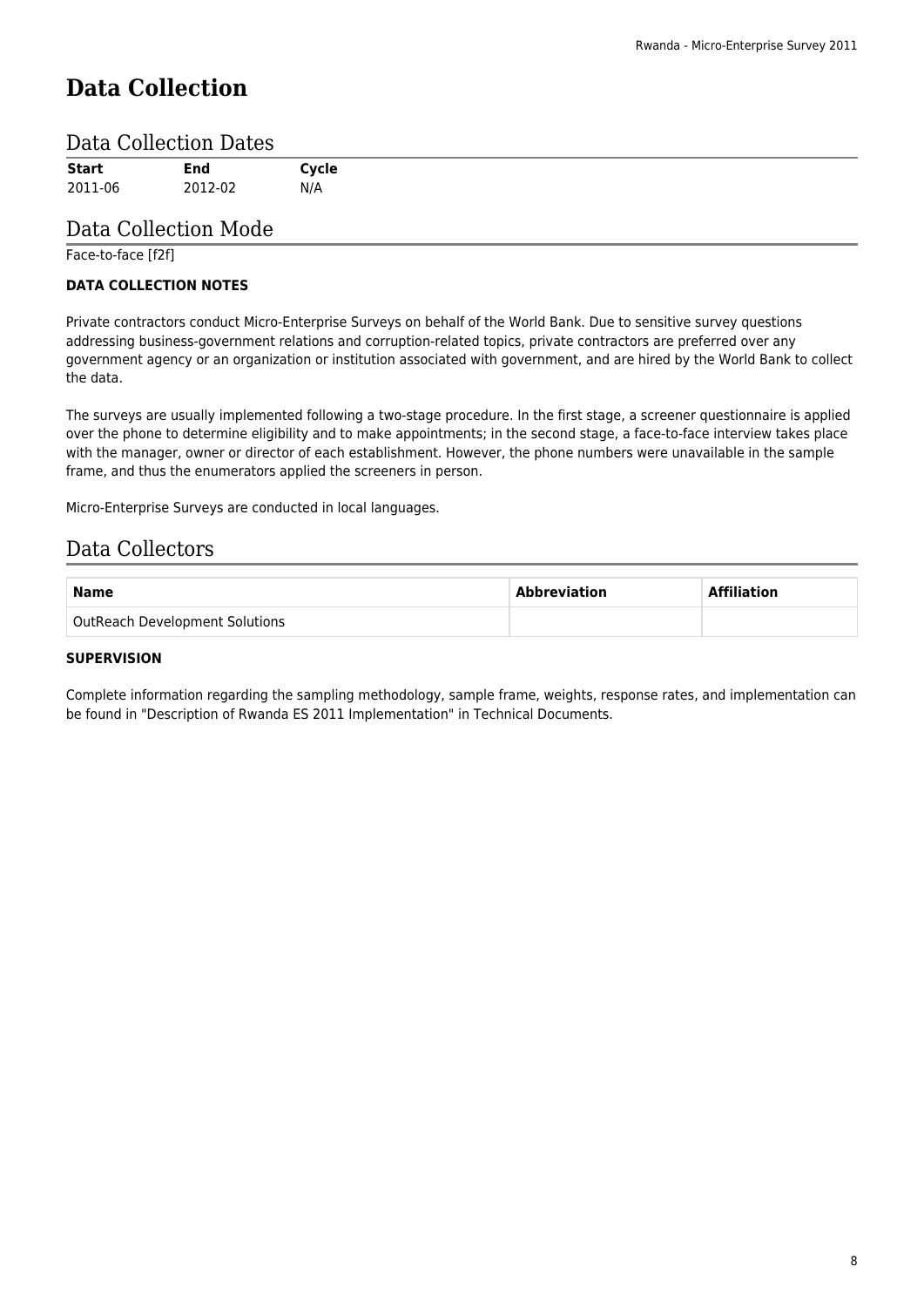## **Data Processing**

### Data Editing

Data entry and quality controls are implemented by the contractor and data is delivered to the World Bank in batches (typically 10%, 50% and 100%). These data deliveries are checked for logical consistency, out of range values, skip patterns, and duplicate entries. Problems are flagged by the World Bank and corrected by the implementing contractor through data checks, callbacks, and revisiting establishments.

All variables are named using, first, the letter of each section and, second, the number of the variable within the section, i.e. a1 denotes section A, question 1 (some exceptions apply due to comparability reasons). Variable names proceeded by a prefix "AF" indicate questions specific to Africa, therefore, they may not be found in the implementation of the rollout in other countries. All other suffixed variables are global and are present in all country surveys over the world. All variables are numeric with the exception of those variables with an "x" at the end of their names. The suffix "x" denotes that the variable is alpha-numeric.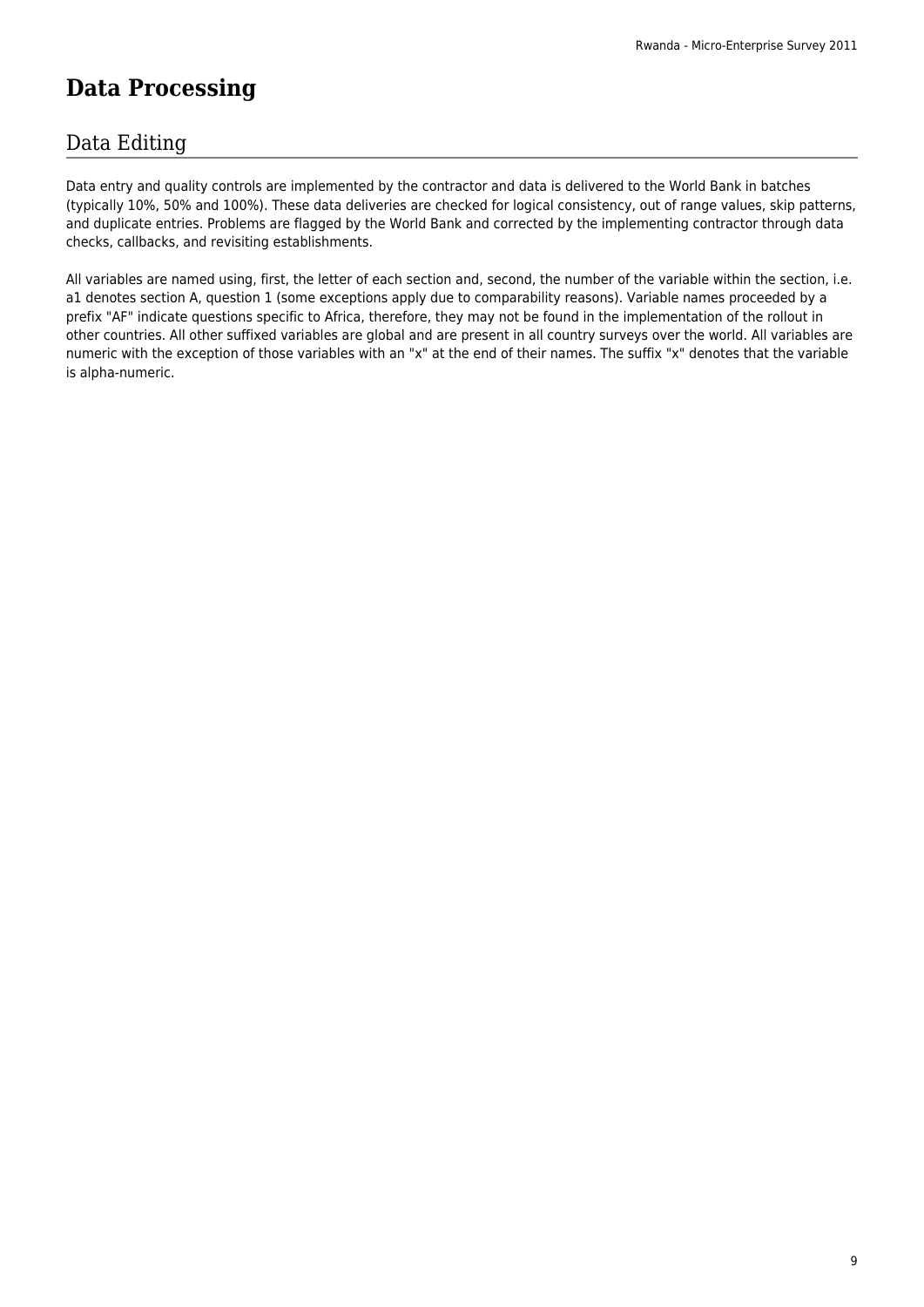## **Data Appraisal**

No content available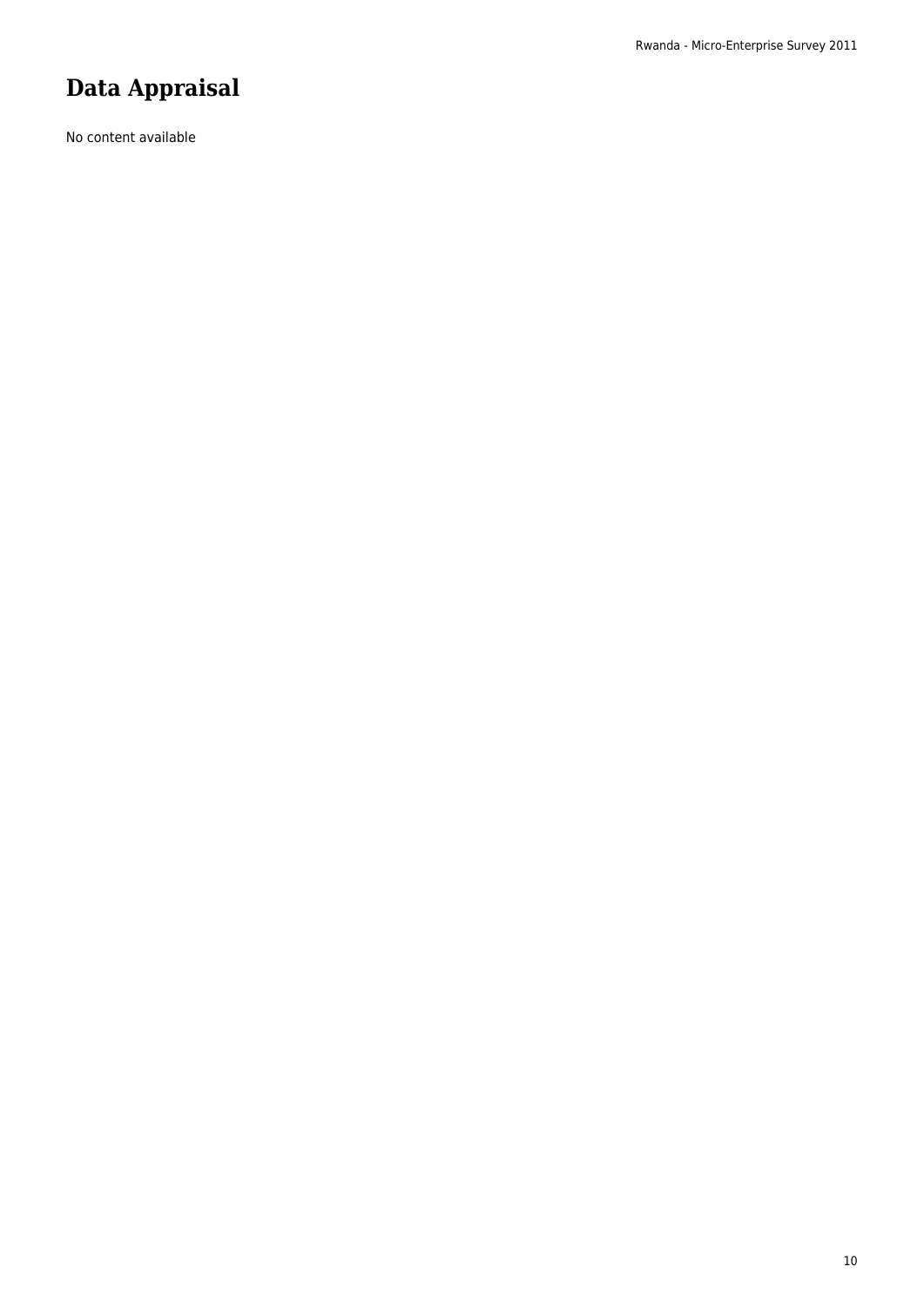## **File Description**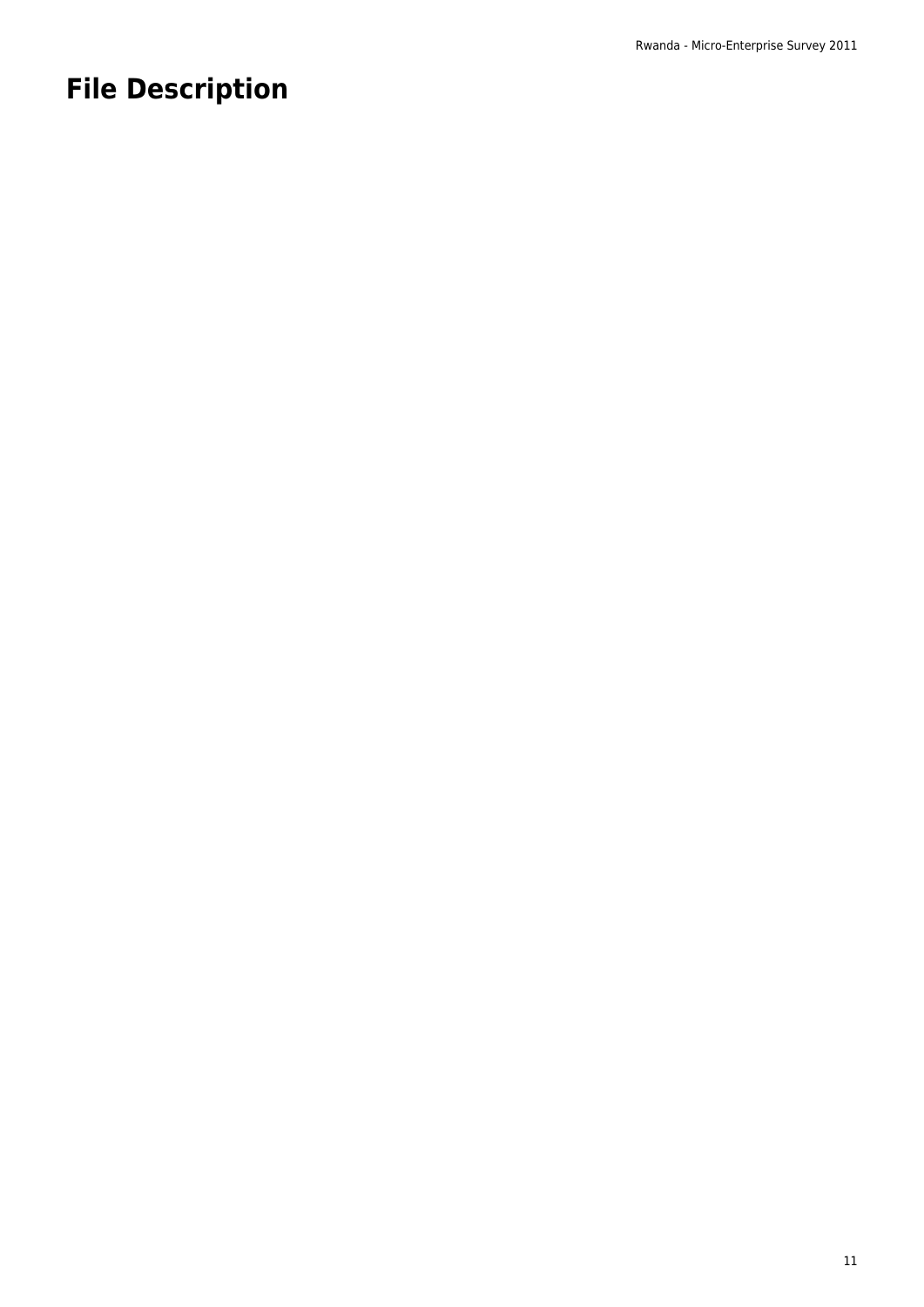## **Variable List**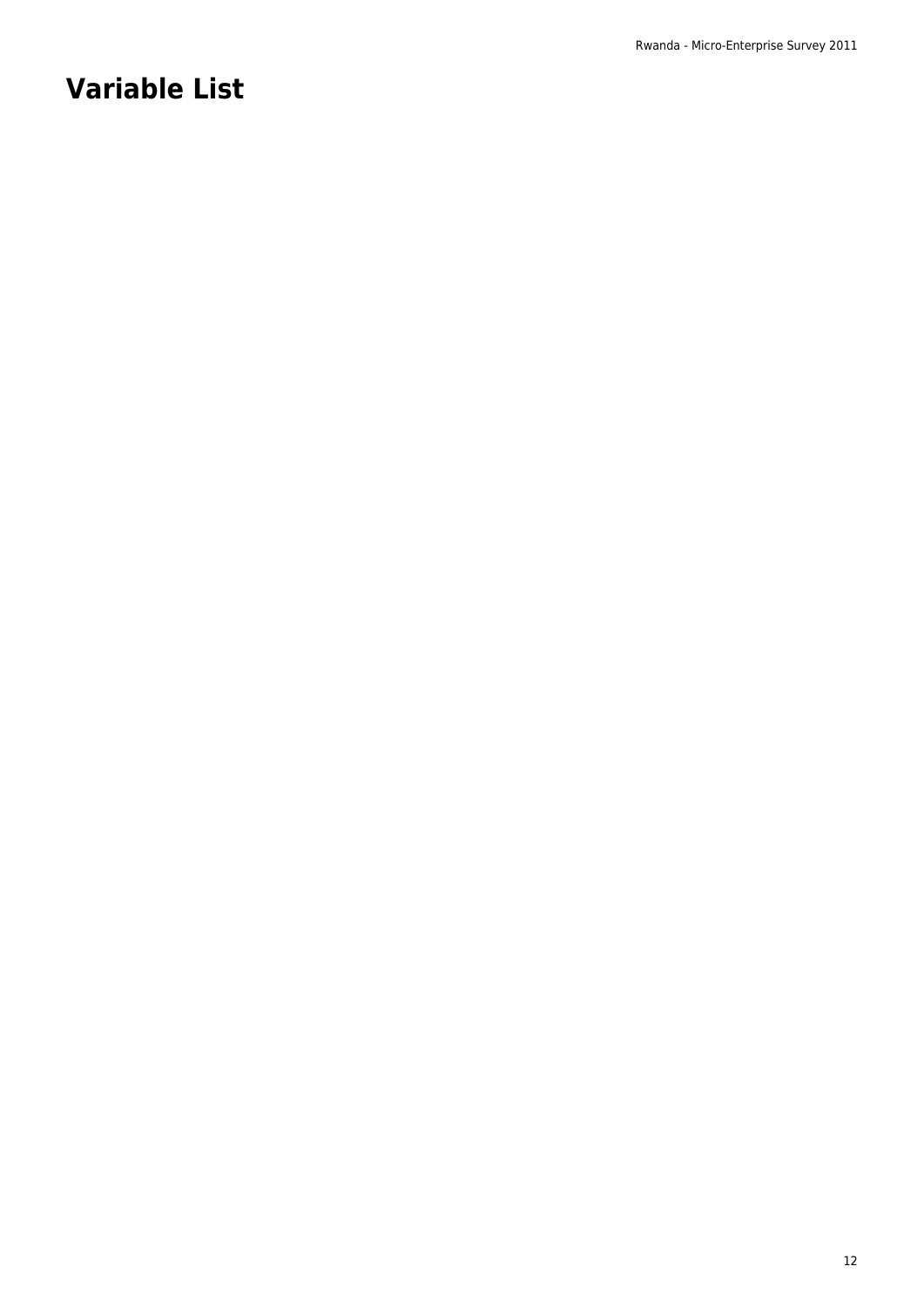## **Rwandamicro-2011 data-**

| Content      | The file contains the cleaned, raw database. |
|--------------|----------------------------------------------|
| Cases        | 148                                          |
| Variable(s)  | 247                                          |
| Structure    | Type:<br>Keys: ()                            |
| Version      |                                              |
| Producer     | World Bank                                   |
| Missing Data |                                              |

## **Variables**

| ID<br><b>Name</b> |                | Label                                                                                    | <b>Type</b> | Format               | <b>Question</b>                                               |
|-------------------|----------------|------------------------------------------------------------------------------------------|-------------|----------------------|---------------------------------------------------------------|
| V1                | idstd          | <b>WEB STD FIRMID</b>                                                                    | contin      | numeric              |                                                               |
| V <sub>2</sub>    | id             | interview number                                                                         | contin      | numeric              |                                                               |
| V <sub>3</sub>    | cards          | Cards                                                                                    | discrete    | numeric              |                                                               |
| V <sub>4</sub>    | a <sub>0</sub> | Questionnaire                                                                            | discrete    | numeric              |                                                               |
| V <sub>5</sub>    | a1             | Country Code                                                                             | discrete    | numeric              |                                                               |
| V <sub>6</sub>    | a1a            | Language Of The Interview                                                                | discrete    | numeric              |                                                               |
| V <sub>7</sub>    | a2             | Sampling Region                                                                          | discrete    | numeric              |                                                               |
| V <sub>8</sub>    | a3a            | Region Of The Establishment                                                              | discrete    | numeric              |                                                               |
| V <sub>9</sub>    | a3b            | is this city the official capital city?                                                  | discrete    | numeric              |                                                               |
| V10               | a3c            | is this city the main business city?                                                     | discrete    | numeric              |                                                               |
| V11               | a3             | Size Of Locality                                                                         | discrete    | numeric              |                                                               |
| V12               | a4a            | <b>Industry Sampling Sector</b>                                                          | discrete    | numeric              |                                                               |
| V13               | a4b            | <b>Industry Screener Sector</b>                                                          | discrete    | numeric              |                                                               |
| V14               | a5             | Sector Match Between Screener<br>Information And Sample Frame                            | discrete    | numeric              | Sector match between screener information<br>and sample frame |
| V15               | a6a            | Sampling Size                                                                            | discrete    | numeric              |                                                               |
| V16               | a6b            | <b>Screener Size</b>                                                                     | discrete    | numeric              |                                                               |
| V17               | a7             | Establishment Is Part Of A Large Firm                                                    | discrete    | numeric              |                                                               |
| V18               | a7a            | Number Of Establishments In The Firm                                                     | discrete    | numeric              |                                                               |
| V19               | a8             | Type Of Establishment                                                                    | discrete    | numeric              | Type of establishment                                         |
| V20               | a9             | Establishment's Financial Statements<br>Prepared Separately from HQ<br><b>Statements</b> | discrete    | numeric              |                                                               |
| V <sub>21</sub>   | a10            | Establishment's Financial Statements<br>Separate from Other Establishments               | discrete    | numeric              |                                                               |
| V <sub>22</sub>   | a11            | If HO. Financial Statements<br>Independent Of The Rest Of<br>Establishment               |             | $discrete$   numeric |                                                               |
| V <sub>23</sub>   | a12            | Interviewer Number                                                                       | discrete    | numeric              | Interviewer code                                              |
| V <sub>24</sub>   | a13            | <b>Supervisor Number</b>                                                                 | discrete    | numeric              | Supervisor code                                               |
| V25               | a14d           | Day                                                                                      | contin      | numeric              | Date face-to-face interview begins: Day (dd)                  |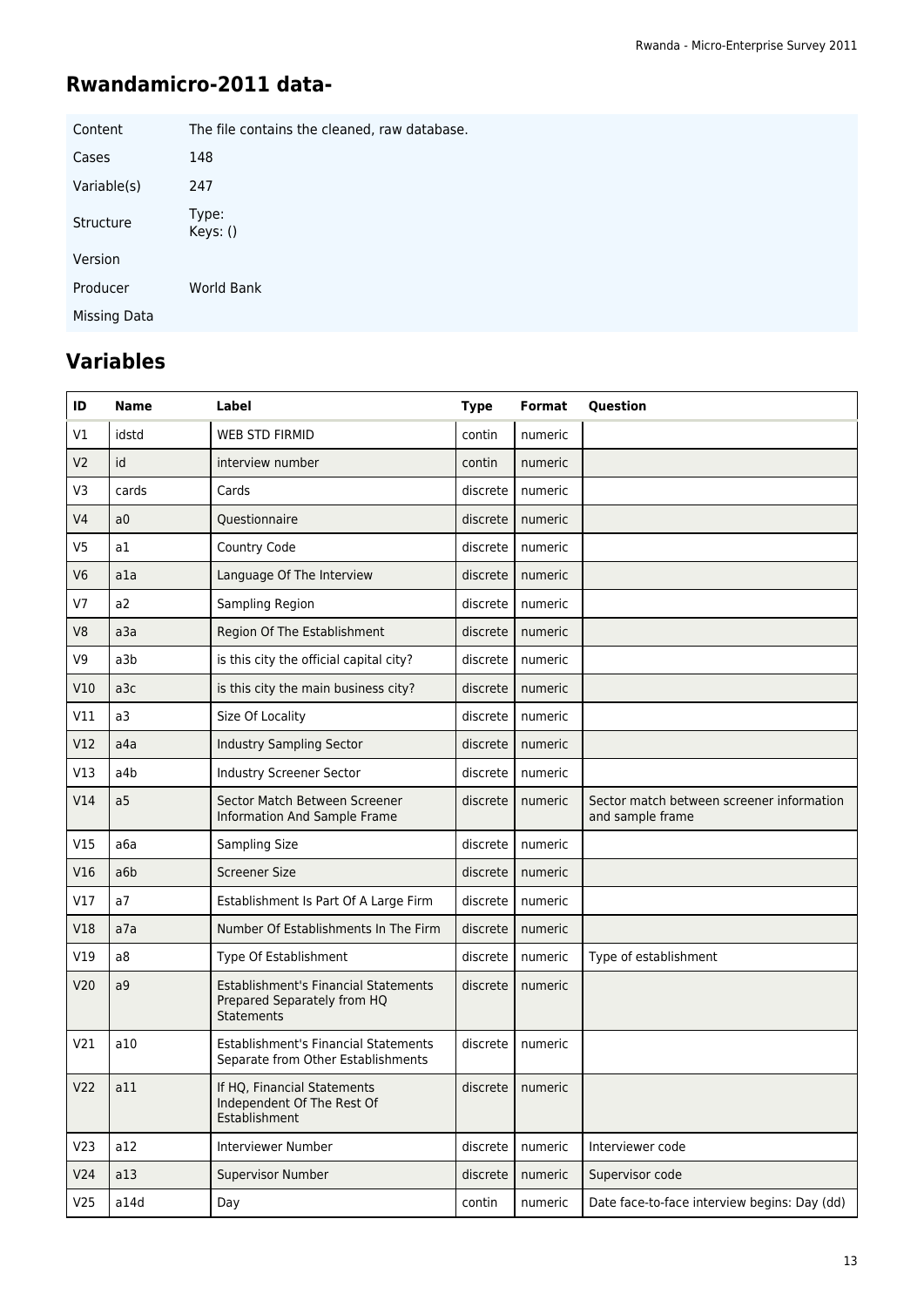| ID              | <b>Name</b>     | Label                                                                                | <b>Type</b> | Format             | Question                                                                                                                                  |
|-----------------|-----------------|--------------------------------------------------------------------------------------|-------------|--------------------|-------------------------------------------------------------------------------------------------------------------------------------------|
| V26             | a14m            | Month                                                                                | discrete    | numeric            | Date face-to-face interview begins: Month<br>(mm)                                                                                         |
| V <sub>27</sub> | a14y            | Year                                                                                 | discrete    | numeric            | Date face-to-face interview begins: Year<br>(yyyy)                                                                                        |
| V28             | a14h            | Hour                                                                                 | discrete    | numeric            | Time face-to-face interview begins: Hour (00<br>to $23$ )                                                                                 |
| V29             | a14min          | Minutes                                                                              | contin      | numeric            | Time face-to-face interview begins: Minutes<br>(00 to 59)                                                                                 |
| V30             | b1              | Legal Status of the Firm                                                             | discrete    | numeric            | What is this firm's current legal status?                                                                                                 |
| V31             | b1x             | Other (Specify)                                                                      | discrete    | character          | What is this firm's current legal status?<br>Other                                                                                        |
| V <sub>32</sub> | b3              | What Percentage Of This Firm Does The<br>Largest Owner(s) Own?                       | discrete    | numeric            | What percent of this firm does the largest<br>owner or owners own?                                                                        |
| V33             | b2a             | % owned by Private Domestic<br>Individuals, Companies Or<br>Organizations            | discrete    | numeric            | What percent of this firm is owned by each<br>of the following: Private domestic individuals,<br>companies or organizations               |
| V34             | b2b             | % owned by Private Foreign Individuals,<br><b>Companies Or Organizations</b>         | discrete    | numeric            | What percent of this firm is owned by each<br>of the following: Private foreign individuals,<br>companies or organizations                |
| V35             | b <sub>2c</sub> | % owned by Government/State                                                          | discrete    | numeric            | What percent of this firm is owned by each<br>of the following: Government/State                                                          |
| V36             | b <sub>2d</sub> | % owned by Other                                                                     | discrete    | numeric            | What percent of this firm is owned by each<br>of the following: Other                                                                     |
| V37             | AFb3a           | Gender composition of the owners of<br>the firm                                      | discrete    | numeric            | Are the owners of the firm:                                                                                                               |
| V38             | AFb3b           | Is the largest owner female?                                                         | discrete    | numeric            | Is the largest owner female?                                                                                                              |
| V39             | AFb4a           | What is the nationality of origin of the<br>current largest owner?                   | discrete    | numeric            | What is the nationality of the current largest<br>owner?                                                                                  |
| V40             | AFb4a1          | Main african nationality of largest<br>owner                                         | discrete    | numeric            | What is the nationality of the current largest<br>owner? African (specify)                                                                |
| V41             | AFb4a4          | Main "other asian" nationality of largest<br>owner                                   |             | discrete   numeric | What is the nationality of the current largest<br>owner? Other Asian (specify)                                                            |
| V42             | b <sub>5</sub>  | Year Establishment Began Operations                                                  | discrete    | numeric            | In what year did this establishment begin<br>operations?                                                                                  |
| V43             | b <sub>6</sub>  | Number Of Full-Time Employees Of The<br>Establishment When It Started<br>Operations  | discrete    | numeric            | How many full-time employees did this<br>establishment employ when it started<br>operations? Please include all employees<br>and managers |
| V44             | b6a             | Was Establishment Formally Registered<br>When It Began Operations?                   | discrete    | numeric            | Was this establishment formally registered<br>when it began operations?                                                                   |
| V45             | b6b             | In What Year Was This Establishment<br>Formally Registered?                          | discrete    | numeric            | In what year was this establishment formally<br>registered?                                                                               |
| V46             | b7              | How Many Years Of Experience Working<br>In This Sector Does The Top Manager<br>Have? | discrete    | numeric            | How many years of experience working in<br>this sector does the Top Manager have?                                                         |
| V47             | AFb7a           | What is the highest level of education<br>of the current top manager?                | discrete    | numeric            | What is the highest level of education of the<br>current top manager?                                                                     |
| <b>V48</b>      | b7a             | Is The Top Manager Female?                                                           | discrete    | numeric            | Is the Top Manager female?                                                                                                                |
| V49             | b8              | Does Establishment Have An<br>Internationally-Recognized Quality<br>Certification?   | discrete    | numeric            | Does this establishment have an<br>internationally-recognized quality<br>certification?                                                   |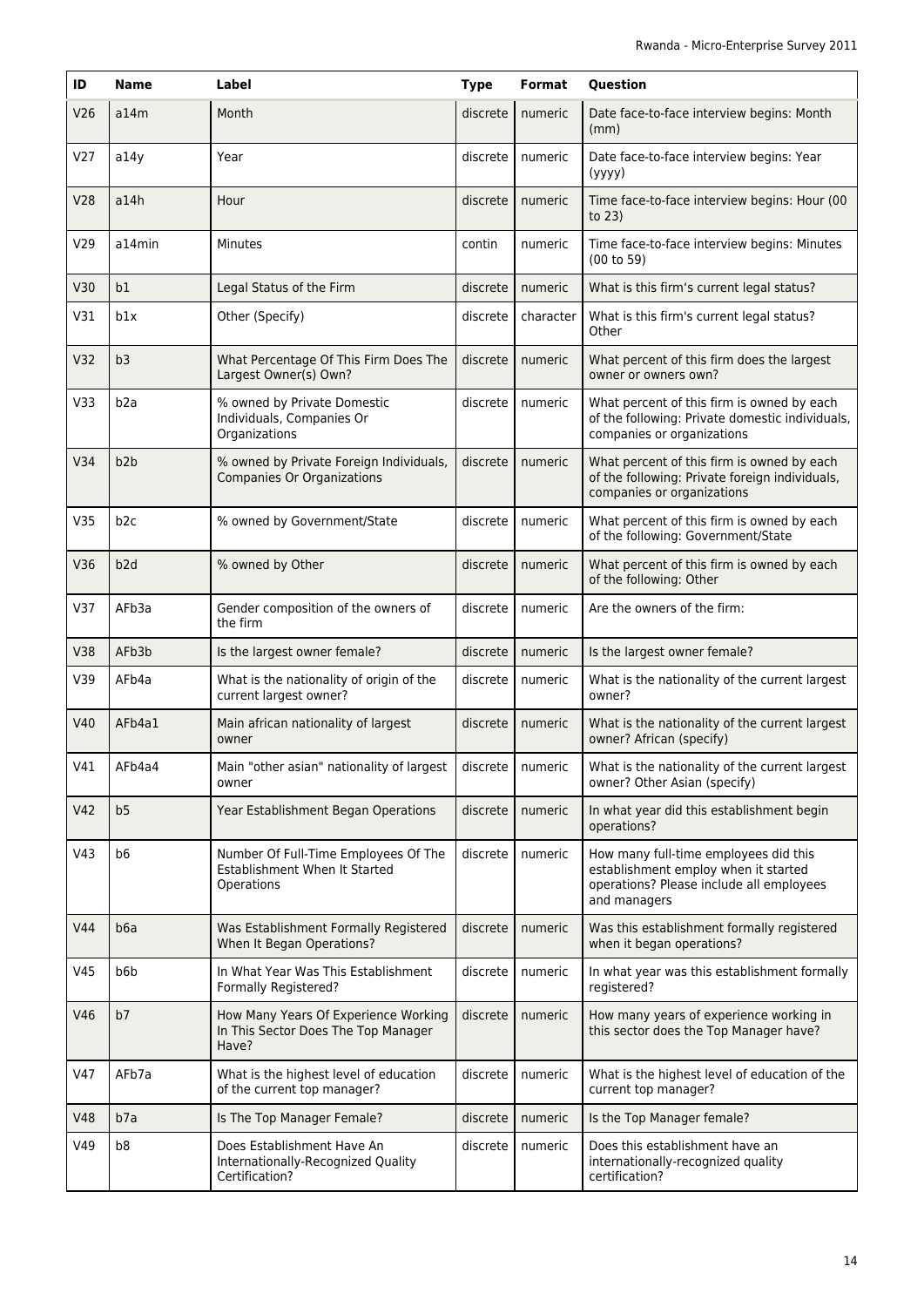| ID              | <b>Name</b>     | Label                                                                                  | <b>Type</b> | Format  | Question                                                                                                                                                                                                   |
|-----------------|-----------------|----------------------------------------------------------------------------------------|-------------|---------|------------------------------------------------------------------------------------------------------------------------------------------------------------------------------------------------------------|
| V <sub>50</sub> | AFb8a           | Is this establishment located in an<br>export processing or other industrial<br>zone?  | discrete    | numeric | Is this establishment located in an export<br>processing or other industrial zone?                                                                                                                         |
| V51             | c3              | Application To Obtain An electrical<br>connection Submitted Over The Last 2<br>Years   | discrete    | numeric | Over the last two years, did this<br>establishment submit an application to<br>obtain an electrical connection?                                                                                            |
| V <sub>52</sub> | c4              | How Many Days Did It Take For You To<br>Receive An Electrical Connection<br>Service?   | discrete    | numeric | In reference to that application for an<br>electrical connection, approximately how<br>many days did it take to obtain it from the<br>day of the application to the day the service<br>was received?       |
| V <sub>53</sub> | c <sub>5</sub>  | Informal Gift/Payment Expected Or<br>Requested For An Electrical Connection?           | discrete    | numeric | In reference to that application for an<br>electrical connection, was an informal gift or<br>payment expected or requested?                                                                                |
| V <sub>54</sub> | c6              | Over last FY, Did This Establishment<br><b>Experience Power Outages?</b>               | discrete    | numeric | Over fiscal year 2010, did this establishment<br>experience power outages?                                                                                                                                 |
| V <sub>55</sub> | c7              | Number Of Power Outages Experienced<br>In A Typical Month In Last Fiscal Year          | discrete    | numeric | In a typical month, over fiscal year 2010,<br>how many power outages did this<br>establishment experience?                                                                                                 |
| V56             | c8              | How Long Did The Average Power<br>Outage Last?                                         | discrete    | numeric | How long did these power outages last on<br>average?                                                                                                                                                       |
| V57             | c9a             | In last FY, losses as % of annual sales<br>due to power outages                        | discrete    | numeric | Please estimate the losses that resulted<br>from power outages either as a percentage<br>of total annual sales or as total annual losses.<br>Loss as percent of total annual sales due to<br>power outages |
| <b>V58</b>      | c9 <sub>b</sub> | In last FY, value of losses due to power<br>outages                                    | discrete    | numeric | Please estimate the losses that resulted<br>from power outages either as a percentage<br>of total annual sales or as total annual losses.<br>Annual losses due to power outages                            |
| V59             | c10             | Generator Shared Or Owned Over The<br>Course Of Last Fiscal Year?                      | discrete    | numeric | Over the course of fiscal year 2010, did this<br>establishment own or share a generator?                                                                                                                   |
| V60             | c11             | % Electricity From Generator<br>Owned/Shared By The Establishment In<br>Last Fiscal Yr | discrete    | numeric | In fiscal year 2010, what percent of this<br>establishment's electricity came from a<br>generator or generators that the<br>establishment owned or shared?                                                 |
| V61             | c12             | Application To Obtain A Water<br>Connection Submitted Over The Last 2<br>Years         | discrete    | numeric | Over the last two years, did this<br>establishment submit an application to<br>obtain a water connection?                                                                                                  |
| V62             | c13             | How Many Days Did It Take For You To<br><b>Obtain A Water Connection?</b>              | discrete    | numeric | In reference to that application for a water<br>connection, approximately how many days<br>did it take to obtain it from the day of the<br>application to the day the service was<br>received?             |
| V63             | c14             | When You Applied For A Water<br>Connection, Was An Informal<br>Gift/payment Requested? | discrete    | numeric | In reference to that application for a water<br>connection, was an informal gift or payment<br>expected or requested?                                                                                      |
| V64             | c15             | Did You Experience Insufficient Water<br>Supply For Production In Last Fiscal Yr?      | discrete    | numeric | Over fiscal year 2010, did this establishment<br>experience insufficient water supply for<br>production?                                                                                                   |
| V65             | c16             | Frequency Of Incidents Of Water<br>Shortages In A Typical Month In Last<br>Fiscal Yr   | discrete    | numeric | In a typical month, over fiscal year 2010,<br>how many incidents of insufficient water<br>supply did this establishment experience?                                                                        |
| <b>V66</b>      | c17             | Average Length Of Water Shortages<br>(Affecting Production) In Last Fiscal<br>Year     | discrete    | numeric | How long did these incidents of insufficient<br>water supply last on average?                                                                                                                              |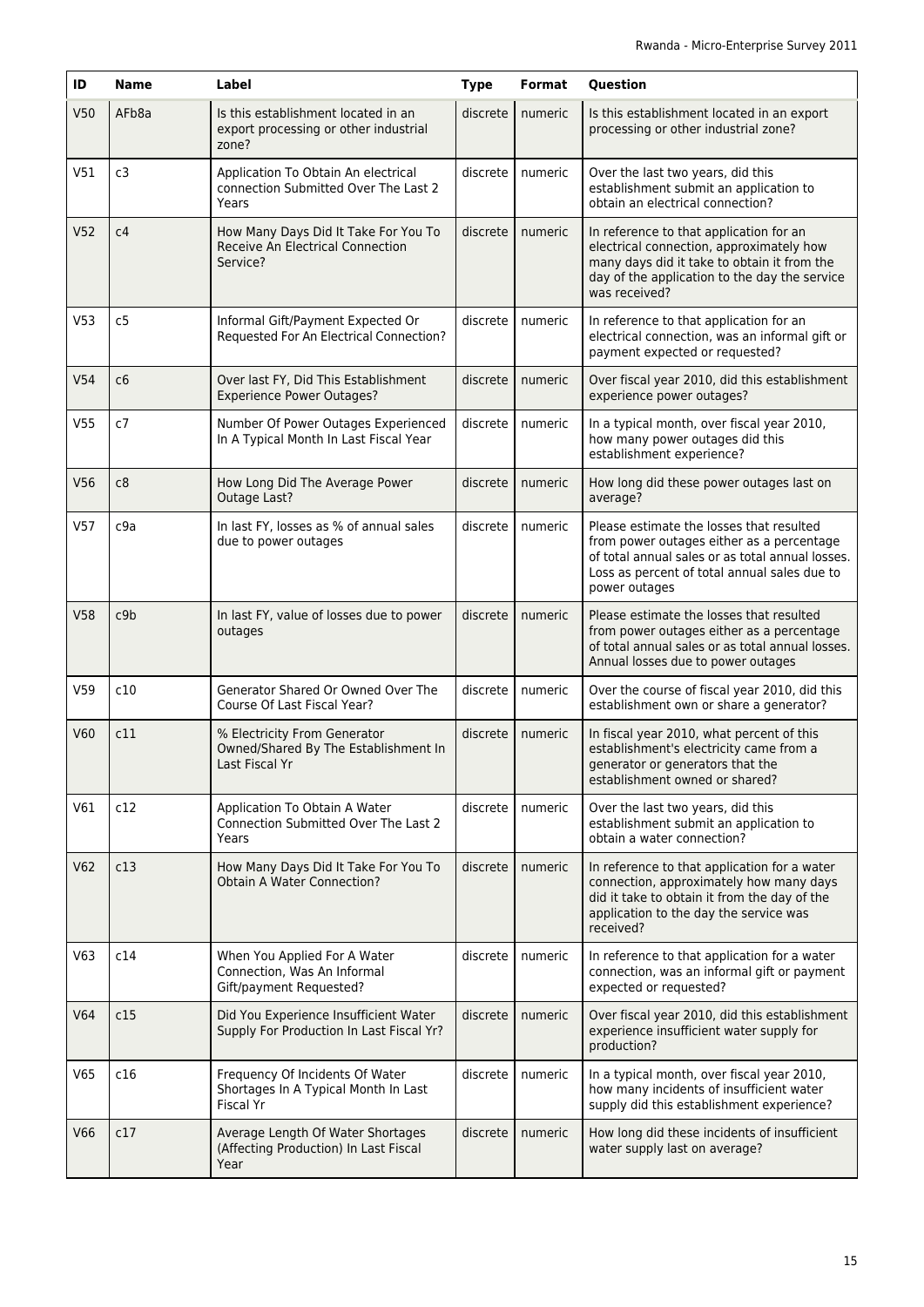| ID         | <b>Name</b> | Label                                                                                     | <b>Type</b> | Format             | Question                                                                                                                                                                                           |
|------------|-------------|-------------------------------------------------------------------------------------------|-------------|--------------------|----------------------------------------------------------------------------------------------------------------------------------------------------------------------------------------------------|
| V67        | c19         | Application To Obtain A Telephone<br><b>Connection Submitted Over The Last 2</b><br>Years | discrete    | numeric            | Over the last two years, did this<br>establishment submit an application to<br>obtain a telephone connection?                                                                                      |
| <b>V68</b> | c20         | How Many Days Did It Take For You To<br>Receive A Telephone Connection?                   | discrete    | numeric            | In reference to that application for a<br>telephone connection, approximately how<br>many days did it take to obtain it from the<br>day of the application to the day the service<br>was received? |
| V69        | c21         | When You Applied For A Tele.<br>Connection Was An Informal/payment<br>Gift Requested?     | discrete    | numeric            | In reference to that application for a<br>telephone connection, was an informal gift<br>or payment expected or requested?                                                                          |
| V70        | c22a        | Do You Currently Communicate With<br>Clients And Suppliers By E-Mail?                     | discrete    | numeric            | At the present time, does this establishment<br>use any of the following: .? E-mail to<br>communicate with clients or suppliers                                                                    |
| V71        | c22b        | Establishment has its own website                                                         | discrete    | numeric            | At the present time, does this establishment<br>use any of the following: .? Its own website                                                                                                       |
| V72        | c28         | Cell phones used in operations of the<br>establishment                                    | discrete    | numeric            | Does this establishment currently use cell<br>phones for the operations of the<br>establishment?                                                                                                   |
| V73        | c30a        | How Much Of An Obstacle: Electricity To<br>Operations Of This Establishment?              | discrete    | numeric            | Is electricity No Obstacle, a Minor Obstacle,<br>a Moderate Obstacle, a Major Obstacle, or a<br>Very Severe Obstacle to the current<br>operations of this establishment?                           |
| V74        | c30b        | How Much Of An Obstacle:<br>Telecommunications To Operations Of<br>This Establishment?    | discrete    | numeric            | Is Telecommunications No Obstacle, a Minor<br>Obstacle, a Moderate Obstacle, a Major<br>Obstacle, or a Very Severe Obstacle to the<br>current operations of this establishment?                    |
| V75        | dlalx       | Main Product/Service (By The Largest %<br>Of Annual Sales) In Last Fiscal Year            | discrete    | character          | In fiscal year 2010, what was this<br>establishment's main product, that is, the<br>product that represented the largest<br>proportion of annual sales (in LCU)?                                   |
| V76        | d1a2        | First Product/Service Isic Code                                                           | discrete    | numeric            | Using this card, please choose the 4-digit<br>code that best applies to the main product of<br>this establishment.                                                                                 |
| V77        | $d$ la3     | First Product/Service, Percent Of Total<br><b>Annual Sales</b>                            |             | discrete   numeric | What percentage of total sales does the<br>main product represent?                                                                                                                                 |
| <b>V78</b> | d2          | In Last Fiscal Year, What Were This<br>Establishment'S Total Annual Sales?                | discrete    | numeric            | In fiscal year 2010, what were this<br>establishment's total annual sales?                                                                                                                         |
| V79        | d2x         | d2x - amount in letters                                                                   | discrete    | character          |                                                                                                                                                                                                    |
| <b>V80</b> | n3          | What Were the Establishment Sales 3<br>years ago                                          | discrete    | numeric            | In fiscal year 2008, three fiscal years ago,<br>what were total annual sales for this<br>establishment?                                                                                            |
| V81        | d3a         | % of sales: National sales                                                                | discrete    | numeric            | In fiscal year 2010, what percent of this<br>establishment's sales were: National sales                                                                                                            |
| <b>V82</b> | d3b         | % o sales: Indirect exports                                                               | discrete    | numeric            | In fiscal year 2010, what percent of this<br>establishment's sales were: Indirect exports<br>(sold domestically to third party that exports<br>products)                                           |
| V83        | d3c         | % of sales: Direct exports                                                                | discrete    | numeric            | In fiscal year 2010, what percent of this<br>establishment's sales were: Direct exports                                                                                                            |
| <b>V84</b> | AFd3f       | FY2010, % export revenue: Neighboring<br>Countries within Africa                          | discrete    | numeric            | In fiscal year 2010, what percent of this<br>establishment's annual export revenue were<br>to: Neighboring Countries within<br>Sub-Saharan Africa                                                  |
| V85        | AFd3g       | FY2010, % export revenue: Developed<br>Countries                                          | discrete    | numeric            | In fiscal year 2010, what percent of this<br>establishment's annual export revenue were<br>to: Developed Countries                                                                                 |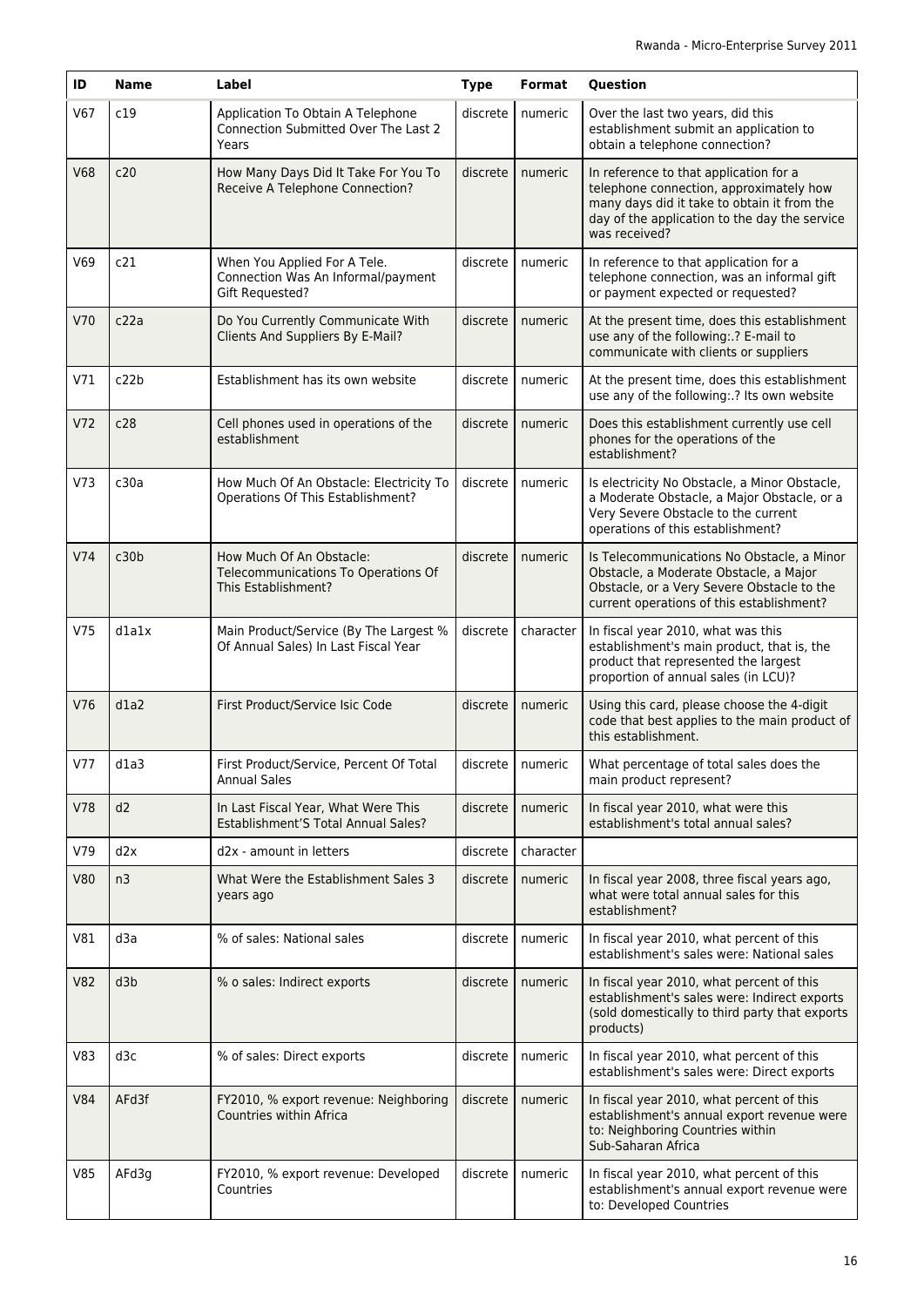| ID         | <b>Name</b>    | Label                                                                                  | <b>Type</b> | <b>Format</b> | Question                                                                                                                                                                                                                                                                                                                                                                              |
|------------|----------------|----------------------------------------------------------------------------------------|-------------|---------------|---------------------------------------------------------------------------------------------------------------------------------------------------------------------------------------------------------------------------------------------------------------------------------------------------------------------------------------------------------------------------------------|
| <b>V86</b> | AFd3h          | FY2010, % export revenue: Other                                                        | discrete    | numeric       | In fiscal year 2010, what percent of this<br>establishment's annual export revenue were<br>to: Other                                                                                                                                                                                                                                                                                  |
| <b>V87</b> | d4             | In last FY, avg. num. of days for<br>exported goods to clear customs?                  | discrete    | numeric       | In fiscal year 2010, when this establishment<br>exported goods directly, how many days did<br>it take on average from the time this<br>establishment's goods arrived at their main<br>point of exit (e.g., port, airport) until the<br>time these goods cleared customs?                                                                                                              |
| <b>V88</b> | AFd5a          | Total clearing costs for an average<br>consignment as a percentage of the<br>consignme | discrete    | numeric       | Thinking of the main point of exit, in fiscal<br>year 2010, what were the total clearing<br>costs for an average consignment as a<br>percent of the consignment value? In<br>calculating the total clearing costs, please<br>include things such as payments to clearing<br>agents, storage fees, container handling<br>fees, and gifts or informal payments to<br>customs officials. |
| V89        | AFd5b          | FY2010, % of consignments handled by<br>clearing agent                                 | discrete    | numeric       | In fiscal year 2010, what percent of this<br>establishment's export consignments were<br>handled by an outside clearing agent to<br>facilitate customs clearance?                                                                                                                                                                                                                     |
| V90        | AFd5c          | FY2010, % of consignments physically<br>inspected by customs agent                     | discrete    | numeric       | In fiscal year 2010, what percent of this<br>establishment's export containers were<br>physically inspected by custom officials?                                                                                                                                                                                                                                                      |
| V91        | d <sub>6</sub> | In last FY, Export Losses Due To Theft<br>As % Of value of products                    | discrete    | numeric       | In fiscal year 2010, what percent of the<br>consignment value of the products exported<br>directly was lost while in transit because of<br>theft?                                                                                                                                                                                                                                     |
| V92        | d7             | In last FY, Export Losses Due To<br>Breakage Or Spoilage As % Of value of<br>products  | discrete    | numeric       | In fiscal year 2010, what percent of the<br>consignment value of the products exported<br>directly was lost while in transit because of<br>breakage or spoilage?                                                                                                                                                                                                                      |
| V93        | AFd7a1         | FY2010, benefit from Suspension or<br>exemptions from duties on imported<br>inputs     | discrete    | numeric       | In fiscal year 2010, did this establishment<br>benefit from any of the following export or<br>investment incentive schemes                                                                                                                                                                                                                                                            |
| V94        | AFd7a2         | FY2010, benefit from Profit tax<br>exemption                                           | discrete    | numeric       | In fiscal year 2010, did this establishment<br>benefit from any of the following export or<br>investment incentive schemes                                                                                                                                                                                                                                                            |
| V95        | AFd7a3         | FY2010, benefit from VAT<br>reimbursement                                              | discrete    | numeric       | In fiscal year 2010, did this establishment<br>benefit from any of the following export or<br>investment incentive schemes                                                                                                                                                                                                                                                            |
| V96        | AFd7a4         | FY2010, benefit from Export financing<br>scheme, such as an export credit<br>quarantee | discrete    | numeric       | In fiscal year 2010, did this establishment<br>benefit from any of the following export or<br>investment incentive schemes                                                                                                                                                                                                                                                            |
| V97        | AFd7a5         | FY2010, benefit from Other export or<br>investment incentive schemes                   | discrete    | numeric       | In fiscal year 2010, did this establishment<br>benefit from any of the following export or<br>investment incentive schemes                                                                                                                                                                                                                                                            |
| <b>V98</b> | AFd7b          | FY2010, main reason establishment did<br>not take advantage of<br>export/investment i  | discrete    | numeric       | In fiscal year 2010, what was the MAIN<br>reason that this establishment did NOT take<br>advantage of any of the schemes listed<br>above?                                                                                                                                                                                                                                             |
| V99        | d12a           | % Of Material Inputs And Supplies Of<br>Domestic Origin In Last Fiscal Year            | discrete    | numeric       | In fiscal year 2010, as a proportion of all of<br>the material inputs or supplies purchased<br>that year, what percent of this<br>establishment's material inputs or supplies<br>were: Material inputs or supplies of domestic<br>origin                                                                                                                                              |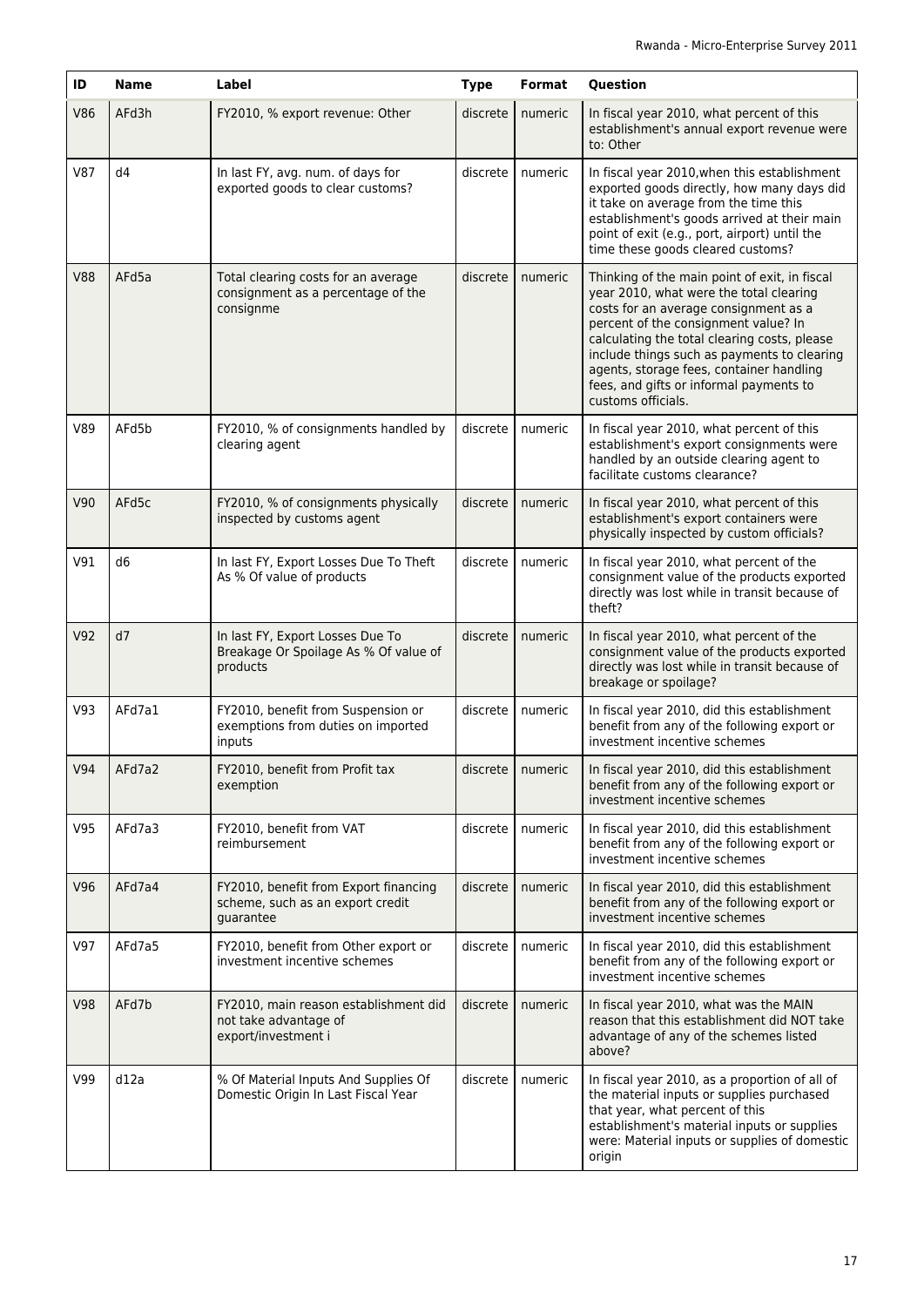| ID   | <b>Name</b>    | Label                                                                                        | <b>Type</b> | Format  | Question                                                                                                                                                                                                                                                                        |
|------|----------------|----------------------------------------------------------------------------------------------|-------------|---------|---------------------------------------------------------------------------------------------------------------------------------------------------------------------------------------------------------------------------------------------------------------------------------|
| V100 | d12b           | % Of Material Inputs And Supplies Of<br>Foreign Origin In Last Fiscal Year                   | discrete    | numeric | In fiscal year 2010, as a proportion of all of<br>the material inputs or supplies purchased<br>that year, what percent of this<br>establishment's material inputs or supplies<br>were: Material inputs or supplies of foreign<br>origin                                         |
| V101 | d13            | Were Any Of These Material Inputs And<br>Supplies Imported Directly?                         | discrete    | numeric | Were any of the material inputs or supplies<br>purchased in fiscal year 2010, imported<br>directly?                                                                                                                                                                             |
| V102 | d14            | Avg. num. of Days For Imported Goods<br>To Clear Customs In Last Fiscal Year                 | discrete    | numeric | In fiscal year 2010, when this establishment<br>imported material inputs or supplies, how<br>many days did it take on average from the<br>time these goods arrived to their point of<br>entry (e.g. port, airport) until the time these<br>goods could be claimed from customs? |
| V103 | AFd11a         | FY2010, Years of relations with primary<br>supplier                                          | discrete    | numeric | In fiscal year 2010, for how many years have<br>you known this establishment's primary<br>supplier of its main input?                                                                                                                                                           |
| V104 | AFd11d         | FY2010, did this establishment<br>subcontract any part of its production<br>to other f       | discrete    | numeric | In fiscal year 2010, did this establishment<br>subcontract any part of its production to<br>other firms?                                                                                                                                                                        |
| V105 | d30a           | How Much Of An Obstacle: Transport?                                                          | discrete    | numeric | Is transport No Obstacle, a Minor Obstacle, a<br>Moderate Obstacle, a Major Obstacle, or a<br>Very Severe Obstacle to the current<br>operations of this establishment?                                                                                                          |
| V106 | d30b           | How Much Of An Obstacle: Customs<br>And Trade Regulations?                                   | discrete    | numeric | Are customs and trade regulations No<br>Obstacle, a Minor Obstacle, a Moderate<br>obstacle, a Major Obstacle, or a Very Severe<br>Obstacle to the current operations of this<br>establishment?                                                                                  |
| V107 | AFe2a          | FY2010, how many NEW competitors<br>entered the main market of main<br>product/product       | discrete    | numeric | In fiscal year 2010, how many NEW<br>competitors entered the main market of this<br>establishment's main product/product line?                                                                                                                                                  |
| V108 | e <sub>6</sub> | Do You Use Technology Licensed From<br>A Foreign-Owned Company?                              | discrete    | numeric | Does this establishment at present use<br>technology licensed from a foreign-owned<br>company, excluding office software?                                                                                                                                                       |
| V109 | e11            | Does This Establishment Compete<br>Against Unregistered Or Informal Firms?                   | discrete    | numeric | Does this establishment compete against<br>unregistered or informal firms?                                                                                                                                                                                                      |
| V110 | e30            | How Much Of An Obstacle: Practices of<br>competitors in informal sector?                     | discrete    | numeric | Are practices of competitors in the informal<br>sector No Obstacle, a Minor Obstacle, a<br>Moderate Obstacle, Major Obstacle, or a<br>Very Severe Obstacle to the current<br>operations of this establishment?                                                                  |
| V111 | g <sub>2</sub> | Applic. To Obtain A<br><b>Construction-Related Permit Submitted</b><br>Over The Last 2 Years | discrete    | numeric | More specifically, over the last two years, did<br>this establishment submit an application to<br>obtain a construction-related permit?                                                                                                                                         |
| V112 | g3             | How Many Days Did It Take For You To<br><b>Obtain A Construction-Related Permit?</b>         | discrete    | numeric | In reference to that application for a<br>construction-related permit, approximately<br>how many days did it take to obtain it from<br>the day of the application to the day the<br>permit was granted?                                                                         |
| V113 | q4             | Informal Gift/Payment Expected Or<br>Requested For A Construction-Related<br>Permit          | discrete    | numeric | In reference to that application for a<br>construction-related permit, was an informal<br>gift or payment expected or requested?                                                                                                                                                |
| V114 | g30a           | How Much Of An Obstacle: Access To<br>Land?                                                  | discrete    | numeric | Is access to land No Obstacle, a Minor<br>Obstacle, a Moderate Obstacle, a Major<br>Obstacle, or a Very Severe Obstacle to the<br>current operations of this establishment?                                                                                                     |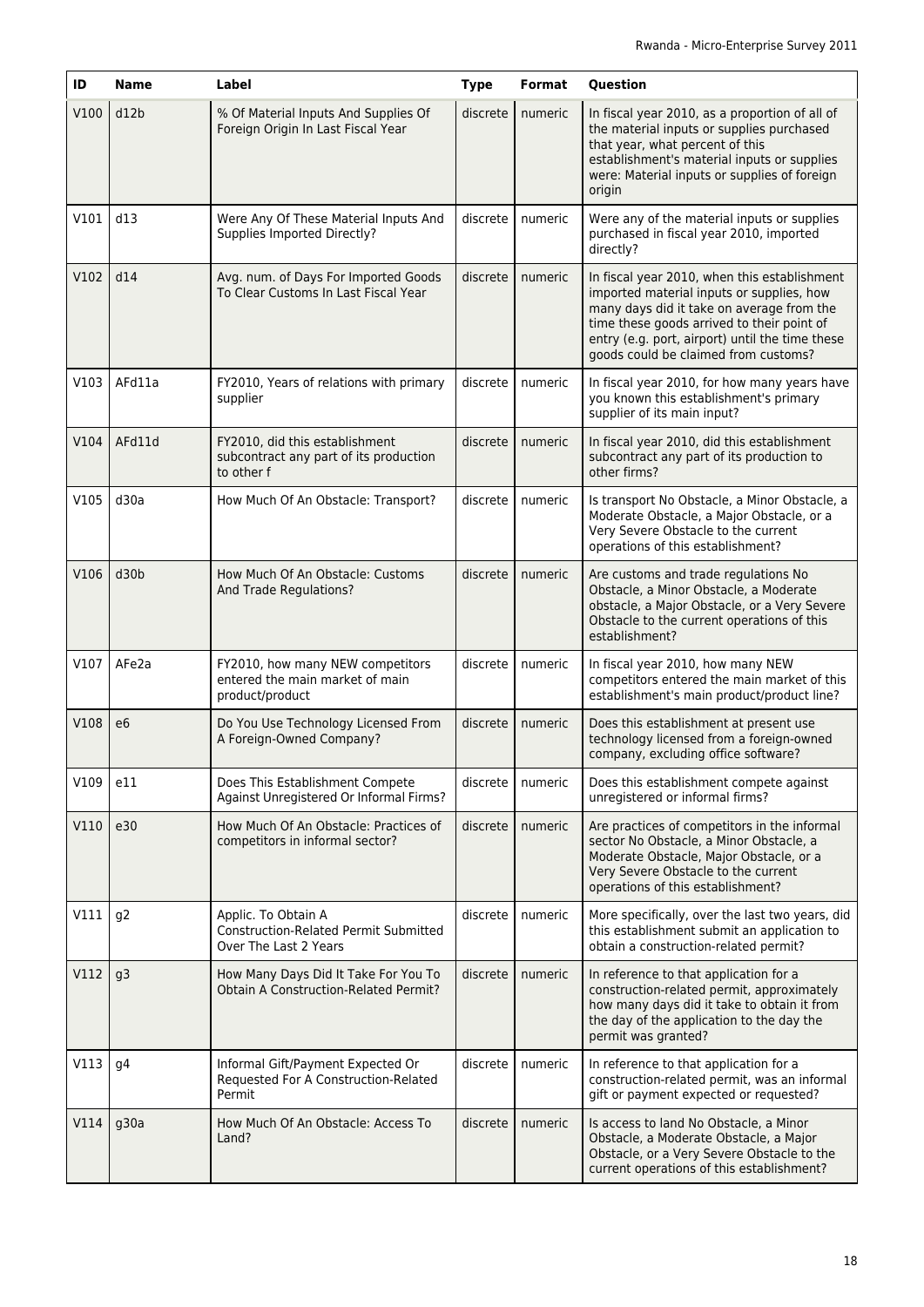| ID   | <b>Name</b>      | Label                                                                                         | <b>Type</b> | Format  | Question                                                                                                                                                                                                                                                                               |
|------|------------------|-----------------------------------------------------------------------------------------------|-------------|---------|----------------------------------------------------------------------------------------------------------------------------------------------------------------------------------------------------------------------------------------------------------------------------------------|
| V115 | h1               | in the last three years, has this<br>establishment introduced new or<br>significantly         | discrete    | numeric | In the last three years, has this<br>establishment introduced new products or<br>services?                                                                                                                                                                                             |
| V116 | h2               | was the main new product or service<br>introduced by this establishment new<br>for th         | discrete    | numeric | Was the new product or service also new for<br>the establishment's main market?                                                                                                                                                                                                        |
| V117 | h3               | in the last three years, has this<br>establishment introduced any new or<br>significa         | discrete    | numeric | In the last three years, has this<br>establishment introduced any new or<br>significantly improved methods of<br>manufacturing products or offering services?                                                                                                                          |
| V118 | h4               | during the last three years, has this<br>establishment introduced any new or<br>signi         | discrete    | numeric | During the last three years, has this<br>establishment introduced any new or<br>significantly improved logistical or business<br>support processes?                                                                                                                                    |
| V119 | h <sub>5</sub>   | during the last three years, has this<br>establishment introduced any new or<br>signi         | discrete    | numeric | During the last three years, has this<br>establishment introduced any new or<br>significantly improved organizational<br>structures or management practices?                                                                                                                           |
| V120 | h6               | during the last three years, has this<br>establishment introduced new or<br>significa         | discrete    | numeric | During the last three years, has this<br>establishment introduced new or<br>significantly improved marketing methods?                                                                                                                                                                  |
| V121 | h7               | during the last three years, did this<br>establishment spend on formal<br>research an         | discrete    | numeric | During the last three years, did this<br>establishment spend on formal research and<br>development activities, either in-house or<br>contracted with other companies?                                                                                                                  |
| V122 | h8               | during the last three years, did this<br>establishment give employees some<br>time to         | discrete    | numeric | During the last three years, did this<br>establishment give employees some time to<br>develop or try out a new approach or new<br>idea about products or services, business<br>process, firm management, or marketing?                                                                 |
| V123 | h <sub>9</sub>   | during the last 3 years, did your<br>enterprise engage in internal or<br>external tra         | discrete    | numeric | During the last 3 years, did this<br>establishment engage in internal or external<br>training of the personnel to familiarize them<br>with new or significantly improved<br>technologies, products or processes,<br>including changing management or<br>marketing practices?           |
| V124 | $\mathbf{1}$     | In last FY, Did This Establishment Pay<br>For Security?                                       | discrete    | numeric | In fiscal year 2010, did this establishment<br>pay for security, for example equipment,<br>personnel, or professional security services?                                                                                                                                               |
| V125 | i <sub>2</sub> a | Percentage Of Total Annual Sales Paid<br>For Security In Last Fiscal Year                     | discrete    | numeric | In fiscal year 2010, what percent of this<br>establishment?s total annual sales was paid<br>for security, or what was the total annual<br>cost of security? Percent of total annual<br>sales for security                                                                              |
| V126 | i2b              | In Last Fiscal Year, What Is The Total<br>Annual Cost Of Security?                            | discrete    | numeric | In fiscal year 2010, what percent of this<br>establishment?s total annual sales was paid<br>for security, or what was the total annual<br>cost of security? Total annual cost of<br>security                                                                                           |
| V127 | i3               | Losses Due To Theft, Robbery,<br>Vandalism Or Arson Experienced In Last<br><b>Fiscal Year</b> | discrete    | numeric | In fiscal year 2010, did this establishment<br>experience losses as a result of theft,<br>robbery, vandalism or arson?                                                                                                                                                                 |
| V128 | i4a              | Losses Due To Theft, Robbery,<br>Vandalism Or Arson In Last Fiscal Yr (%<br>Of Sales)         | discrete    | numeric | In fiscal year 2010, what were the estimated<br>losses as a result of theft, robbery,<br>vandalism or arson that occurred on this<br>establishment?s premises either as a<br>percentage of total annual sales or as total<br>annual losses? Losses as percent of total<br>annual sales |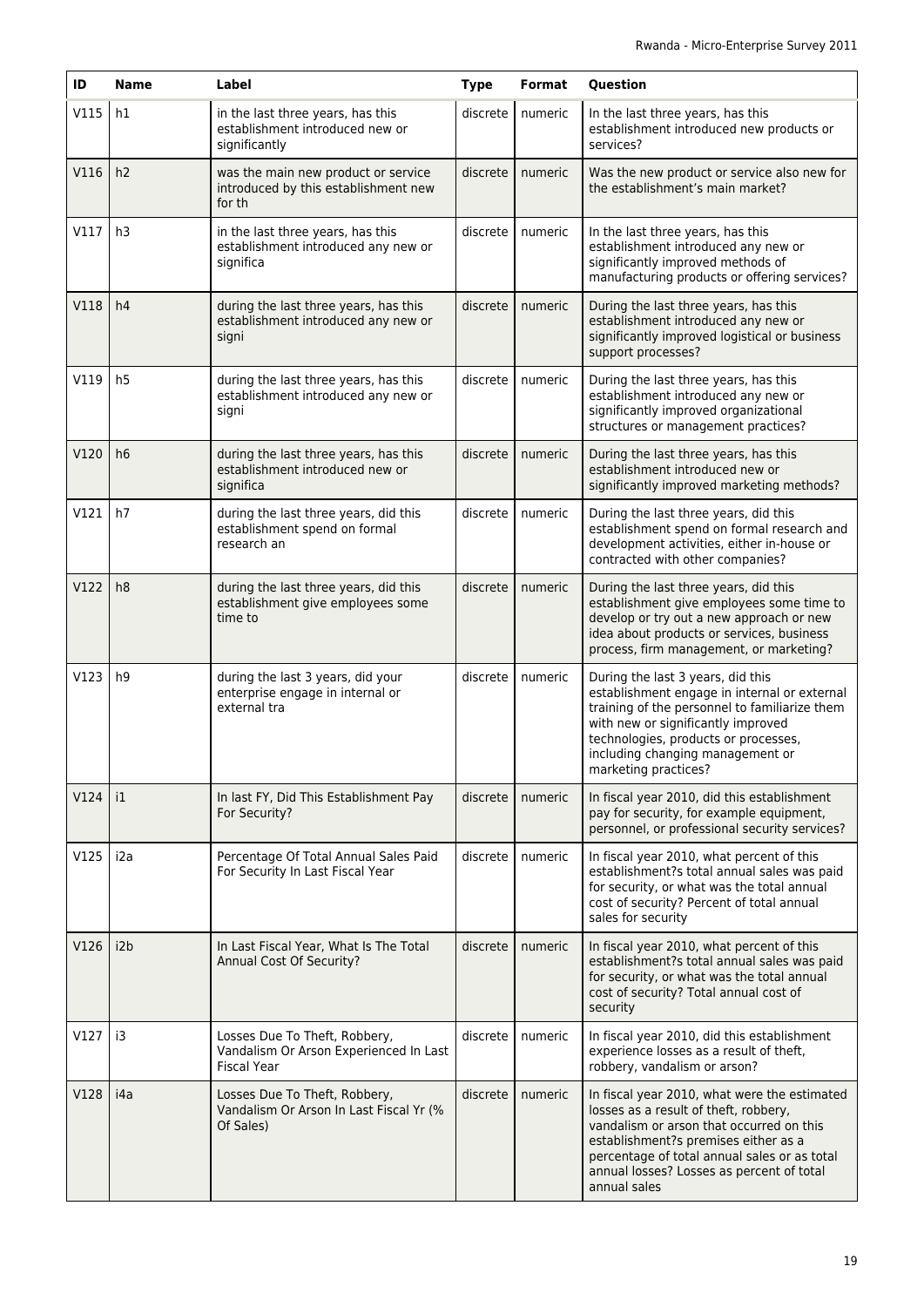| ID   | <b>Name</b>      | Label                                                                                 | <b>Type</b> | <b>Format</b> | Question                                                                                                                                                                                                                                                                 |
|------|------------------|---------------------------------------------------------------------------------------|-------------|---------------|--------------------------------------------------------------------------------------------------------------------------------------------------------------------------------------------------------------------------------------------------------------------------|
| V129 | i4b              | Value Of Losses Due To Theft, Robbery,<br>Vandalism Or Arson In Last Fiscal Yr        | discrete    | numeric       | In fiscal year 2010, what were the estimated<br>losses as a result of theft, robbery,<br>vandalism or arson that occurred on this<br>establishment?s premises either as a<br>percentage of total annual sales or as total<br>annual losses? Total annual value of losses |
| V130 | i30              | How Much Of An Obstacle: Crime, Theft<br>And Disorder?                                | discrete    | numeric       | Are crime, theft and disorder No Obstacle, a<br>Minor Obstacle, a Moderate Obstacle, a<br>Major Obstacle, or a Very Severe Obstacle to<br>the current operations of this establishment?                                                                                  |
| V131 | k1c              | In last FY, % Of Material Inputs Or<br>Services Paid For After Delivery               | discrete    | numeric       | In fiscal year 2010, what percent, as a<br>proportion of the value of total annual<br>purchases of material inputs or services,<br>were: Paid for after delivery?                                                                                                        |
| V132 | k2c              | In last FY, % Of Total Annual Sales Paid<br>For After Delivery                        | discrete    | numeric       | In fiscal year 2010, what percent of this<br>establishment's total annual sales of its<br>goods or services were: Paid for after<br>delivery?                                                                                                                            |
| V133 | k <sub>3</sub> a | % Of Working Capital Financed From<br>Internal Funds/Retained Earnings                | discrete    | numeric       | Over fiscal year 2010, please estimate the<br>proportion of this establishment's working<br>capital that was financed from each of the<br>following sources? Internal funds/Retained<br>earnings                                                                         |
| V134 | k3bc             | % Of Working Capital Borrowed From<br><b>Banks</b>                                    | discrete    | numeric       | Over fiscal year 2010, please estimate the<br>proportion of this establishment's working<br>capital that was financed from each of the<br>following sources? Borrowed from banks<br>(private and state-owned)                                                            |
| V135 | k3e              | % Of Working Capital Borrowed From<br><b>Non-Bank Financial Institutions</b>          | discrete    | numeric       | Over fiscal year 2010, please estimate the<br>proportion of this establishment's working<br>capital that was financed from each of the<br>following sources? Borrowed from non-bank<br>financial institutions                                                            |
| V136 | k <sub>3f</sub>  | % Of Working Capital Purchased On<br>Credit/Advances From Suppliers<br>/Customers     | discrete    | numeric       | Over fiscal year 2010, please estimate the<br>proportion of this establishment's working<br>capital that was financed from each of the<br>following sources? Purchases on credit from<br>suppliers and advances from customers                                           |
| V137 | k3hd             | % Of Working Capital Financed By<br>Other (Money Lenders, Friends,<br>Relatives, Etc) | discrete    | numeric       | Over fiscal year 2010, please estimate the<br>proportion of this establishment's working<br>capital that was financed from each of the<br>following sources? Other (moneylenders,<br>friends, relatives, etc.)                                                           |
| V138 | k4               | Did This Establishment Purchase Any<br>Fixed Assets In Last Fiscal Yr?                | discrete    | numeric       | In fiscal year 2010, did this establishment<br>purchase any fixed assets, such as<br>machinery, vehicles, equipment, land or<br>buildings?                                                                                                                               |
| V139 | k5a              | Last FY, % Fixed Assets Funded By:<br>Internal Funds/Retained Earnings                | discrete    | numeric       | Over fiscal year 2010, please estimate the<br>proportion of this establishment's total<br>purchase of fixed assets that was financed<br>from each of the following sources? Internal<br>funds or retained earnings                                                       |
| V140 | k5i              | Last FY, % Fixed Assets Funded By:<br>Owners' Contributions Or Issued New<br>Equity   | discrete    | numeric       | Over fiscal year 2010, please estimate the<br>proportion of this establishment's total<br>purchase of fixed assets that was financed<br>from each of the following sources? Owners'<br>contribution or issued new equity shares                                          |
| V141 | k5bc             | Last FY, % Fixed Assets Funded By:<br><b>Bank Borrowing</b>                           | discrete    | numeric       | Over fiscal year 2010, please estimate the<br>proportion of this establishment's total<br>purchase of fixed assets that was financed<br>from each of the following sources?<br>Borrowed from banks (private and<br>state-owned)                                          |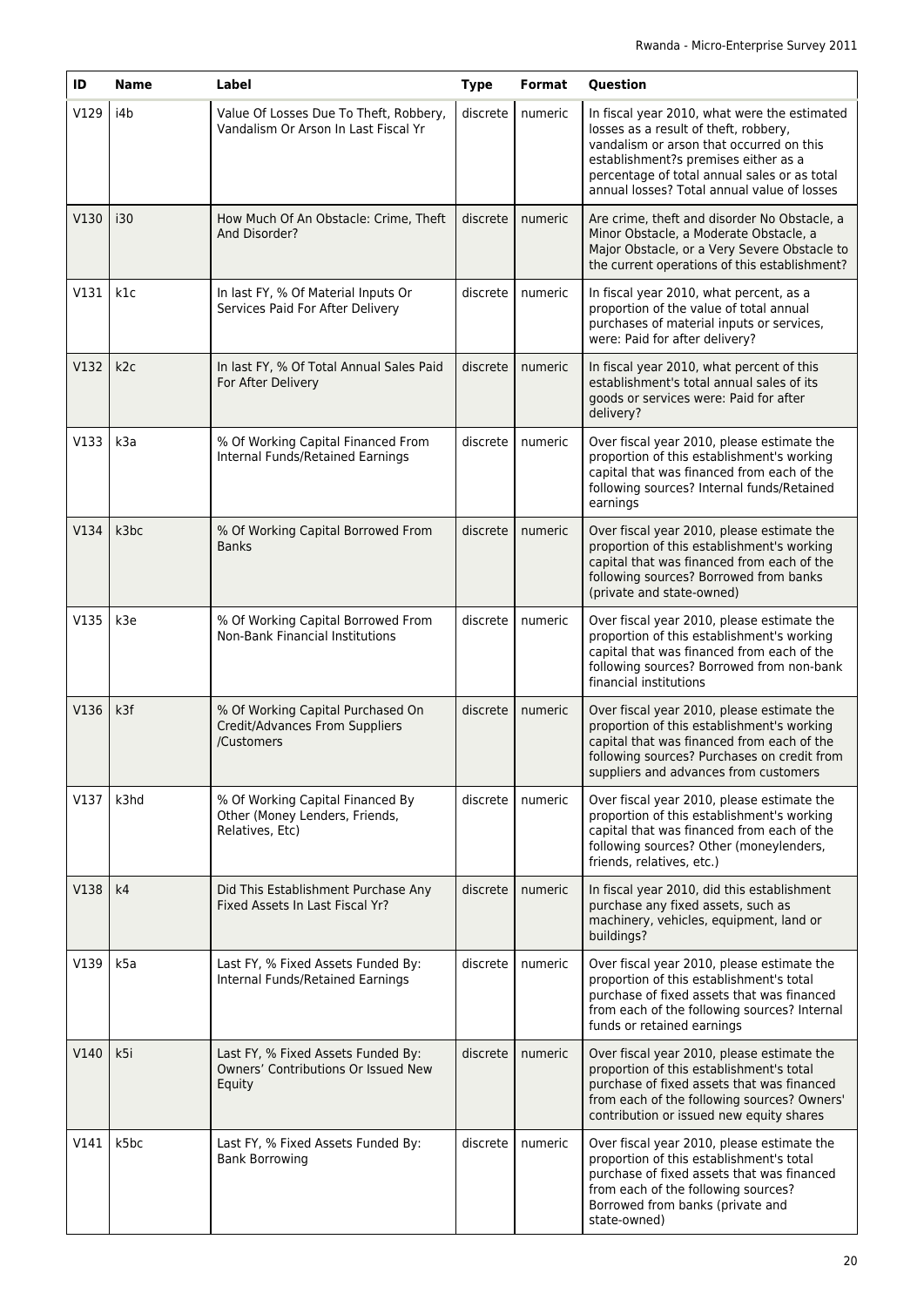| ID           | <b>Name</b>     | Label                                                                                  | <b>Type</b> | Format  | Question                                                                                                                                                                                                                                                 |
|--------------|-----------------|----------------------------------------------------------------------------------------|-------------|---------|----------------------------------------------------------------------------------------------------------------------------------------------------------------------------------------------------------------------------------------------------------|
| V142         | k <sub>5e</sub> | Last FY, % Fixed Assets Funded By:<br><b>Non-Bank Financial Institutions</b>           | discrete    | numeric | Over fiscal year 2010, please estimate the<br>proportion of this establishment's total<br>purchase of fixed assets that was financed<br>from each of the following sources?<br>Borrowed from non-bank financial<br>institutions                          |
| V143         | k5f             | Last FY, % Fixed Assets Funded By:<br>Credit From Suppliers/Advances From<br>Customers | discrete    | numeric | Over fiscal year 2010, please estimate the<br>proportion of this establishment's total<br>purchase of fixed assets that was financed<br>from each of the following sources?<br>Purchases on credit from suppliers and<br>advances from customers         |
| V144         | k5hdj           | Last FY, % Fixed Assets Funded By:<br>Other (Money<br>Lenders\Friends\Relatives\Etc)   | discrete    | numeric | Over fiscal year 2010, please estimate the<br>proportion of this establishment's total<br>purchase of fixed assets that was financed<br>from each of the following sources: Other<br>(moneylenders, friends, relatives, bonds,<br>commercial papers etc) |
| V145         | k6              | Does This Establishment Have A<br>Checking And\Or Saving Account?                      | discrete    | numeric | Now let's talk about the establishment's<br>current situation. At this time, does this<br>establishment have a checking or savings<br>account?                                                                                                           |
| V146         | k7              | At This Time, Does This Establishment<br>Have An Overdraft Facility?                   | discrete    | numeric | At this time, does this establishment have an<br>overdraft facility?                                                                                                                                                                                     |
| V147         | AFk7a           | For this establishment's overdraft<br>facility, what is the average interest<br>rate?  | discrete    | numeric | For this establishment's overdraft facility,<br>what is the average interest rate?                                                                                                                                                                       |
| V148         | k8              | Establishment has A Line Of Credit Or<br>Loan From A Financial Institution?            | discrete    | numeric | At this time, does this establishment have a<br>line of credit or a loan from a financial<br>institution?                                                                                                                                                |
| V149         | AFk8a           | Was the most recent credit in the form<br>of?                                          | discrete    | numeric | Was this most recent credit in the form of?                                                                                                                                                                                                              |
| V150         | k <sub>9</sub>  | Type Of Financial Institution That<br>Granted The Line Of Credit Or Loan               | discrete    | numeric | Referring to the most recent line of credit or<br>loan, what type of financial institution<br>granted this loan?                                                                                                                                         |
| $V151$ $k10$ |                 | Year When The Most Recent Loan/Line<br>Of Credit Approved                              | discrete    | numeric | Referring only to this most recent line of<br>credit or loan, in what year was the most<br>recent line of credit or loan approved?                                                                                                                       |
| V152         | AFk10a          | What is the rate of interest of this most<br>recent line of credit or loan?            | discrete    | numeric | What is the rate of interest of this most<br>recent [line of credit or loan]?                                                                                                                                                                            |
| V153         | k11             | For The Most Recent Loan, What Was<br>The Value At The Time Of Approval?               | discrete    | numeric | Referring only to this most recent loan or<br>line of credit, what was its value at the time<br>of approval?                                                                                                                                             |
| V154         | k13             | Financing Required For The Most<br>Recent Line Of Credit Or Loan                       | discrete    | numeric | Referring only to this most recent loan or<br>line of credit, did the financing require<br>collateral?                                                                                                                                                   |
| V155         | k14a            | Type Of Collateral Required For The<br>Most Recent Loan? Land, Buildings               | discrete    | numeric | Referring only to this most recent loan or<br>line of credit, what type of collateral was<br>required? Land, buildings under ownership of<br>the establishment                                                                                           |
| V156         | k14b            | Type Of Collateral Required For The<br>Most Recent Loan? Equipment                     | discrete    | numeric | Referring only to this most recent loan or<br>line of credit, what type of collateral was<br>required? Machinery and equipment<br>including movables                                                                                                     |
| V157         | k14c            | Type Of Collateral Required For The<br>Most Recent Loan? Accounts                      | discrete    | numeric | Referring only to this most recent loan or<br>line of credit, what type of collateral was<br>required? Accounts receivable and<br>inventories                                                                                                            |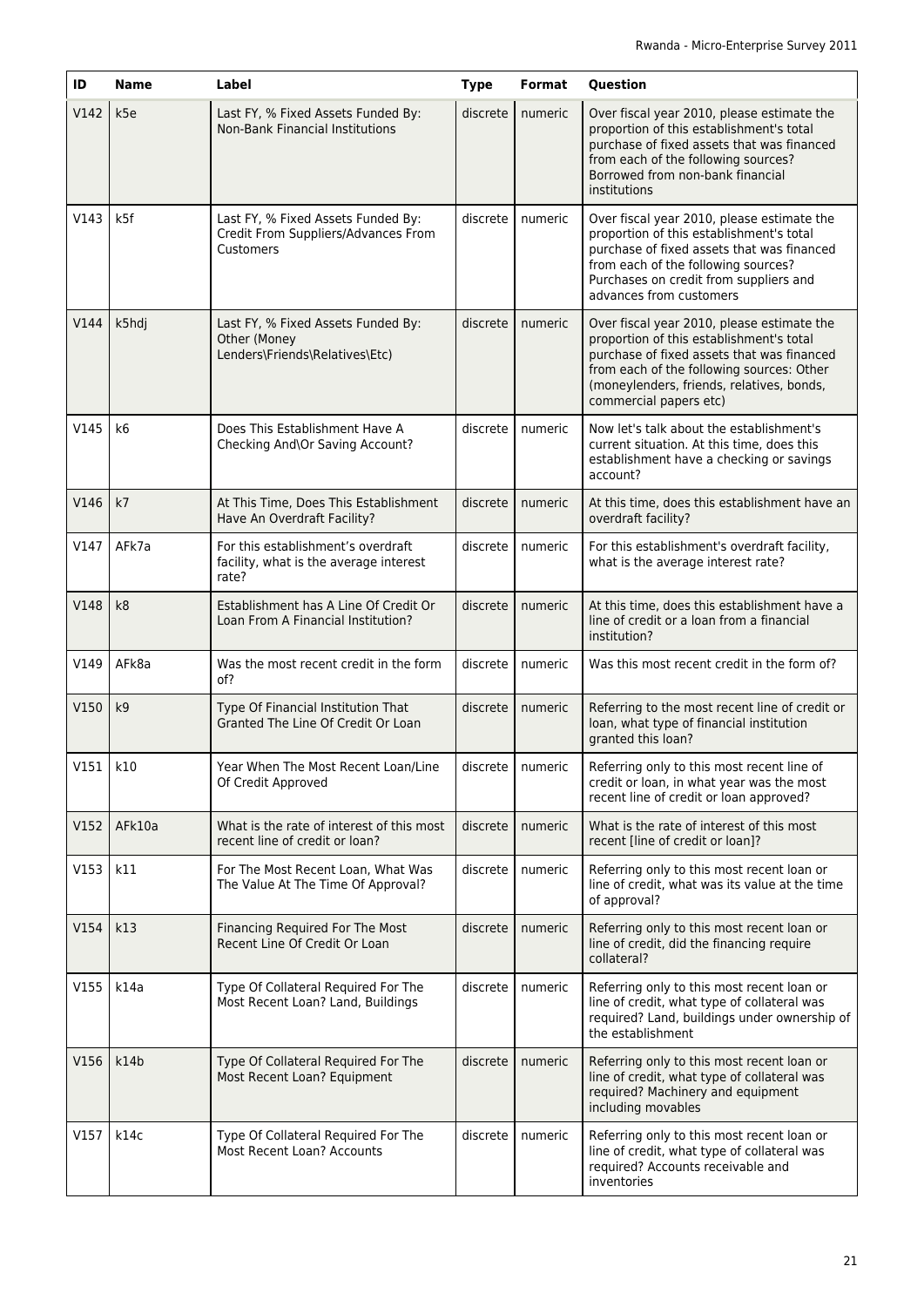| ID   | <b>Name</b>      | Label                                                                                 | <b>Type</b> | Format  | Question                                                                                                                                                                                                                                                                                                                                            |
|------|------------------|---------------------------------------------------------------------------------------|-------------|---------|-----------------------------------------------------------------------------------------------------------------------------------------------------------------------------------------------------------------------------------------------------------------------------------------------------------------------------------------------------|
| V158 | k14d             | Type Of Collateral Required For The<br>Most Recent Loan? Personal Assets              | discrete    | numeric | Referring only to this most recent loan or<br>line of credit, what type of collateral was<br>required? Personal assets of owner (house,<br>$etc.$ )                                                                                                                                                                                                 |
| V159 | k14e             | Type Of Collateral Required For The<br>Most Recent Loan? Other                        | discrete    | numeric | Referring only to this most recent loan or<br>line of credit, what type of collateral was<br>required? Other forms of collateral not<br>included in the categories above                                                                                                                                                                            |
| V160 | k15a             | Value Of Collateral Required For The<br>Most Recent Credit/Loan                       | discrete    | numeric | Referring only to this most recent line of<br>credit or loan, what was the approximate<br>value of the collateral required?                                                                                                                                                                                                                         |
| V161 | k15b             | what is the total number of outstanding<br>loans or lines of credit held by this e    | discrete    | numeric | What is the total number of outstanding<br>loans or lines of credit held by this<br>establishment?                                                                                                                                                                                                                                                  |
| V162 | k15c             | what is the total value of outstanding<br>loans or lines of credit held by this es    | discrete    | numeric | What is the total value of outstanding loans<br>or lines of credit held by this establishment?                                                                                                                                                                                                                                                      |
| V163 | k15d             | at this time, do you have any<br>outstanding personal loans that are<br>used to finan | discrete    | numeric | At this time, do you have any outstanding<br>personal loans that are used to finance this<br>establishment's business activities?                                                                                                                                                                                                                   |
| V164 | k16              | In Last Fiscal Yr, Did Establishment<br>Apply For New Loans/Lines Of Credit?          | discrete    | numeric | Referring again to the last fiscal year 2010,<br>did this establishment apply for any loans or<br>lines of credit?                                                                                                                                                                                                                                  |
| V165 | k17              | Main Reason For Not Applying For New<br>Loans Or New Lines Of Credit                  | discrete    | numeric | What was the main reason why this<br>establishment did not apply for any line of<br>credit or loan in fiscal year 2010?                                                                                                                                                                                                                             |
| V166 | k20a             | referring only to this most recent<br>application for a line of credit or loan,<br>wh | discrete    | numeric | Referring only to this most recent<br>application for a line of credit or loan, what<br>was the outcome of that application?                                                                                                                                                                                                                        |
| V167 | k21              | Financial Statements Checked &<br>Certified By External Auditor In Last<br>Fiscal Yr? | discrete    | numeric | In fiscal year 2010, did this establishment<br>have its annual financial statements checked<br>and certified by an external auditor?                                                                                                                                                                                                                |
| V168 | k30              | How Much Of An Obstacle: Access To<br>Finance                                         | discrete    | numeric | Is access to finance, which includes<br>availability and cost, interest rates, fees and<br>collateral requirements, No Obstacle, a<br>Minor Obstacle, a Moderate Obstacle, a<br>Major Obstacle, or a Very Severe Obstacle to<br>the current operations of this establishment?                                                                       |
| V169 | h7a              | The Court System Is Fair, Impartial And<br>Uncorrupted                                | discrete    | numeric | I am going to read some statements that<br>describe the courts system and how it could<br>affect business. For each statement, please<br>tell me if you Strongly disagree, Tend to<br>disagree, Tend to agree, or Strongly agree.<br>"The court system is fair, impartial and<br>uncorrupted."                                                      |
| V170 | AFh1             | Agree or Disagree: The court system is<br>able to enforce its decisions               | discrete    | numeric | I am going to read some statements that<br>describe the courts system and how it could<br>affect business. For each statement, please<br>tell me if you Strongly disagree, Tend to<br>disagree, Tend to agree, or Strongly agree.<br>"The court system is able to enforce its<br>decisions."                                                        |
| V171 | AFh <sub>2</sub> | Agree or Disagree: I am confident that<br>the legal system will uphold my<br>contract | discrete    | numeric | I am going to read some statements that<br>describe the courts system and how it could<br>affect business. For each statement, please<br>tell me if you Strongly disagree, Tend to<br>disagree, Tend to agree, or Strongly agree.<br>"I am confident that the legal system will<br>uphold my contract and property rights in<br>business disputes." |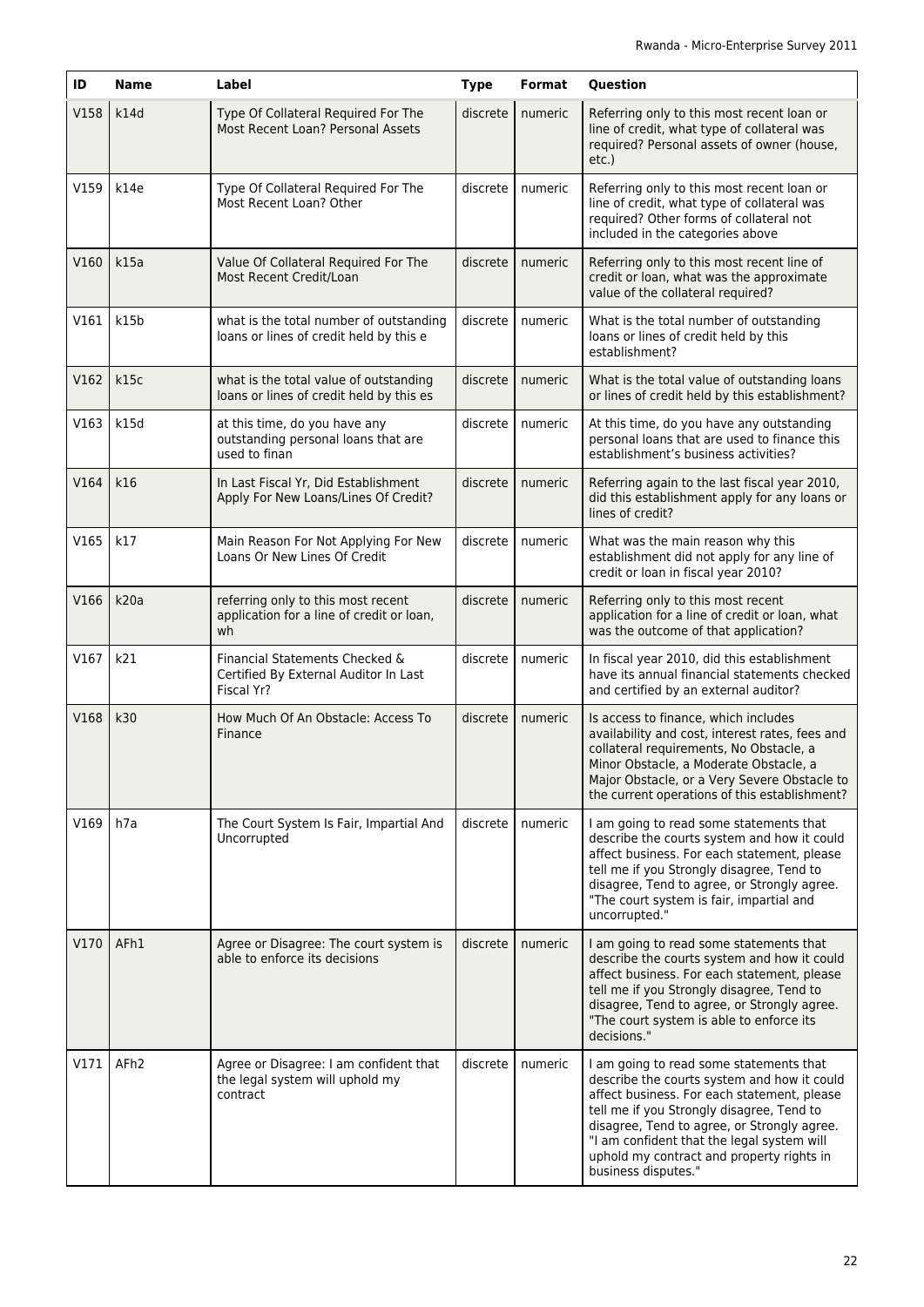| ID   | <b>Name</b> | Label                                                                                  | <b>Type</b> | Format             | Question                                                                                                                                                                                                                                                                                                                                                                                                                                                                                |
|------|-------------|----------------------------------------------------------------------------------------|-------------|--------------------|-----------------------------------------------------------------------------------------------------------------------------------------------------------------------------------------------------------------------------------------------------------------------------------------------------------------------------------------------------------------------------------------------------------------------------------------------------------------------------------------|
| V172 | AFh3a       | Agree or Disagree: In the last 2 years,<br>did your establishment have a payment<br>di | discrete    | numeric            | In the last 2 years, did your establishment<br>have a payment dispute over payments<br>owed to it in which a third party (such as<br>arbiters, collecting agency or judicial system)<br>was involved?                                                                                                                                                                                                                                                                                   |
| V173 | AFh3b       | Agree or Disagree: Was the court<br>system used to resolve this payment<br>dispute?    | discrete    | numeric            | Was the court system used to resolve this<br>payment dispute?                                                                                                                                                                                                                                                                                                                                                                                                                           |
| V174 | AFh3c       | Agree or Disagree: Was a court<br>judgment made for this payment<br>dispute?           | discrete    | numeric            | Was a court judgment made for this<br>payment dispute?                                                                                                                                                                                                                                                                                                                                                                                                                                  |
| V175 | AFh3d       | Agree or Disagree: Number of weeks to<br>come to judgment                              | discrete    | numeric            | How many weeks did it take the courts to<br>come to judgment on this payment dispute<br>(from the day the establishment first took<br>court action until the moment a judgment<br>was made)?                                                                                                                                                                                                                                                                                            |
| V176 | AFh3e       | Agree or Disagree: Was this decision of<br>the court enforced?                         | discrete    | numeric            | Was this decision of the court enforced?                                                                                                                                                                                                                                                                                                                                                                                                                                                |
| V177 | AFh3f       | Agree or Disagree: How many weeks<br>did it take to enforce this court<br>judgment?    | discrete    | numeric            | How many weeks did it take to enforce this<br>court judgment?                                                                                                                                                                                                                                                                                                                                                                                                                           |
| V178 | j2          | What % Of Senior Management Time<br>Was Spent In Dealing With Govt<br>Regulations?     | discrete    | numeric            | In a typical week over the last year, what<br>percentage of total senior management's<br>time was spent on dealing with requirements<br>imposed by government regulations? [By<br>senior management I mean managers,<br>directors, and officers above direct<br>supervisors of production/sales workers.<br>Some examples of government regulations<br>are taxes, customs, labor regulations,<br>licensing and registration, including dealings<br>with officials and completing forms] |
| V179 | j3          | Over The Last 12 Months, Was This<br>Establishment Inspected By Tax<br>Officials?      | discrete    | numeric            | Over the last year, was this establishment<br>visited or inspected by tax officials?                                                                                                                                                                                                                                                                                                                                                                                                    |
| V180 | j4          | Frequency Of Inspections/Requirement<br>For Meeting By Tax Officials                   |             | discrete   numeric | Over the last year, how many times was this<br>establishment either inspected by tax<br>officials or required to meet with them?                                                                                                                                                                                                                                                                                                                                                        |
| V181 | j5          | In Any Of These Inspections Was A<br>Gift/Informal payment Requested ?                 | discrete    | numeric            | In any of these inspections or meetings was<br>a gift or informal payment expected or<br>requested?                                                                                                                                                                                                                                                                                                                                                                                     |
| V182 | j6a         | Government Contract Secured (Or<br>Attempted) In The Last 12 Months?                   | discrete    | numeric            | Over the last year, has this establishment<br>secured or attempted to secure a<br>government contract?                                                                                                                                                                                                                                                                                                                                                                                  |
| V183 | j6          | % Of Contract Value Avg. Firm Pays In<br>Informal Gifts To Govt To Secure<br>Contract? | discrete    | numeric            | When establishments like this one do<br>business with the government, what percent<br>of the contract value would be typically paid<br>in informal payments or gifts to secure the<br>contract?                                                                                                                                                                                                                                                                                         |
| V184 | j7a         | Percent Of Total Annual Sales Paid In<br>Informal Payments                             | discrete    | numeric            | It is said that establishments are sometimes<br>required to make gifts or informal payments<br>to public officials to "get things done" with<br>regard to customs, taxes, licenses,<br>regulations, services etc. On average, what<br>percent of total annual sales, or estimated<br>total annual value, do establishments like<br>this one pay in informal payments or gifts to<br>public officials for this purpose? Percent of<br>total annual sales paid as informal payment        |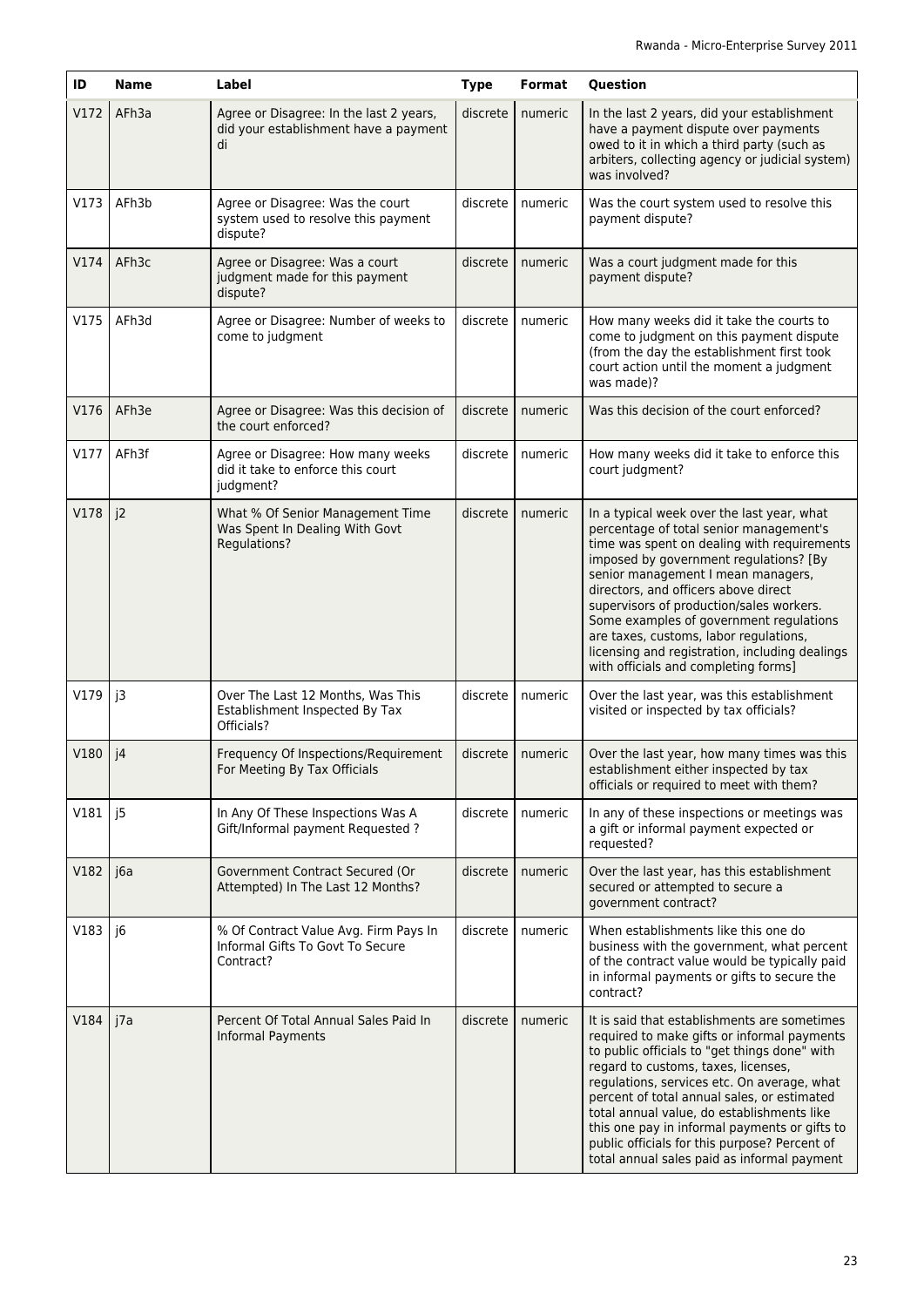| ID   | <b>Name</b> | Label                                                                                 | <b>Type</b> | Format  | <b>Question</b>                                                                                                                                                                                                                                                                                                                                                                                                                                         |
|------|-------------|---------------------------------------------------------------------------------------|-------------|---------|---------------------------------------------------------------------------------------------------------------------------------------------------------------------------------------------------------------------------------------------------------------------------------------------------------------------------------------------------------------------------------------------------------------------------------------------------------|
| V185 | j7b         | Total Annual Informal Payment                                                         | discrete    | numeric | It is said that establishments are sometimes<br>required to make gifts or informal payments<br>to public officials to "get things done" with<br>regard to customs, taxes, licenses,<br>regulations, services etc. On average, what<br>percent of total annual sales, or estimated<br>total annual value, do establishments like<br>this one pay in informal payments or gifts to<br>public officials for this purpose? Total annual<br>informal payment |
| V186 | AFj8        | Percent of total annual sales reported<br>for tax purposes                            | discrete    | numeric | Recognizing the difficulties many<br>establishments face in fully complying with<br>taxes and regulations, at the present time<br>what percent of total annual sales would you<br>estimate the typical establishment in your<br>line of business declares for tax purposes?                                                                                                                                                                             |
| V187 | j10         | Application To Obtain An Import License<br>Submitted Over The Last 2 Years?           | discrete    | numeric | Over the last two years, did this<br>establishment submit an application to<br>obtain an import license?                                                                                                                                                                                                                                                                                                                                                |
| V188 | j11         | How Many Days Did It Take To Obtain<br>Your Import License?                           | discrete    | numeric | Approximately how many days did it take to<br>obtain this import license from the day of<br>the application to the day it was granted?                                                                                                                                                                                                                                                                                                                  |
| V189 | j12         | When You Applied For An Import<br>License, Was An Informal Gift/payment<br>Requested? | discrete    | numeric | In reference to that application for an import<br>license, was an informal gift or payment<br>expected or requested?                                                                                                                                                                                                                                                                                                                                    |
| V190 | j13         | Application To Obtain An Operating<br>License Submitted Over Last 2 Years?            | discrete    | numeric | Over the last two years, did this<br>establishment submit an application to<br>obtain an operating license?                                                                                                                                                                                                                                                                                                                                             |
| V191 | j14         | How Many Days Did It Take To Obtain<br>Your Operating License?                        | discrete    | numeric | Approximately how many days did it take to<br>obtain this operating license from the day of<br>the application to the day it was granted?                                                                                                                                                                                                                                                                                                               |
| V192 | j15         | When You Applied For Operating<br>License Was An Informal Gift/payment<br>Requested?  | discrete    | numeric | In reference to that application for an<br>operating license, was an informal gift or<br>payment expected or requested?                                                                                                                                                                                                                                                                                                                                 |
| V193 | j30a        | How Much Of An Obstacle: Tax Rates                                                    | discrete    | numeric | As I list some factors that can affect the<br>current operations of a business, please look<br>at this card and tell me if you think that each<br>factor is No Obstacle, a Minor Obstacle, a<br>Moderate Obstacle, a Major Obstacle, or a<br>Very Severe Obstacle to the current<br>operations of this establishment. Tax rates                                                                                                                         |
| V194 | j30b        | How Much Of An Obstacle: Tax<br>Administrations                                       | discrete    | numeric | As I list some factors that can affect the<br>current operations of a business, please look<br>at this card and tell me if you think that each<br>factor is No Obstacle, a Minor Obstacle, a<br>Moderate Obstacle, a Major Obstacle, or a<br>Very Severe Obstacle to the current<br>operations of this establishment. Tax<br>administration                                                                                                             |
| V195 | j30c        | How Much Of An Obstacle: Business<br>Licensing And Permits                            | discrete    | numeric | As I list some factors that can affect the<br>current operations of a business, please look<br>at this card and tell me if you think that each<br>factor is No Obstacle, a Minor Obstacle, a<br>Moderate Obstacle, a Major Obstacle, or a<br>Very Severe Obstacle to the current<br>operations of this establishment. Business<br>licensing and permits                                                                                                 |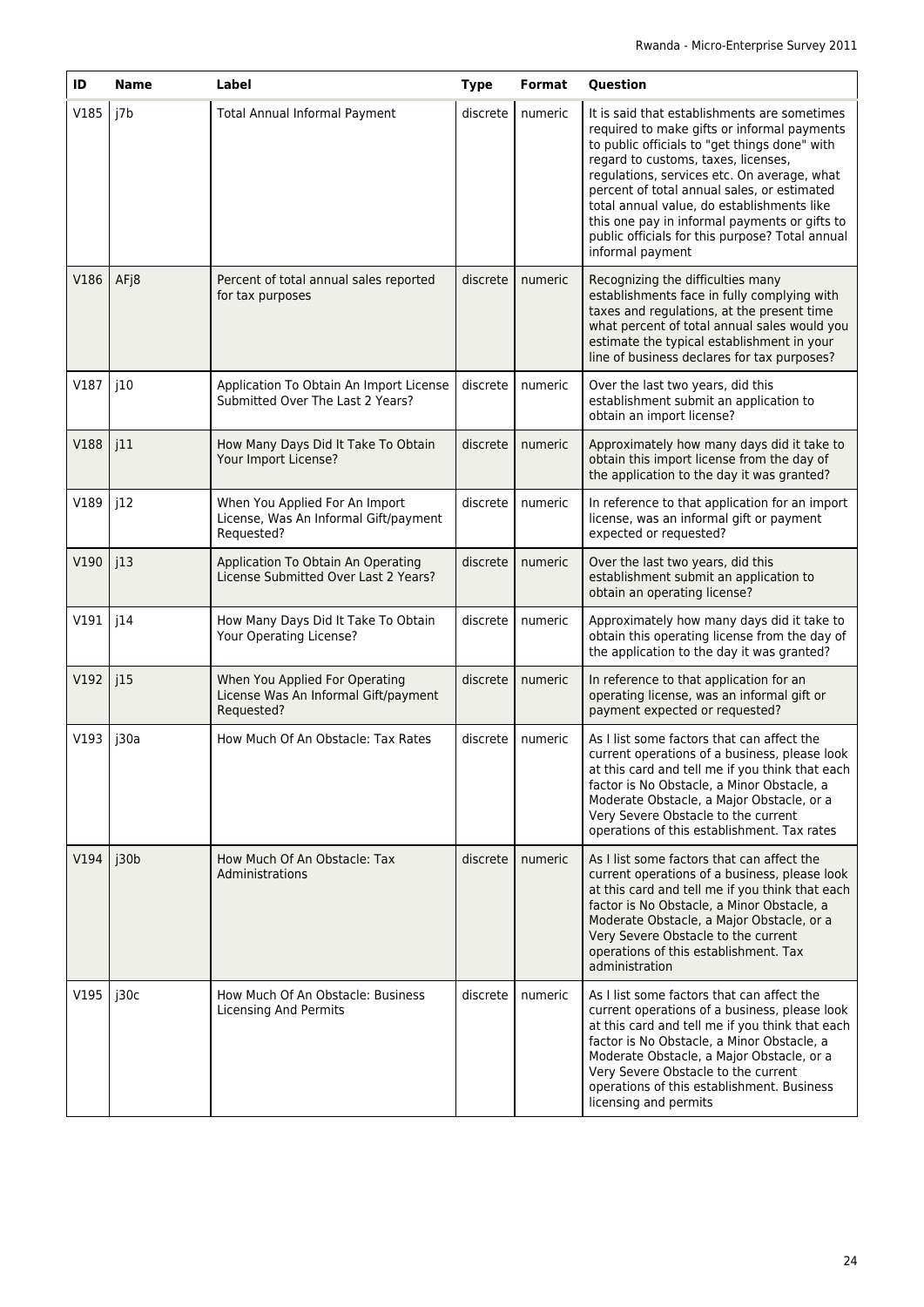| ID   | <b>Name</b> | Label                                                                                         | <b>Type</b> | Format  | Question                                                                                                                                                                                                                                                                                                                                       |
|------|-------------|-----------------------------------------------------------------------------------------------|-------------|---------|------------------------------------------------------------------------------------------------------------------------------------------------------------------------------------------------------------------------------------------------------------------------------------------------------------------------------------------------|
| V196 | j30e        | How Much Of An Obstacle: Political<br>Instability                                             | discrete    | numeric | As I list some factors that can affect the<br>current operations of a business, please look<br>at this card and tell me if you think that each<br>factor is No Obstacle, a Minor Obstacle, a<br>Moderate Obstacle, a Major Obstacle, or a<br>Very Severe Obstacle to the current<br>operations of this establishment. Political<br>instability |
| V197 | j30f        | How Much Of An Obstacle: Corruption                                                           | discrete    | numeric | As I list some factors that can affect the<br>current operations of a business, please look<br>at this card and tell me if you think that each<br>factor is No Obstacle, a Minor Obstacle, a<br>Moderate Obstacle, a Major Obstacle, or a<br>Very Severe Obstacle to the current<br>operations of this establishment. Corruption               |
| V198 | h30         | How Much Of An Obstacle: Courts                                                               | discrete    | numeric | As I list some factors that can affect the<br>current operations of a business, please look<br>at this card and tell me if you think that each<br>factor is No Obstacle, a Minor Obstacle, a<br>Moderate Obstacle, a Major Obstacle, or a<br>Very Severe Obstacle to the current<br>operations of this establishment. Courts                   |
| V199 | $ 1\rangle$ | Num. Permanent, Full-Time Employees<br>At End Of Last Fiscal Year                             | discrete    | numeric | At the end of fiscal year 2010, how many<br>permanent, full-time employees did this<br>establishment employ? Please include all<br>employees and managers                                                                                                                                                                                      |
| V200 | 12          | Num. Permanent, Full-Time Employees<br>At End Of 3 Fiscal Years Ago                           | discrete    | numeric | Three fiscal years ago, at the end of fiscal<br>year [insert three complete fiscal years ago],<br>how many permanent, full-time employees<br>did this establishment employ? Please<br>include all employees and managers                                                                                                                       |
| V201 | 15          | Num. Full-time Employees At End Of<br>Last Fiscal Yr: female                                  | discrete    | numeric | At the end of fiscal year 2010, how many<br>permanent full-time employees of this<br>establishment for the following categories<br>were female?                                                                                                                                                                                                |
| V202 | 6           | Num. Full-Time Temporary Employees<br>At End Of Last Fiscal Yr                                | discrete    | numeric | How many full-time temporary employees<br>did this establishment employ in fiscal year<br>2010?                                                                                                                                                                                                                                                |
| V203 | 16a         | how many full-time temporary<br>employees employed throughout fiscal<br>year 2010 wer         | discrete    | numeric | How many full-time temporary employees<br>employed throughout fiscal year 2010 were<br>females?                                                                                                                                                                                                                                                |
| V204 | 8           | Avg. Length Of Employment Of All<br>Full-time Temporary Employees In Last<br><b>Fiscal Yr</b> | discrete    | numeric | What was the average length of employment<br>of all full-time temporary employees in fiscal<br>year 2010?                                                                                                                                                                                                                                      |
| V205 | AFI8a       | At the end of fiscal year 2010, number<br>of part-time Workers                                | discrete    | numeric | At the end of fiscal year 2010, how many<br>part-time workers-workers that work less<br>than a full shift per day-were employed by<br>the establishment?                                                                                                                                                                                       |
| V206 | 10          | Formal Training Programs For<br>Permanent, Full-time Employees In Last<br><b>Fiscal Yr</b>    | discrete    | numeric | Over fiscal year 2010, did this establishment<br>have formal training programs for its<br>permanent, full-time employees?                                                                                                                                                                                                                      |
| V207 | AF112       | Percent workforce unionized                                                                   | discrete    | numeric | What percent of this establishment's<br>workforce is currently unionized?                                                                                                                                                                                                                                                                      |
| V208 | AF114       | FY2010, how did this establishment<br>usually find new employees? ?                           | discrete    | numeric | Over fiscal year 2010, how did this<br>establishment usually find new employees?                                                                                                                                                                                                                                                               |
| V209 | 130a        | How Much Of An Obstacle: Labor<br>Regulations?                                                | discrete    | numeric | Are labor regulations No Obstacle, a Minor<br>Obstacle, a Moderate Obstacle, a Major<br>Obstacle, or a Very Severe Obstacle to the<br>current operations of this establishment?                                                                                                                                                                |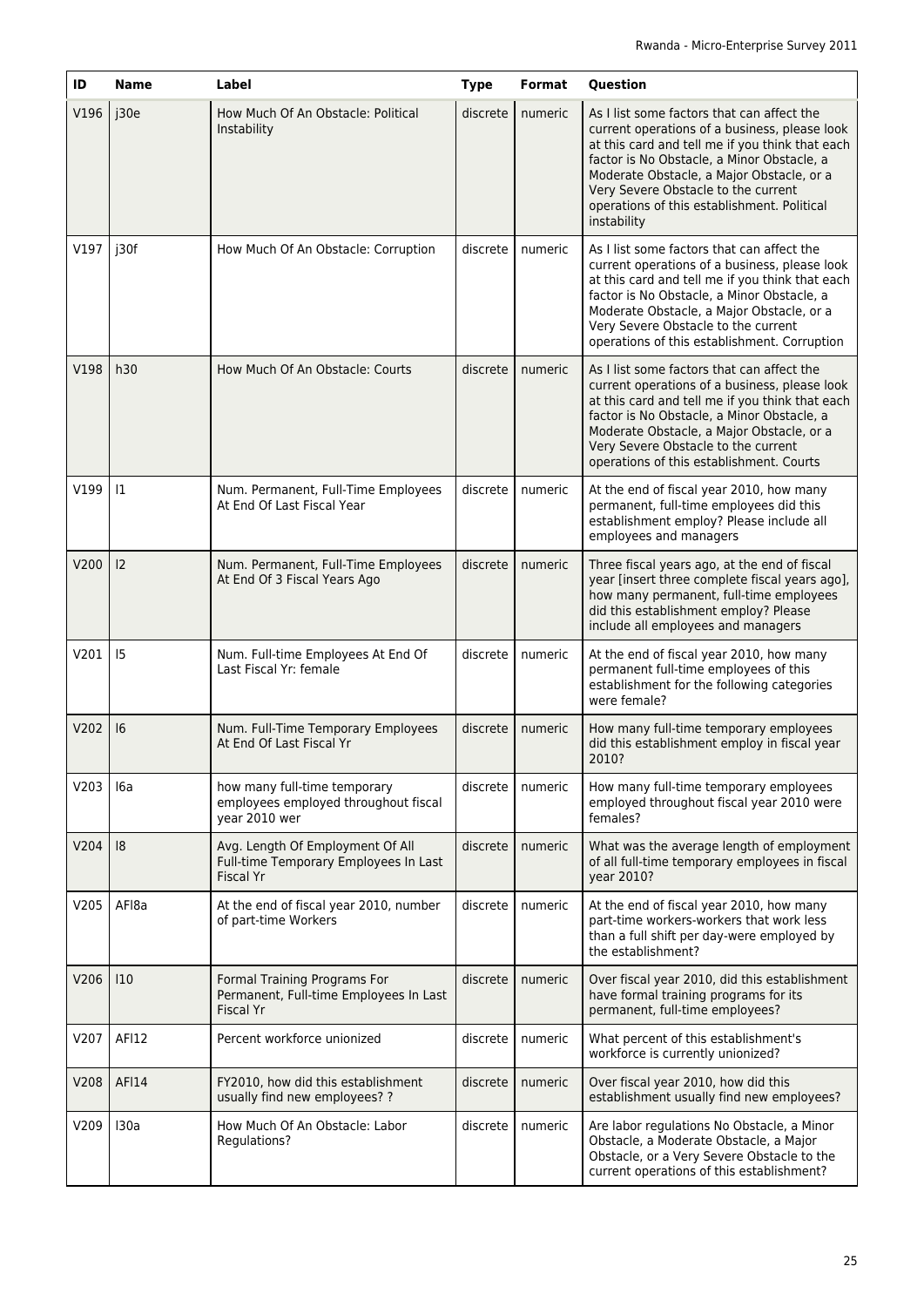| ID   | <b>Name</b>      | Label                                                                                  | <b>Type</b> | <b>Format</b> | Question                                                                                                                                                                                                   |
|------|------------------|----------------------------------------------------------------------------------------|-------------|---------------|------------------------------------------------------------------------------------------------------------------------------------------------------------------------------------------------------------|
| V210 | 130 <sub>b</sub> | How Much Of An Obstacle:<br>Inadequately Educated Workforce?                           | discrete    | numeric       | Is an inadequately educated workforce No<br>Obstacle, a Minor Obstacle, a Moderate<br>Obstacle, a Major Obstacle, or a Very Severe<br>Obstacle to the current operations of this<br>establishment?         |
| V211 | AFs1y            | Does this establishment currently have<br>a pre-employment health check for new<br>emp | discrete    | numeric       | Does this establishment currently have a<br>pre-employment health check for new<br>employees?                                                                                                              |
| V212 | AFs1a            | High absenteeism due to sickness (past<br>2 years)                                     | discrete    | numeric       | Have the following situations affected this<br>establishment's workforce in the past 2<br>years: High absenteeism due to sickness                                                                          |
| V213 | AFs1b            | High absenteeism as employees need<br>to care of family members or friends<br>due to s | discrete    | numeric       | Have the following situations affected this<br>establishment's workforce in the past 2<br>years: High absenteeism as employees need<br>to care of family members or friends due to<br>sickness             |
| V214 | AFs2a            | High absenteeism due to HIV/AIDS<br>(past 2 years)                                     | discrete    | numeric       | Has HIV/AIDS affected this establishment's<br>workforce in any of the following ways in the<br>past 2 years: High absenteeism due to<br><b>HIV/AIDS</b>                                                    |
| V215 | AFs2b            | High absenteeism as employees need<br>to care of family members or friends<br>due to H | discrete    | numeric       | Has HIV/AIDS affected this establishment's<br>workforce in any of the following ways in the<br>past 2 years: High absenteeism as<br>employees need to care of family members<br>or friends due to HIV/AIDS |
| V216 | AFs3a            | <b>HIV Prevention Activities: HIV</b><br>prevention messages in FY2010                 | discrete    | numeric       | Did this establishment undertake any of the<br>following activities, in fiscal year 2010, to<br>prevent HIV/AIDS among employees? HIV<br>prevention messages                                               |
| V217 | AFs3b            | HIV Prevention Activities: Free condom<br>distribution in FY2010                       | discrete    | numeric       | Did this establishment undertake any of the<br>following activities, in fiscal year 2010, to<br>prevent HIV/AIDS among employees? Free<br>condom distribution                                              |
| V218 | AFs3c            | <b>HIV Prevention Activities: Anonymous</b><br>HIV testing                             | discrete    | numeric       | Did this establishment undertake any of the<br>following activities, in fiscal year 2010, to<br>prevent HIV/AIDS among employees?<br>Anonymous HIV testing                                                 |
| V219 | AF <sub>s4</sub> | Cost of all AIDS/HIV programs and<br>activities in FY2010                              | discrete    | numeric       | In fiscal year 2010, how much did this<br>establishment spend on all AIDS/HIV<br>programs and activities?                                                                                                  |
| V220 | m1a              | <b>Biggest Obstacle Affecting The</b><br>Operation Of This Establishment               | discrete    | numeric       | Which of the following elements of the<br>business environment, if any, currently<br>represents the biggest obstacle faced by this<br>establishment.                                                       |
| V221 | m1d              | <b>Rotation Order</b>                                                                  | discrete    | numeric       | Which of the following elements of the<br>business environment, if any, currently<br>represents the biggest obstacle faced by this<br>establishment? Rotation                                              |
| V222 | n2a              | Total Labor Cost (Incl. Wages, Salaries,<br>Bonuses, Etc) In Last Fiscal Year          | discrete    | numeric       | For fiscal year 2010, please provide the<br>following information about this<br>establishment: Total annual cost of labor<br>(including wages, salaries, bonuses, social<br>security payments)             |
| V223 | n <sub>2</sub> b | Total Annual Costs Of Electricity In Last<br><b>Fiscal Year</b>                        | discrete    | numeric       | For fiscal year 2010, please provide the<br>following information about this<br>establishment: Total annual costs of<br>electricity                                                                        |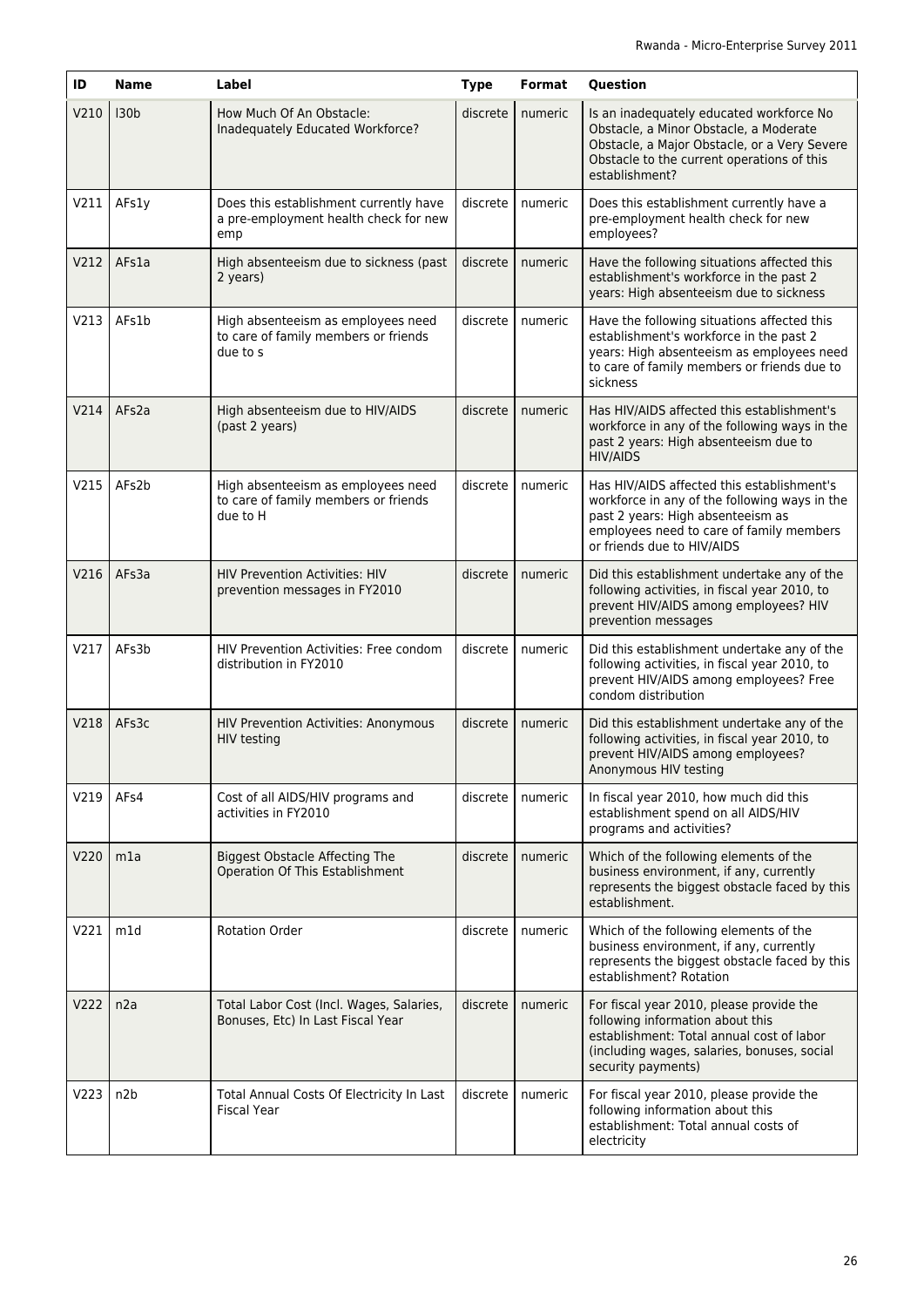| ID   | <b>Name</b>     | Label                                                                             | <b>Type</b> | Format             | Question                                                                                                                                                                          |
|------|-----------------|-----------------------------------------------------------------------------------|-------------|--------------------|-----------------------------------------------------------------------------------------------------------------------------------------------------------------------------------|
| V224 | n <sub>2e</sub> | Cost Of Raw Materials And Intermediate<br>Goods Used In Prod. In Last Fiscal Year | discrete    | numeric            | For fiscal year 2010, please provide the<br>following information about this<br>establishment: Total annual cost of raw<br>materials and intermediate goods used in<br>production |
| V225 | al5alax         | Main Respondent Position In The Firm                                              | discrete    | character          |                                                                                                                                                                                   |
| V226 | a15a2a          | Main Respondent Years Working In The<br>Firm:                                     | contin      | numeric            |                                                                                                                                                                                   |
| V227 | a15a3           | main respondent: gender                                                           | discrete    | numeric            |                                                                                                                                                                                   |
| V228 | a15a1bx         | Second Respondent Position In The<br>Firm                                         | discrete    | character          |                                                                                                                                                                                   |
| V229 | a15a2b          | Second Respondent Years Working In<br>The Firm:                                   | discrete    | numeric            |                                                                                                                                                                                   |
| V230 | a15b3           | second respondent: gender                                                         | discrete    | numeric            |                                                                                                                                                                                   |
| V231 | a15a1cx         | Third Respondent Position In The Firm                                             | discrete    | character          |                                                                                                                                                                                   |
| V232 | a15a2c          | Third Respondent Years Working In The<br>Firm:                                    | discrete    | numeric            |                                                                                                                                                                                   |
| V233 | a15c3           | third respondent: gender                                                          | discrete    | numeric            |                                                                                                                                                                                   |
| V234 | a15d            | Day                                                                               | contin      | numeric            | Time face-to-face interview ends                                                                                                                                                  |
| V235 | a15m            | Month                                                                             | discrete    | numeric            | Time face-to-face interview ends                                                                                                                                                  |
| V236 | a15y            | Year                                                                              | discrete    | numeric            | Time face-to-face interview ends                                                                                                                                                  |
| V237 | a15h            | Hour                                                                              | discrete    | numeric            | Time face-to-face interview ends                                                                                                                                                  |
| V238 | a15min          | <b>Minutes</b>                                                                    | contin      | numeric            | Time face-to-face interview ends                                                                                                                                                  |
| V239 | a16             | Perception Of The Questions Regarding<br><b>Opinions And Perceptions</b>          | discrete    | numeric            | It is my perception that the responses to the<br>questions regarding opinions and<br>perceptions:                                                                                 |
| V240 | a17             | Responses To The Questions About<br>Figures Are                                   | discrete    | numeric            |                                                                                                                                                                                   |
| V241 | a18             | This Questionnaire Was Completed In:                                              |             | discrete   numeric | This questionnaire was completed in:                                                                                                                                              |
| V242 | a19h            | If Option 2 Or 3 In A.18, Estimate<br>Duration Of The Whole Interview: Hours      | discrete    | numeric            |                                                                                                                                                                                   |
| V243 | a19m            | If Option 2 Or 3 In A.18, Estimate<br>Duration Of The Whole Interview:<br>Minutes | contin      | numeric            |                                                                                                                                                                                   |
| V244 | StrictWeights   | <b>Strict Weights</b>                                                             | contin      | numeric            |                                                                                                                                                                                   |
| V245 | WeakWeights     | Weak Weights                                                                      | contin      | numeric            |                                                                                                                                                                                   |
| V246 | MedianWeights   | <b>Median Weights</b>                                                             | contin      | numeric            |                                                                                                                                                                                   |
| V247 | strata          | group(a2 a4anew a6a)                                                              | discrete    | numeric            |                                                                                                                                                                                   |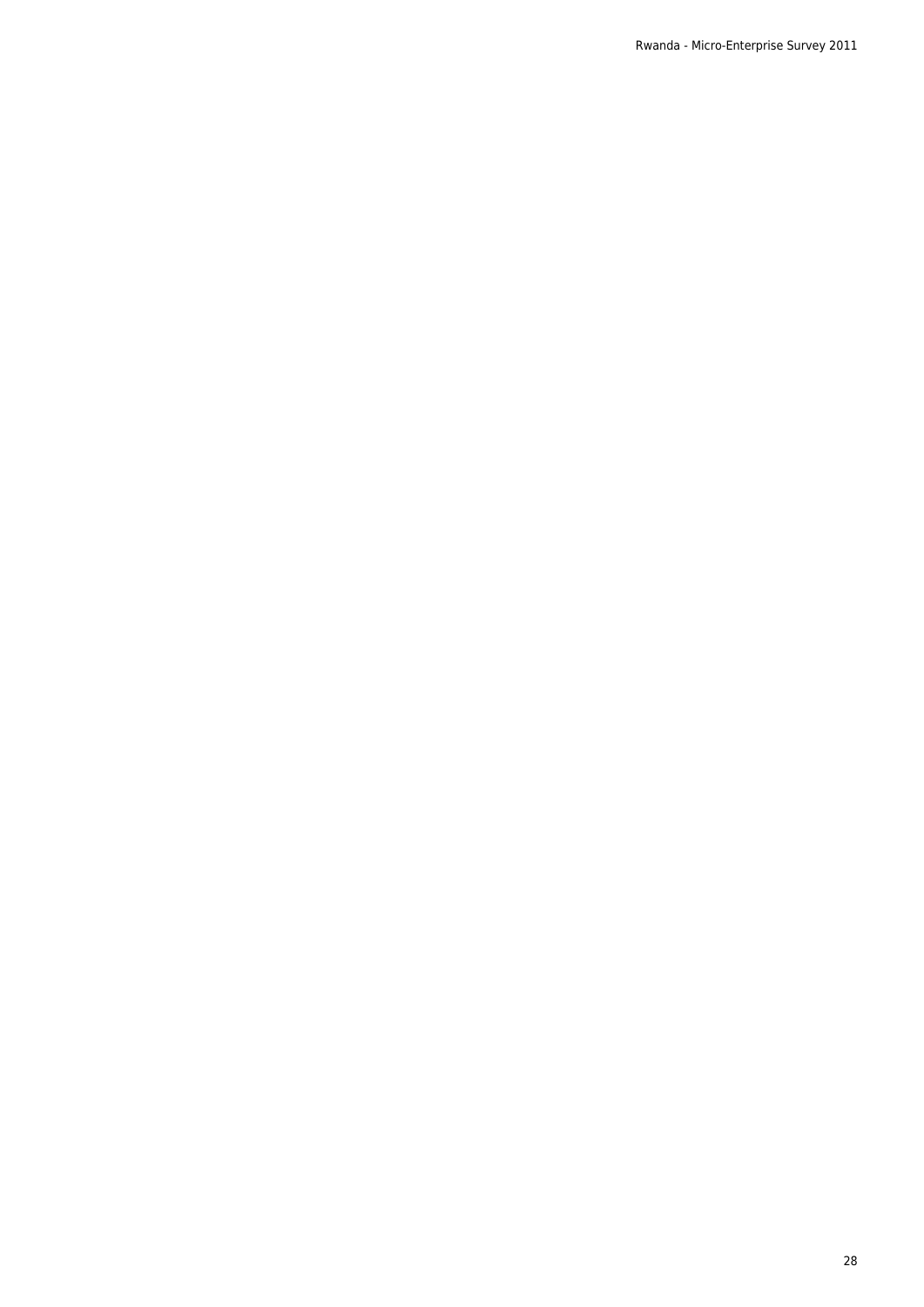## **WEB STD FIRMID (idstd)**

File: Rwandamicro-2011 data-

#### **Overview**

Type: Continuous Format: numeric Width: 6 Decimals: 0 Range: 519001-519148

#### **Description**

Unique ID for each observation

### **interview number (id)**  File: Rwandamicro-2011 data-

#### **Overview**

Type: Continuous Format: numeric Width: 6 Decimals: 0 Range: 11002-111236

Valid cases: 148 Invalid: 0 Minimum: 11002 Maximum: 111236 Mean: 13315.6 Standard deviation: 14134

### **Cards (cards)**  File: Rwandamicro-2011 data-

#### **Overview**

Type: Discrete Format: numeric Width: 1 Decimals: 0 Range: 1-2

Valid cases: 148 Invalid: 0

## **Questionnaire (a0)**

## File: Rwandamicro-2011 data-

#### **Overview**

Type: Discrete Format: numeric Width: 1 Decimals: 0 Range: 4-5

Valid cases: 148 Invalid: 0

#### **Pre question**

CONTROL INFORMATION [TO BE COMPLETED BEFORE INTERVIEW]

#### **Interviewer instructions**

Questionnaire used in the interview. It is defined according to the screener sector of activity of the establishment

### **Country Code (a1)**  File: Rwandamicro-2011 data-

**Overview**

Valid cases: 148 Invalid: 0 Minimum: 519001 Maximum: 519148 Mean: 519074.5 Standard deviation: 42.9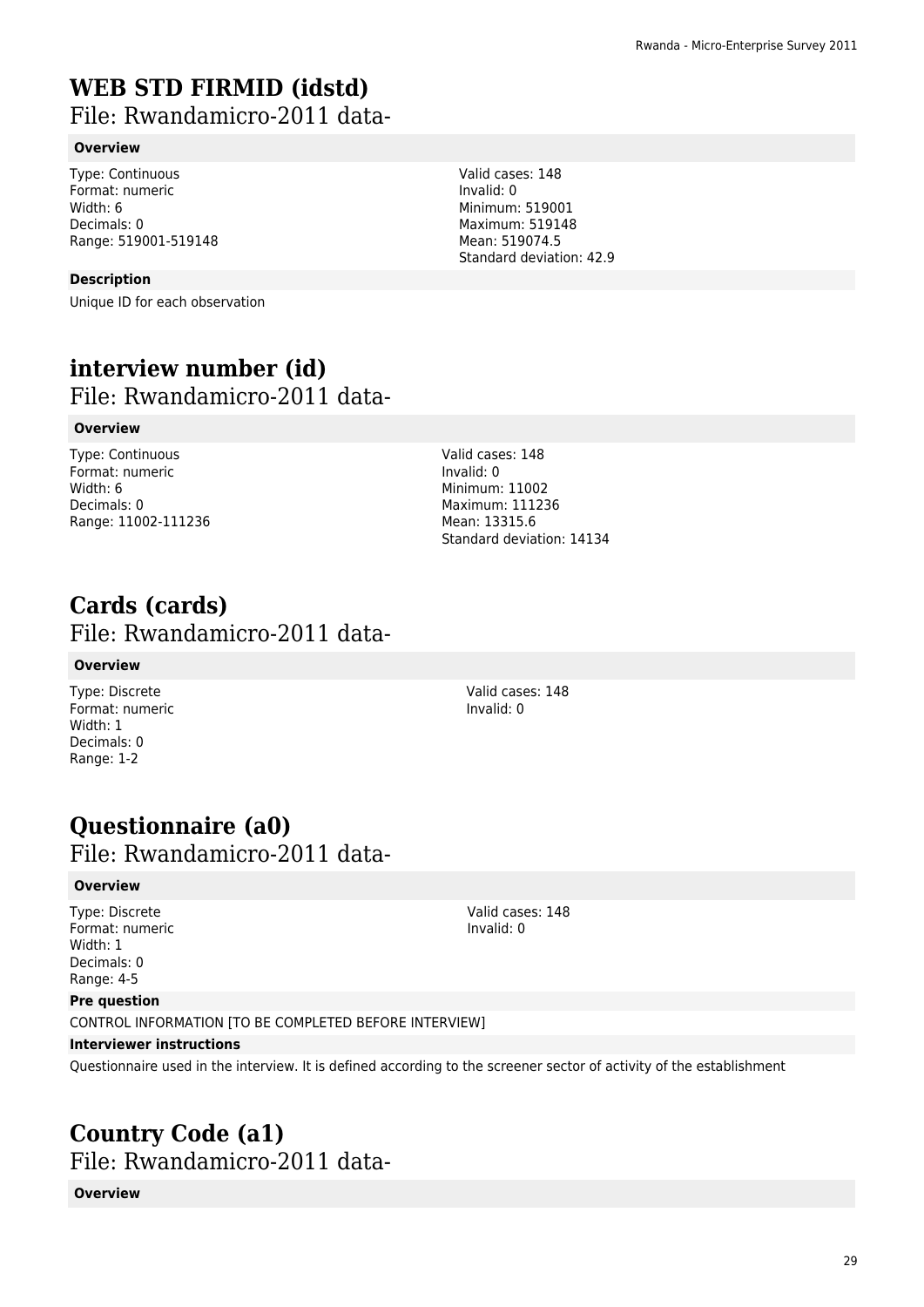## **Country Code (a1)**  File: Rwandamicro-2011 data-

Type: Discrete Format: numeric Width: 2 Decimals: 0 Range: 33-33

#### **Pre question**

CONTROL INFORMATION [TO BE COMPLETED BEFORE INTERVIEW]

## **Language Of The Interview (a1a)**

File: Rwandamicro-2011 data-

#### **Overview**

Type: Discrete Format: numeric Width: 1 Decimals: 0 Range: 1-4

Valid cases: 148 Invalid: 0

#### **Pre question**

CONTROL INFORMATION [TO BE COMPLETED BEFORE INTERVIEW]

## **Sampling Region (a2)**

File: Rwandamicro-2011 data-

#### **Overview**

Type: Discrete Format: numeric Width: 1 Decimals: 0 Range: 1-2

#### **Pre question**

CONTROL INFORMATION [TO BE COMPLETED BEFORE INTERVIEW]

#### **Interviewer instructions**

Sampling region defines the region stratum of the establishment It is defined by the regional classification of the establishment in the sample frame

## **Region Of The Establishment (a3a)**

File: Rwandamicro-2011 data-

#### **Overview**

Type: Discrete Format: numeric Width: 1 Decimals: 0 Range: 1-2

#### **Pre question**

CONTROL INFORMATION [TO BE COMPLETED BEFORE INTERVIEW]

#### **Interviewer instructions**

Codification of a3x into regions of homogeneous regulation and or business environment conditions, for ex. into regional clusters

Valid cases: 148 Invalid: 0

Valid cases: 148 Invalid: 0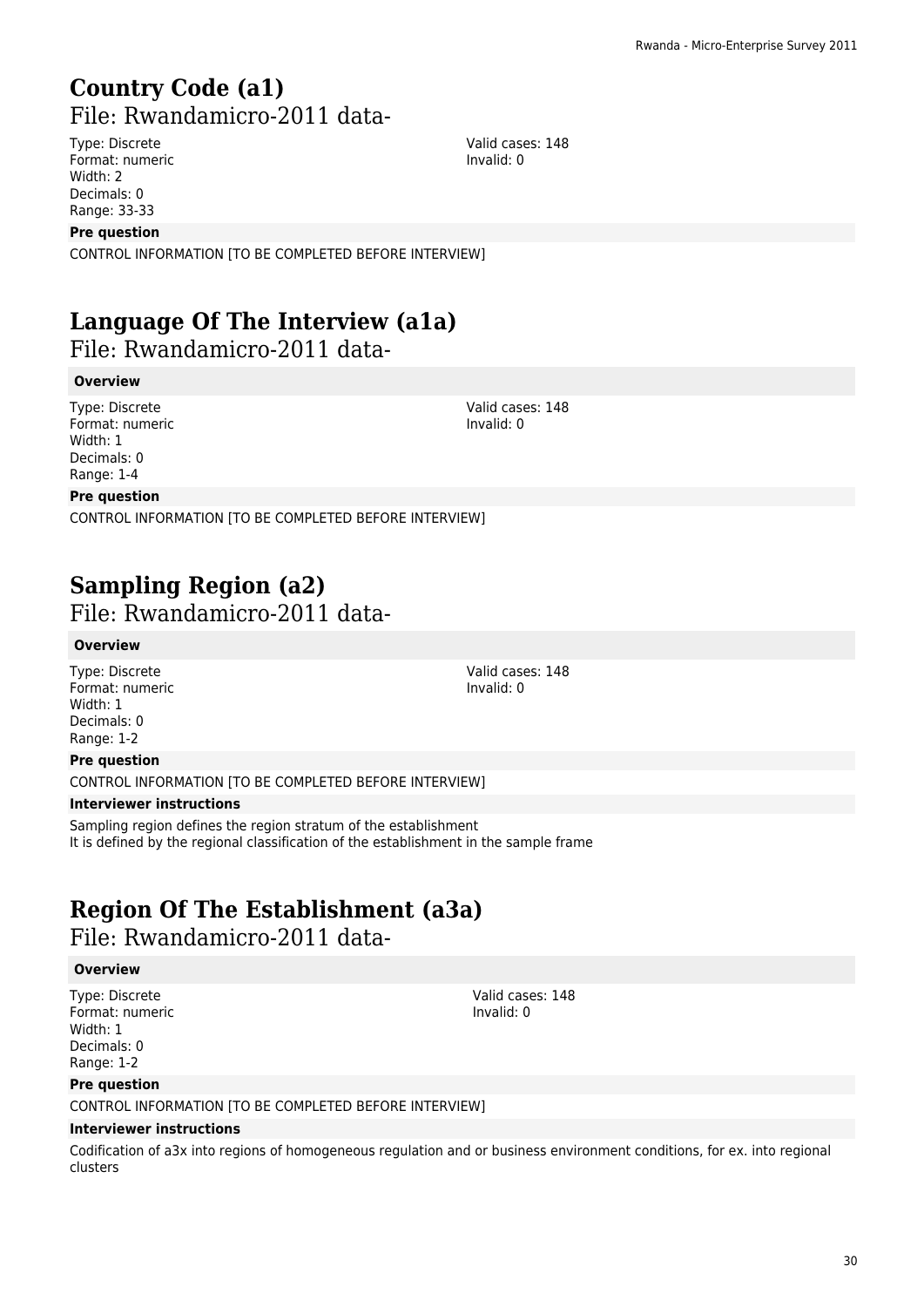## **is this city the official capital city? (a3b)**

File: Rwandamicro-2011 data-

#### **Overview**

Type: Discrete Format: numeric Width: 1 Decimals: 0 Range: 1-2

#### **Pre question**

CONTROL INFORMATION [TO BE COMPLETED BEFORE INTERVIEW]

## **is this city the main business city? (a3c)**

File: Rwandamicro-2011 data-

#### **Overview**

Type: Discrete Format: numeric Width: 1 Decimals: 0 Range: 1-2

Valid cases: 148 Invalid: 0

Valid cases: 148 Invalid: 0

#### **Pre question**

CONTROL INFORMATION [TO BE COMPLETED BEFORE INTERVIEW]

### **Size Of Locality (a3)**  File: Rwandamicro-2011 data-

#### **Overview**

Type: Discrete Format: numeric Width: 1 Decimals: 0 Range: 2-5

#### **Pre question**

CONTROL INFORMATION [TO BE COMPLETED BEFORE INTERVIEW]

#### **Interviewer instructions**

Location control variable: it is defined by the actual location of the establishment

## **Industry Sampling Sector (a4a)**

File: Rwandamicro-2011 data-

#### **Overview**

Type: Discrete Format: numeric Width: 1 Decimals: 0 Range: 1-2

#### **Pre question**

CONTROL INFORMATION [TO BE COMPLETED BEFORE INTERVIEW]

#### **Interviewer instructions**

Classification of the establishment's activity as defined in the sample frame

Valid cases: 148 Invalid: 0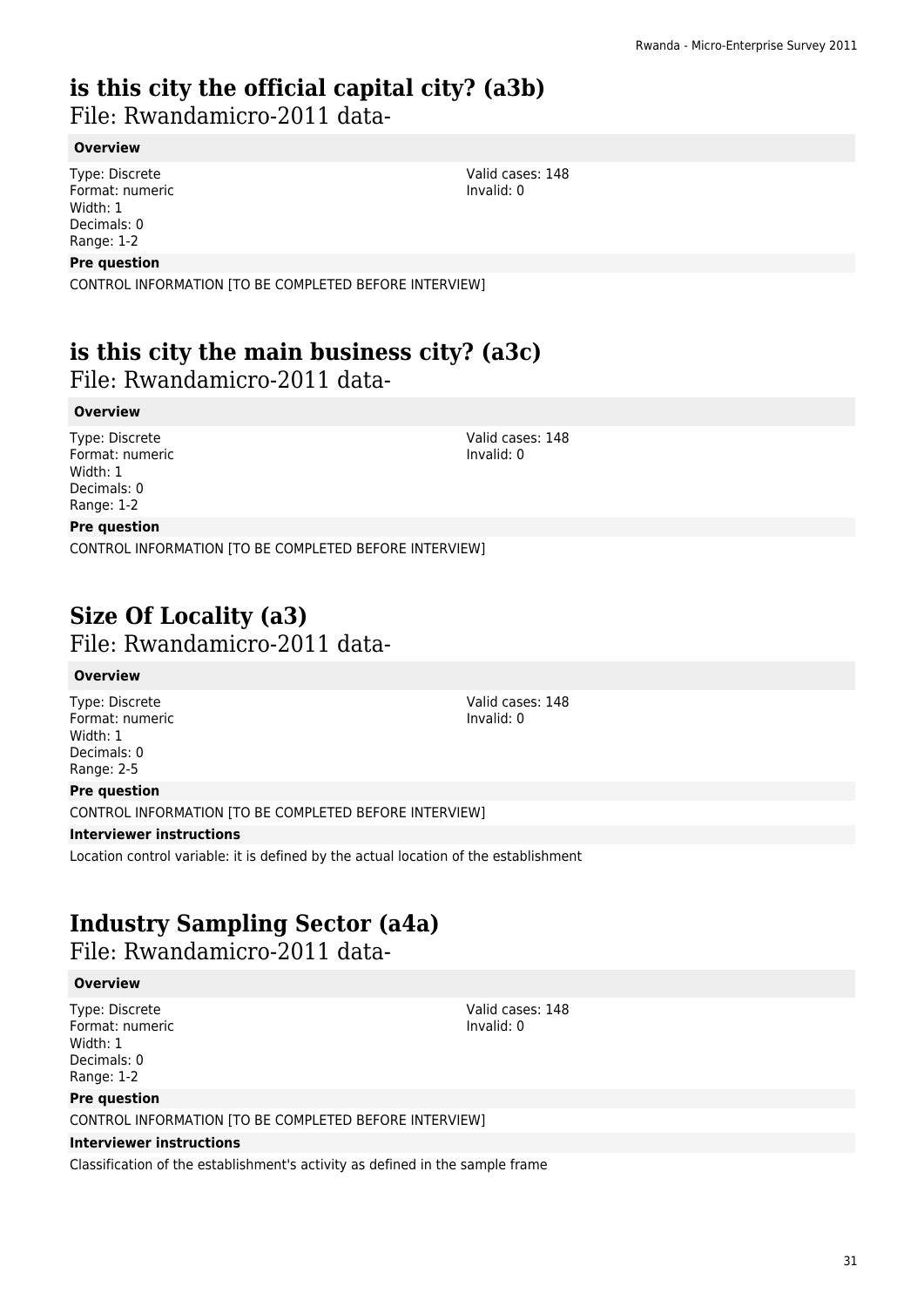## **Industry Screener Sector (a4b)**

File: Rwandamicro-2011 data-

#### **Overview**

Type: Discrete Format: numeric Width: 1 Decimals: 0 Range: 1-2

#### **Pre question**

CONTROL INFORMATION [TO BE COMPLETED BEFORE INTERVIEW]

#### **Interviewer instructions**

Classification of the establishment's activity as defined by the screener questionnaire

## **Sector Match Between Screener Information And Sample Frame (a5)**

### File: Rwandamicro-2011 data-

#### **Overview**

Type: Discrete Format: numeric Width: 1 Decimals: 0 Range: 1-3

#### **Pre question**

CONTROL INFORMATION [TO BE COMPLETED BEFORE INTERVIEW]

#### **Literal question**

Sector match between screener information and sample frame

#### **Interviewer instructions**

Self-explanatory

### **Sampling Size (a6a)**  File: Rwandamicro-2011 data-

#### **Overview**

Type: Discrete Format: numeric Width: 1 Decimals: 0 Range: 0-3

#### **Pre question**

CONTROL INFORMATION [TO BE COMPLETED BEFORE INTERVIEW]

#### **Interviewer instructions**

Size of the establishment taken from the sample frame

## **Screener Size (a6b)**

File: Rwandamicro-2011 data-

#### **Overview**

Valid cases: 148 Invalid: 0

Valid cases: 148 Invalid: 0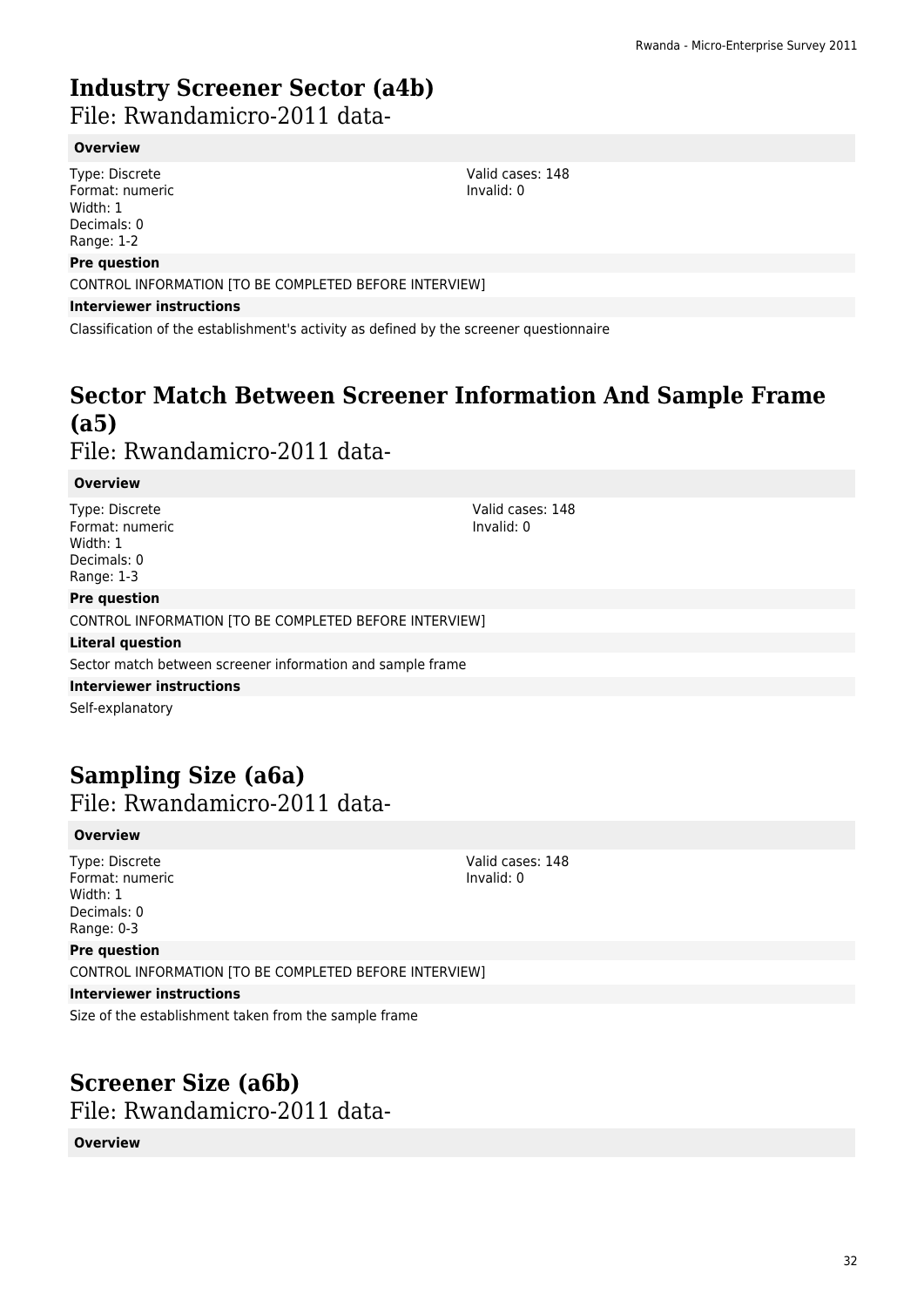## **Screener Size (a6b)**  File: Rwandamicro-2011 data-

Type: Discrete Format: numeric Width: 1 Decimals: 0 Range: 0-3

Valid cases: 148 Invalid: 0

#### **Pre question**

CONTROL INFORMATION [TO BE COMPLETED BEFORE INTERVIEW]

#### **Interviewer instructions**

Size of the establishment as determined with the screener questionnaire

## **Establishment Is Part Of A Large Firm (a7)**

### File: Rwandamicro-2011 data-

#### **Overview**

Type: Discrete Format: numeric Width: 1 Decimals: 0 Range: 1-2

Valid cases: 148 Invalid: 0

#### **Pre question**

CONTROL INFORMATION [TO BE COMPLETED BEFORE INTERVIEW]

#### **Interviewer instructions**

Identifies establishments that are part of a larger firm

## **Number Of Establishments In The Firm (a7a)**

### File: Rwandamicro-2011 data-

#### **Overview**

Type: Discrete Format: numeric Width: 1 Decimals: 0 Range: 1-2

#### **Pre question**

CONTROL INFORMATION [TO BE COMPLETED BEFORE INTERVIEW]

## **Type Of Establishment (a8)**

File: Rwandamicro-2011 data-

#### **Overview**

Type: Discrete Format: numeric Width: 2 Decimals: 0 Range: -7-4

#### **Pre question**

CONTROL INFORMATION ITO BE COMPLETED BEFORE INTERVIEW]

#### **Literal question**

Type of establishment

#### **Interviewer instructions**

Identifies type of establishment for those that are part of larger firms

Valid cases: 148 Invalid: 0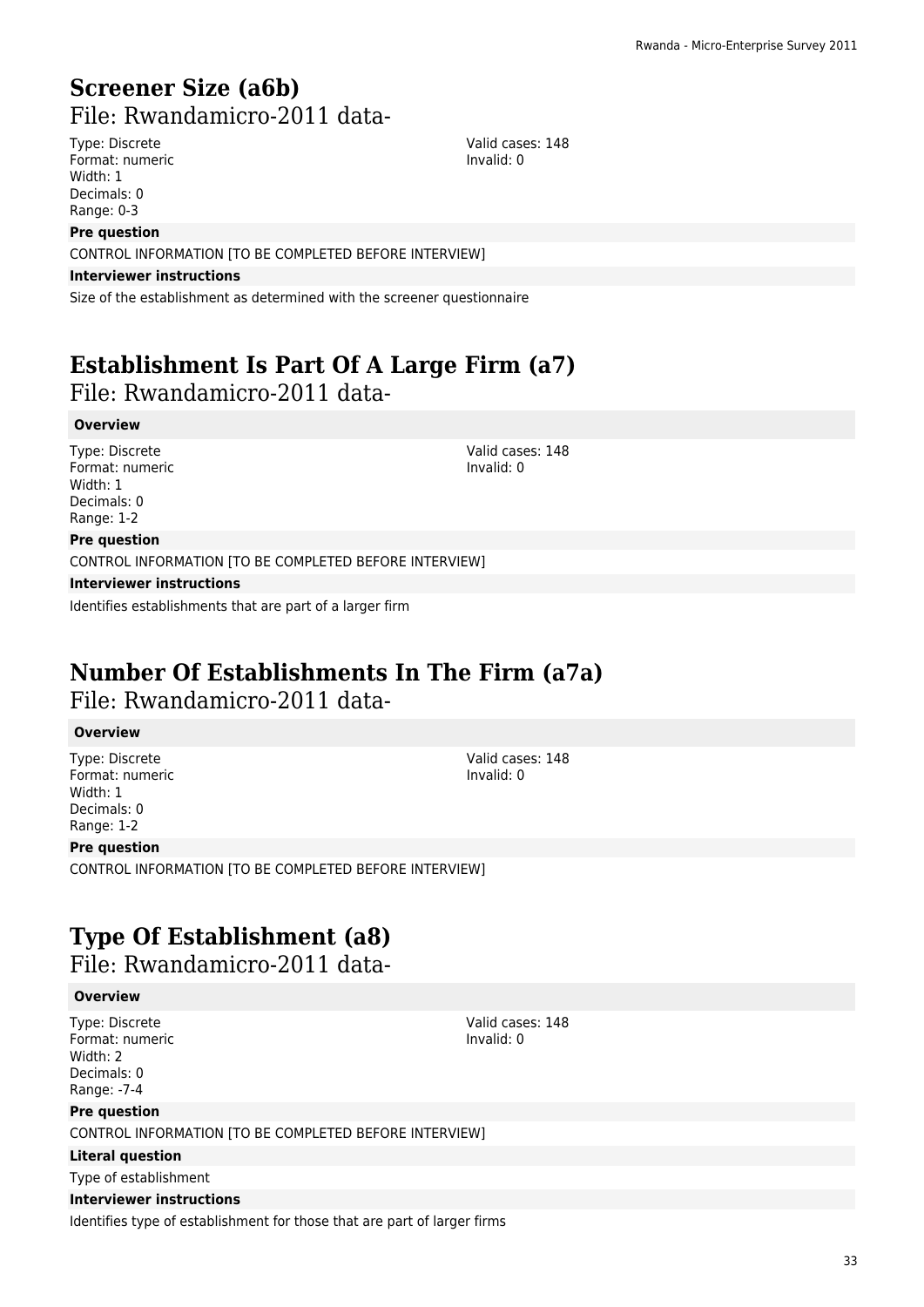## **Establishment's Financial Statements Prepared Separately from HQ Statements (a9)**

File: Rwandamicro-2011 data-

#### **Overview**

Type: Discrete Format: numeric Width: 2 Decimals: 0 Range: -7-2

#### **Pre question**

CONTROL INFORMATION [TO BE COMPLETED BEFORE INTERVIEW]

**Interviewer instructions**

Information taken from the screener questionnaire

## **Establishment's Financial Statements Separate from Other Establishments (a10)**

File: Rwandamicro-2011 data-

#### **Overview**

Type: Discrete Format: numeric Width: 2 Decimals: 0 Range: -7-2

**Pre question**

CONTROL INFORMATION [TO BE COMPLETED BEFORE INTERVIEW]

**Interviewer instructions**

Information taken from the screener questionnaire

## **If HQ, Financial Statements Independent Of The Rest Of Establishment (a11)**

File: Rwandamicro-2011 data-

#### **Overview**

Type: Discrete Format: numeric Width: 2 Decimals: 0 Range: -7-2

**Pre question**

Valid cases: 148 Invalid: 0

## CONTROL INFORMATION [TO BE COMPLETED BEFORE INTERVIEW]

**Interviewer instructions**

Information taken from the screener questionnaire

## **Interviewer Number (a12)**

File: Rwandamicro-2011 data-

#### **Overview**

Valid cases: 148 Invalid: 0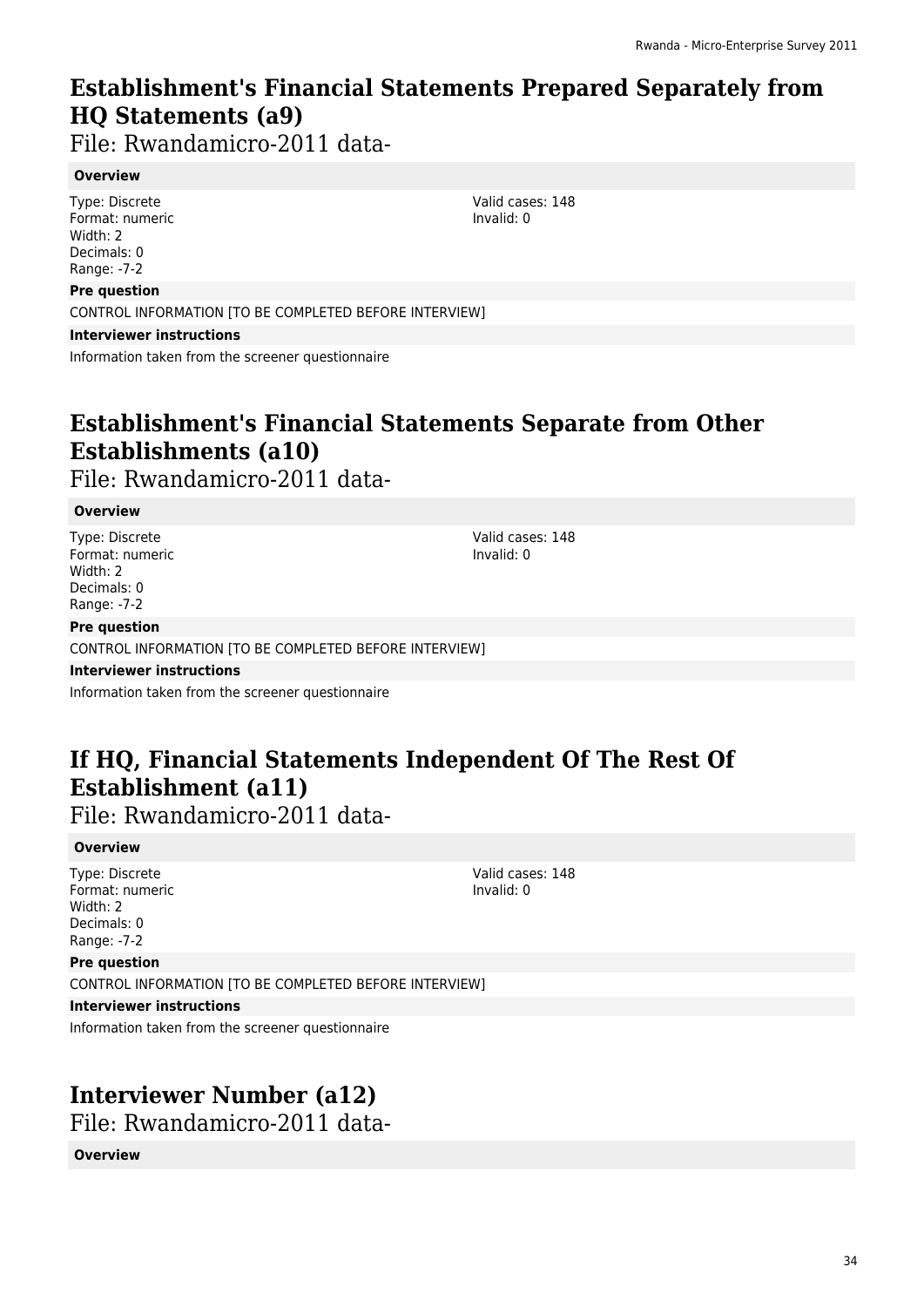## **Interviewer Number (a12)**

File: Rwandamicro-2011 data-

Type: Discrete Format: numeric Width: 1 Decimals: 0 Range: 1-9

#### **Pre question**

CONTROL INFORMATION [TO BE COMPLETED BEFORE INTERVIEW]

**Literal question**

Interviewer code

#### **Interviewer instructions**

Information taken from the screener questionnaire

## **Supervisor Number (a13)**

File: Rwandamicro-2011 data-

#### **Overview**

Type: Discrete Format: numeric Width: 1 Decimals: 0 Range: 1-3

**Pre question**

CONTROL INFORMATION [TO BE COMPLETED BEFORE INTERVIEW]

**Literal question**

Supervisor code

#### **Interviewer instructions**

Information taken from the screener questionnaire

### **Day (a14d)**  File: Rwandamicro-2011 data-

#### **Overview**

Type: Continuous Format: numeric Width: 2 Decimals: 0 Range: 1-30

Valid cases: 148 Invalid: 0 Minimum: 1 Maximum: 30 Mean: 14.1 Standard deviation: 7.7

#### **Pre question**

CONTROL INFORMATION [TO BE COMPLETED BEFORE INTERVIEW]

#### **Literal question**

Date face-to-face interview begins: Day (dd)

#### **Interviewer instructions**

Self-explanatory

### **Month (a14m)**  File: Rwandamicro-2011 data-

**Overview**

Valid cases: 148 Invalid: 0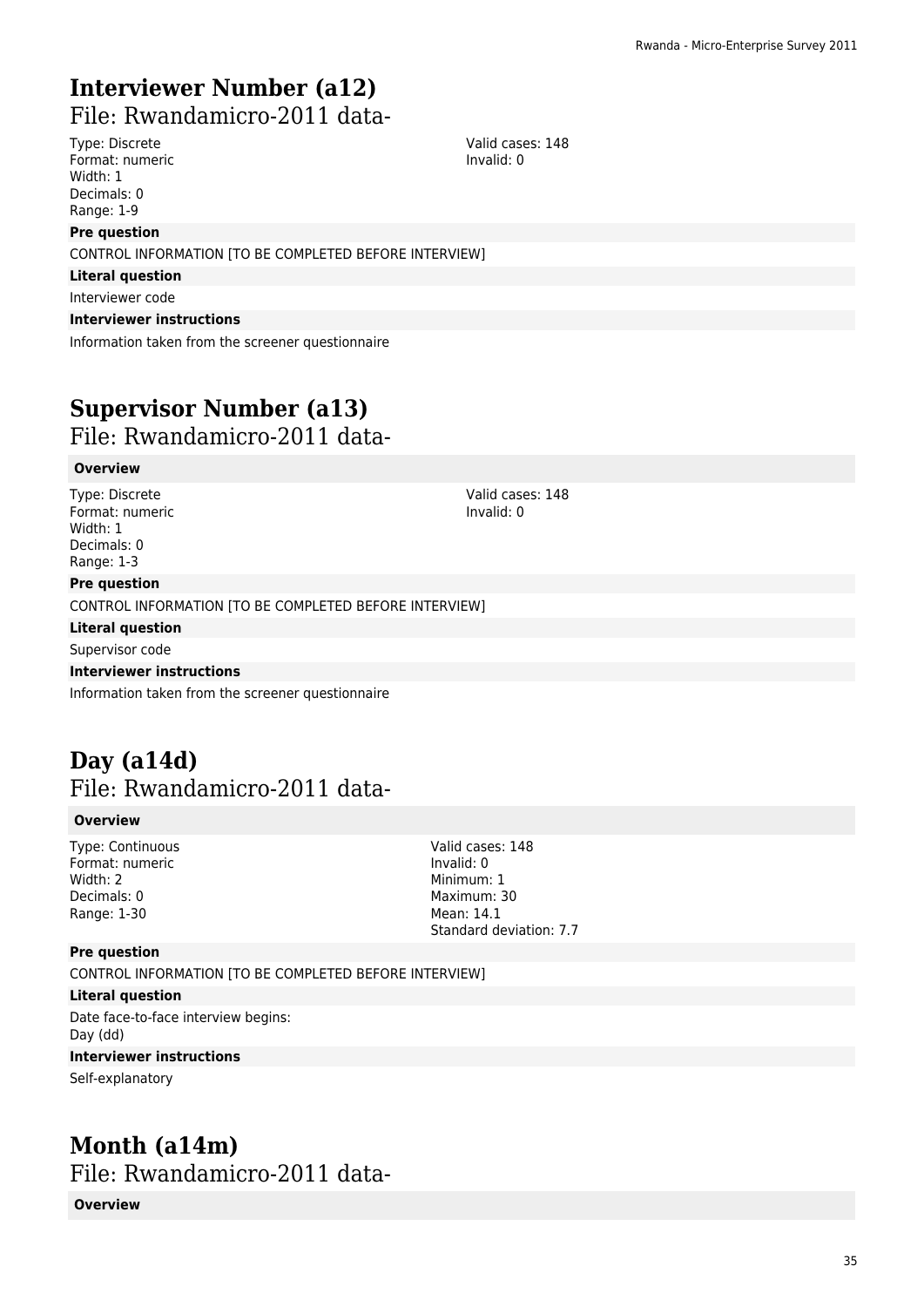## **Month (a14m)**  File: Rwandamicro-2011 data-

Type: Discrete Format: numeric Width: 2 Decimals: 0 Range: 1-12

#### **Pre question**

CONTROL INFORMATION [TO BE COMPLETED BEFORE INTERVIEW]

#### **Literal question**

Date face-to-face interview begins: Month (mm)

#### **Interviewer instructions**

Self-explanatory

### **Year (a14y)**  File: Rwandamicro-2011 data-

#### **Overview**

Type: Discrete Format: numeric Width: 4 Decimals: 0 Range: 2011-2012

**Pre question**

CONTROL INFORMATION [TO BE COMPLETED BEFORE INTERVIEW]

#### **Literal question**

Date face-to-face interview begins: Year (yyyy)

### **Hour (a14h)**  File: Rwandamicro-2011 data-

#### **Overview**

Type: Discrete Format: numeric Width: 2 Decimals: 0 Range: 7-20

#### **Pre question**

CONTROL INFORMATION [TO BE COMPLETED BEFORE INTERVIEW]

#### **Literal question**

Time face-to-face interview begins: Hour (00 to 23)

#### **Interviewer instructions**

Self-explanatory

### **Minutes (a14min)**  File: Rwandamicro-2011 data-

#### **Overview**

Valid cases: 148 Invalid: 0

Valid cases: 148 Invalid: 0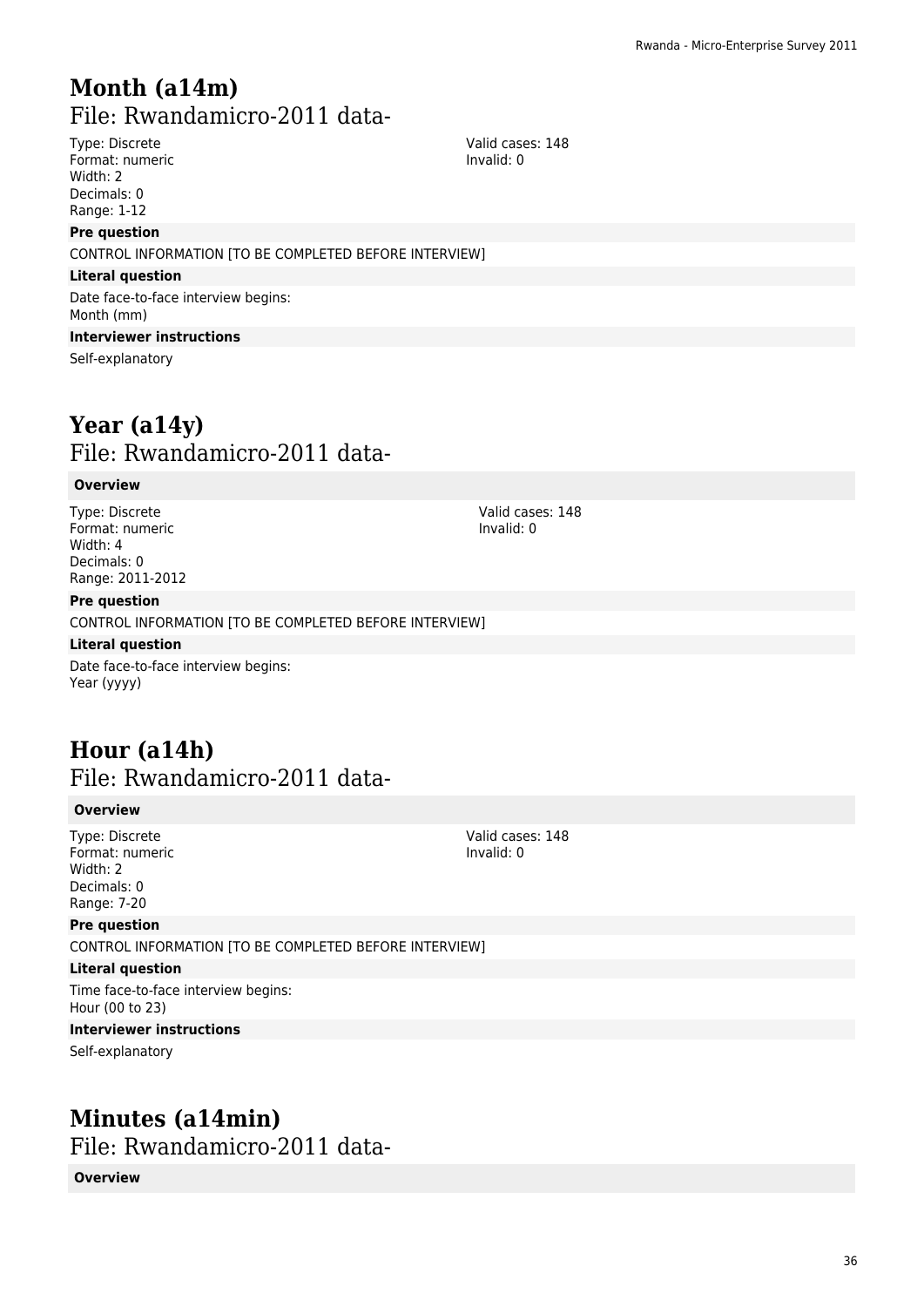# **Minutes (a14min)**  File: Rwandamicro-2011 data-

Type: Continuous Format: numeric Width: 2 Decimals: 0 Range: 0-57

Valid cases: 148 Invalid: 0 Minimum: 0 Maximum: 57 Mean: 21.2 Standard deviation: 16.8

### **Pre question**

CONTROL INFORMATION [TO BE COMPLETED BEFORE INTERVIEW]

#### **Literal question**

Time face-to-face interview begins: Minutes (00 to 59)

### **Interviewer instructions**

Self-explanatory

# **Legal Status of the Firm (b1)**

File: Rwandamicro-2011 data-

### **Overview**

Type: Discrete Format: numeric Width: 2 Decimals: 0 Range: -9-6

Valid cases: 148 Invalid: 0

### **Pre question**

1) READ THE FOLLOWING TO THE RESPONDENT BEFORE PROCEEDING. The goal of this survey is to gather information and opinions about the investment climate in this country. Ultimately, the information gathered here will help to develop new policies and programs that enhance employment and economic growth. The information obtained here will be held in the strictest confidentiality. Neither your name nor the name of your business will be used in any document based on this survey.

2) READ OUT THE FOLLOWING INTRODUCTORY SENTENCE ONLY IF A7 = 1 (yes): The first few questions apply to the firm which your establishment is part of. 3) SHOW CARD

### **Literal question**

What is this firm's current legal status?

### **Post question**

If answer is 3 then SKIP TO B.2

**Interviewer instructions**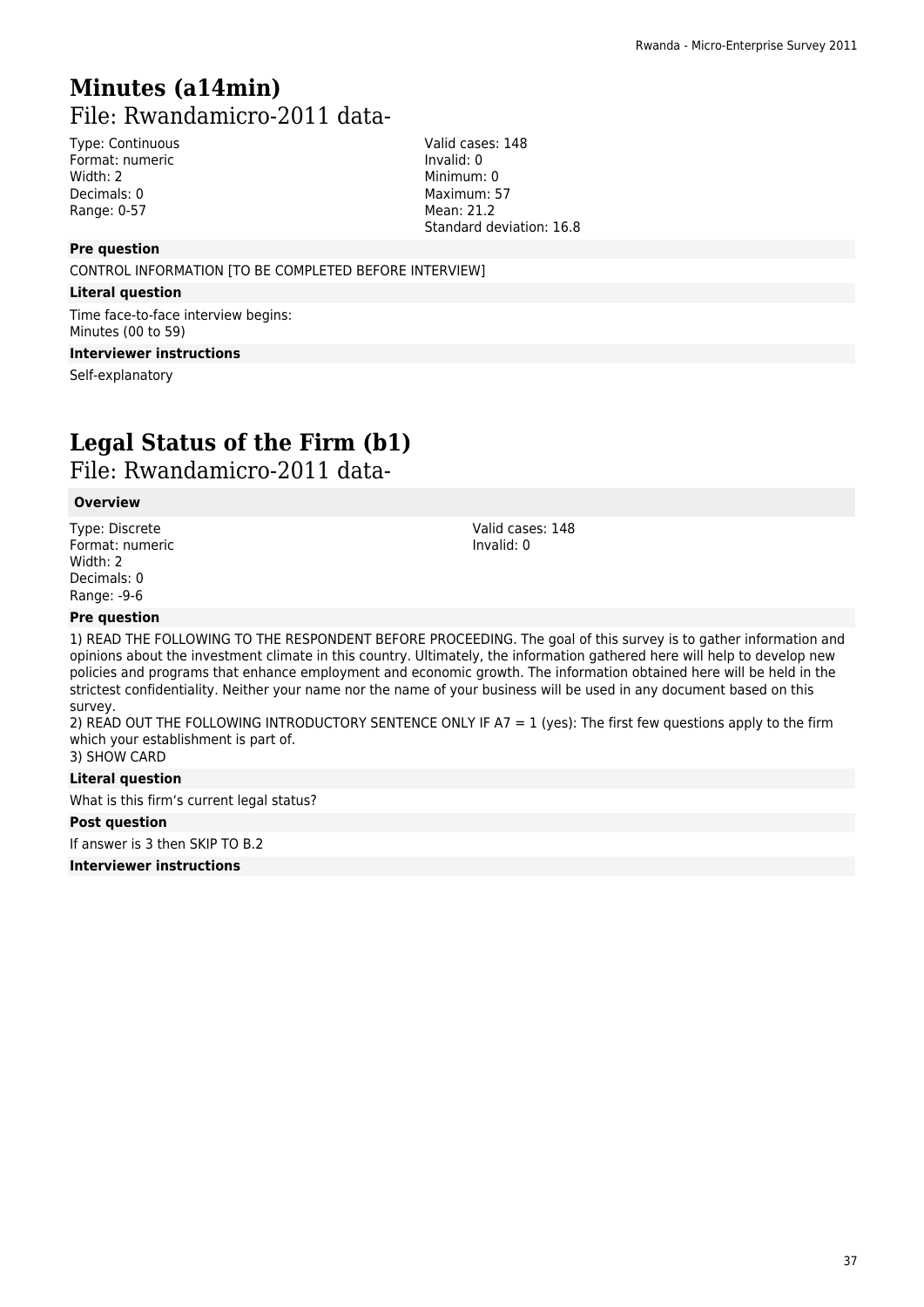# **Legal Status of the Firm (b1)**

### File: Rwandamicro-2011 data-

A firm's legal status is information well known for the target respondent: CEO, General Manager or owner of the firm. ENUMERATORS DO NOT NEED TO KNOW THE DEFINITION OF EACH TYPE OF LEGAL STATUS.

A firm's legal status is first determined by whether participation on ownership is by shares (first 2 options) or not (options 3 and 4). The fifth option is a combination of the previous ones.

If a firm's shares are publicly traded, it is a shareholding company with shares traded in the stock market. If the shares are not traded or they are traded only privately it is a shareholding company with shares traded privately. A shareholding company with shares traded privately is a firm that is owned by partners or shareholders for whom their claims over the firm are not publicly traded. They may or may not be traded privately. In both of these categories firms have limited liability.

A sole proprietorship is a business owned and operated by one individual natural person. A natural person is a real human being, as opposed to an artificial legal entity such as a corporation or organization that the law treats for some purposes as if it were a person distinct from its members or owner(s).

A firm's legal status defines the extent of the liability which defines the level of responsibility of the owner over the firm's obligations. Under limited liability each owner is only responsible for the proportion of his/her shares.

A partnership allows two or more people to share profits and liabilities, with or without privately held shares. In a partnership, the parties could be individuals, corporations, trusts, other partnerships, or a combination of all of the above. The essential characteristic of this partnership is the unlimited liability of every partner.

Limited partnership is a legal form that includes one or several general partners and one or more limited partners who invest capital into the partnership, but do not take part in the daily operation or management of the business. The limited partners limit their amount of liability to the amount of capital invested in the partnership. The general partners personally shoulder all debts and obligations of the partnership. Business operations are governed, unless otherwise specified in a written agreement, by majority vote of voting partners. Limited liability partnerships are separate legal entities that provide liability protection for all general partners as well as management rights in the business.

Cooperatives and state owned firms should be designated as Other. When other is chosen, the actual form of legal status must be specified in writing by the enumerator on the survey instrument.

## **Other (Specify) (b1x)**  File: Rwandamicro-2011 data-

### **Overview**

Type: Discrete Format: character Width: 1

### **Literal question**

What is this firm's current legal status? **Other Interviewer instructions**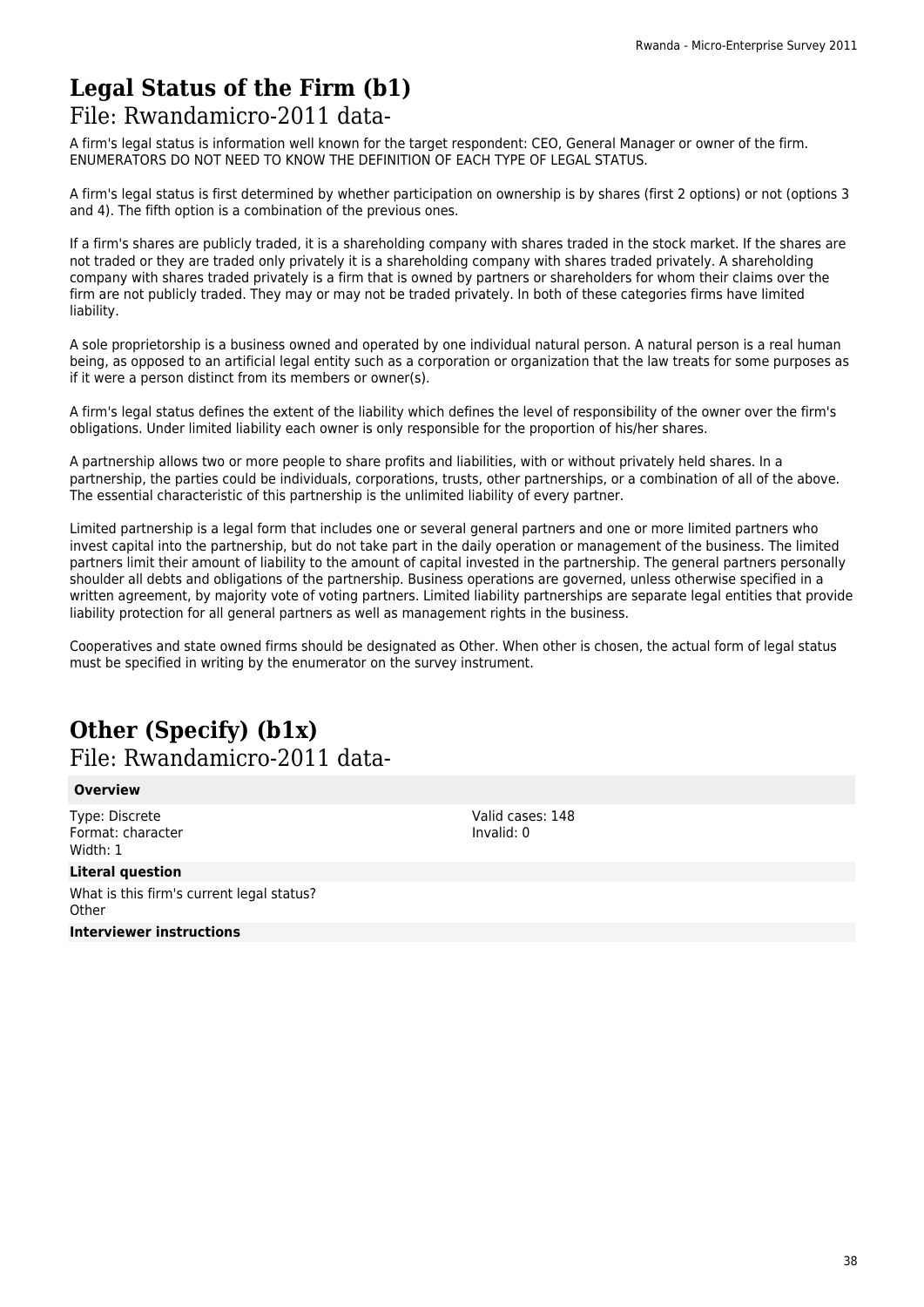## **Other (Specify) (b1x)**  File: Rwandamicro-2011 data-

A firm's legal status is information well known for the target respondent: CEO, General Manager or owner of the firm. ENUMERATORS DO NOT NEED TO KNOW THE DEFINITION OF EACH TYPE OF LEGAL STATUS.

A firm's legal status is first determined by whether participation on ownership is by shares (first 2 options) or not (options 3 and 4). The fifth option is a combination of the previous ones.

If a firm's shares are publicly traded, it is a shareholding company with shares traded in the stock market. If the shares are not traded or they are traded only privately it is a shareholding company with shares traded privately. A shareholding company with shares traded privately is a firm that is owned by partners or shareholders for whom their claims over the firm are not publicly traded. They may or may not be traded privately. In both of these categories firms have limited liability.

A sole proprietorship is a business owned and operated by one individual natural person. A natural person is a real human being, as opposed to an artificial legal entity such as a corporation or organization that the law treats for some purposes as if it were a person distinct from its members or owner(s).

A firm's legal status defines the extent of the liability which defines the level of responsibility of the owner over the firm's obligations. Under limited liability each owner is only responsible for the proportion of his/her shares.

A partnership allows two or more people to share profits and liabilities, with or without privately held shares. In a partnership, the parties could be individuals, corporations, trusts, other partnerships, or a combination of all of the above. The essential characteristic of this partnership is the unlimited liability of every partner.

Limited partnership is a legal form that includes one or several general partners and one or more limited partners who invest capital into the partnership, but do not take part in the daily operation or management of the business. The limited partners limit their amount of liability to the amount of capital invested in the partnership. The general partners personally shoulder all debts and obligations of the partnership. Business operations are governed, unless otherwise specified in a written agreement, by majority vote of voting partners. Limited liability partnerships are separate legal entities that provide liability protection for all general partners as well as management rights in the business.

Cooperatives and state owned firms should be designated as Other. When other is chosen, the actual form of legal status must be specified in writing by the enumerator on the survey instrument.

# **What Percentage Of This Firm Does The Largest Owner(s) Own? (b3)**

File: Rwandamicro-2011 data-

### **Overview**

Type: Discrete Format: numeric Width: 3 Decimals: 0 Range: -9-100

Valid cases: 60 Invalid: 88

### **Literal question**

What percent of this firm does the largest owner or owners own?

# **% owned by Private Domestic Individuals, Companies Or Organizations (b2a)**

File: Rwandamicro-2011 data-

### **Overview**

Type: Discrete Format: numeric Width: 3 Decimals: 0 Range: -9-100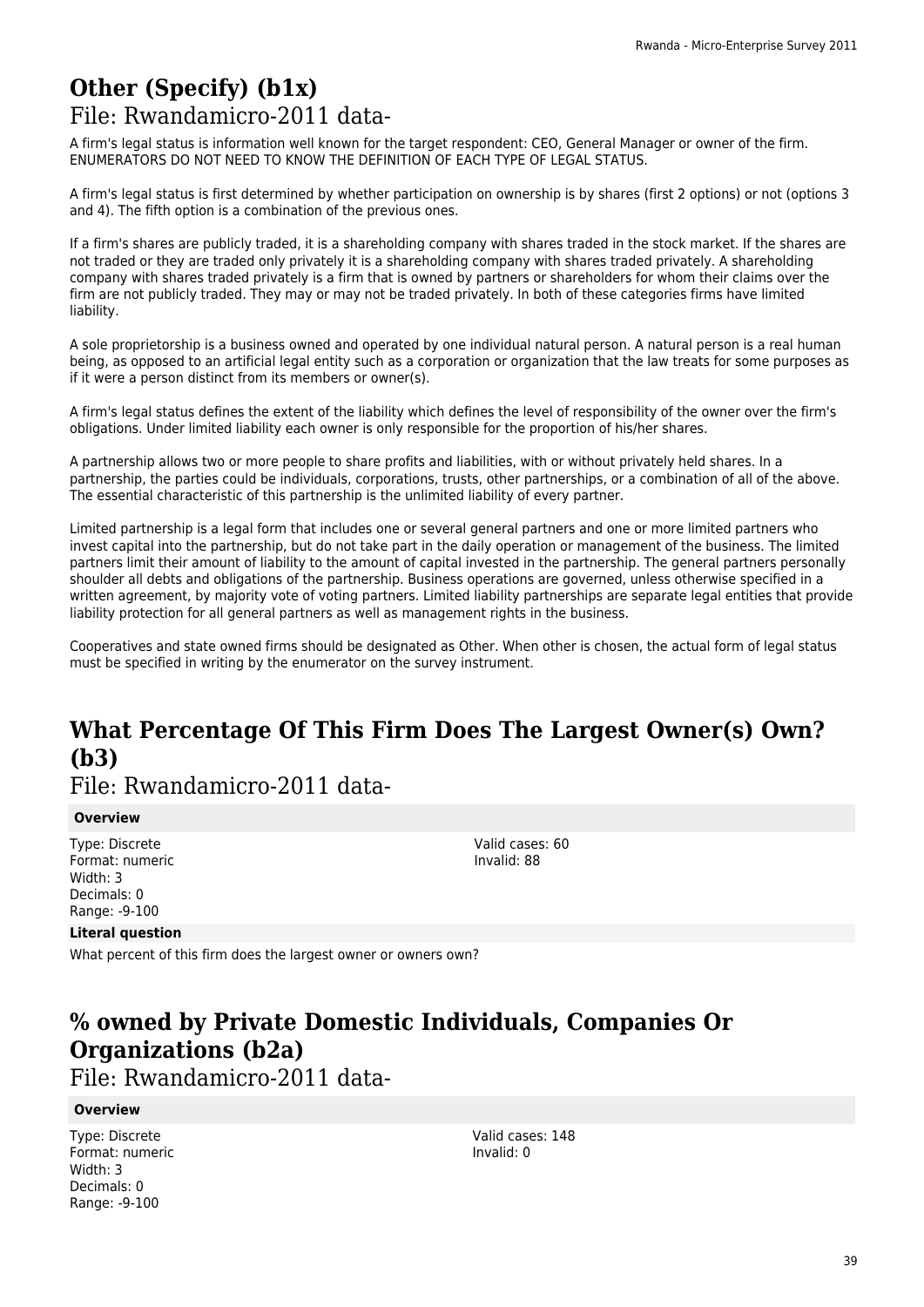# **% owned by Private Domestic Individuals, Companies Or Organizations (b2a)**

File: Rwandamicro-2011 data-

**Pre question**

SHOW CARD

### **Literal question**

What percent of this firm is owned by each of the following: Private domestic individuals, companies or organizations

### **Interviewer instructions**

1) Foreign ownership refers to the nationality of the owners. If the primary owner is a foreign national resident in the country, it is still a foreign owned firm. If the owner is another company or institution owned by individuals who are foreign nationals, then it is foreign owned.

Domestic owners are nationals of the country in which the establishment is located. (Follow the same rule for companies.)

A firm that is a subsidiary of a government-owned firm should be considered government-owned.

Firms that operate under a franchise agreement should be classified according to the nationality of those awarded the franchise.

2) INTERVIEWER: CHECK THAT TOTAL SUMS TO 100%

# **% owned by Private Foreign Individuals, Companies Or Organizations (b2b)**

File: Rwandamicro-2011 data-

### **Overview**

Type: Discrete Format: numeric Width: 3 Decimals: 0 Range: -9-100

**Pre question**

SHOW CARD

### **Literal question**

What percent of this firm is owned by each of the following: Private foreign individuals, companies or organizations

### **Interviewer instructions**

1) Foreign ownership refers to the nationality of the owners. If the primary owner is a foreign national resident in the country, it is still a foreign owned firm. If the owner is another company or institution owned by individuals who are foreign nationals, then it is foreign owned.

Domestic owners are nationals of the country in which the establishment is located. (Follow the same rule for companies.)

A firm that is a subsidiary of a government-owned firm should be considered government-owned.

Firms that operate under a franchise agreement should be classified according to the nationality of those awarded the franchise.

2) INTERVIEWER: CHECK THAT TOTAL SUMS TO 100%

# **% owned by Government/State (b2c)**

File: Rwandamicro-2011 data-

**Overview**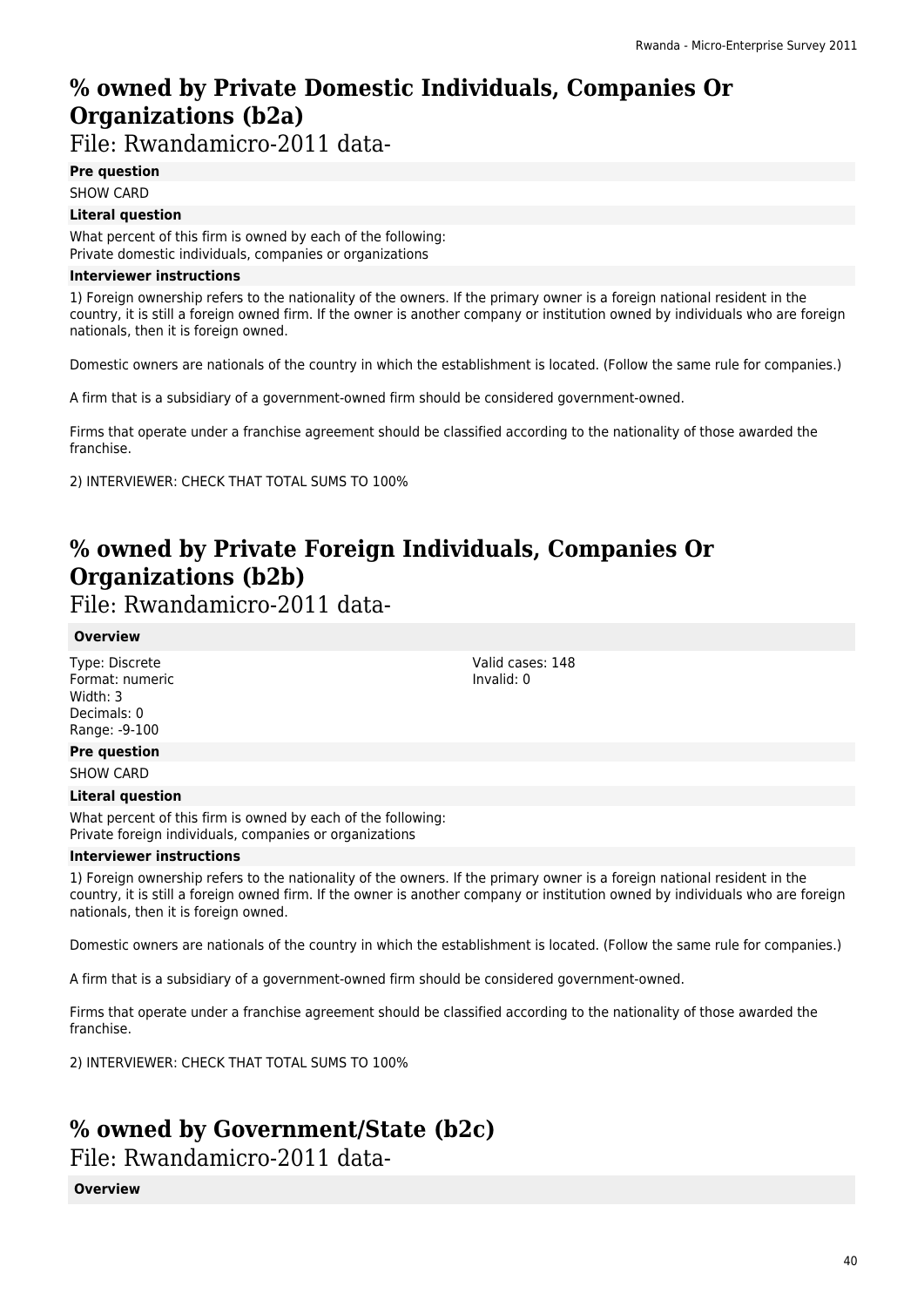### **% owned by Government/State (b2c)**  File: Rwandamicro-2011 data-

Type: Discrete Format: numeric Width: 2 Decimals: 0

### Range: -9-0 **Pre question**

SHOW CARD

### **Literal question**

What percent of this firm is owned by each of the following: Government/State

#### **Post question**

IF 100% TERMINATE

#### **Interviewer instructions**

1) Foreign ownership refers to the nationality of the owners. If the primary owner is a foreign national resident in the country, it is still a foreign owned firm. If the owner is another company or institution owned by individuals who are foreign nationals, then it is foreign owned.

Domestic owners are nationals of the country in which the establishment is located. (Follow the same rule for companies.)

A firm that is a subsidiary of a government-owned firm should be considered government-owned.

Firms that operate under a franchise agreement should be classified according to the nationality of those awarded the franchise.

2) INTERVIEWER: CHECK THAT TOTAL SUMS TO 100%

## **% owned by Other (b2d)**  File: Rwandamicro-2011 data-

### **Overview**

Type: Discrete Format: numeric Width: 2 Decimals: 0 Range: -9-0

### **Pre question**

SHOW CARD

### **Literal question**

What percent of this firm is owned by each of the following: **Other** 

#### **Interviewer instructions**

1) Foreign ownership refers to the nationality of the owners. If the primary owner is a foreign national resident in the country, it is still a foreign owned firm. If the owner is another company or institution owned by individuals who are foreign nationals, then it is foreign owned.

Valid cases: 148 Invalid: 0

Domestic owners are nationals of the country in which the establishment is located. (Follow the same rule for companies.)

A firm that is a subsidiary of a government-owned firm should be considered government-owned.

Firms that operate under a franchise agreement should be classified according to the nationality of those awarded the franchise.

2) INTERVIEWER: CHECK THAT TOTAL SUMS TO 100%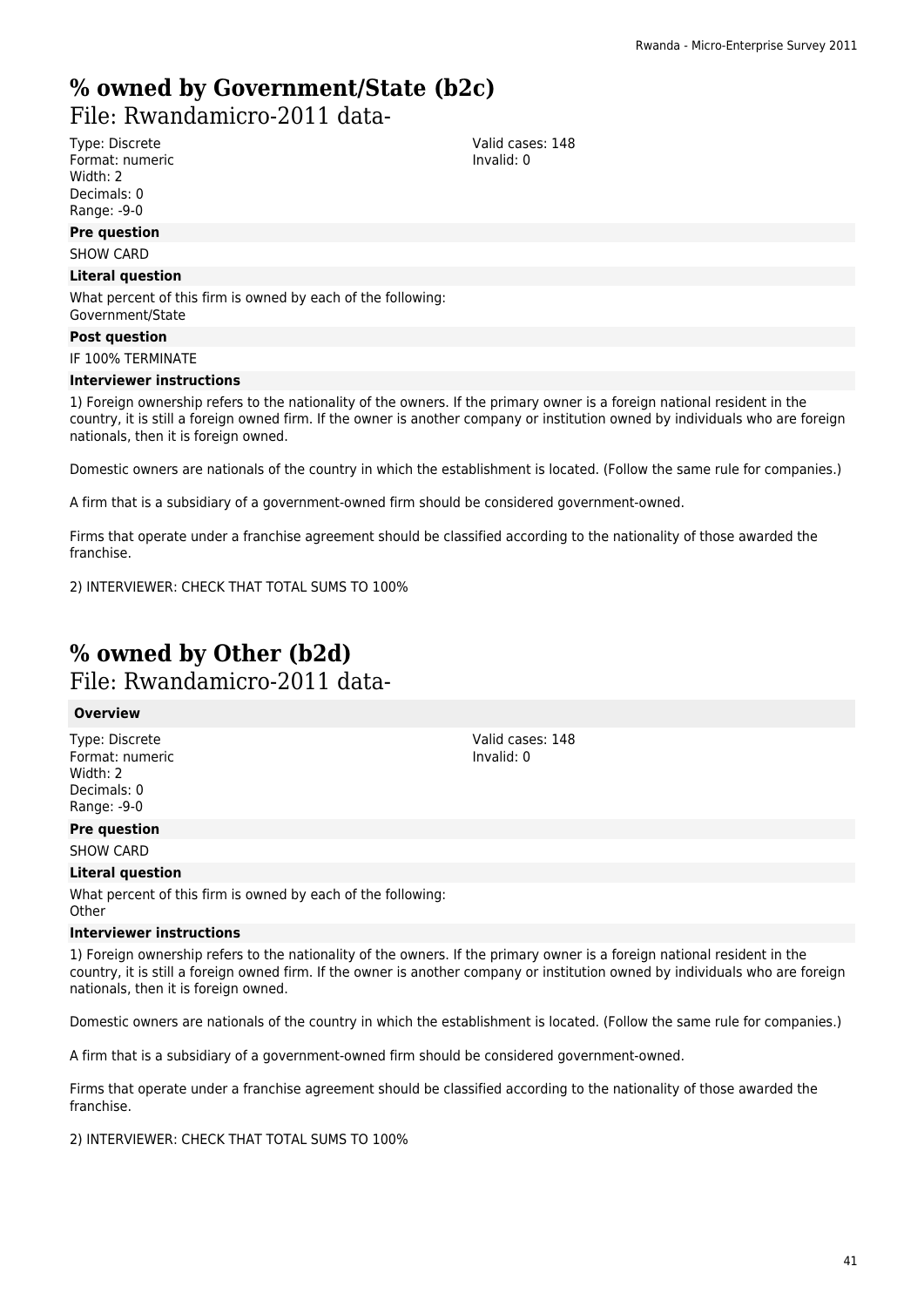## **Gender composition of the owners of the firm (AFb3a)**

File: Rwandamicro-2011 data-

### **Overview**

Type: Discrete Format: numeric Width: 2 Decimals: 0 Range: -9-5

### **Literal question**

Are the owners of the firm:

# **Is the largest owner female? (AFb3b)**

File: Rwandamicro-2011 data-

### **Overview**

Type: Discrete Format: numeric Width: 2 Decimals: 0 Range: -9-2

Valid cases: 35 Invalid: 113

Valid cases: 148 Invalid: 0

### **Literal question**

Is the largest owner female?

### **Interviewer instructions**

(INTERVIEWER: if there are multiple large owners with the same ownership share, please answer with respect to the person most active in the operation of the firm)

# **What is the nationality of origin of the current largest owner? (AFb4a)**

File: Rwandamicro-2011 data-

### **Overview**

Type: Discrete Format: numeric Width: 2 Decimals: 0 Range: -9-6

Valid cases: 148 Invalid: 0

### **Literal question**

What is the nationality of the current largest owner?

# **Main african nationality of largest owner (AFb4a1)**

File: Rwandamicro-2011 data-

### **Overview**

Type: Discrete Format: numeric Width: 1 Decimals: 0 Range: 1-5

### **Literal question**

What is the nationality of the current largest owner? African (specify)

Valid cases: 137 Invalid: 11

42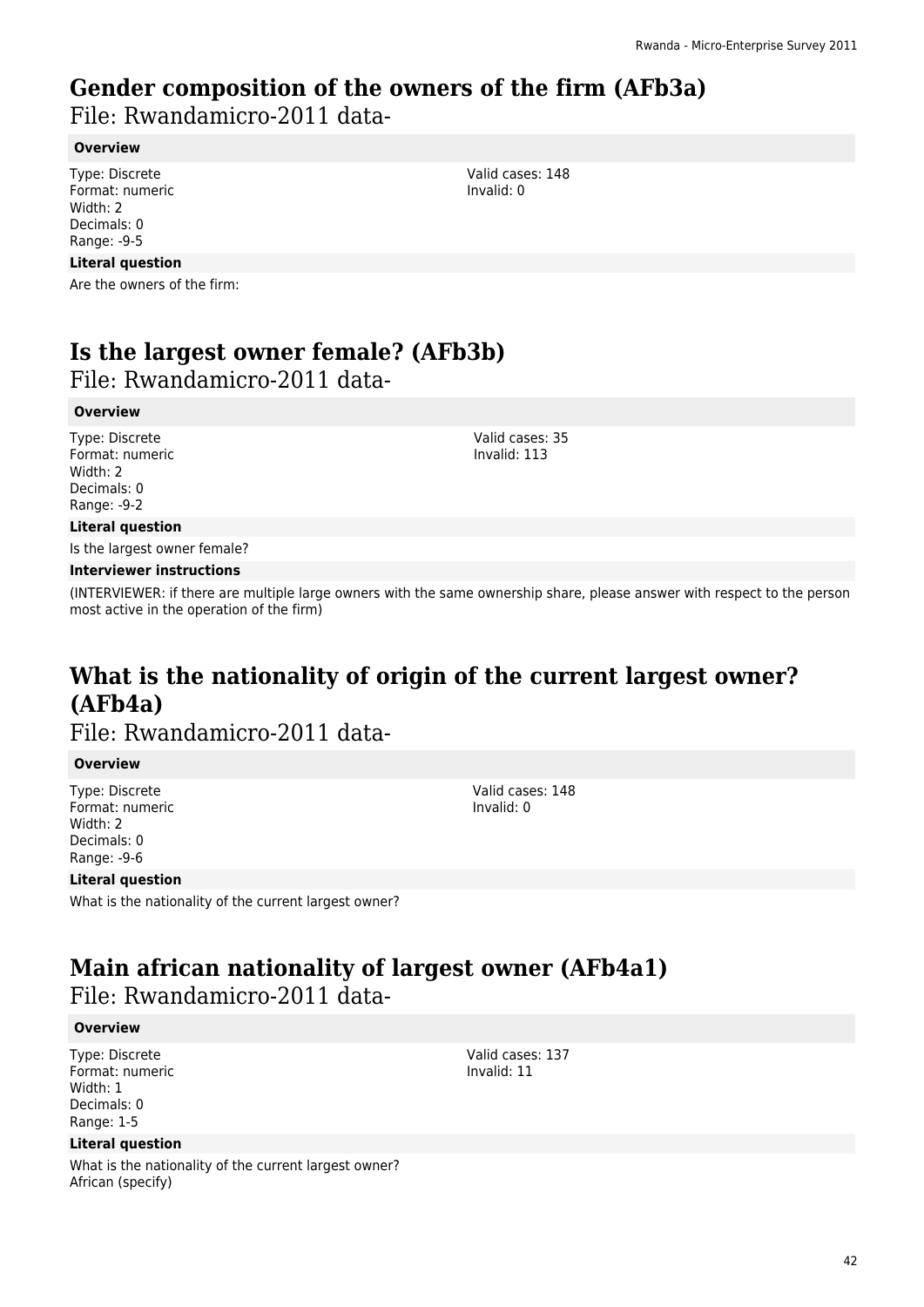# **Main "other asian" nationality of largest owner (AFb4a4)**

File: Rwandamicro-2011 data-

### **Overview**

Type: Discrete Format: numeric Width: 1 Decimals: 0 Range: 1-5

### **Literal question**

What is the nationality of the current largest owner? Other Asian (specify)

# **Year Establishment Began Operations (b5)**

### File: Rwandamicro-2011 data-

### **Overview**

Type: Discrete Format: numeric Width: 4 Decimals: 0 Range: -9-2010

### **Pre question**

READ ONLY IF A7=1 (yes) I want to proceed by asking you about this establishment only.

### **Literal question**

In what year did this establishment begin operations?

#### **Post question**

INTERVIEWER: PROVIDE FOUR DIGITS FOR YEAR

### **Interviewer instructions**

The objective of this question is to obtain the year in which operations started regardless of who was the owner at the time.

The year when the establishment began operation refers to the year in which the establishment actually started producing (or providing services), not to the year in which it was registered for the first time.

If the establishment was privatized, then the date provided should refer to when the original government-owned establishment began operations.

If the establishment changed its production significantly to change sector classification, then the year when that took place should be provided.

# **Number Of Full-Time Employees Of The Establishment When It Started Operations (b6)**

File: Rwandamicro-2011 data-

### **Overview**

Type: Discrete Format: numeric Width: 2 Decimals: 0 Range: -9-10

### **Literal question**

How many full-time employees did this establishment employ when it started operations? Please include all employees and managers

Valid cases: 148 Invalid: 0

### **Interviewer instructions**

Valid cases: 2 Invalid: 146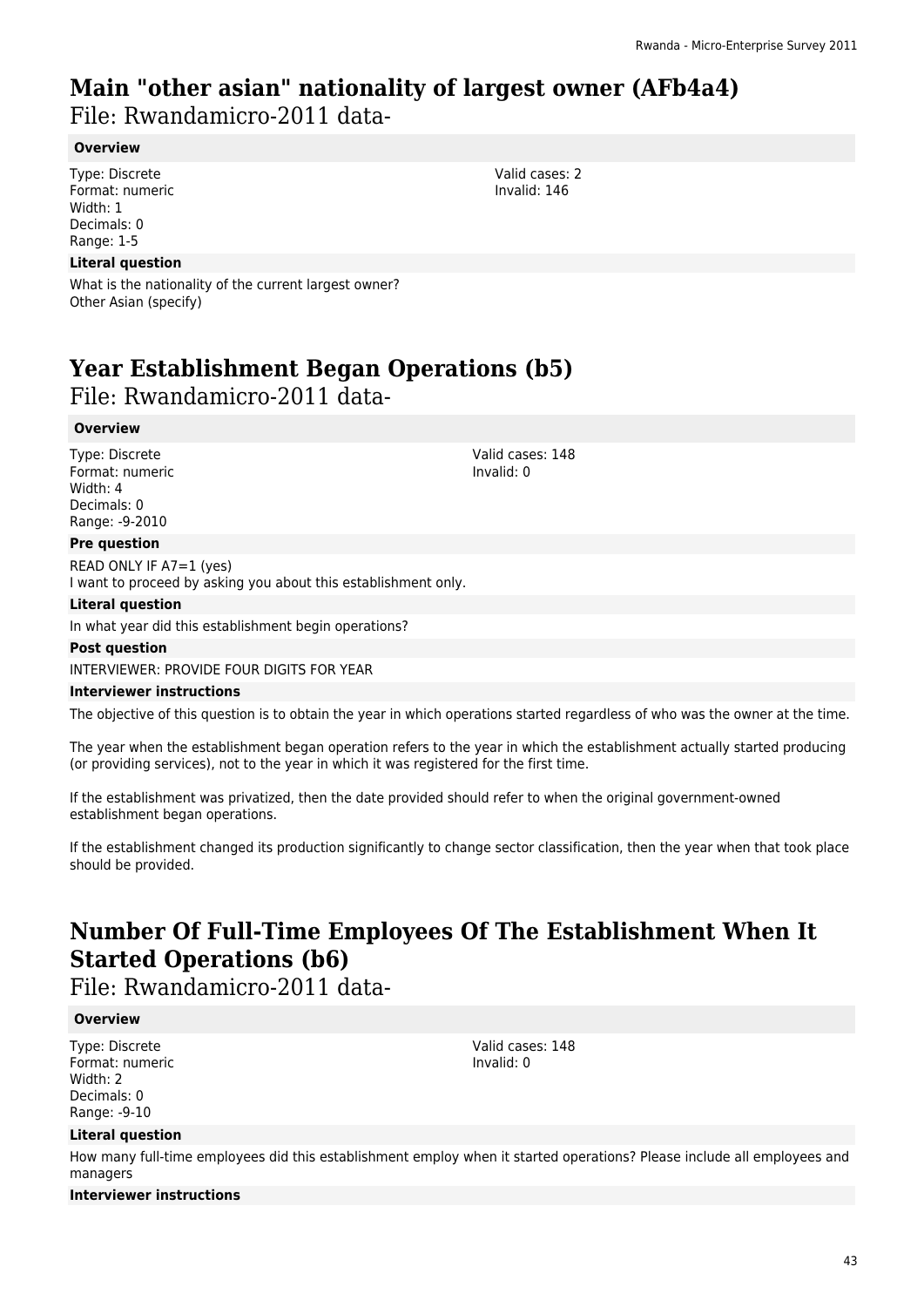## **Number Of Full-Time Employees Of The Establishment When It Started Operations (b6)**

File: Rwandamicro-2011 data-

The number of permanent, full-time employees for the time that the enterprise began operations should be provided. All employees and managers (including respondent) should be included.

# **Was Establishment Formally Registered When It Began Operations? (b6a)**

File: Rwandamicro-2011 data-

### **Overview**

Type: Discrete Format: numeric Width: 2 Decimals: 0 Range: -9-2

Valid cases: 148 Invalid: 0

### **Literal question**

Was this establishment formally registered when it began operations?

### **Interviewer instructions**

Registering refer to registration with the national registry (public or private).

If and only if the respondent asks what formal registration means explain that it's when the establishment registered with:

XXXXXXX "Ministry or department"

## **In What Year Was This Establishment Formally Registered? (b6b)**  File: Rwandamicro-2011 data-

### **Overview**

Type: Discrete Format: numeric Width: 4 Decimals: 0 Range: -9-2010

Valid cases: 148 Invalid: 0

### **Literal question**

In what year was this establishment formally registered?

### **Post question**

INTERVIEWER: PROVIDE FOUR DIGITS FOR YEAR.

### **Interviewer instructions**

Year of registration refers to the year in which the establishment completed the registration as explained in B.6a.

# **How Many Years Of Experience Working In This Sector Does The Top Manager Have? (b7)**

File: Rwandamicro-2011 data-

### **Overview**

Type: Discrete Format: numeric Width: 2 Decimals: 0 Range: -9-31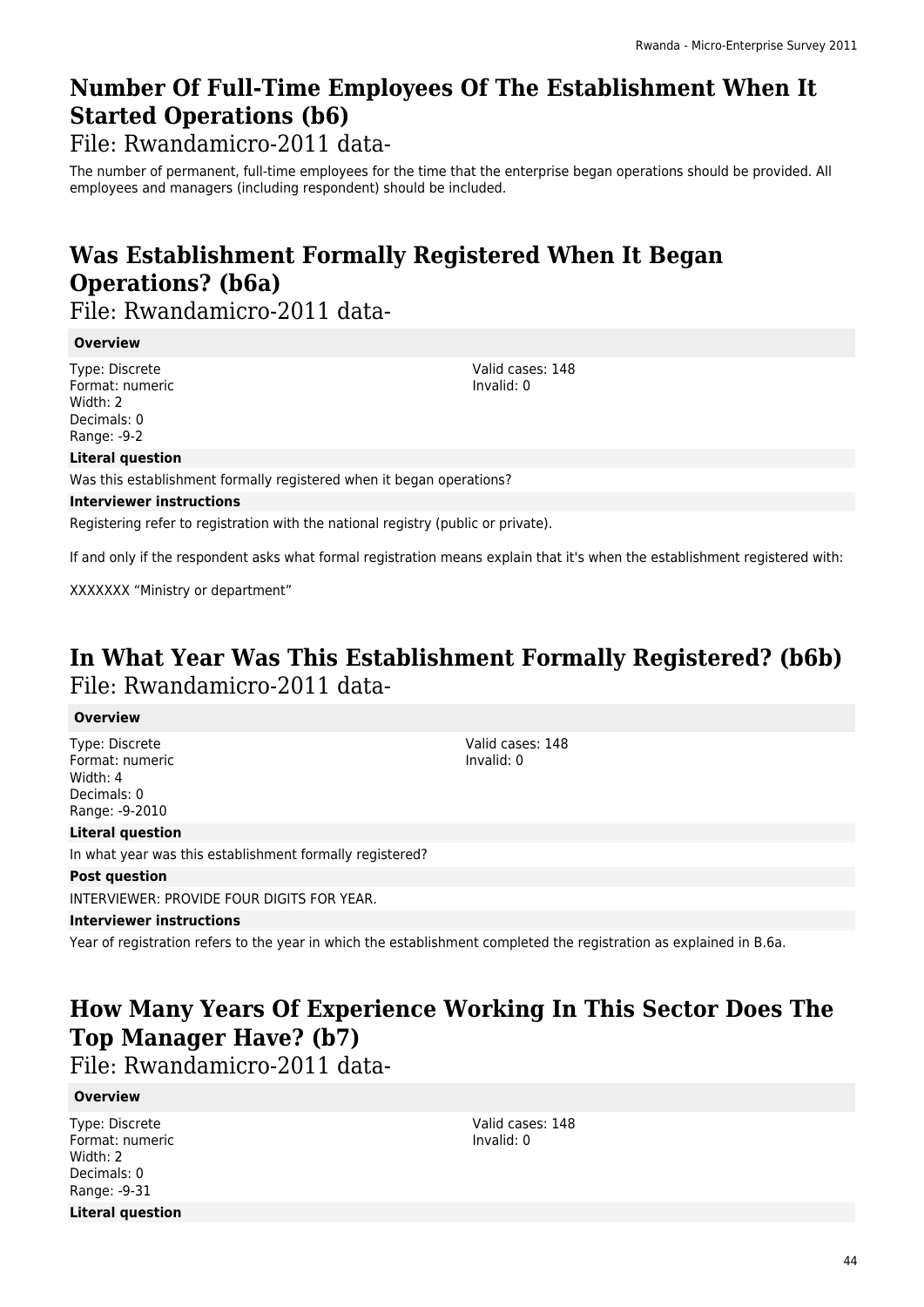# **How Many Years Of Experience Working In This Sector Does The Top Manager Have? (b7)**

File: Rwandamicro-2011 data-

How many years of experience working in this sector does the Top Manager have?

### **Interviewer instructions**

Top Manager as defined in B.7a. B.7 refers to years of Top Manager's managerial experience in the type of sector in which the establishment presently operates.

# **What is the highest level of education of the current top manager? (AFb7a)**

File: Rwandamicro-2011 data-

### **Overview**

Type: Discrete Format: numeric Width: 2 Decimals: 0 Range: -9-6

Valid cases: 148 Invalid: 0

### **Pre question**

INTERVIEWER: SHOW CARD

### **Literal question**

What is the highest level of education of the current top manager?

## **Is The Top Manager Female? (b7a)**

File: Rwandamicro-2011 data-

### **Overview**

Type: Discrete Format: numeric Width: 2 Decimals: 0 Range: -9-2

Valid cases: 148 Invalid: 0

### **Literal question**

Is the Top Manager female?

# **Does Establishment Have An Internationally-Recognized Quality Certification? (b8)**

File: Rwandamicro-2011 data-

### **Overview**

Type: Discrete Format: numeric Width: 2 Decimals: 0 Range: -9-2

Valid cases: 148 Invalid: 0

### **Literal question**

Does this establishment have an internationally-recognized quality certification?

### **Post question**

INTERVIEWER: If there is need for clarification, some examples are: ISO 9000, 9002 or 14000

### **Interviewer instructions**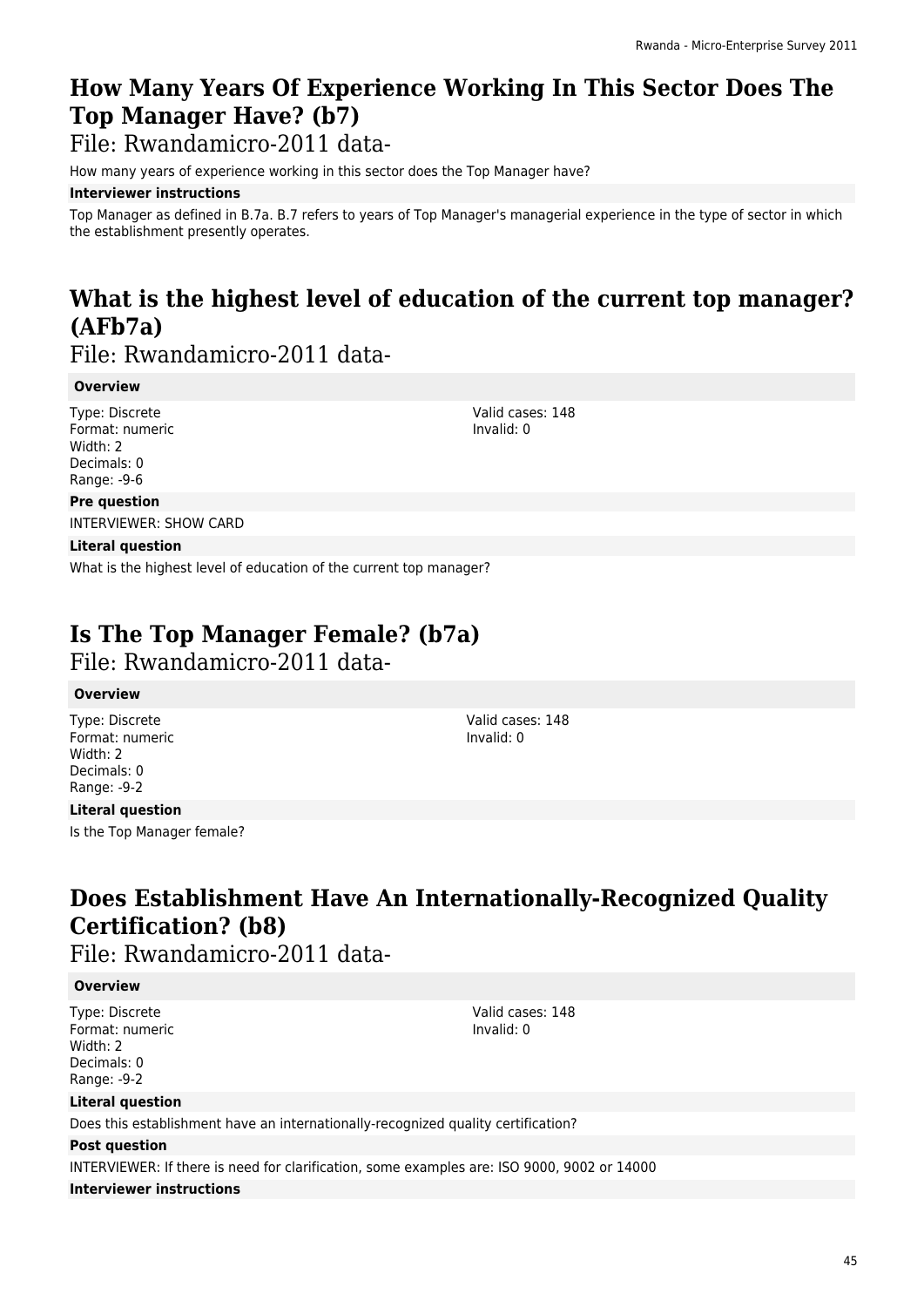## **Does Establishment Have An Internationally-Recognized Quality Certification? (b8)**

File: Rwandamicro-2011 data-

The question refers exclusively to internationally recognized certifications. Examples are: ISO (International Organization for Standardization) for manufacturing and services, HACCP (Hazard Analysis and Critical Control Point) for food (especially, but not exclusively, for seafood and juices), and AATCC (American Association of Textiles Chemists and Colorists) for textiles.

Certificates granted only nationally not recognized in international markets are not included.

# **Is this establishment located in an export processing or other industrial zone? (AFb8a)**

File: Rwandamicro-2011 data-

### **Overview**

Type: Discrete Format: numeric Width: 2 Decimals: 0 Range: -9-3

Valid cases: 11 Invalid: 137

### **Literal question**

Is this establishment located in an export processing or other industrial zone?

# **Application To Obtain An electrical connection Submitted Over The Last 2 Years (c3)**

File: Rwandamicro-2011 data-

### **Overview**

Type: Discrete Format: numeric Width: 2 Decimals: 0 Range: -9-2

Valid cases: 148 Invalid: 0

### **Pre question**

READ THE FOLLOWING TO THE RESPONDENT BEFORE PROCEEDING. Now, we turn to the establishment's operations in fiscal year 2010.

### **Literal question**

Over the last two years, did this establishment submit an application to obtain an electrical connection?

### **Post question**

If answer is No or Don't Know then GO TO QUESTION C.6

### **Interviewer instructions**

Application for electrical connection.

Electrical connection refers to a new connection or to an increase in voltage of an existing connection that requires an application.

## **How Many Days Did It Take For You To Receive An Electrical Connection Service? (c4)**

File: Rwandamicro-2011 data-

### **Overview**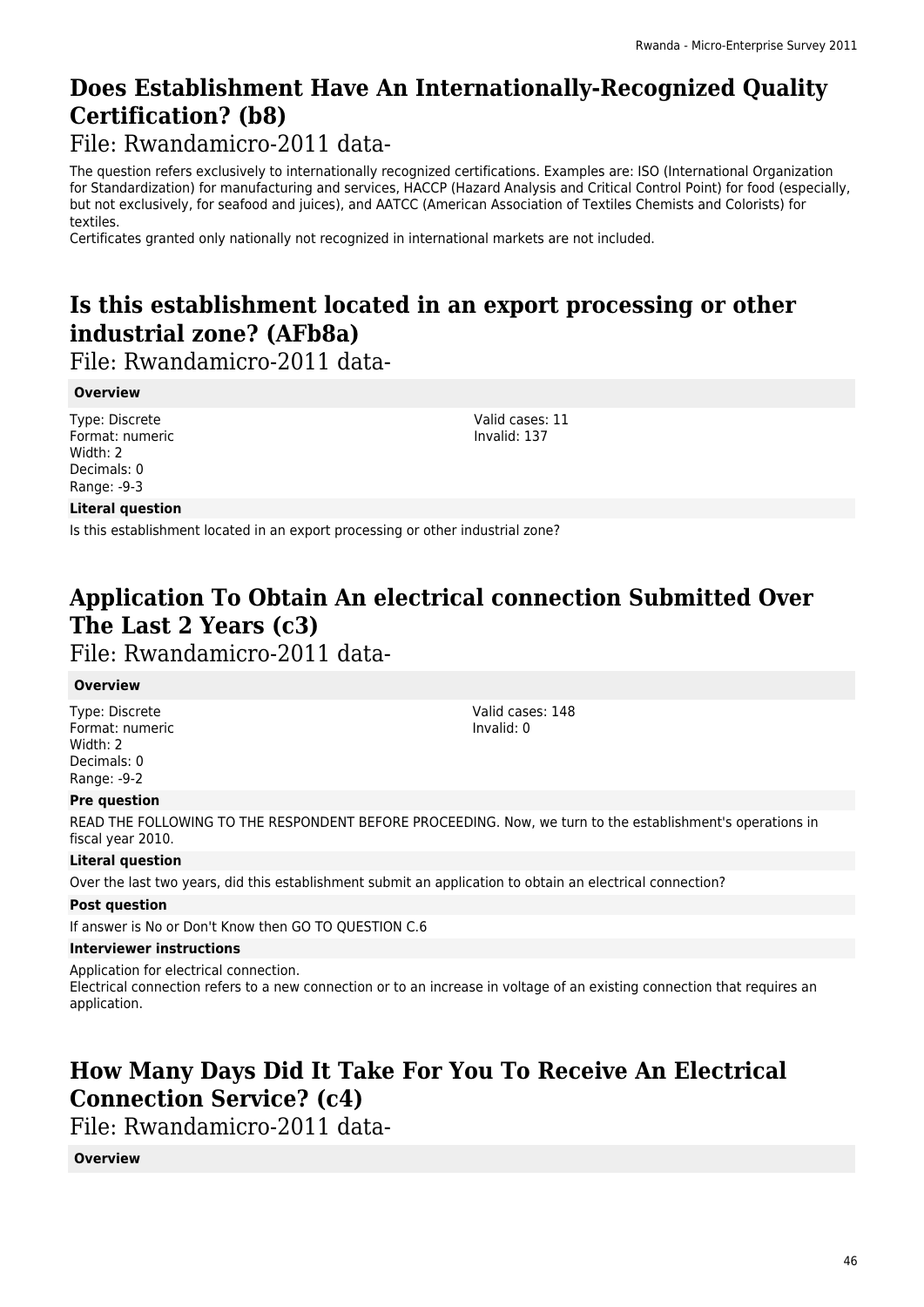# **How Many Days Did It Take For You To Receive An Electrical Connection Service? (c4)**

File: Rwandamicro-2011 data-

Type: Discrete Format: numeric Width: 2 Decimals: 0 Range: -9-3

### **Literal question**

In reference to that application for an electrical connection, approximately how many days did it take to obtain it from the day of the application to the day the service was received?

### **Interviewer instructions**

Wait for electrical connection. Self-explanatory

# **Informal Gift/Payment Expected Or Requested For An Electrical Connection? (c5)**

File: Rwandamicro-2011 data-

### **Overview**

Type: Discrete Format: numeric Width: 2 Decimals: 0 Range: -9-2

Valid cases: 1 Invalid: 147

### **Literal question**

In reference to that application for an electrical connection, was an informal gift or payment expected or requested?

### **Interviewer instructions**

1) Bribe for electrical connection. Self-explanatory

2) Sensitive question, no clarification can be offered

# **Over last FY, Did This Establishment Experience Power Outages? (c6)**

File: Rwandamicro-2011 data-

### **Overview**

Type: Discrete Format: numeric Width: 2 Decimals: 0 Range: -9-2

Valid cases: 148 Invalid: 0

### **Literal question**

Over fiscal year 2010, did this establishment experience power outages?

### **Post question**

If answer is No or Don't Know GO TO QUESTION C.10

### **Interviewer instructions**

A power outage occurs when there is equipment malfunction from the failure of adequate supply of power. Blackouts that cause some, but not all equipment to malfunction are also considered power outages.

# **Number Of Power Outages Experienced In A Typical Month In Last Fiscal Year (c7)**

File: Rwandamicro-2011 data-

47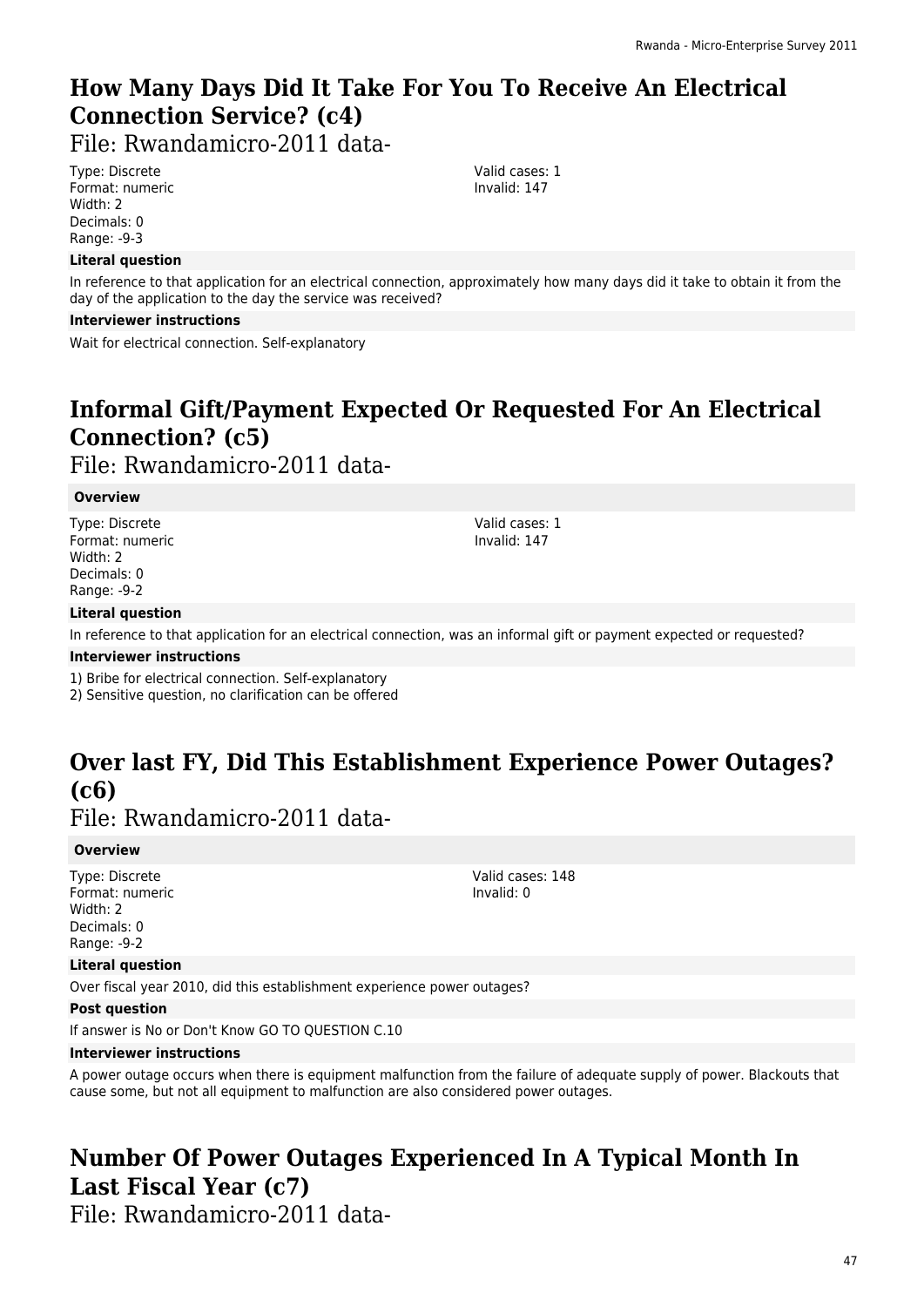# **Number Of Power Outages Experienced In A Typical Month In Last Fiscal Year (c7)**

File: Rwandamicro-2011 data-

### **Overview**

Type: Discrete Format: numeric Width: 2 Decimals: 0 Range: -9-16

### **Literal question**

In a typical month, over fiscal year 2010, how many power outages did this establishment experience?

### **Post question**

IF 0, GO TO QUESTION C.10

#### **Interviewer instructions**

If power outages are seasonal the interviewer should ask the respondent to calculate the number of outages in a typical month, excluding both the months in which outages are most frequent and the months where outages are most infrequent. The concept of a typical month must be well understood since it is used several times throughout the questionnaire: it is the most common type of month in the year regarding the characteristic being asked. Thus, for answers such as "electrical outages once every 3 months" in a typical month there are 0 outages (since there will be outages only in 4 months of the year and in the rest 8 months there will be no outages). For the answer "once every other month" write 1 since there will be 6 months with outages and 6 months without them.

# **How Long Did The Average Power Outage Last? (c8)**

File: Rwandamicro-2011 data-

### **Overview**

Type: Discrete Format: numeric Width: 2 Decimals: 0 Range: -9-45

### **Literal question**

How long did these power outages last on average?

### **Interviewer instructions**

This refers to the duration of the power outages in a typical month. The respondent should calculate average duration of power outages in the typical month.

## **In last FY, losses as % of annual sales due to power outages (c9a)**  File: Rwandamicro-2011 data-

### **Overview**

Type: Discrete Format: numeric Width: 2 Decimals: 0 Range: -9-20

Valid cases: 55 Invalid: 93

### **Literal question**

Please estimate the losses that resulted from power outages either as a percentage of total annual sales or as total annual losses.

Loss as percent of total annual sales due to power outages

### **Post question**

PROVIDE EITHER ONE OR THE OTHER, NOT BOTH c9a or c9b

### **Interviewer instructions**

Losses because of power outages: The Manager should estimate the amount of production lost because of power outages.

Valid cases: 93 Invalid: 55

Valid cases: 93 Invalid: 55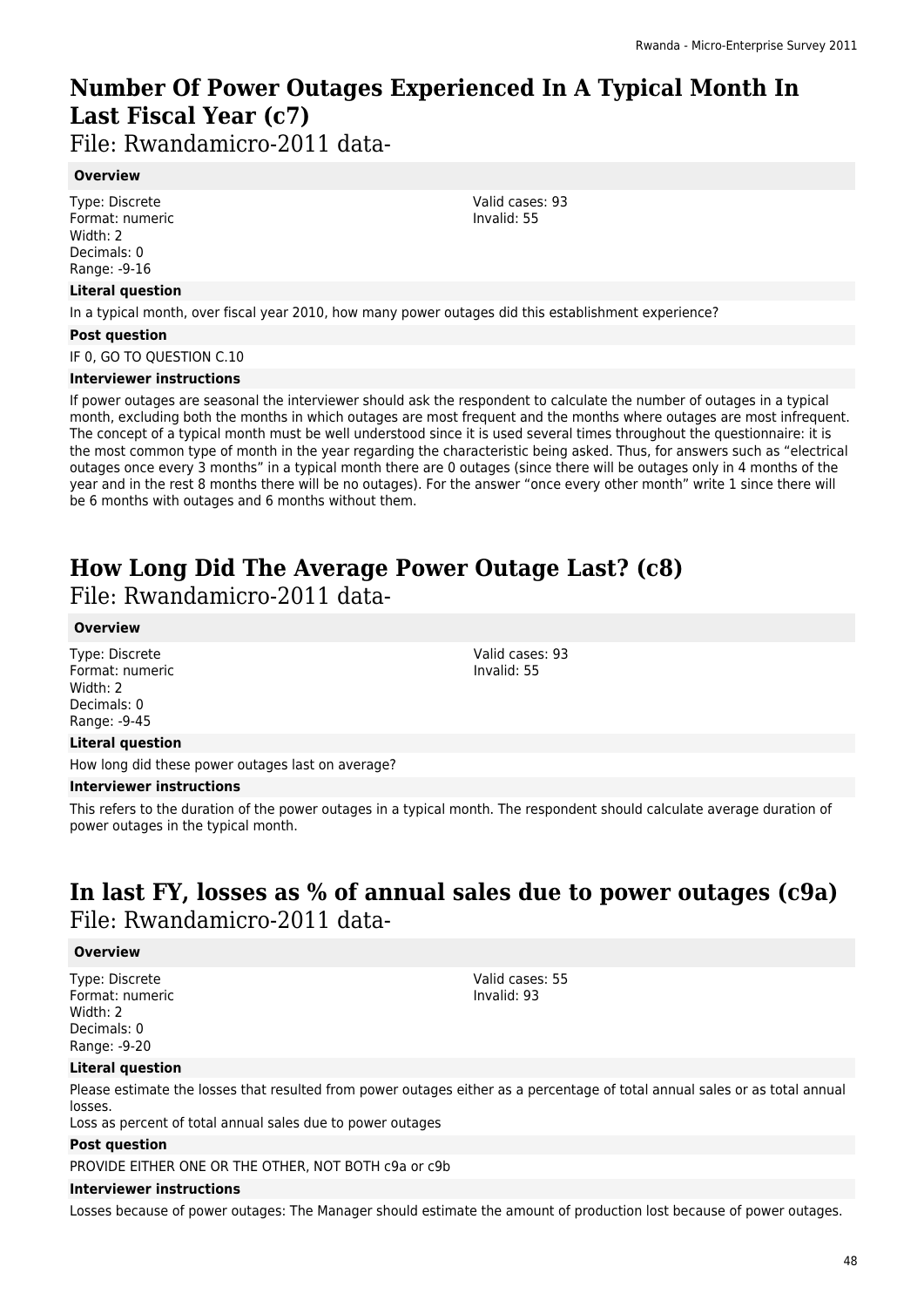## **In last FY, value of losses due to power outages (c9b)**  File: Rwandamicro-2011 data-

### **Overview**

Type: Discrete Format: numeric Width: 7 Decimals: 0 Range: -9-3000000

### **Literal question**

Please estimate the losses that resulted from power outages either as a percentage of total annual sales or as total annual losses.

Annual losses due to power outages

### **Post question**

PROVIDE EITHER ONE OR THE OTHER, NOT BOTH c9a or c9b

#### **Interviewer instructions**

Losses because of power outages: The Manager should estimate the amount of production lost because of power outages.

### **Generator Shared Or Owned Over The Course Of Last Fiscal Year? (c10)**  File: Rwandamicro-2011 data-

#### **Overview**

Type: Discrete Format: numeric Width: 2 Decimals: 0 Range: -9-2

Valid cases: 148 Invalid: 0

### **Literal question**

Over the course of fiscal year 2010, did this establishment own or share a generator?

#### **Post question**

If answer is No or Don't Know then GO TO QUESTION C.12

### **Interviewer instructions**

Establishment owns or shares a generator. Self-explanatory

## **% Electricity From Generator Owned/Shared By The Establishment In Last Fiscal Yr (c11)**

File: Rwandamicro-2011 data-

### **Overview**

Type: Discrete Format: numeric Width: 3 Decimals: 0 Range: -9-100

Valid cases: 22 Invalid: 126

### **Literal question**

In fiscal year 2010, what percent of this establishment's electricity came from a generator or generators that the establishment owned or shared?

### **Interviewer instructions**

Percentage of electricity from own or shared generator. Self-explanatory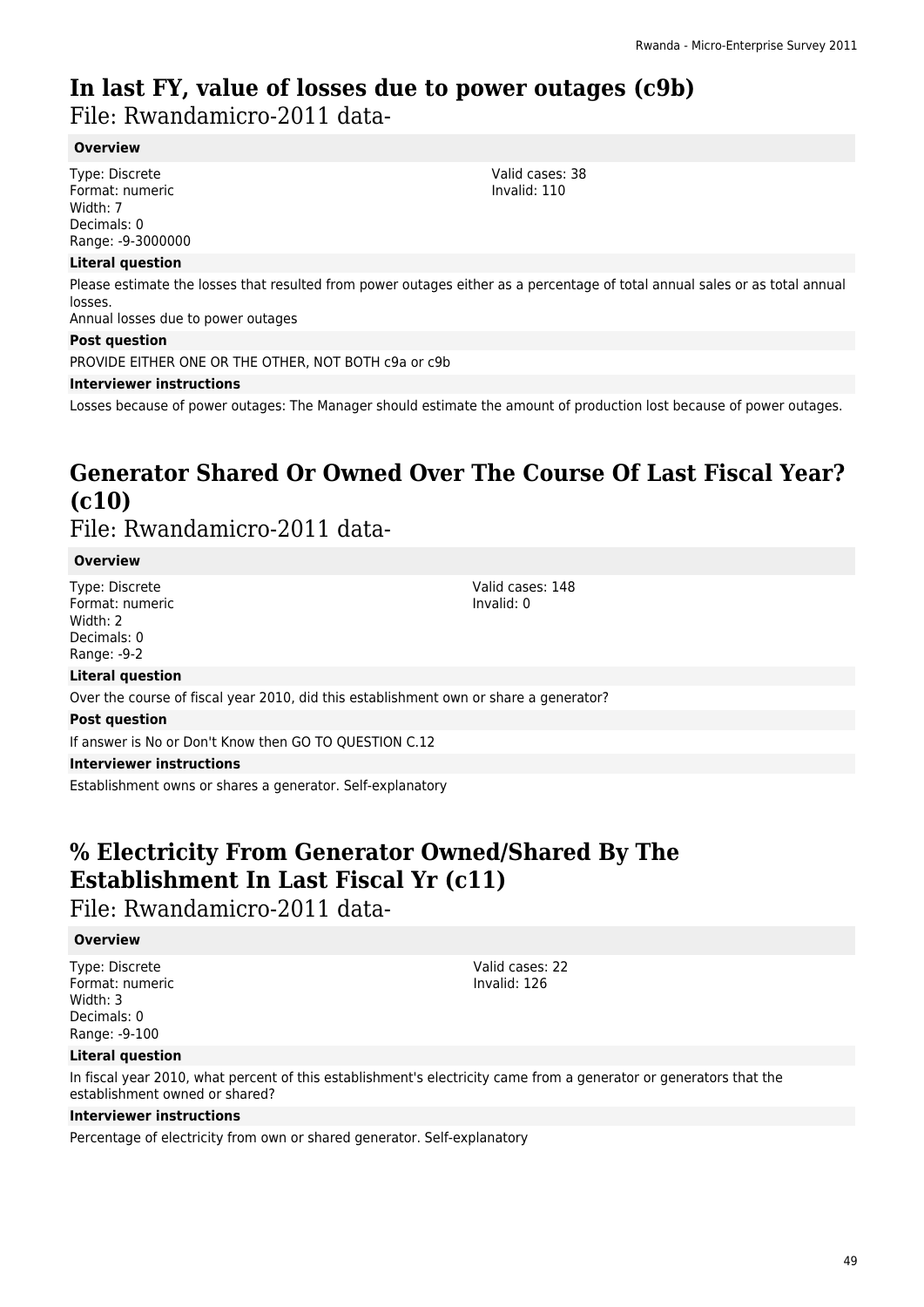# **Application To Obtain A Water Connection Submitted Over The Last 2 Years (c12)**

File: Rwandamicro-2011 data-

### **Overview**

Type: Discrete Format: numeric Width: 2 Decimals: 0 Range: -9-2

### **Literal question**

Over the last two years, did this establishment submit an application to obtain a water connection?

#### **Post question**

If answer is No or Don't Know then GO TO QUESTION C.15

#### **Interviewer instructions**

Application for water connection. Self-explanatory

# **How Many Days Did It Take For You To Obtain A Water Connection? (c13)**

File: Rwandamicro-2011 data-

### **Overview**

Type: Discrete Format: numeric Width: 2 Decimals: 0 Range: -9-30

Valid cases: 2 Invalid: 146

### **Literal question**

In reference to that application for a water connection, approximately how many days did it take to obtain it from the day of the application to the day the service was received?

### **Interviewer instructions**

Wait for water connection. Self-explanatory

# **When You Applied For A Water Connection, Was An Informal Gift/payment Requested? (c14)**

File: Rwandamicro-2011 data-

### **Overview**

Type: Discrete Format: numeric Width: 2 Decimals: 0 Range: -9-2

Valid cases: 2 Invalid: 146

### **Literal question**

In reference to that application for a water connection, was an informal gift or payment expected or requested?

### **Interviewer instructions**

- 1) Bribe for water connection. Self-explanatory
- 2) Sensitive question, no clarification can be offered.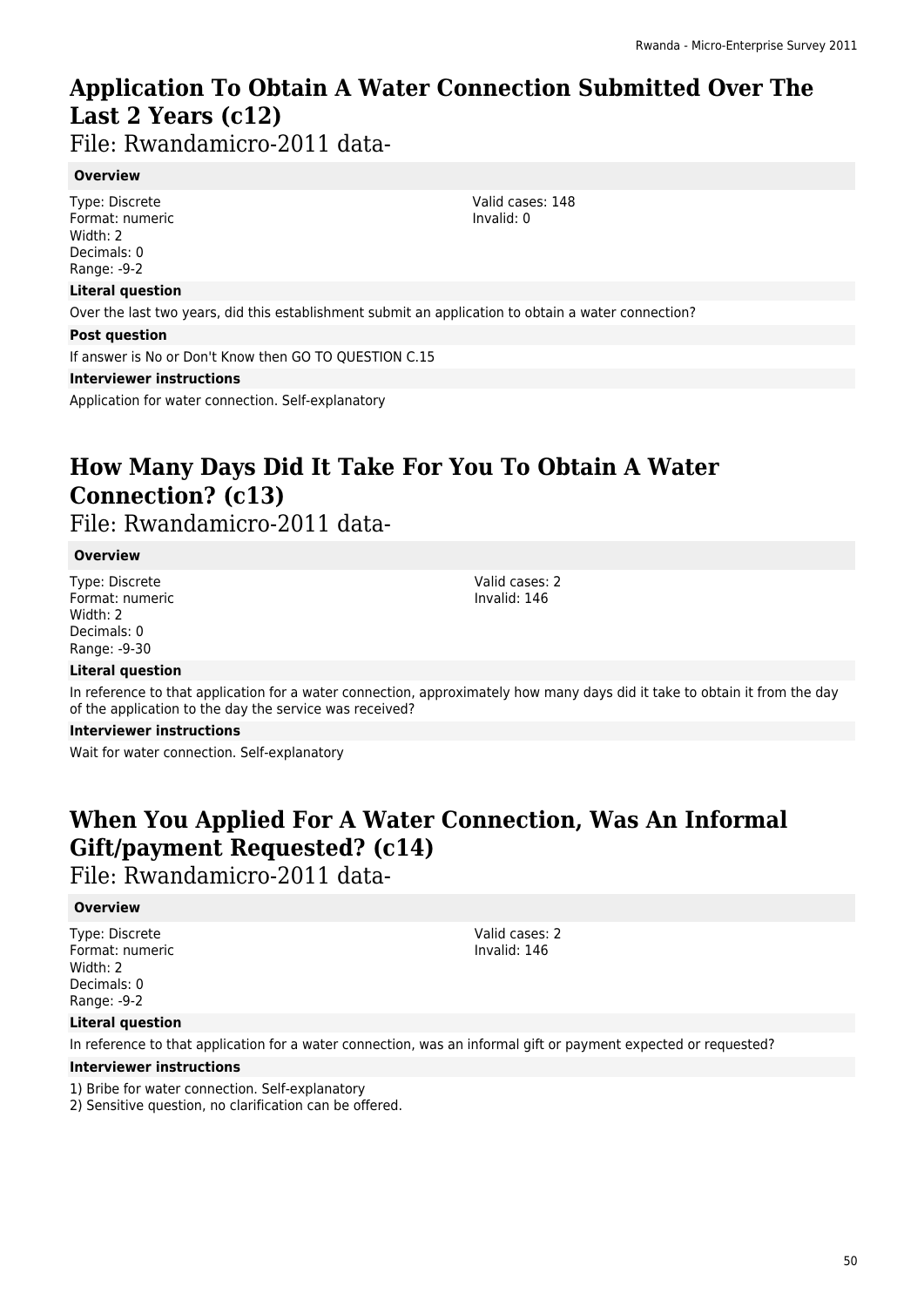# **Did You Experience Insufficient Water Supply For Production In Last Fiscal Yr? (c15)**

File: Rwandamicro-2011 data-

### **Overview**

Type: Discrete Format: numeric Width: 2 Decimals: 0 Range: -9-2

### **Literal question**

Over fiscal year 2010, did this establishment experience insufficient water supply for production?

### **Post question**

If answer is No or Don't Know then GO TO QUESTION C.19

### **Interviewer instructions**

Insufficient water supply: whenever there is equipment failure or cessation of production operations due to the lack of or reduction in water supply.

# **Frequency Of Incidents Of Water Shortages In A Typical Month In Last Fiscal Yr (c16)**

File: Rwandamicro-2011 data-

### **Overview**

Type: Discrete Format: numeric Width: 2 Decimals: 0 Range: -9-0

Valid cases: 0 Invalid: 148

### **Literal question**

In a typical month, over fiscal year 2010, how many incidents of insufficient water supply did this establishment experience? **Post question**

If answer is 0 or Don't Know then GO TO QUESTION C.19

### **Interviewer instructions**

Incidents of insufficient water supply per month can be estimated by considering the number of times water insufficiencies took place per month. The respondent should be asked to exclude months when water insufficiencies are rare or months when water insufficiencies are extreme from the calculation. The calculation should be made based on a typical month. Zero is the answer only if no insufficiencies occurred in a typical month.

# **Average Length Of Water Shortages (Affecting Production) In Last Fiscal Year (c17)**

File: Rwandamicro-2011 data-

### **Overview**

Type: Discrete Format: numeric Width: 2 Decimals: 0 Range: -9-1

Valid cases: 0 Invalid: 148

### **Literal question**

How long did these incidents of insufficient water supply last on average?

### **Interviewer instructions**

Duration of a water shortage can be estimated by considering the average duration of water insufficiencies that took place in a typical month.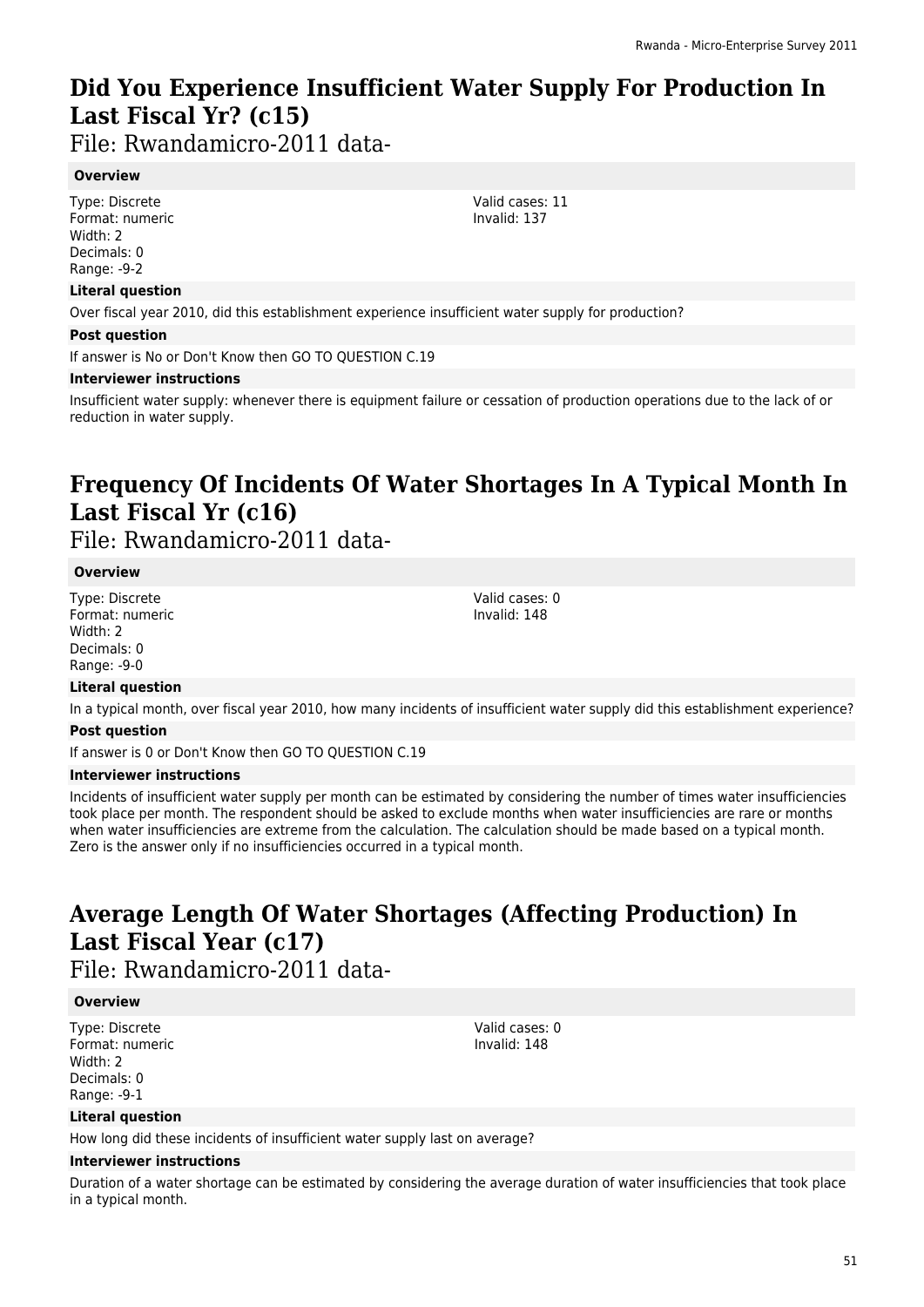# **Application To Obtain A Telephone Connection Submitted Over The Last 2 Years (c19)**

File: Rwandamicro-2011 data-

### **Overview**

Type: Discrete Format: numeric Width: 2 Decimals: 0 Range: -9-2

### **Literal question**

Over the last two years, did this establishment submit an application to obtain a telephone connection?

#### **Post question**

If answer is No or Don't Know then GO TO QUESTION C.22

#### **Interviewer instructions**

Application for telephone connection. Self-explanatory

# **How Many Days Did It Take For You To Receive A Telephone Connection? (c20)**

File: Rwandamicro-2011 data-

### **Overview**

Type: Discrete Format: numeric Width: 2 Decimals: 0 Range: -9-3

Valid cases: 4 Invalid: 144

### **Literal question**

In reference to that application for a telephone connection, approximately how many days did it take to obtain it from the day of the application to the day the service was received?

#### **Interviewer instructions**

Wait for telephone connection. Self-explanatory

# **When You Applied For A Tele. Connection Was An Informal/payment Gift Requested? (c21)**

File: Rwandamicro-2011 data-

### **Overview**

Type: Discrete Format: numeric Width: 2 Decimals: 0 Range: -9-2

Valid cases: 4 Invalid: 144

### **Literal question**

In reference to that application for a telephone connection, was an informal gift or payment expected or requested?

### **Interviewer instructions**

1) Bribe for telephone connection. Self-explanatory

2) Sensitive question, no clarification can be offered.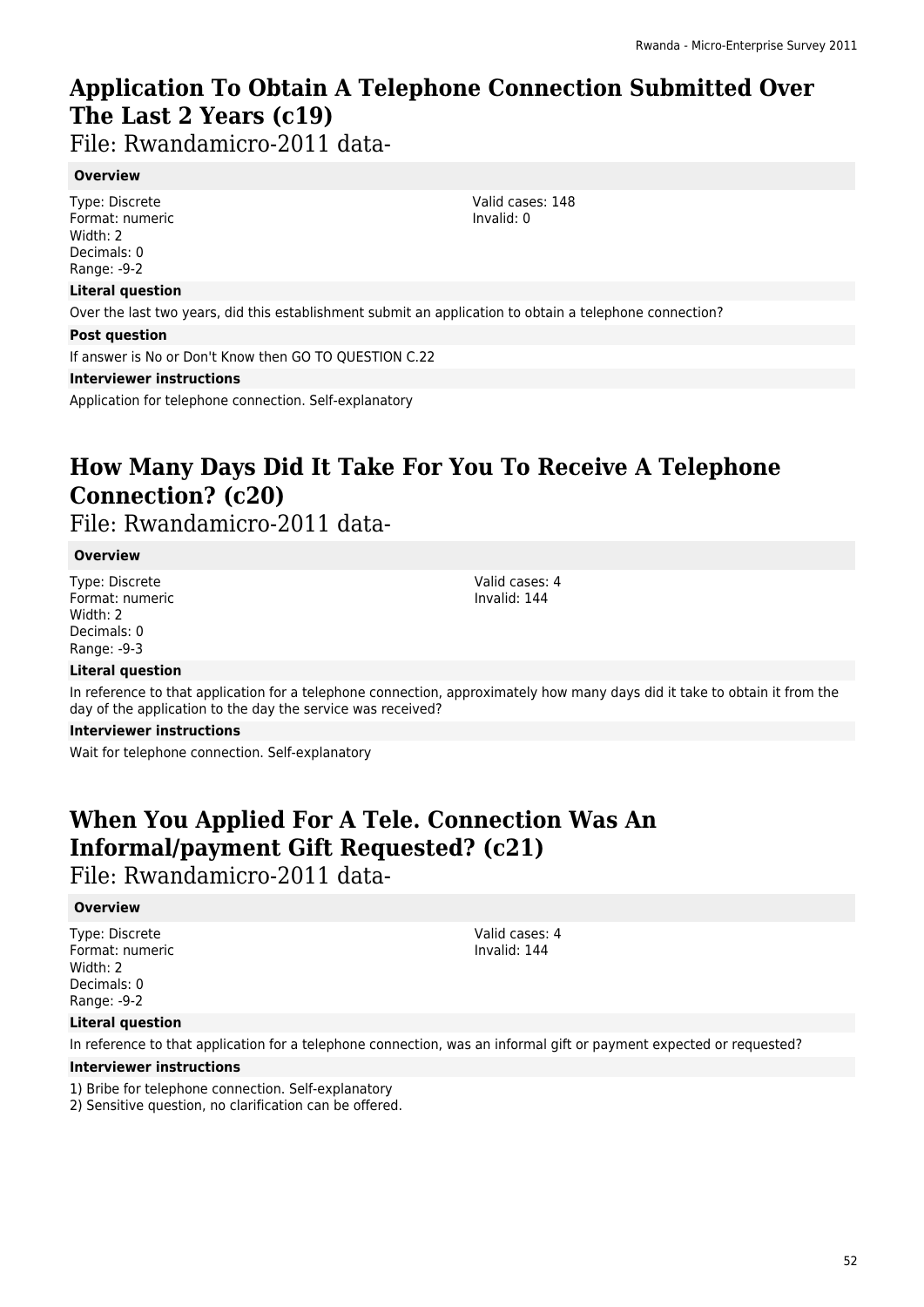# **Do You Currently Communicate With Clients And Suppliers By E-Mail? (c22a)**

File: Rwandamicro-2011 data-

### **Overview**

Type: Discrete Format: numeric Width: 2 Decimals: 0 Range: -9-2

### **Literal question**

At the present time, does this establishment use any of the following:.? E-mail to communicate with clients or suppliers

### **Interviewer instructions**

E-mail and website use. Web page should be considered as part of the website. Website use includes cases when the establishment has its own website but does not actually do any direct communication with clients or suppliers via the website.

## **Establishment has its own website (c22b)**  File: Rwandamicro-2011 data-

### **Overview**

Type: Discrete Format: numeric Width: 2 Decimals: 0 Range: -9-2

### **Literal question**

At the present time, does this establishment use any of the following:.? Its own website

### **Interviewer instructions**

E-mail and website use. Web page should be considered as part of the website.

Website use includes cases when the establishment has its own website but does not actually do any direct communication with clients or suppliers via the website.

# **Cell phones used in operations of the establishment (c28)**  File: Rwandamicro-2011 data-

### **Overview**

Type: Discrete Format: numeric Width: 2 Decimals: 0 Range: -9-2

Valid cases: 148 Invalid: 0

### **Literal question**

Does this establishment currently use cell phones for the operations of the establishment?

## **How Much Of An Obstacle: Electricity To Operations Of This Establishment? (c30a)**

File: Rwandamicro-2011 data-

**Overview**

Valid cases: 148 Invalid: 0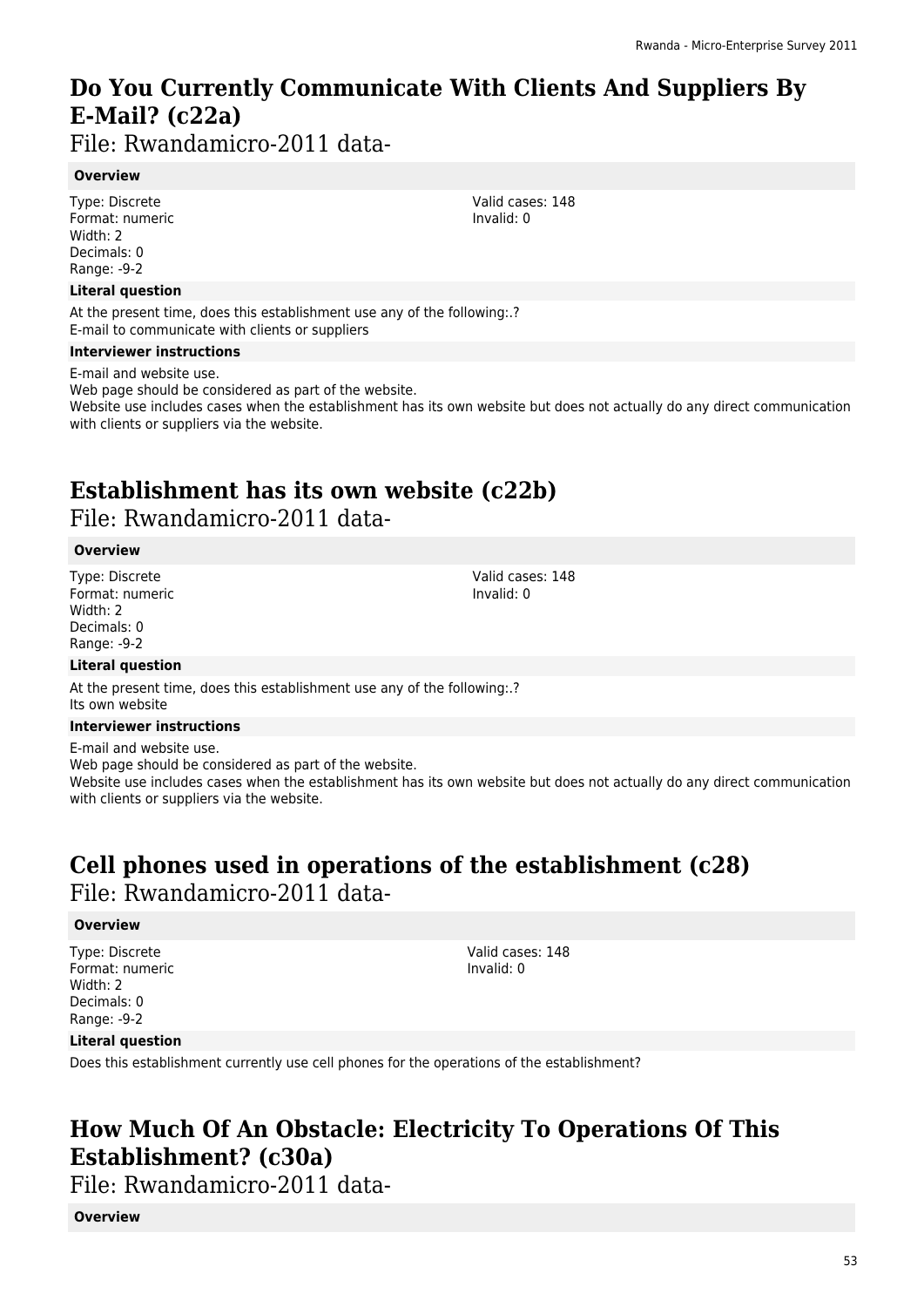# **How Much Of An Obstacle: Electricity To Operations Of This Establishment? (c30a)**

File: Rwandamicro-2011 data-

Type: Discrete Format: numeric Width: 2 Decimals: 0 Range: -9-4

### **Pre question**

SHOW CARD

### **Literal question**

Is electricity No Obstacle, a Minor Obstacle, a Moderate Obstacle, a Major Obstacle, or a Very Severe Obstacle to the current operations of this establishment?

#### **Interviewer instructions**

1)The manager should be given a card with the different alternatives for 'degree of obstacle' (from 0 to 4). 2) Sensitive question, no clarification can be offered.

## **How Much Of An Obstacle: Telecommunications To Operations Of This Establishment? (c30b)**

File: Rwandamicro-2011 data-

### **Overview**

Type: Discrete Format: numeric Width: 2 Decimals: 0 Range: -9-4

Valid cases: 148 Invalid: 0

### **Pre question**

SHOW CARD

### **Literal question**

Is Telecommunications No Obstacle, a Minor Obstacle, a Moderate Obstacle, a Major Obstacle, or a Very Severe Obstacle to the current operations of this establishment?

### **Interviewer instructions**

1) The manager should be given a card with the different alternatives for 'degree of obstacle' (from 0 to 4).

2) Sensitive question, no clarification can be offered.

# **Main Product/Service (By The Largest % Of Annual Sales) In Last Fiscal Year (d1a1x)**

### File: Rwandamicro-2011 data-

### **Overview**

Type: Discrete Format: character Width: 30

Valid cases: 148 Invalid: 0

### **Pre question**

READ THE FOLLOWING TO THE RESPONDENT BEFORE PROCEEDING: The next topic to be covered is how and where this establishment makes its sales.

### **Literal question**

In fiscal year 2010, what was this establishment's main product, that is, the product that represented the largest proportion of annual sales (in LCU)?

### **Interviewer instructions**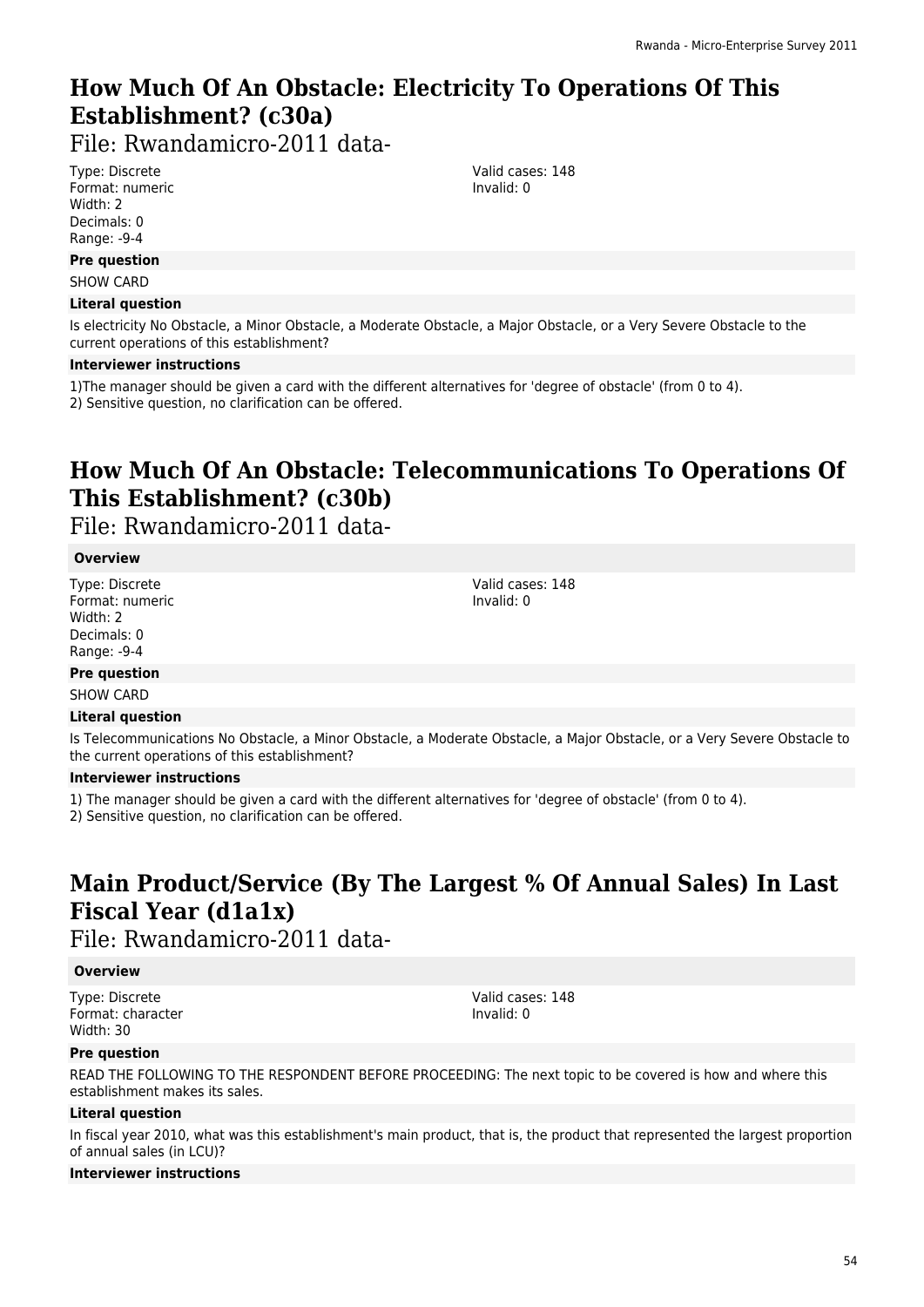# **Main Product/Service (By The Largest % Of Annual Sales) In Last Fiscal Year (d1a1x)**

File: Rwandamicro-2011 data-

Establishment's main product The purpose of this question is to determine what the company produces. The description should be written down exactly as provided by the respondent.

The main product is defined in terms of sales in monetary value not volume.

## **First Product/Service Isic Code (d1a2)**  File: Rwandamicro-2011 data-

### **Overview**

Type: Discrete Format: numeric Width: 4 Decimals: 0 Range: -9-7290

Valid cases: 148 Invalid: 0

### **Pre question**

SHOW CARD

### **Literal question**

Using this card, please choose the 4-digit code that best applies to the main product of this establishment.

### **Interviewer instructions**

Categorize the products according to standard industry classification codes. The enumerator should show the respondent the list of codes that correspond to the products identified to ensure agreement with the categorization. The respondent should be directed to look at the card only after he has provided the answer to D.1a1.

It may be that all major products fall into one category or that the establishment has only one main product. If the respondent does not know the code, the enumerator should write the sector and look for the corresponding code in the list of codes before submitting the completed questionnaire.

For the codes use United Nations ISIC Rev.3.1.

# **First Product/Service, Percent Of Total Annual Sales (d1a3)**  File: Rwandamicro-2011 data-

### **Overview**

Type: Discrete Format: numeric Width: 3 Decimals: 0 Range: -9-100

Valid cases: 148 Invalid: 0

### **Literal question**

What percentage of total sales does the main product represent?

### **Interviewer instructions**

The main product is defined in terms of sales in monetary value not volume.

# **In Last Fiscal Year, What Were This Establishment'S Total Annual Sales? (d2)**

File: Rwandamicro-2011 data-

### **Overview**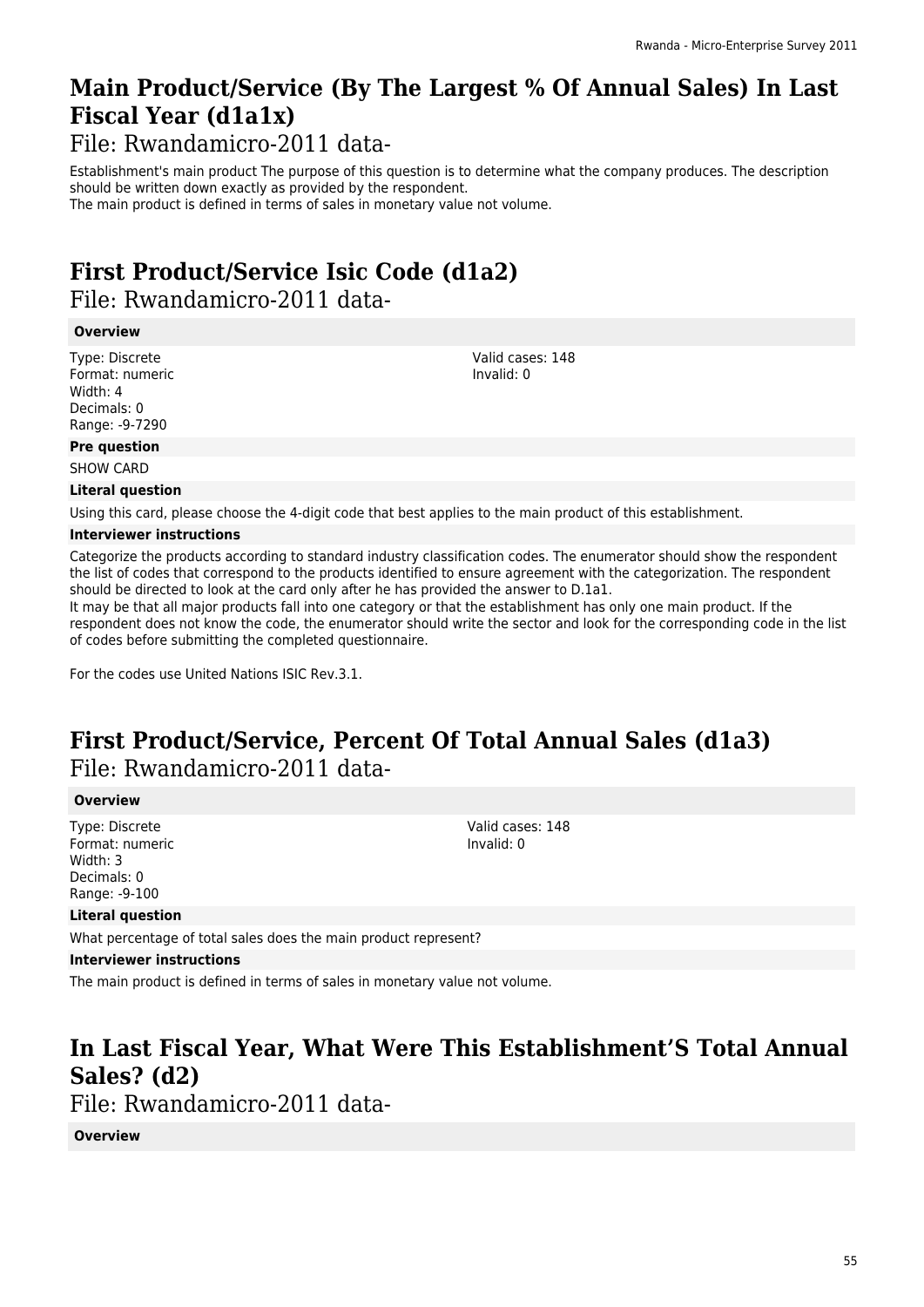# **In Last Fiscal Year, What Were This Establishment'S Total Annual Sales? (d2)**

File: Rwandamicro-2011 data-

Type: Discrete Format: numeric Width: 9 Decimals: 0 Range: -9-640000000

### **Literal question**

In fiscal year 2010, what were this establishment's total annual sales?

### **Interviewer instructions**

Total sales include the value of all annual sales counting manufactured goods and goods the establishment has bought for trading. For ex. if an establishment makes blue jeans and also imports blue jeans for resale, total sales is the value of all blue jeans sold, both produced and imported. Revenue or receipts for all services rendered and any sales of merchandise for the year, even if the payment may have been received at a later date, are included in total sales.

# **d2x - amount in letters (d2x)**

File: Rwandamicro-2011 data-

### **Overview**

Type: Discrete Format: character Width: 90

Valid cases: 108 Invalid: 0

## **What Were the Establishment Sales 3 years ago (n3)**  File: Rwandamicro-2011 data-

### **Overview**

Type: Discrete Format: numeric Width: 9 Decimals: 0 Range: -9-390000000 Valid cases: 148 Invalid: 0

### **Literal question**

In fiscal year 2008, three fiscal years ago, what were total annual sales for this establishment?

### **Interviewer instructions**

Total sales three complete fiscal years ago include the value of all annual sales counting manufactured goods and goods the establishment has bought for trading. If an establishment makes blue jeans and also imports blue jeans for resale, total sales is the value of all blue jeans sold, both produced and imported. Revenue or receipts for all services rendered and any sales of merchandise for the year even though payment may have been received at a later date are included in total sales. Firms operating on a commission basis should report commissions, fees, and other operating income, not gross billings or sales.

## **% of sales: National sales (d3a)**

File: Rwandamicro-2011 data-

### **Overview**

Type: Discrete Format: numeric Width: 3 Decimals: 0 Range: -9-100 **Pre question**

Valid cases: 148 Invalid: 0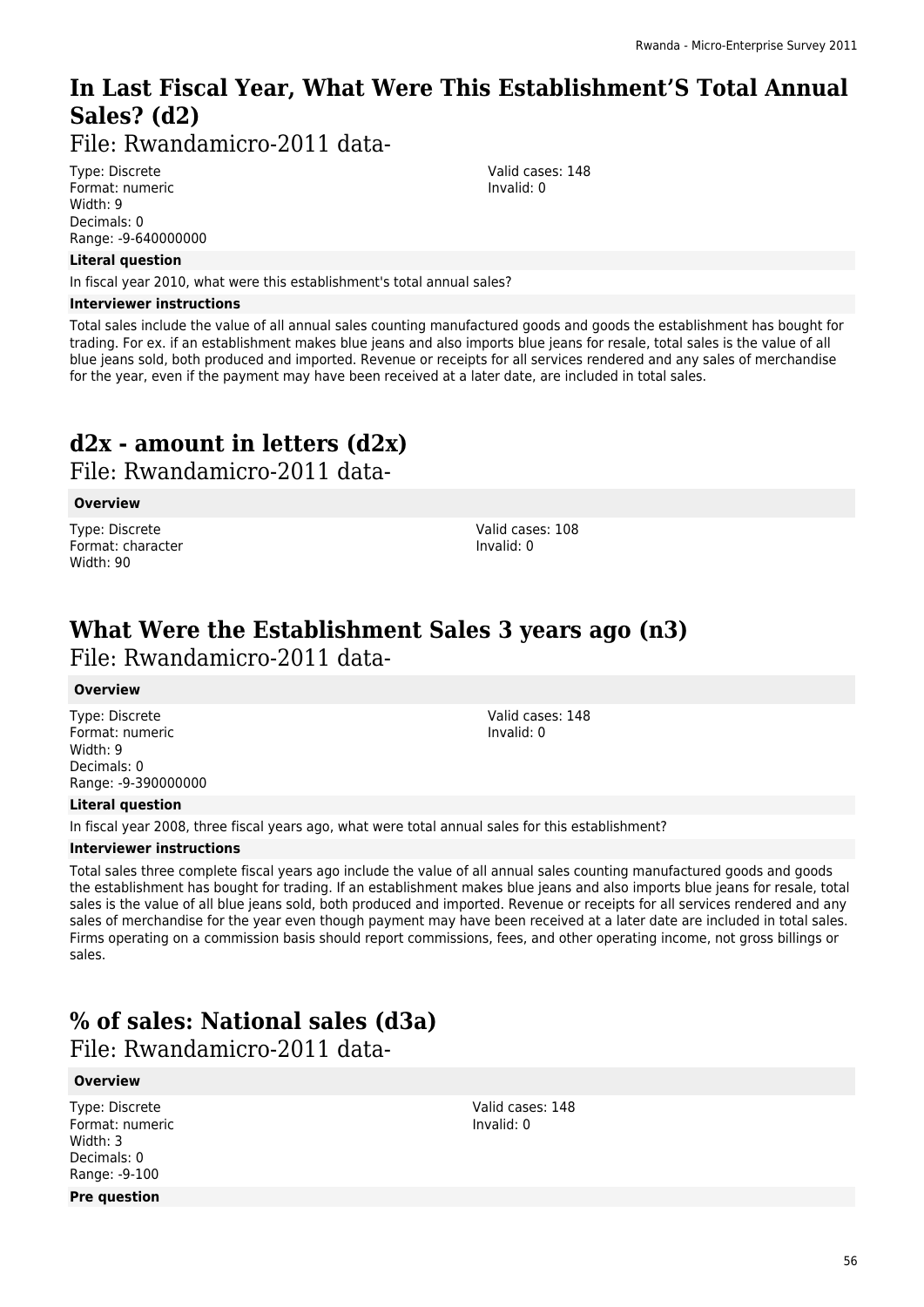# **% of sales: National sales (d3a)**

### File: Rwandamicro-2011 data-

1) SHOW CARD

2) INTERVIEWER: THESE MUST BE ASKED IN THE ORDER THEY APPEAR ON THE TABLE

### **Literal question**

In fiscal year 2010, what percent of this establishment's sales were: National sales

### **Post question**

IF 100, GO TO QUESTION D.10

### **Interviewer instructions**

1) Where sales are made. The purpose of this question is to determine where the establishment's customers are located.

Domestic sales are when goods or services are sold inside the borders of the country.

An indirect export is when the manufacturer sells its goods to a trader or another agent who then exports the product without modifications. Products that the manager knows are smuggled abroad should be counted as indirect exports.

Direct export is the sale of goods where the immediate recipient is outside the borders of the country.

2) INTERVIEWER: CHECK THAT TOTAL SUMS TO 100%

## **% o sales: Indirect exports (d3b)**

File: Rwandamicro-2011 data-

### **Overview**

Type: Discrete Format: numeric Width: 2 Decimals: 0 Range: -9-30

Valid cases: 148 Invalid: 0

### **Pre question**

1) SHOW CARD 2) INTERVIEWER: THESE MUST BE ASKED IN THE ORDER THEY APPEAR ON THE TABLE

### **Literal question**

In fiscal year 2010, what percent of this establishment's sales were: Indirect exports (sold domestically to third party that exports products)

### **Post question**

### IF 100, GO TO QUESTION D.8

### **Interviewer instructions**

1) Where sales are made. The purpose of this question is to determine where the establishment's customers are located.

Domestic sales are when goods or services are sold inside the borders of the country.

An indirect export is when the manufacturer sells its goods to a trader or another agent who then exports the product without modifications. Products that the manager knows are smuggled abroad should be counted as indirect exports.

Direct export is the sale of goods where the immediate recipient is outside the borders of the country.

2) INTERVIEWER: CHECK THAT TOTAL SUMS TO 100%

# **% of sales: Direct exports (d3c)**

File: Rwandamicro-2011 data-

### **Overview**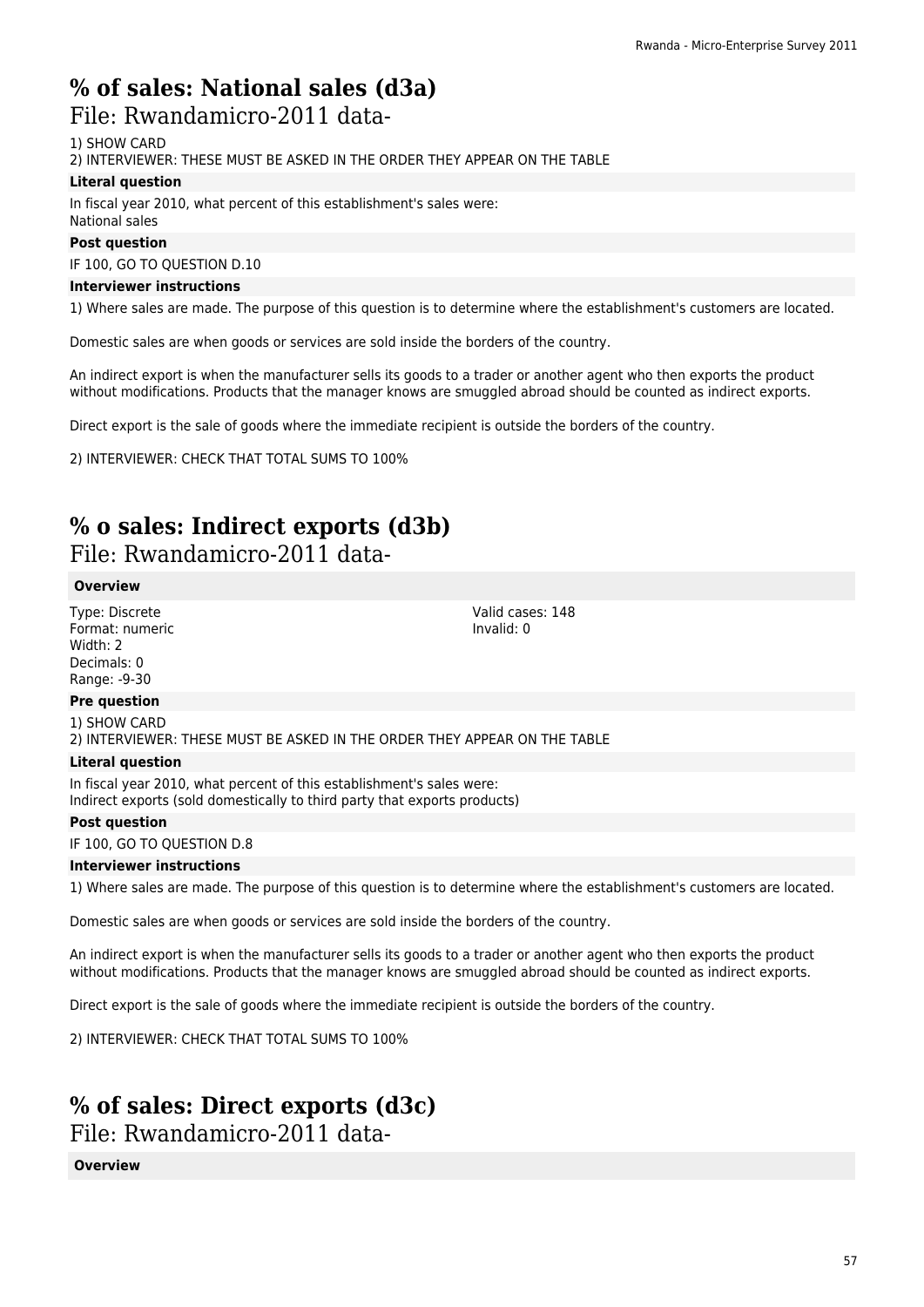# **% of sales: Direct exports (d3c)**

File: Rwandamicro-2011 data-

Type: Discrete Format: numeric Width: 2 Decimals: 0 Range: -9-20

**Pre question**

1) SHOW CARD

2) INTERVIEWER: THESE MUST BE ASKED IN THE ORDER THEY APPEAR ON THE TABLE

### **Literal question**

In fiscal year 2010, what percent of this establishment's sales were: Direct exports

#### **Post question**

IF 0, GO TO QUESTION D.8

#### **Interviewer instructions**

1) Where sales are made. The purpose of this question is to determine where the establishment's customers are located.

Valid cases: 148 Invalid: 0

Domestic sales are when goods or services are sold inside the borders of the country.

An indirect export is when the manufacturer sells its goods to a trader or another agent who then exports the product without modifications. Products that the manager knows are smuggled abroad should be counted as indirect exports.

Direct export is the sale of goods where the immediate recipient is outside the borders of the country.

2) INTERVIEWER: CHECK THAT TOTAL SUMS TO 100%

# **FY2010, % export revenue: Neighboring Countries within Africa (AFd3f)**

## File: Rwandamicro-2011 data-

### **Overview**

Type: Discrete Format: numeric Width: 3 Decimals: 0 Range: -9-100

Valid cases: 2 Invalid: 146

**Pre question**

SHOW CARD

### **Literal question**

In fiscal year 2010, what percent of this establishment's annual export revenue were to: Neighboring Countries within Sub-Saharan Africa

### **Interviewer instructions**

INTERVIEWER: CHECK THAT THE TOTAL IS 100%

## **FY2010, % export revenue: Developed Countries (AFd3g)**  File: Rwandamicro-2011 data-

### **Overview**

Type: Discrete Format: numeric Width: 2 Decimals: 0 Range: -9-0 **Pre question**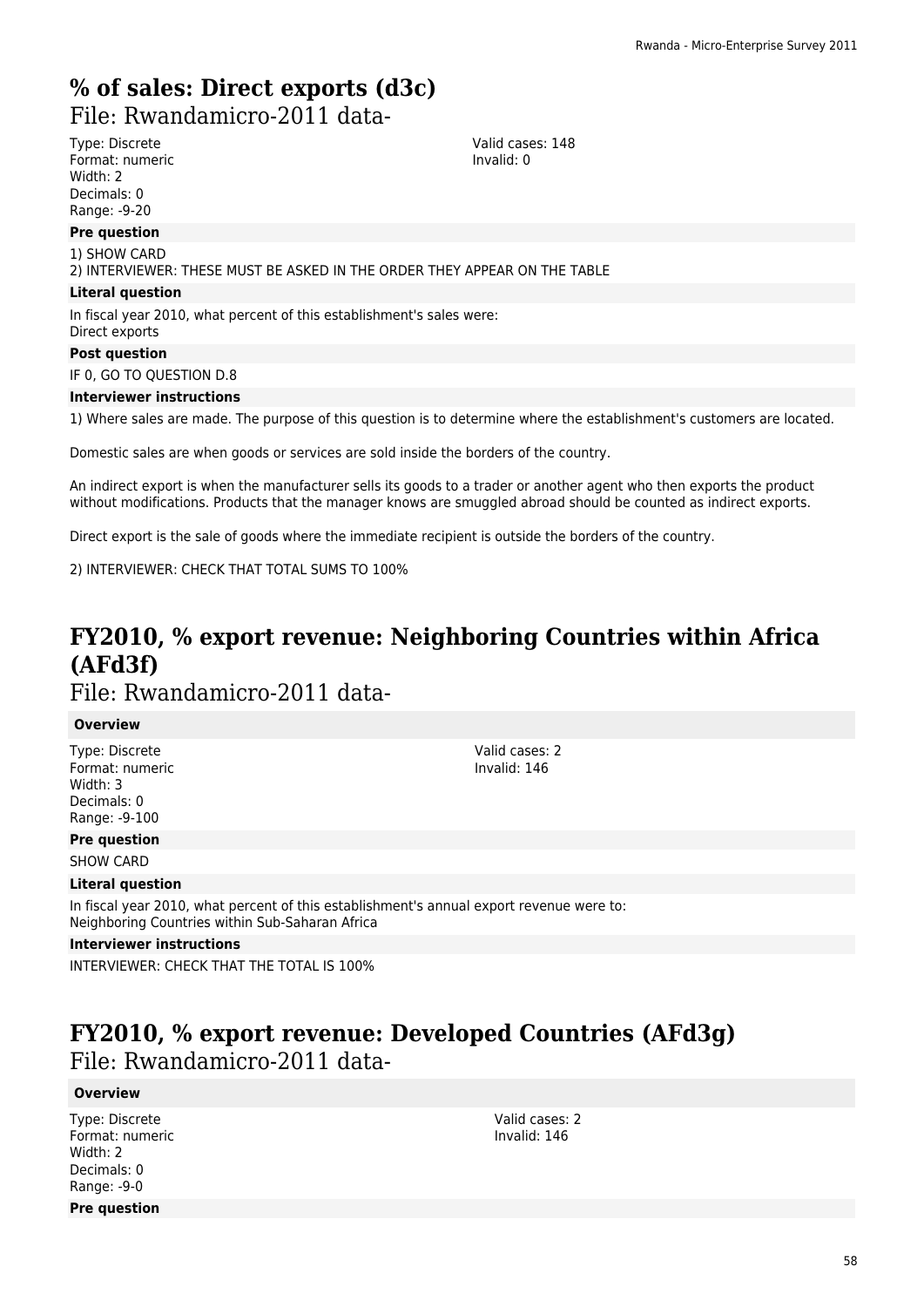# **FY2010, % export revenue: Developed Countries (AFd3g)**

File: Rwandamicro-2011 data-

SHOW CARD

### **Literal question**

In fiscal year 2010, what percent of this establishment's annual export revenue were to: Developed Countries

### **Interviewer instructions**

INTERVIEWER: CHECK THAT THE TOTAL IS 100%

# **FY2010, % export revenue: Other (AFd3h)**

File: Rwandamicro-2011 data-

### **Overview**

Type: Discrete Format: numeric Width: 2 Decimals: 0 Range: -9-0

Valid cases: 2 Invalid: 146

**Pre question** SHOW CARD

### **Literal question**

In fiscal year 2010, what percent of this establishment's annual export revenue were to: **Other** 

### **Interviewer instructions**

INTERVIEWER: CHECK THAT THE TOTAL IS 100%

# **In last FY, avg. num. of days for exported goods to clear customs? (d4)**

File: Rwandamicro-2011 data-

### **Overview**

Type: Discrete Format: numeric Width: 2 Decimals: 0 Range: -9-4

Valid cases: 2 Invalid: 146

### **Literal question**

In fiscal year 2010,when this establishment exported goods directly, how many days did it take on average from the time this establishment's goods arrived at their main point of exit (e.g., port, airport) until the time these goods cleared customs?

### **Interviewer instructions**

Clearing customs for direct exports. The purpose of this question is to determine the efficiency of customs in clearing goods for export.

Main point of exit is the last domestic location (e.g. port, border crossing, airport, or internal custom) from which the goods leave the country.

Whenever different ports of exit are used this question refers to the port where "most goods" exit defined in terms of consignment value (not physical units).

Goods cleared customs They refer to the time it takes to obtain all clearances required from the moment the goods arrived at their point of exit until the moment they satisfy the requirements of the clearance procedures at the customs office. This includes transit procedures.

Average number of days to clear customs. Prompt the respondent to think of all shipments sent to the main point of exit and estimate an average time it took from the time the shipments arrived to the time they left that point of exit.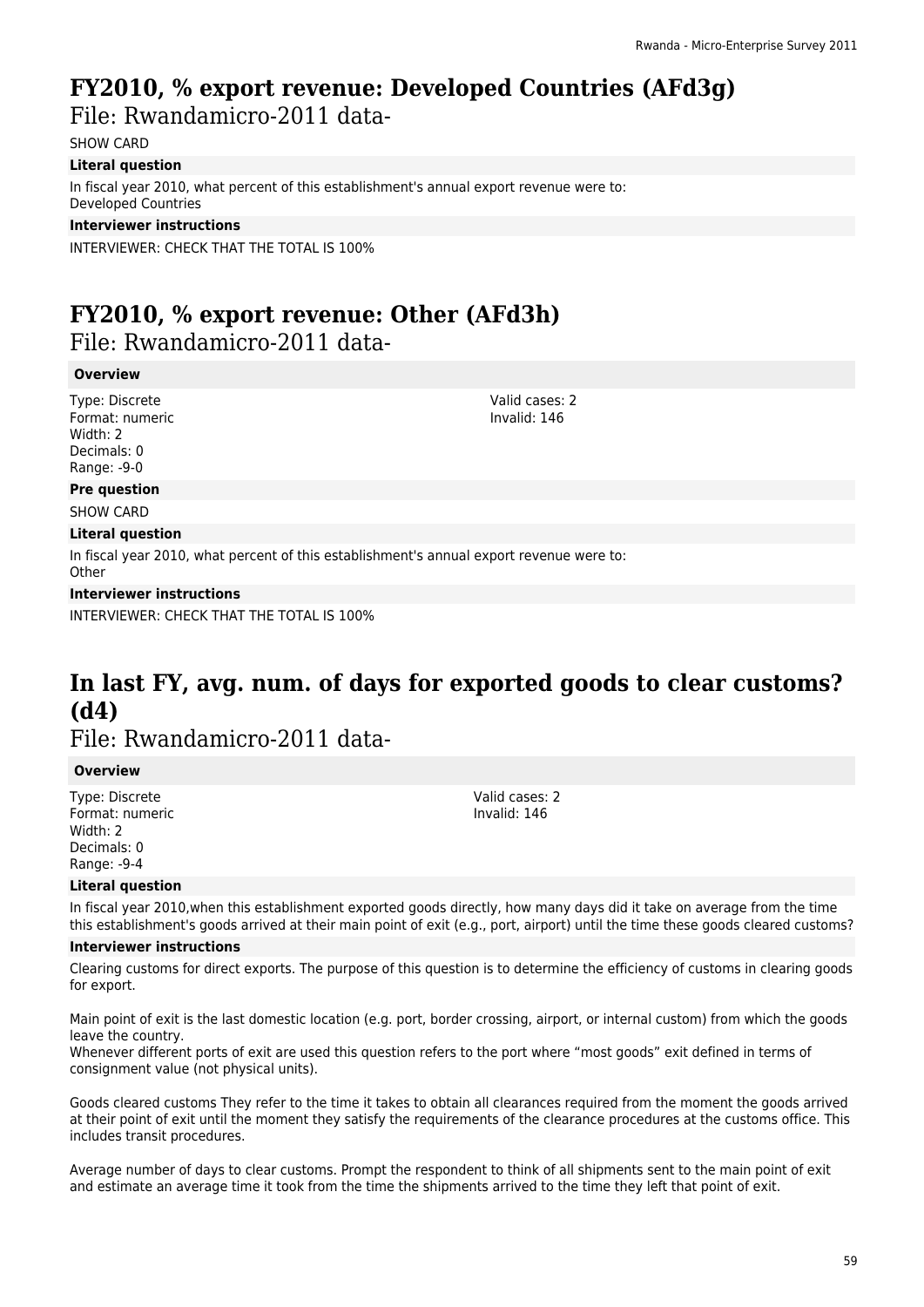# **Total clearing costs for an average consignment as a percentage of the consignme (AFd5a)**

File: Rwandamicro-2011 data-

### **Overview**

Type: Discrete Format: numeric Width: 2 Decimals: 0 Range: -9--9

### **Literal question**

Thinking of the main point of exit, in fiscal year 2010, what were the total clearing costs for an average consignment as a percent of the consignment value? In calculating the total clearing costs, please include things such as payments to clearing agents, storage fees, container handling fees, and gifts or informal payments to customs officials.

## **FY2010, % of consignments handled by clearing agent (AFd5b)**  File: Rwandamicro-2011 data-

### **Overview**

Type: Discrete Format: numeric Width: 2 Decimals: 0 Range: -9-60

Valid cases: 2 Invalid: 146

Valid cases: 0 Invalid: 148

### **Literal question**

In fiscal year 2010, what percent of this establishment's export consignments were handled by an outside clearing agent to facilitate customs clearance?

## **FY2010, % of consignments physically inspected by customs agent (AFd5c)**

File: Rwandamicro-2011 data-

### **Overview**

Type: Discrete Format: numeric Width: 2 Decimals: 0 Range: -9-70

Valid cases: 2 Invalid: 146

### **Literal question**

In fiscal year 2010, what percent of this establishment's export containers were physically inspected by custom officials?

# **In last FY, Export Losses Due To Theft As % Of value of products (d6)**

File: Rwandamicro-2011 data-

### **Overview**

Type: Discrete Format: numeric Width: 2 Decimals: 0 Range: -9-0 **Literal question** Valid cases: 2 Invalid: 146

60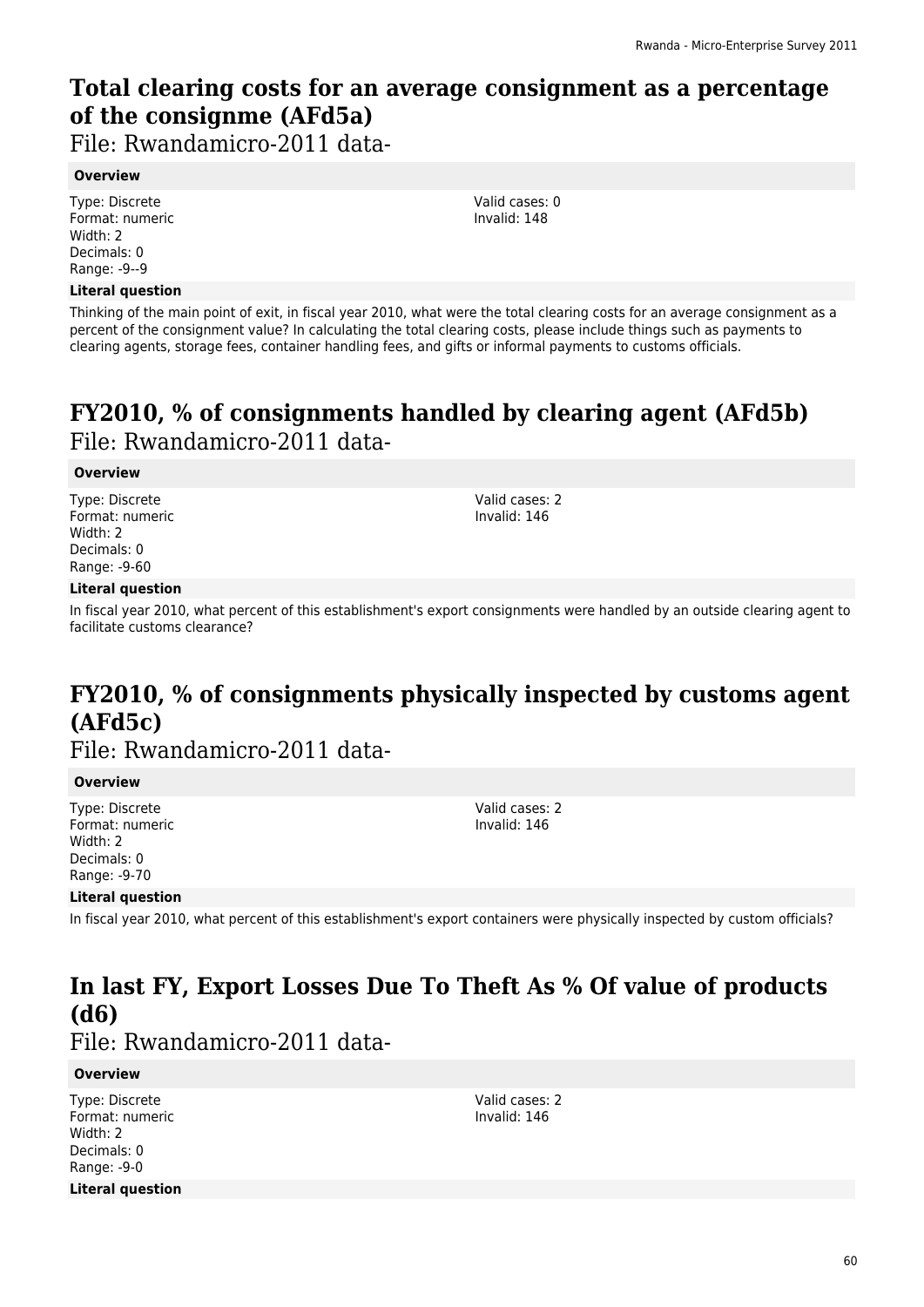# **In last FY, Export Losses Due To Theft As % Of value of products (d6)**

File: Rwandamicro-2011 data-

In fiscal year 2010, what percent of the consignment value of the products exported directly was lost while in transit because of theft?

# **In last FY, Export Losses Due To Breakage Or Spoilage As % Of value of products (d7)**

File: Rwandamicro-2011 data-

### **Overview**

Type: Discrete Format: numeric Width: 2 Decimals: 0 Range: -9-0

Valid cases: 2 Invalid: 146

Valid cases: 2 Invalid: 146

### **Literal question**

In fiscal year 2010, what percent of the consignment value of the products exported directly was lost while in transit because of breakage or spoilage?

# **FY2010, benefit from Suspension or exemptions from duties on imported inputs (AFd7a1)**

File: Rwandamicro-2011 data-

### **Overview**

Type: Discrete Format: numeric Width: 1 Decimals: 0 Range: 1-2

### **Pre question**

INTERVIEWER: SHOW CARD

### **Literal question**

In fiscal year 2010, did this establishment benefit from any of the following export or investment incentive schemes

### **Post question**

IF YES TO ANY GO TO QUESTION D.8

# **FY2010, benefit from Profit tax exemption (AFd7a2)**

File: Rwandamicro-2011 data-

### **Overview**

Type: Discrete Format: numeric Width: 2 Decimals: 0 Range: -9-2

### **Pre question**

INTERVIEWER: SHOW CARD

### **Literal question**

In fiscal year 2010, did this establishment benefit from any of the following export or investment incentive schemes **Post question**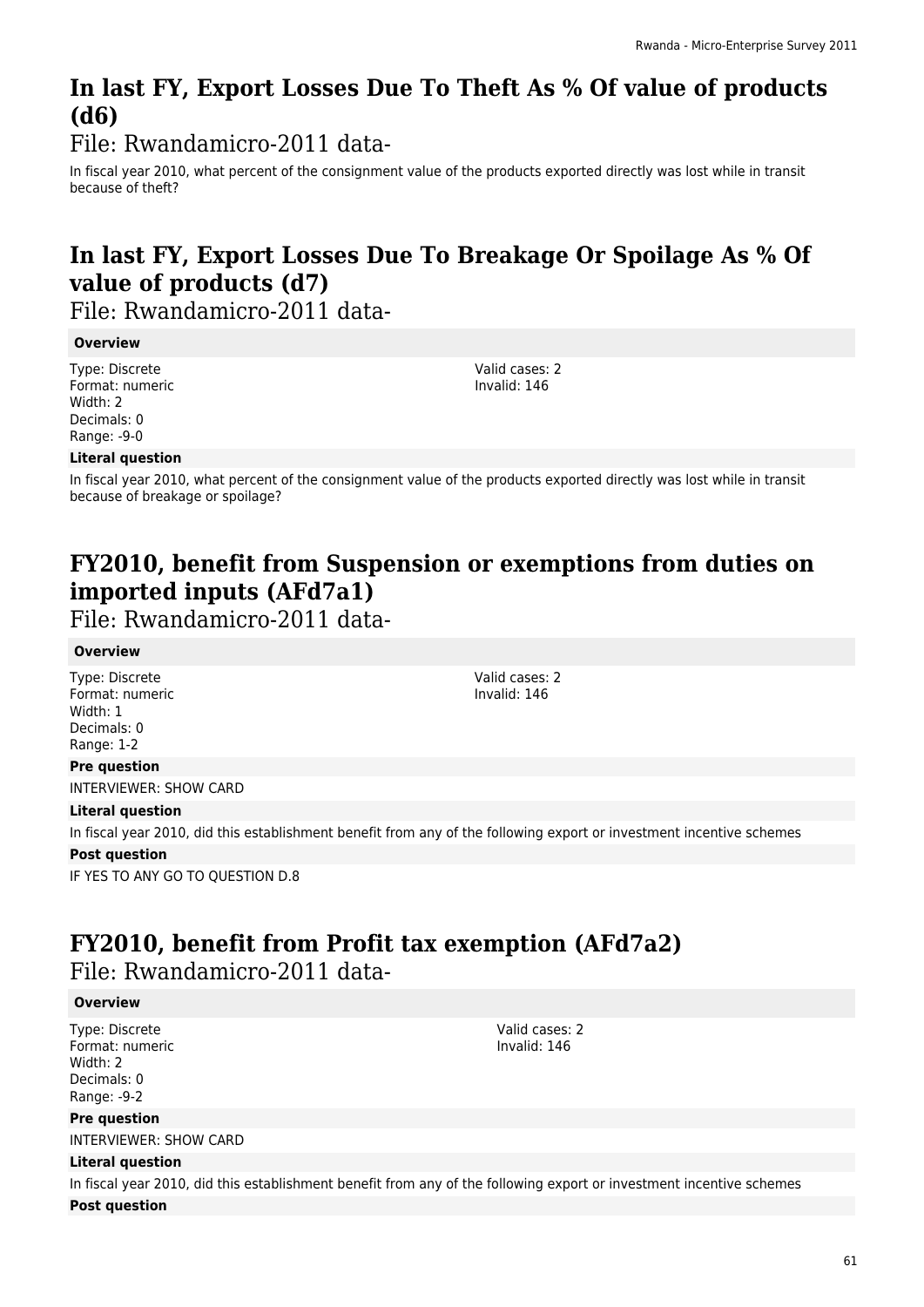## **FY2010, benefit from Profit tax exemption (AFd7a2)**

File: Rwandamicro-2011 data-IF YES TO ANY GO TO QUESTION D.8

# **FY2010, benefit from VAT reimbursement (AFd7a3)**

File: Rwandamicro-2011 data-

### **Overview**

Type: Discrete Format: numeric Width: 2 Decimals: 0 Range: -9-2

### **Pre question**

INTERVIEWER: SHOW CARD

### **Literal question**

In fiscal year 2010, did this establishment benefit from any of the following export or investment incentive schemes

### **Post question**

IF YES TO ANY GO TO QUESTION D.8

# **FY2010, benefit from Export financing scheme, such as an export credit guarantee (AFd7a4)**

File: Rwandamicro-2011 data-

### **Overview**

Type: Discrete Format: numeric Width: 2 Decimals: 0 Range: -9-2

**Pre question**

Valid cases: 2 Invalid: 146

Valid cases: 2 Invalid: 146

### INTERVIEWER: SHOW CARD

### **Literal question**

In fiscal year 2010, did this establishment benefit from any of the following export or investment incentive schemes

### **Post question**

IF YES TO ANY GO TO QUESTION D.8

# **FY2010, benefit from Other export or investment incentive schemes (AFd7a5)**

File: Rwandamicro-2011 data-

### **Overview**

Type: Discrete Format: numeric Width: 2 Decimals: 0 Range: -9-2

### **Literal question**

In fiscal year 2010, did this establishment benefit from any of the following export or investment incentive schemes

### **Post question**

IF YES TO ANY GO TO QUESTION D.8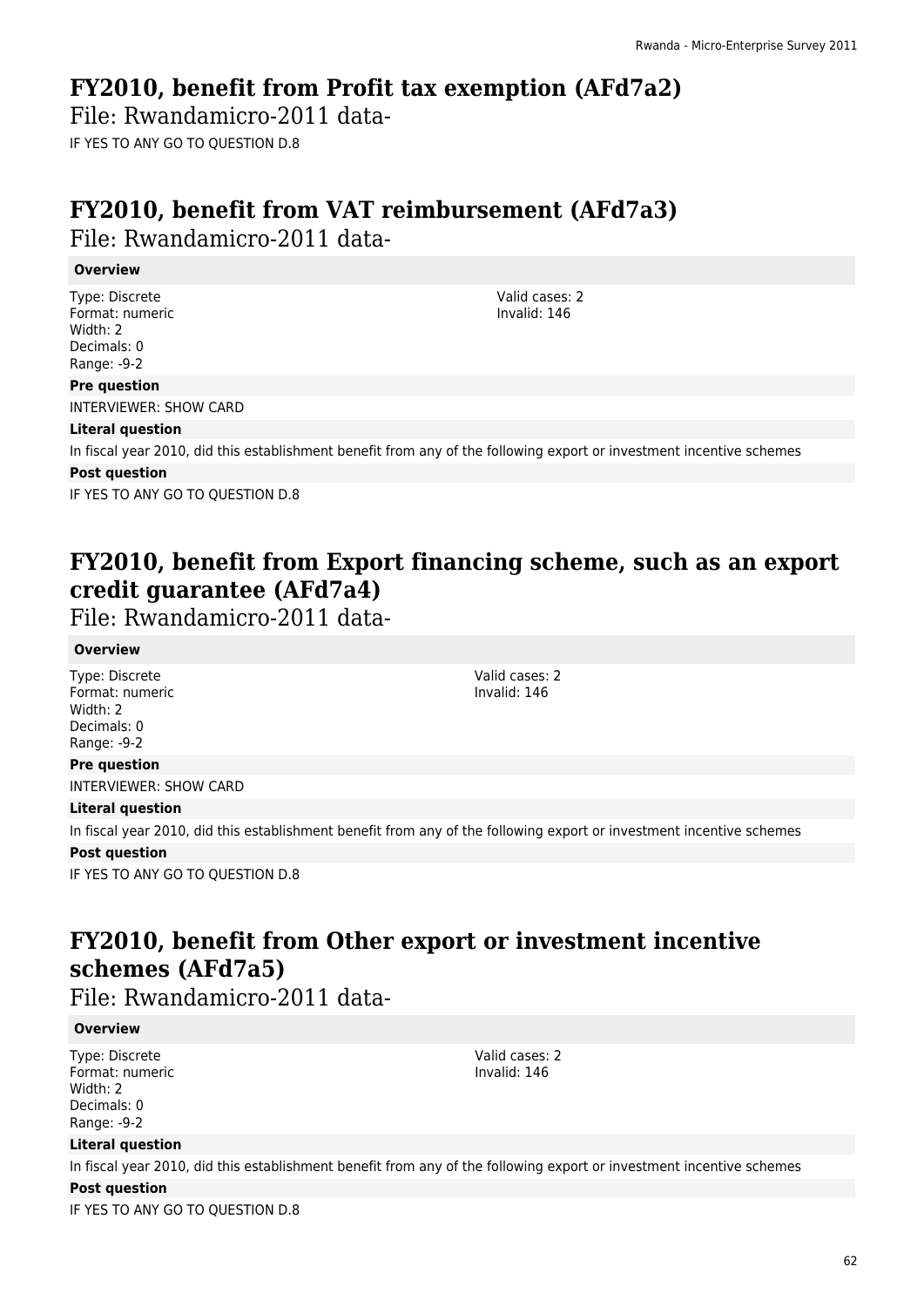# **FY2010, main reason establishment did not take advantage of export/investment i (AFd7b)**

File: Rwandamicro-2011 data-

### **Overview**

Type: Discrete Format: numeric Width: 2 Decimals: 0 Range: -9-8

### **Literal question**

In fiscal year 2010, what was the MAIN reason that this establishment did NOT take advantage of any of the schemes listed above?

# **% Of Material Inputs And Supplies Of Domestic Origin In Last Fiscal Year (d12a)**

File: Rwandamicro-2011 data-

### **Overview**

Type: Discrete Format: numeric Width: 3 Decimals: 0 Range: -9-100

Valid cases: 11 Invalid: 137

### **Pre question** SHOW CARD

### **Literal question**

In fiscal year 2010, as a proportion of all of the material inputs or supplies purchased that year, what percent of this establishment's material inputs or supplies were: Material inputs or supplies of domestic origin

### **Interviewer instructions**

1) The purpose of this question is to determine from where the inputs for production are obtained and purchased.

The calculation is done as a percent of all purchases of supplies and inputs purchased by the establishment for the fiscal year.

Inputs are materials that go through a mechanical, physical, or chemical transformation that will ultimately make up some portion of the final good produced. Lumber in a furniture factory is a good example of an input.

Supplies are materials or products that are used, expended, consumed, but will not comprise the final good produced. Pencils and writing paper are good examples of a supply.

2) INTERVIEWER: CHECK THAT TOTAL SUMS TO 100%

## **% Of Material Inputs And Supplies Of Foreign Origin In Last Fiscal Year (d12b)**

File: Rwandamicro-2011 data-

### **Overview**

Type: Discrete Format: numeric Width: 2 Decimals: 0 Range: -9-85

Valid cases: 11 Invalid: 137

# **Pre question**

SHOW CARD

63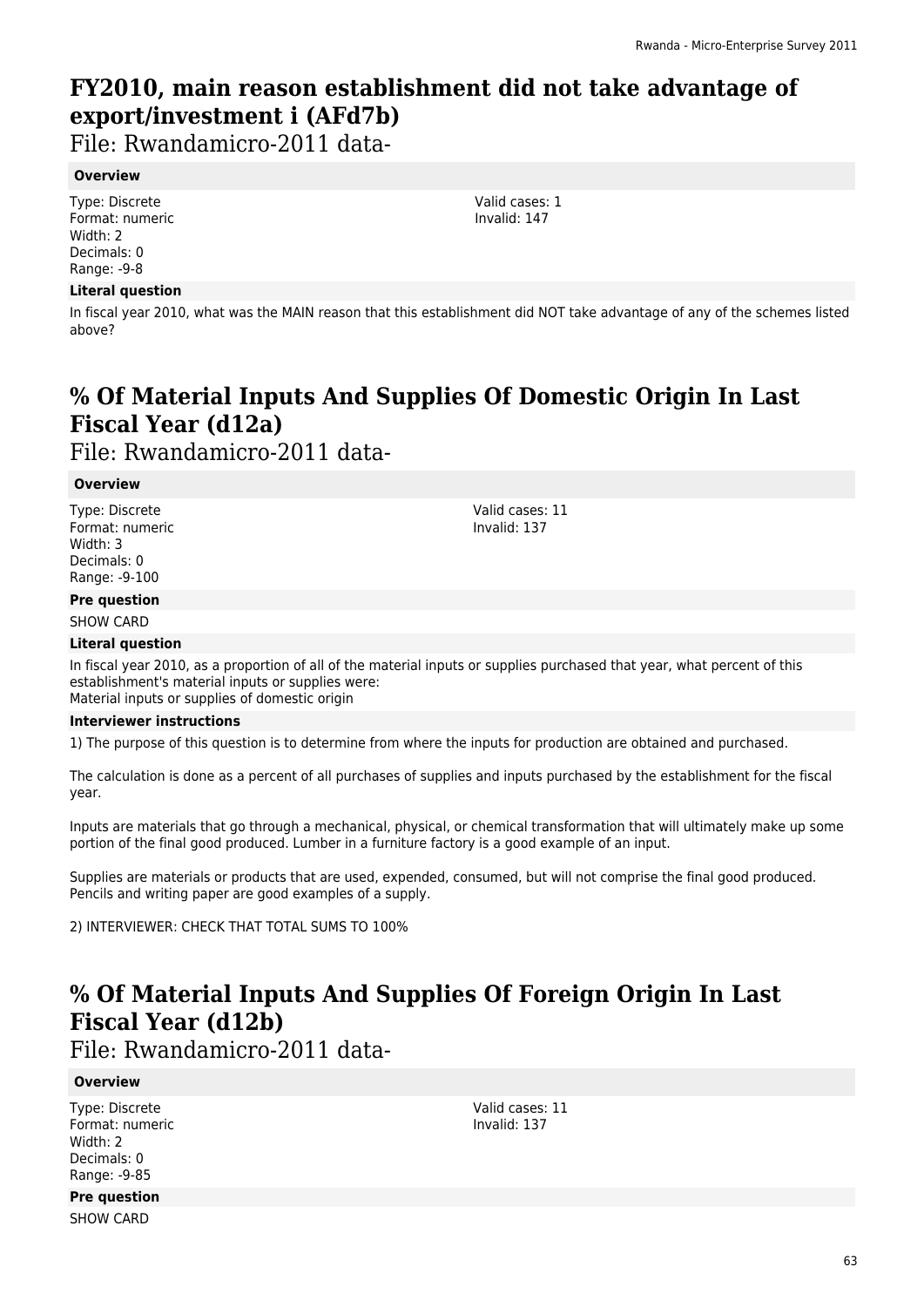## **% Of Material Inputs And Supplies Of Foreign Origin In Last Fiscal Year (d12b)**

File: Rwandamicro-2011 data-

### **Literal question**

In fiscal year 2010, as a proportion of all of the material inputs or supplies purchased that year, what percent of this establishment's material inputs or supplies were: Material inputs or supplies of foreign origin

### **Post question**

IF 0, GO TO QUESTION D16

### **Interviewer instructions**

1) The purpose of this question is to determine from where the inputs for production are obtained and purchased.

The calculation is done as a percent of all purchases of supplies and inputs purchased by the establishment for the fiscal year.

Inputs are materials that go through a mechanical, physical, or chemical transformation that will ultimately make up some portion of the final good produced. Lumber in a furniture factory is a good example of an input.

Supplies are materials or products that are used, expended, consumed, but will not comprise the final good produced. Pencils and writing paper are good examples of a supply.

2) INTERVIEWER: CHECK THAT TOTAL SUMS TO 100%

# **Were Any Of These Material Inputs And Supplies Imported Directly? (d13)**

File: Rwandamicro-2011 data-

### **Overview**

Type: Discrete Format: numeric Width: 2 Decimals: 0 Range: -9-2

### **Literal question**

Were any of the material inputs or supplies purchased in fiscal year 2010, imported directly?

### **Post question**

If answer is No or Don't Know then GO TO QUESTION D16

### **Interviewer instructions**

The purpose of this question is to determine if the establishment has any interaction with customs when importing inputs and other materials.

## **Avg. num. of Days For Imported Goods To Clear Customs In Last Fiscal Year (d14)**

File: Rwandamicro-2011 data-

### **Overview**

Type: Discrete Format: numeric Width: 2 Decimals: 0 Range: -9-10

#### Valid cases: 5 Invalid: 143

Valid cases: 8 Invalid: 140

### **Literal question**

In fiscal year 2010, when this establishment imported material inputs or supplies, how many days did it take on average from the time these goods arrived to their point of entry (e.g. port, airport) until the time these goods could be claimed from customs?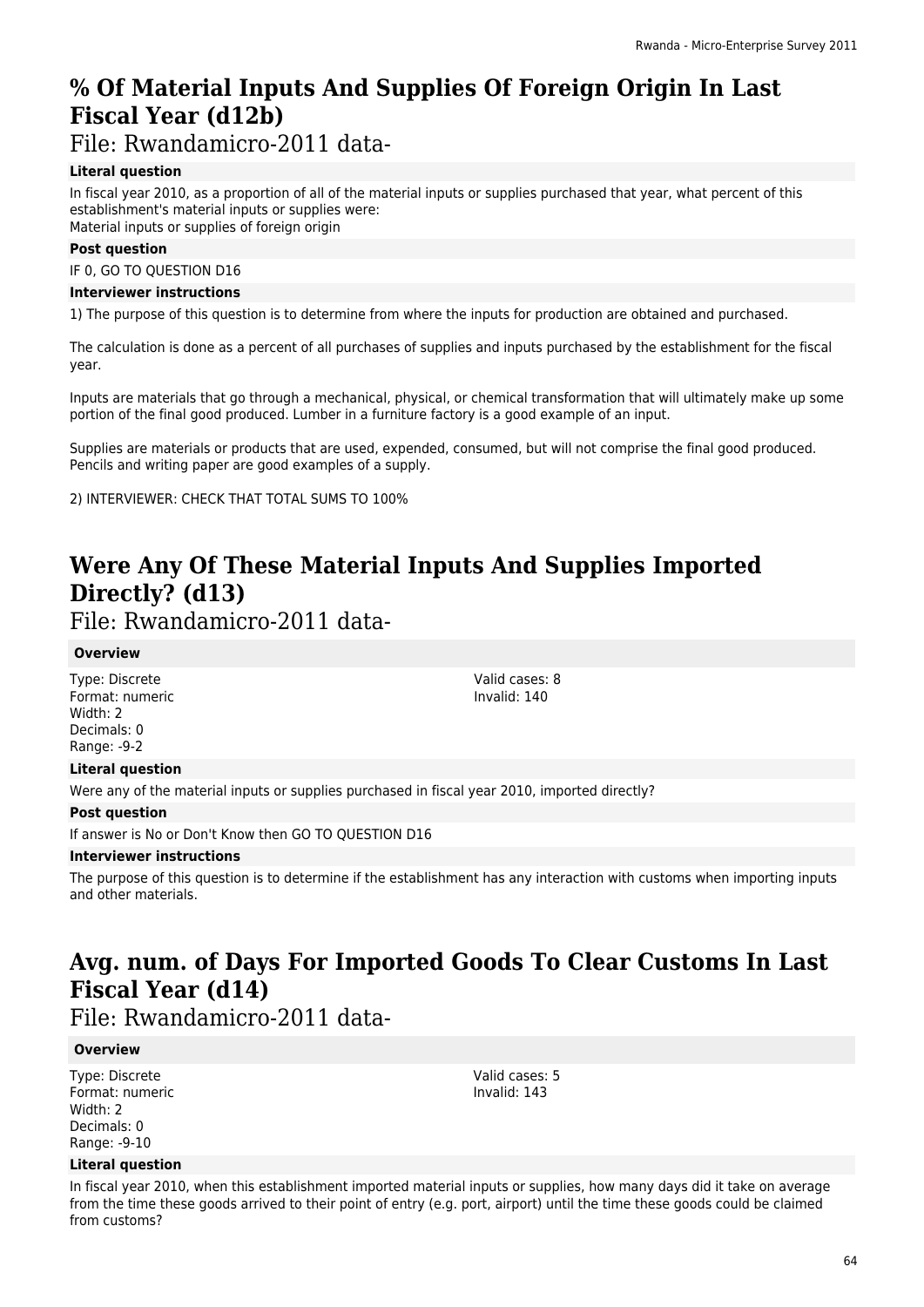# **Avg. num. of Days For Imported Goods To Clear Customs In Last Fiscal Year (d14)**

File: Rwandamicro-2011 data-

### **Interviewer instructions**

The purpose of these questions is to measure the efficiency of customs clearance of imports.

Goods cleared customs includes all clearances required from the moment the goods arrived at their point of entry (e.g., port, airport) until the moment they satisfy the requirement of the clearance procedures at the customs office and can be picked up. It does not include time spent on transportation to reach the point of entry.

Average number of days to clear customs. Prompt respondent to think of various shipments destined to the establishment that originated from abroad, and to estimate an average of the time it took when the shipment arrived to the country's point of entry to the time the establishment was allowed to claim them and begin domestic transport.

## **FY2010, Years of relations with primary supplier (AFd11a)**  File: Rwandamicro-2011 data-

### **Overview**

Type: Discrete Format: numeric Width: 2 Decimals: 0 Range: -9-54

Valid cases: 148 Invalid: 0

### **Literal question**

In fiscal year 2010, for how many years have you known this establishment's primary supplier of its main input?

## **FY2010, did this establishment subcontract any part of its production to other f (AFd11d)**

File: Rwandamicro-2011 data-

### **Overview**

Type: Discrete Format: numeric Width: 2 Decimals: 0 Range: -9-2

### **Literal question**

In fiscal year 2010, did this establishment subcontract any part of its production to other firms?

### **How Much Of An Obstacle: Transport? (d30a)**  File: Rwandamicro-2011 data-

### **Overview**

Type: Discrete Format: numeric Width: 2 Decimals: 0 Range: -9-4

**Pre question**

SHOW CARD

### **Literal question**

Is transport No Obstacle, a Minor Obstacle, a Moderate Obstacle, a Major Obstacle, or a Very Severe Obstacle to the current operations of this establishment?

65

Valid cases: 148

Invalid: 0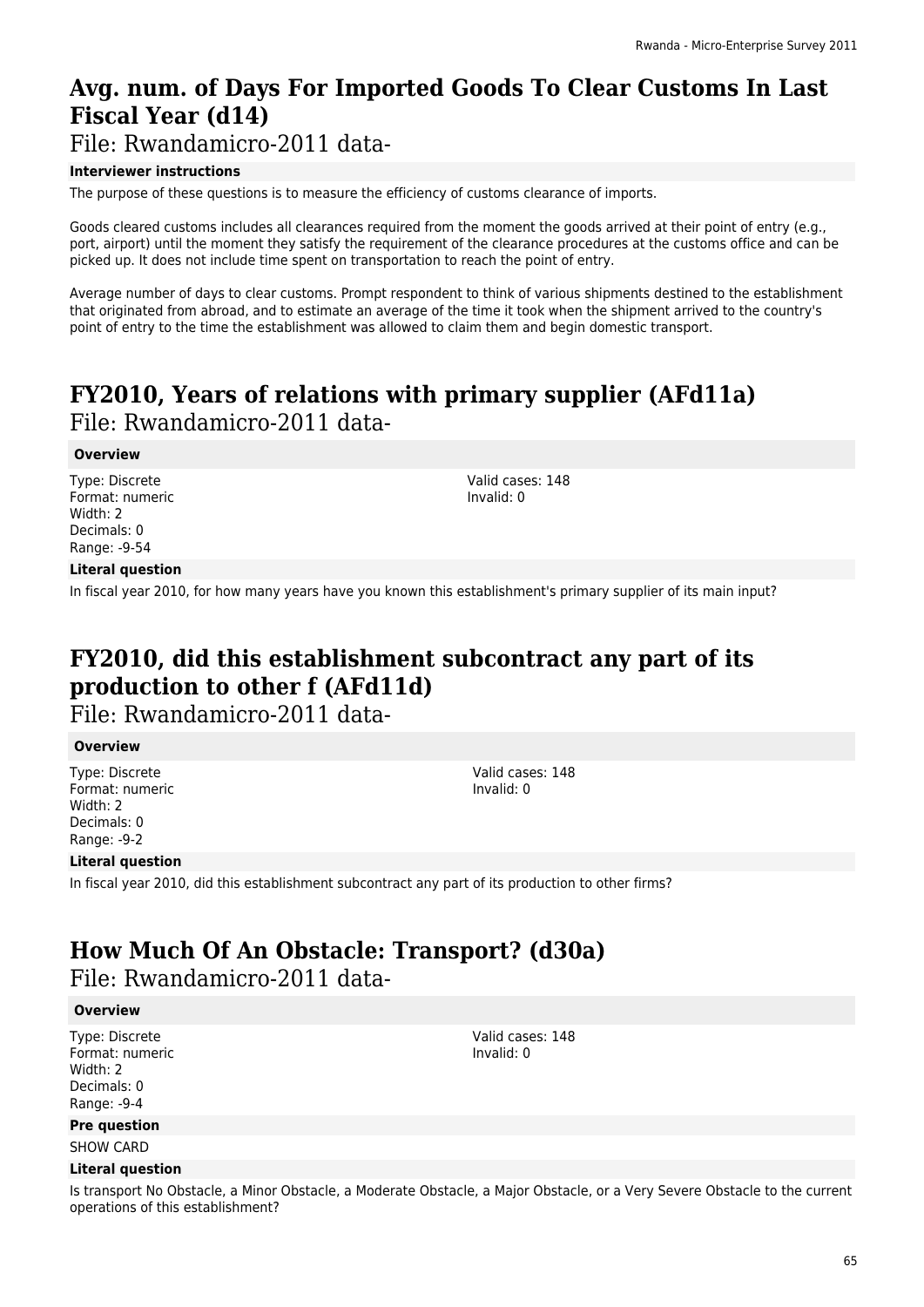# **How Much Of An Obstacle: Transport? (d30a)**

File: Rwandamicro-2011 data-

### **Interviewer instructions**

1) The manager should be given a card with the different alternatives for 'degree of obstacle' (from 0 to 4).

2) Sensitive question, no clarification can be offered

# **How Much Of An Obstacle: Customs And Trade Regulations? (d30b)**

File: Rwandamicro-2011 data-

### **Overview**

Type: Discrete Format: numeric Width: 2 Decimals: 0 Range: -9-4

Valid cases: 148 Invalid: 0

### **Pre question**

SHOW CARD

### **Literal question**

Are customs and trade regulations No Obstacle, a Minor Obstacle, a Moderate obstacle, a Major Obstacle, or a Very Severe Obstacle to the current operations of this establishment?

### **Interviewer instructions**

1) The manager should be given a card with the different alternatives for 'degree of obstacle' (from 0 to 4).

2) Sensitive question, no clarification can be offered

# **FY2010, how many NEW competitors entered the main market of main product/product (AFe2a)**

File: Rwandamicro-2011 data-

### **Overview**

Type: Discrete Format: numeric Width: 2 Decimals: 0 Range: -9-4

**Literal question**

In fiscal year 2010, how many NEW competitors entered the main market of this establishment's main product/product line?

# **Do You Use Technology Licensed From A Foreign-Owned Company? (e6)**

File: Rwandamicro-2011 data-

### **Overview**

Type: Discrete Format: numeric Width: 2 Decimals: 0 Range: -9-2

Valid cases: 11 Invalid: 137

Valid cases: 148 Invalid: 0

### **Literal question**

Does this establishment at present use technology licensed from a foreign-owned company, excluding office software? **Interviewer instructions**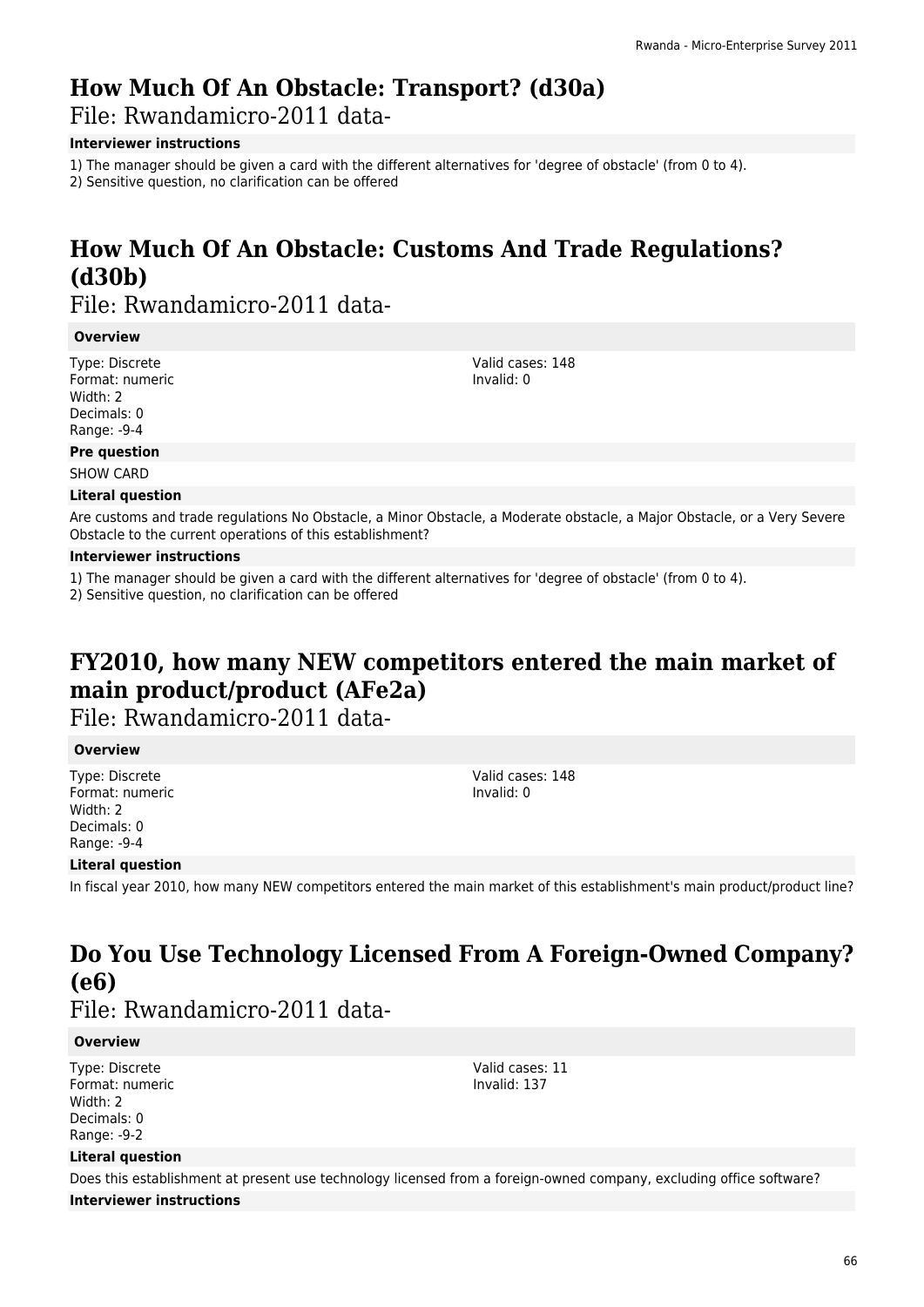# **Do You Use Technology Licensed From A Foreign-Owned Company? (e6)**

File: Rwandamicro-2011 data-

Technology licensed from a foreign owned company: it measures access to foreign technology. The license may be held by the establishment's parent company. The answer is "no" if the establishment uses foreign technology without a license or a formal agreement.

# **Does This Establishment Compete Against Unregistered Or Informal Firms? (e11)**

File: Rwandamicro-2011 data-

### **Overview**

Type: Discrete Format: numeric Width: 2 Decimals: 0 Range: -9-2

Valid cases: 148 Invalid: 0

### **Literal question**

Does this establishment compete against unregistered or informal firms?

### **Interviewer instructions**

1) Competition from unregistered or informal firms

2) Sensitive question, no clarification can be offered

### **How Much Of An Obstacle: Practices of competitors in informal sector? (e30)**  File: Rwandamicro-2011 data-

### **Overview**

Type: Discrete Format: numeric Width: 2 Decimals: 0 Range: -9-4

Valid cases: 148 Invalid: 0

### **Pre question**

SHOW CARD

### **Literal question**

Are practices of competitors in the informal sector No Obstacle, a Minor Obstacle, a Moderate Obstacle, Major Obstacle, or a Very Severe Obstacle to the current operations of this establishment?

### **Interviewer instructions**

1) The manager should be given a card with the different alternatives for 'degree of obstacle' (from 0 to 4).

2) Sensitive question, no clarificaton can be offered

# **Applic. To Obtain A Construction-Related Permit Submitted Over The Last 2 Years (g2)**

File: Rwandamicro-2011 data-

### **Overview**

Type: Discrete Format: numeric Width: 2 Decimals: 0 Range: -9-2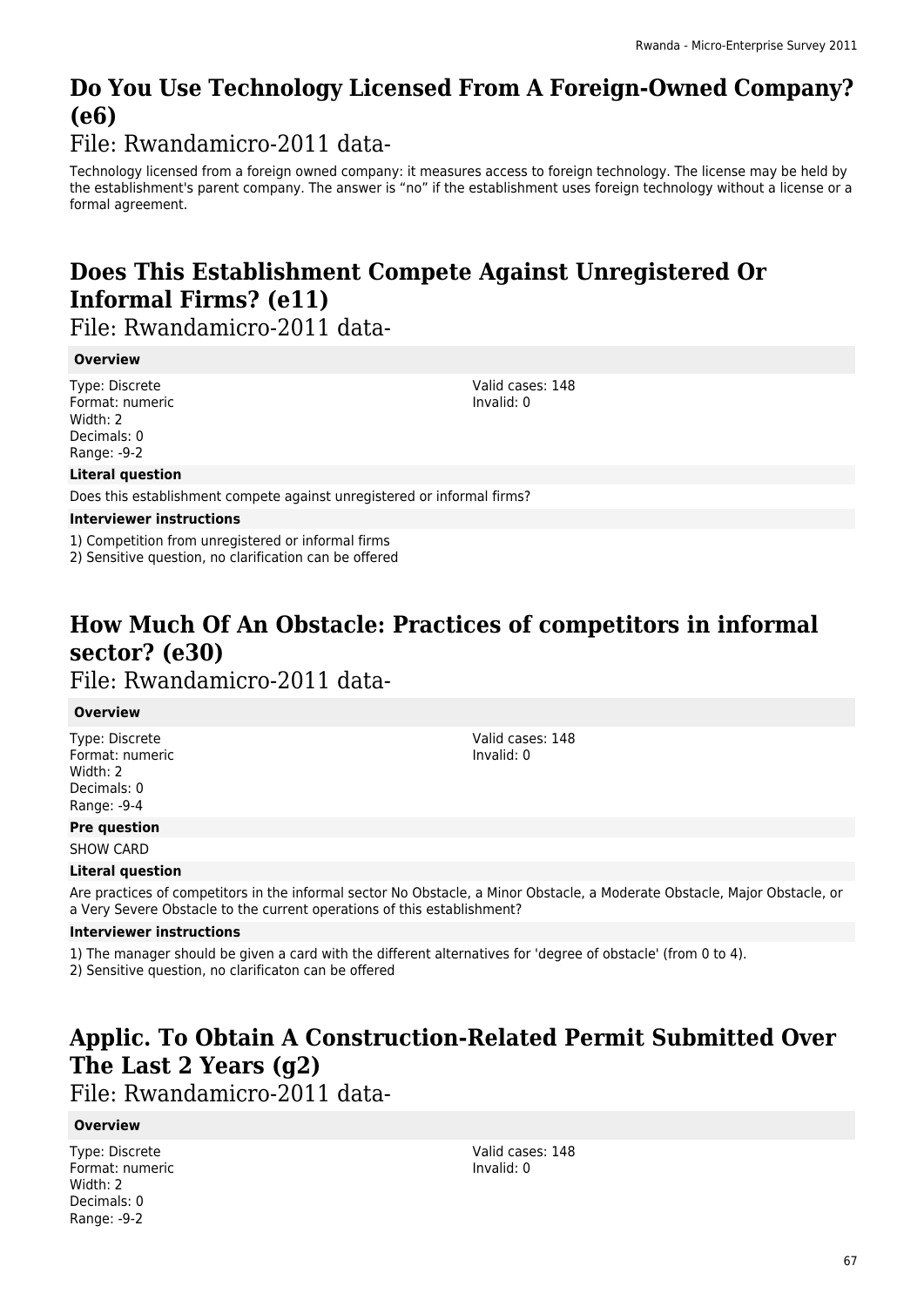# **Applic. To Obtain A Construction-Related Permit Submitted Over The Last 2 Years (g2)**

File: Rwandamicro-2011 data-

### **Literal question**

More specifically, over the last two years, did this establishment submit an application to obtain a construction-related permit?

### **Post question**

If answer is No or Don't Know then GO TO QUESTION G.30

### **Interviewer instructions**

Application for construction permit. Self-explanatory

# **How Many Days Did It Take For You To Obtain A Construction-Related Permit? (g3)**

File: Rwandamicro-2011 data-

### **Overview**

Type: Discrete Format: numeric Width: 2 Decimals: 0 Range: -9-66

Valid cases: 6 Invalid: 142

Valid cases: 6 Invalid: 142

### **Literal question**

In reference to that application for a construction-related permit, approximately how many days did it take to obtain it from the day of the application to the day the permit was granted?

### **Interviewer instructions**

Waiting time for construction permit. Self-explanatory

# **Informal Gift/Payment Expected Or Requested For A Construction-Related Permit (g4)**

File: Rwandamicro-2011 data-

### **Overview**

Type: Discrete Format: numeric Width: 2 Decimals: 0 Range: -9-2

### **Literal question**

In reference to that application for a construction-related permit, was an informal gift or payment expected or requested?

### **Interviewer instructions**

1) Bribe for construction permit. Self-explanatory

2) Sensitive question, no clarification can be offered

# **How Much Of An Obstacle: Access To Land? (g30a)**  File: Rwandamicro-2011 data-

### **Overview**

Type: Discrete Format: numeric Width: 2 Decimals: 0 Range: -9-4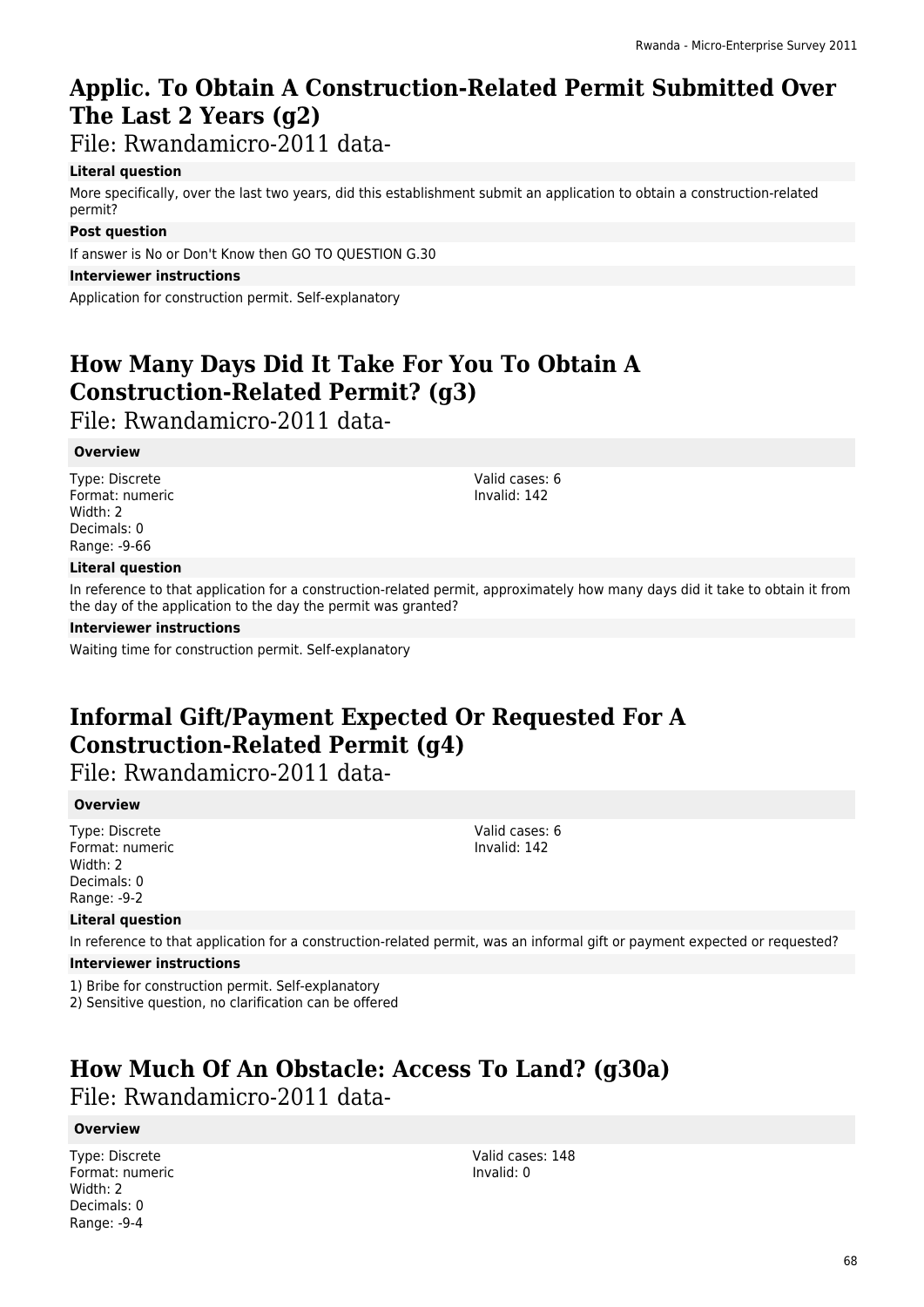# **How Much Of An Obstacle: Access To Land? (g30a)**

File: Rwandamicro-2011 data-

### **Pre question**

SHOW CARD

### **Literal question**

Is access to land No Obstacle, a Minor Obstacle, a Moderate Obstacle, a Major Obstacle, or a Very Severe Obstacle to the current operations of this establishment?

### **Interviewer instructions**

1) The manager should be given a card with the different alternatives for 'degree of obstacle' (from 0 to 4).

2) Sensitive question, no clarification can be offered

# **in the last three years, has this establishment introduced new or significantly (h1)**

File: Rwandamicro-2011 data-

### **Overview**

Type: Discrete Format: numeric Width: 2 Decimals: 0 Range: -9-2

Valid cases: 148 Invalid: 0

### **Pre question**

READ THE FOLLOWING TO THE RESPONDENT BEFORE PROCEEDING And now we switch to a new topic. In this section "new" means new to the firm but not necessarily new to the market or other firms, and it could have been originally developed by other firms

### **Literal question**

In the last three years, has this establishment introduced new products or services?

# **was the main new product or service introduced by this establishment new for th (h2)**

File: Rwandamicro-2011 data-

### **Overview**

Type: Discrete Format: numeric Width: 2 Decimals: 0 Range: -9-2

Valid cases: 69 Invalid: 79

### **Literal question**

Was the new product or service also new for the establishment's main market?

# **in the last three years, has this establishment introduced any new or significa (h3)**

File: Rwandamicro-2011 data-

### **Overview**

Type: Discrete Format: numeric Width: 2 Decimals: 0 Range: -9-2 **Literal question**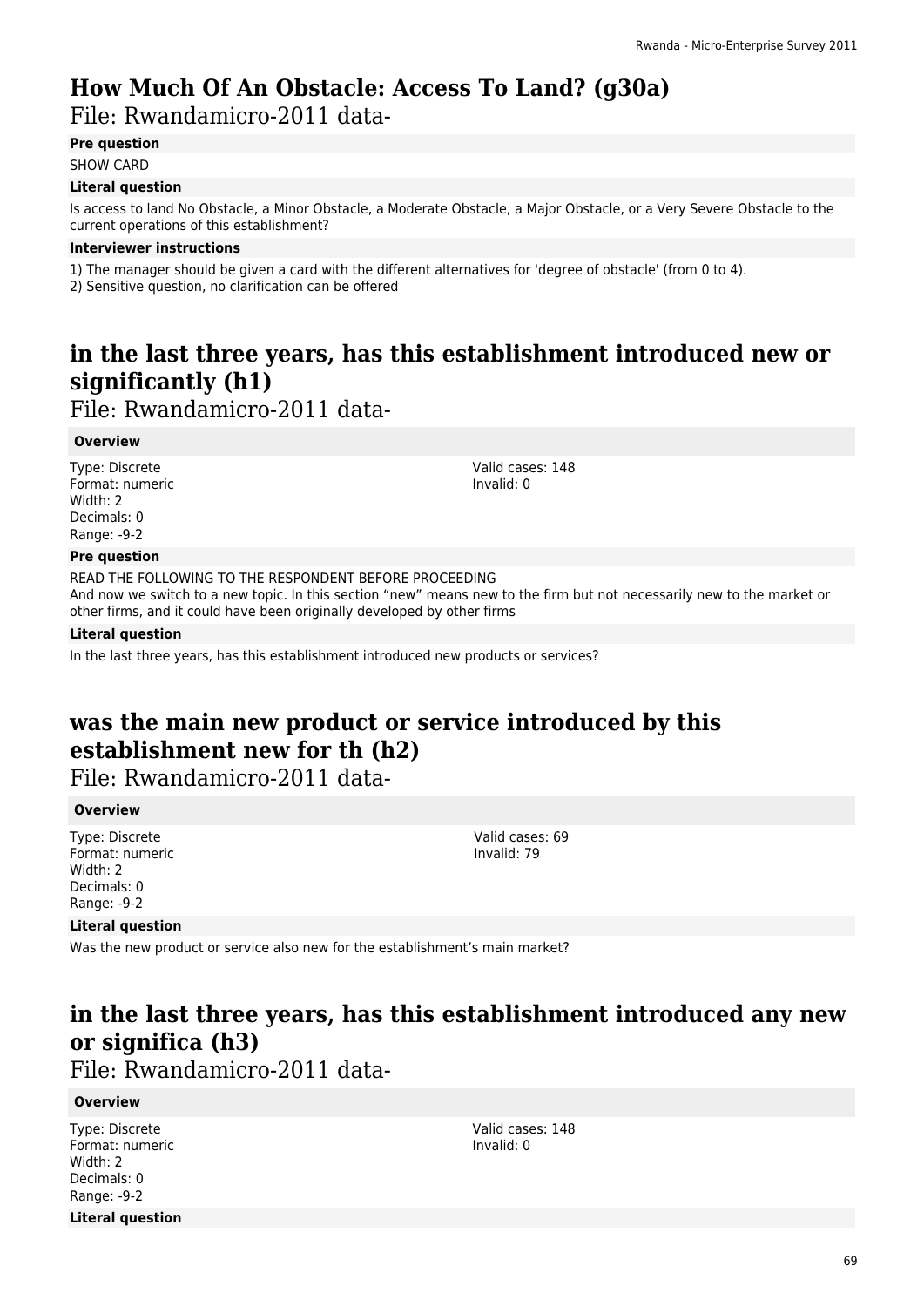# **in the last three years, has this establishment introduced any new or significa (h3)**

File: Rwandamicro-2011 data-

In the last three years, has this establishment introduced any new or significantly improved methods of manufacturing products or offering services?

# **during the last three years, has this establishment introduced any new or signi (h4)**

File: Rwandamicro-2011 data-

### **Overview**

Type: Discrete Format: numeric Width: 2 Decimals: 0 Range: -9-2

Valid cases: 148 Invalid: 0

Valid cases: 148 Invalid: 0

### **Literal question**

During the last three years, has this establishment introduced any new or significantly improved logistical or business support processes?

# **during the last three years, has this establishment introduced any new or signi (h5)**

File: Rwandamicro-2011 data-

### **Overview**

Type: Discrete Format: numeric Width: 2 Decimals: 0 Range: -9-2

### **Literal question**

During the last three years, has this establishment introduced any new or significantly improved organizational structures or management practices?

# **during the last three years, has this establishment introduced new or significa (h6)**

File: Rwandamicro-2011 data-

### **Overview**

Type: Discrete Format: numeric Width: 2 Decimals: 0 Range: -9-2

Valid cases: 148 Invalid: 0

### **Literal question**

During the last three years, has this establishment introduced new or significantly improved marketing methods?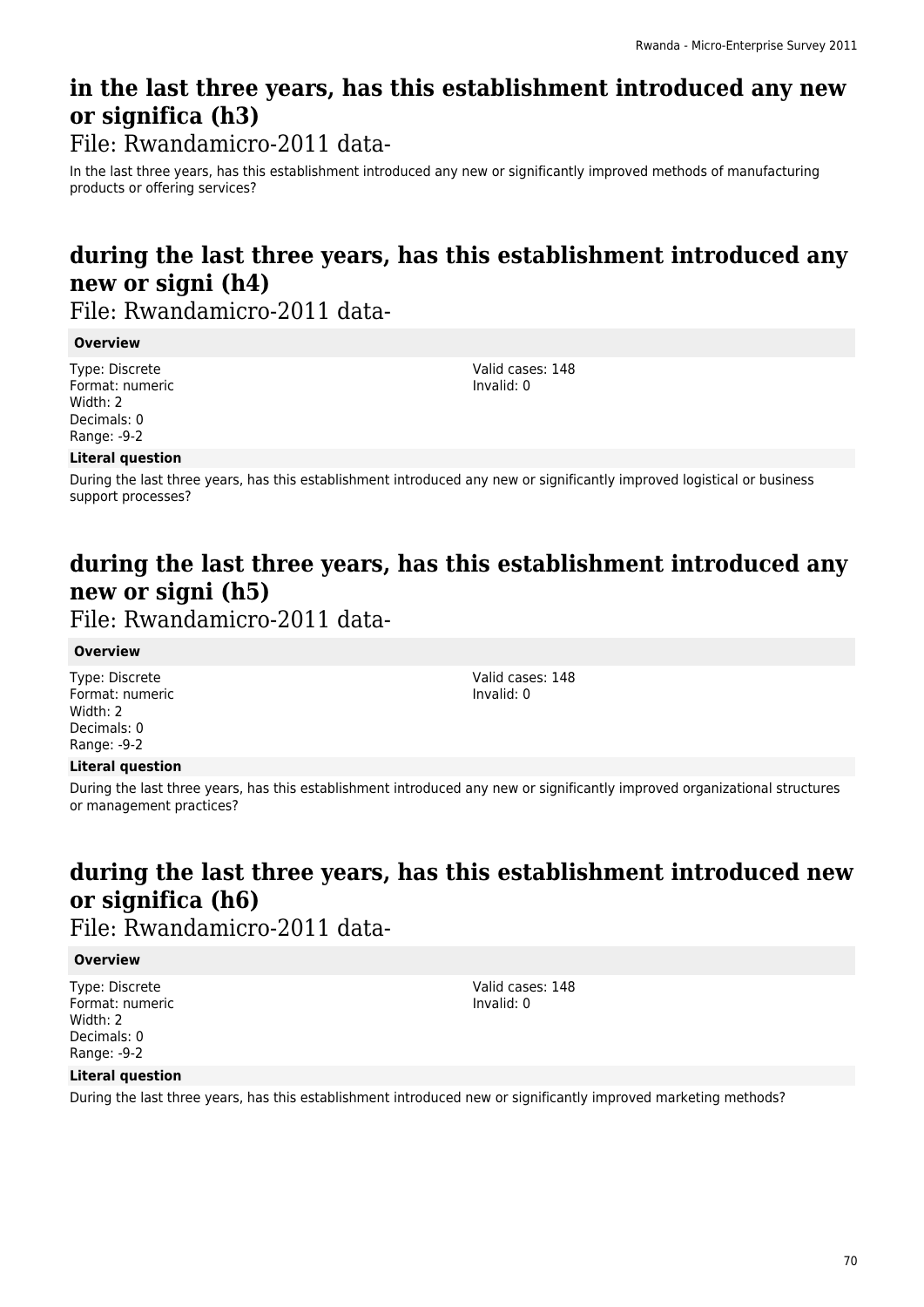# **during the last three years, did this establishment spend on formal research an (h7)**

File: Rwandamicro-2011 data-

### **Overview**

Type: Discrete Format: numeric Width: 2 Decimals: 0 Range: -9-2

### **Literal question**

During the last three years, did this establishment spend on formal research and development activities, either in-house or contracted with other companies?

# **during the last three years, did this establishment give employees some time to (h8)**

File: Rwandamicro-2011 data-

### **Overview**

Type: Discrete Format: numeric Width: 2 Decimals: 0 Range: -9-2

Valid cases: 148 Invalid: 0

### **Literal question**

During the last three years, did this establishment give employees some time to develop or try out a new approach or new idea about products or services, business process, firm management, or marketing?

# **during the last 3 years, did your enterprise engage in internal or external tra (h9)**

File: Rwandamicro-2011 data-

### **Overview**

Type: Discrete Format: numeric Width: 2 Decimals: 0 Range: -9-2

Valid cases: 148 Invalid: 0

### **Literal question**

During the last 3 years, did this establishment engage in internal or external training of the personnel to familiarize them with new or significantly improved technologies, products or processes, including changing management or marketing practices?

### **In last FY, Did This Establishment Pay For Security? (i1)**  File: Rwandamicro-2011 data-

### **Overview**

Type: Discrete Format: numeric Width: 2 Decimals: 0 Range: -9-2 **Pre question**

Valid cases: 148 Invalid: 0

71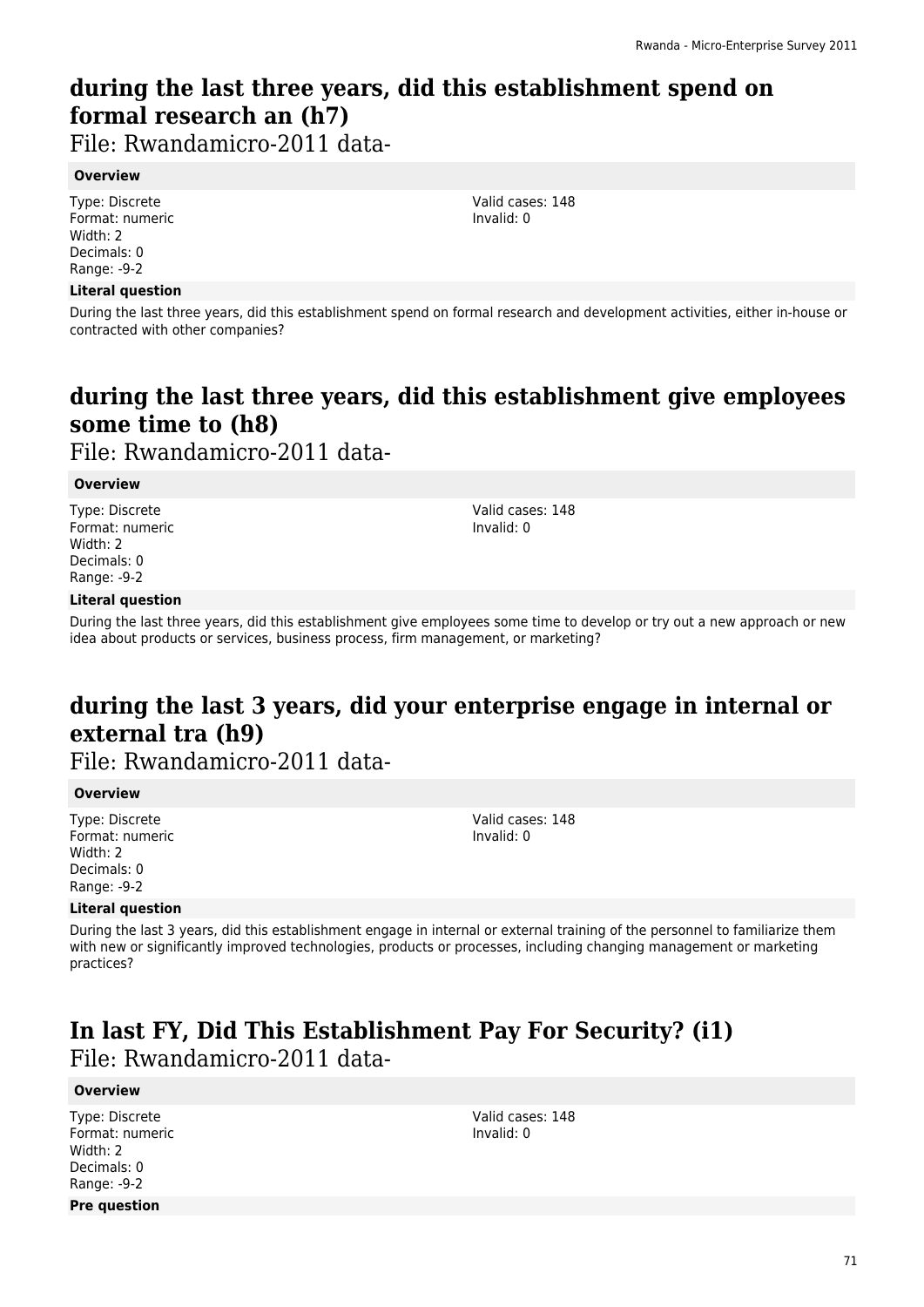# **In last FY, Did This Establishment Pay For Security? (i1)**

File: Rwandamicro-2011 data-

READ THE FOLLOWING TO THE RESPONDENT BEFORE PROCEEDING: We now turn to another topic.

### **Literal question**

In fiscal year 2010, did this establishment pay for security, for example equipment, personnel, or professional security services?

### **Post question**

If answer is No or Don't Know then GO TO QUESTION I.3

### **Interviewer instructions**

Pay for security. Self-explanatory

# **Percentage Of Total Annual Sales Paid For Security In Last Fiscal Year (i2a)**

File: Rwandamicro-2011 data-

### **Overview**

Type: Discrete Format: numeric Width: 2 Decimals: 0 Range: -9-23

### **Literal question**

In fiscal year 2010, what percent of this establishment?s total annual sales was paid for security, or what was the total annual cost of security? Percent of total annual sales for security

### **Post question**

PROVIDE EITHER ONE OR THE OTHER, NOT BOTH

**Interviewer instructions**

How much pay for security. Self-explanatory

# **In Last Fiscal Year, What Is The Total Annual Cost Of Security? (i2b)**

File: Rwandamicro-2011 data-

### **Overview**

Type: Discrete Format: numeric Width: 8 Decimals: 0 Range: -9-12000000

### **Literal question**

In fiscal year 2010, what percent of this establishment?s total annual sales was paid for security, or what was the total annual cost of security? Total annual cost of security

### **Post question**

PROVIDE EITHER ONE OR THE OTHER, NOT BOTH

### **Interviewer instructions**

How much pay for security. Self-explanatory

Valid cases: 113 Invalid: 35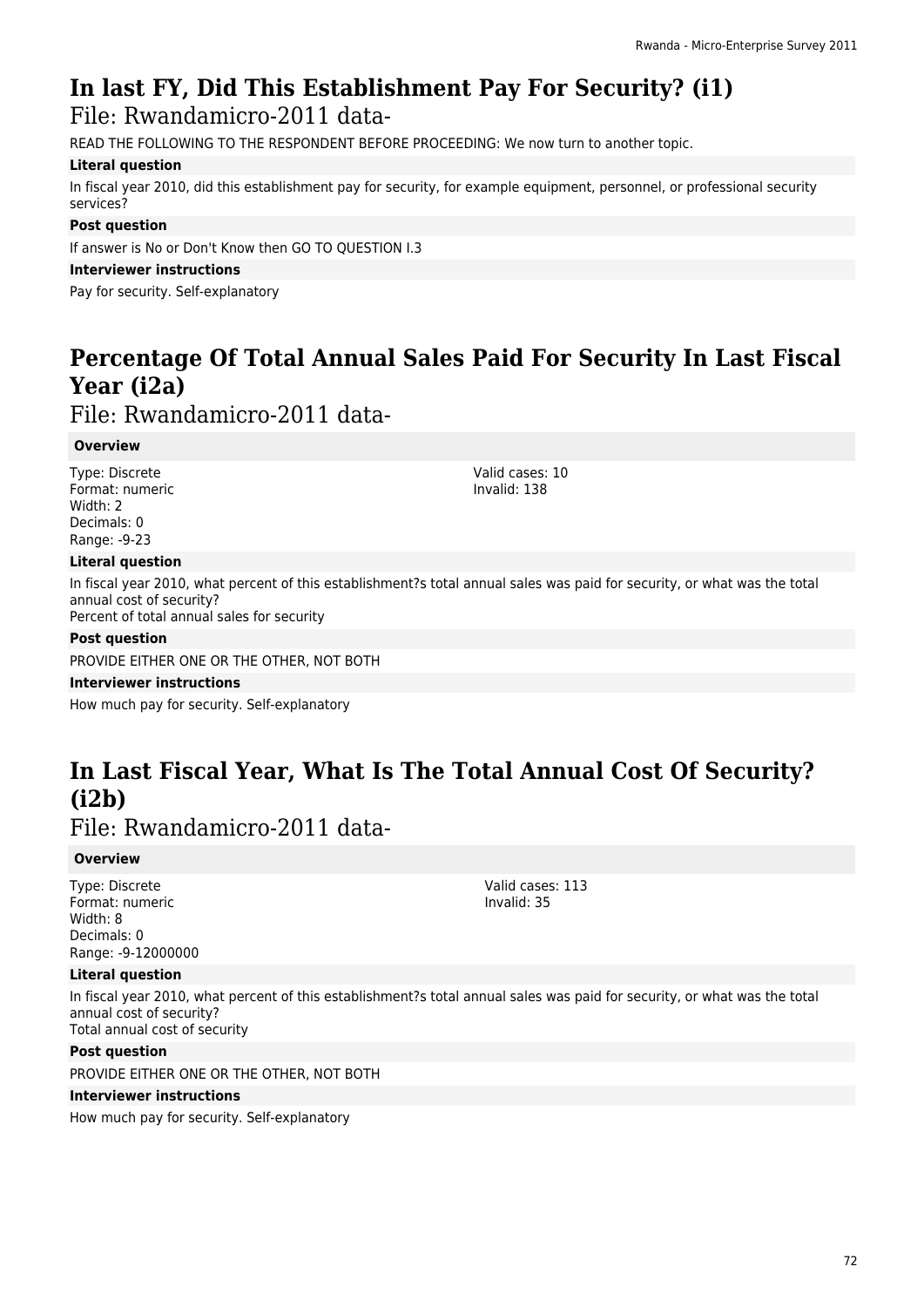### **Losses Due To Theft, Robbery, Vandalism Or Arson Experienced In Last Fiscal Year (i3)**

File: Rwandamicro-2011 data-

#### **Overview**

Type: Discrete Format: numeric Width: 2 Decimals: 0 Range: -9-2

#### **Literal question**

In fiscal year 2010, did this establishment experience losses as a result of theft, robbery, vandalism or arson?

#### **Post question**

If answer is No or Don't Know then GO TO QUESTION I.30

#### **Interviewer instructions**

Experienced losses from theft, robbery, vandalism, arson. Self-explanatory

# **Losses Due To Theft, Robbery, Vandalism Or Arson In Last Fiscal Yr (% Of Sales) (i4a)**

File: Rwandamicro-2011 data-

#### **Overview**

Type: Discrete Format: numeric Width: 2 Decimals: 0 Range: -9-31

Valid cases: 4 Invalid: 144

#### **Literal question**

In fiscal year 2010, what were the estimated losses as a result of theft, robbery, vandalism or arson that occurred on this establishment?s premises either as a percentage of total annual sales or as total annual losses? Losses as percent of total annual sales

#### **Post question**

PROVIDE EITHER ONE OR THE OTHER, NOT BOTH

#### **Interviewer instructions**

Extent of losses from theft, robbery, vandalism, arson. Self-explanatory

### **Value Of Losses Due To Theft, Robbery, Vandalism Or Arson In Last Fiscal Yr (i4b)**

File: Rwandamicro-2011 data-

#### **Overview**

Type: Discrete Format: numeric Width: 8 Decimals: 0 Range: -9-13700000 Valid cases: 20 Invalid: 128

#### **Literal question**

In fiscal year 2010, what were the estimated losses as a result of theft, robbery, vandalism or arson that occurred on this establishment?s premises either as a percentage of total annual sales or as total annual losses? Total annual value of losses

#### **Post question**

PROVIDE EITHER ONE OR THE OTHER, NOT BOTH **Interviewer instructions**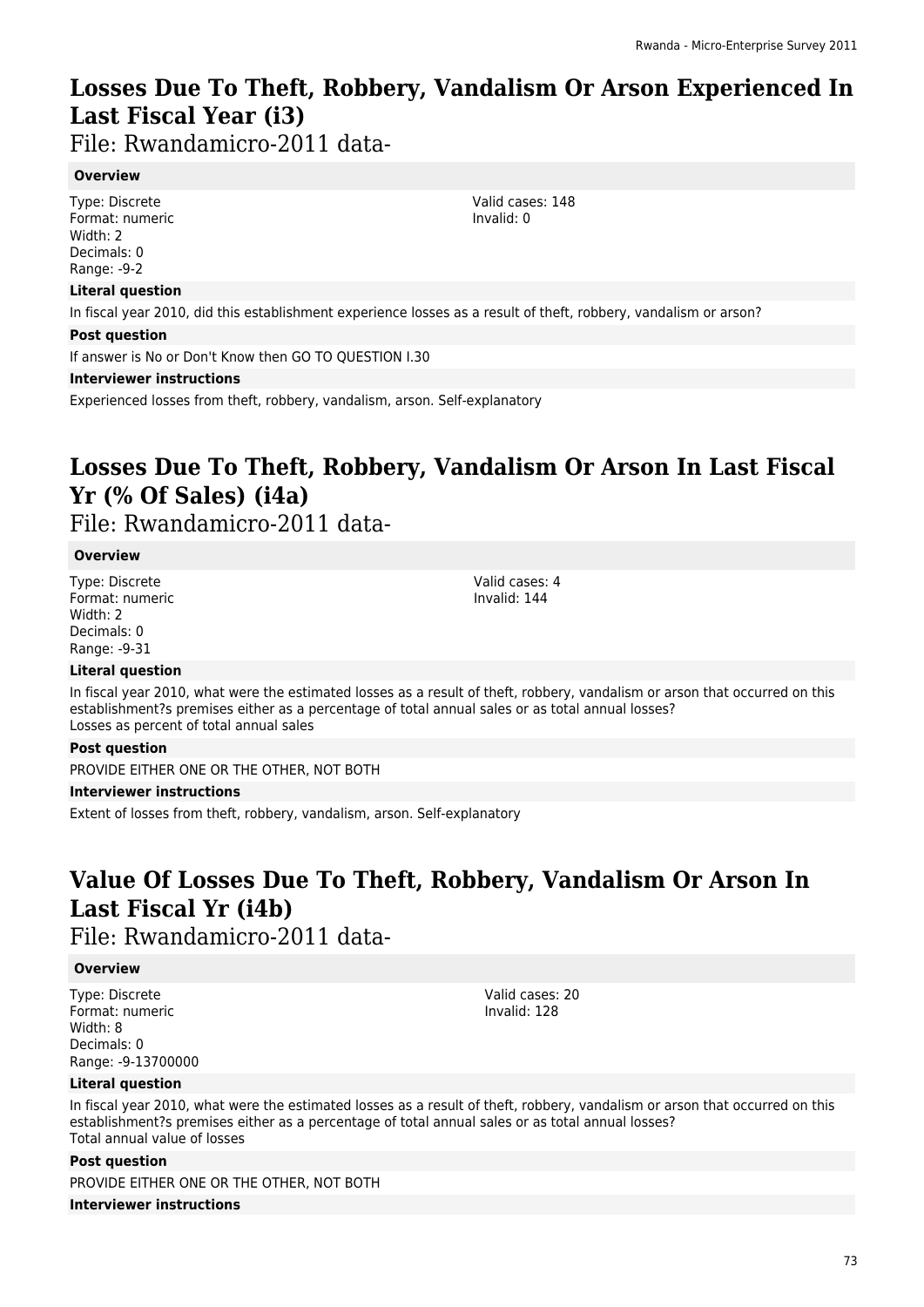## **Value Of Losses Due To Theft, Robbery, Vandalism Or Arson In Last Fiscal Yr (i4b)**

File: Rwandamicro-2011 data-

Extent of losses from theft, robbery, vandalism, arson. Self-explanatory

### **How Much Of An Obstacle: Crime, Theft And Disorder? (i30)**  File: Rwandamicro-2011 data-

#### **Overview**

Type: Discrete Format: numeric Width: 2 Decimals: 0 Range: -9-4

Valid cases: 148 Invalid: 0

#### **Pre question**

SHOW CARD

#### **Literal question**

Are crime, theft and disorder No Obstacle, a Minor Obstacle, a Moderate Obstacle, a Major Obstacle, or a Very Severe Obstacle to the current operations of this establishment?

#### **Interviewer instructions**

1) The manager should be given a card with the different alternatives for 'degree of obstacle' (from 0 to 4).

2) Sensitive question, no clarification can be offered

### **In last FY, % Of Material Inputs Or Services Paid For After Delivery (k1c)**  File: Rwandamicro-2011 data-

#### **Overview**

Type: Discrete Format: numeric Width: 3 Decimals: 0 Range: -9-100

Valid cases: 148 Invalid: 0

#### **Literal question**

In fiscal year 2010, what percent, as a proportion of the value of total annual purchases of material inputs or services, were: Paid for after delivery?

#### **Interviewer instructions**

INTERVIEWER: CHECK THAT TOTAL SUMS TO100%

### **In last FY, % Of Total Annual Sales Paid For After Delivery (k2c)**  File: Rwandamicro-2011 data-

#### **Overview**

Type: Discrete Format: numeric Width: 3 Decimals: 0 Range: -9-100

#### **Pre question**

SHOW CARD

**Literal question**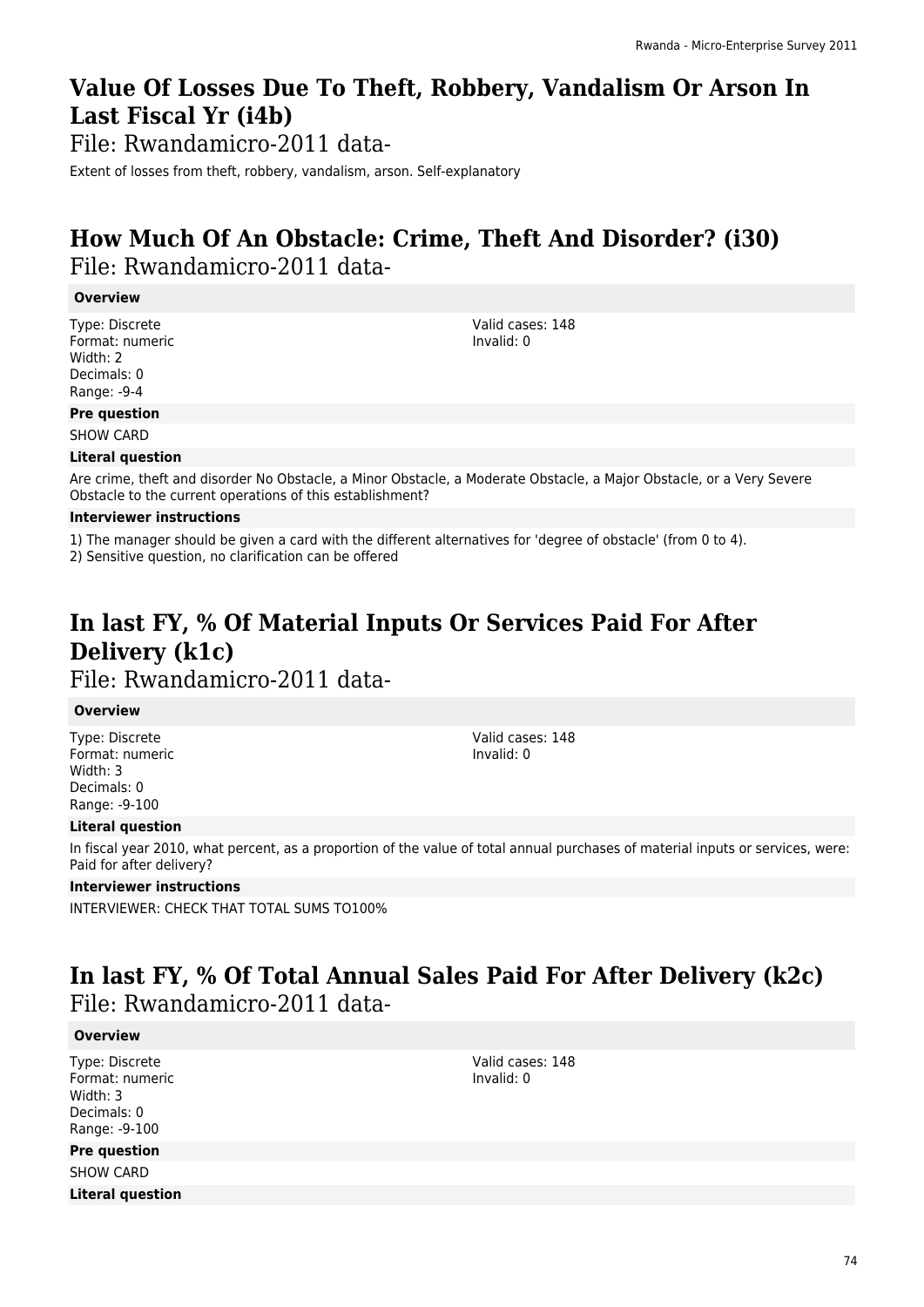### **In last FY, % Of Total Annual Sales Paid For After Delivery (k2c)**  File: Rwandamicro-2011 data-

In fiscal year 2010, what percent of this establishment's total annual sales of its goods or services were: Paid for after delivery?

#### **Interviewer instructions**

1) The questions refer to an establishment's ability to provide and be provided trade credit arrangements with suppliers and customers.

a. Paid before delivery means the invoice was paid before the shipment arrived.

b. Paid for on delivery means that the payment was made at the time the shipment arrived.

c. Paid for after delivery means that the payment was made at some period after the shipment had arrived.

2) INTERVIEWER: CHECK THAT TOTAL SUMS TO 100%

# **% Of Working Capital Financed From Internal Funds/Retained Earnings (k3a)**

File: Rwandamicro-2011 data-

#### **Overview**

Type: Discrete Format: numeric Width: 3 Decimals: 0 Range: -9-100

#### **Pre question**

INTERVIEWER: SHOW CARD

#### **Literal question**

Over fiscal year 2010, please estimate the proportion of this establishment's working capital that was financed from each of the following sources? Internal funds/Retained earnings

#### **Interviewer instructions**

INTERVIEWER: CHECK THAT TOTAL SUMS TO 100%

### **% Of Working Capital Borrowed From Banks (k3bc)**

File: Rwandamicro-2011 data-

#### **Overview**

Type: Discrete Format: numeric Width: 3 Decimals: 0 Range: -9-100

#### **Pre question**

INTERVIEWER: SHOW CARD

#### **Literal question**

Over fiscal year 2010, please estimate the proportion of this establishment's working capital that was financed from each of the following sources? Borrowed from banks (private and state-owned)

#### **Interviewer instructions**

INTERVIEWER: CHECK THAT TOTAL SUMS TO 100%

Valid cases: 148 Invalid: 0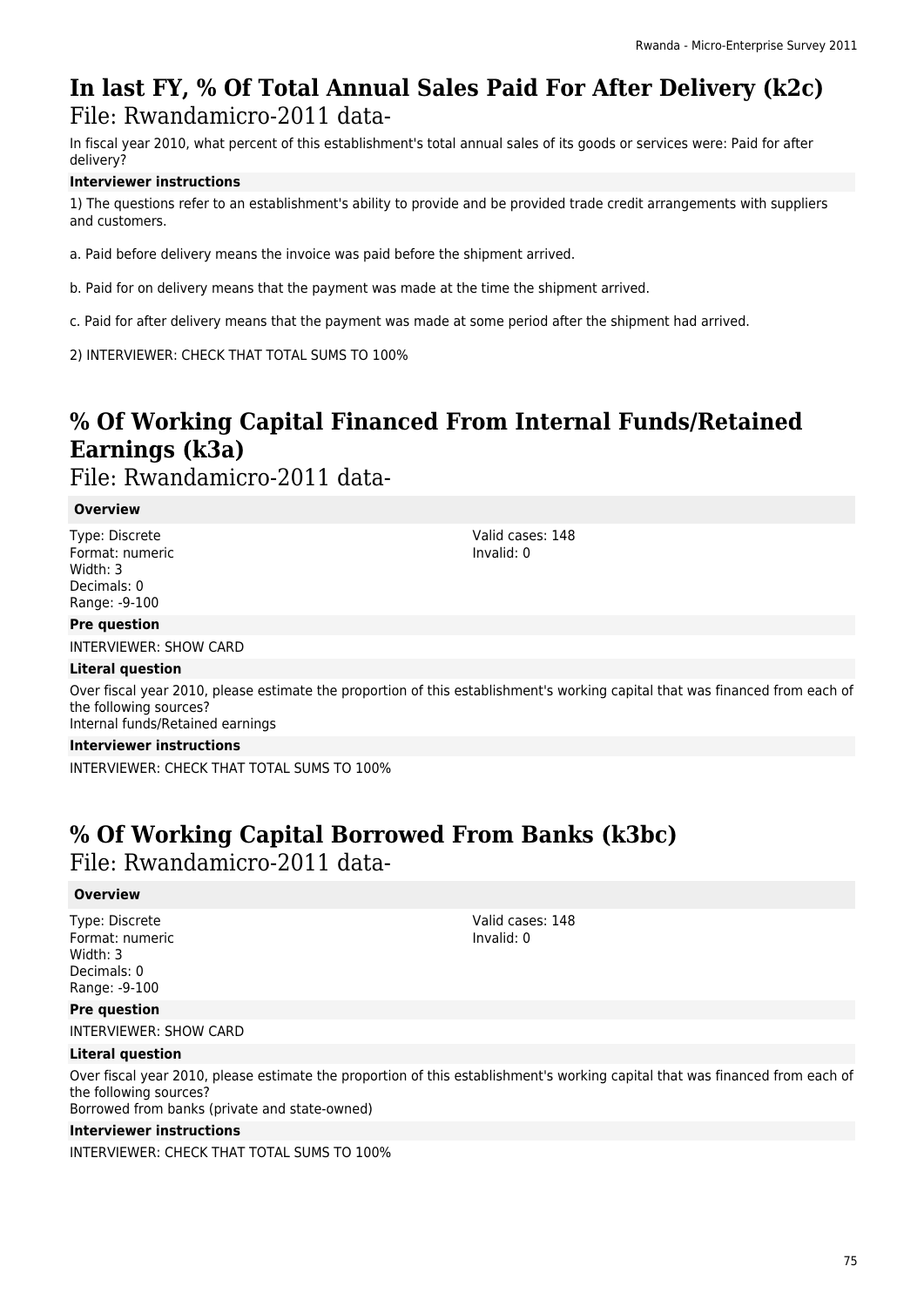# **% Of Working Capital Borrowed From Non-Bank Financial Institutions (k3e)**

File: Rwandamicro-2011 data-

#### **Overview**

Type: Discrete Format: numeric Width: 2 Decimals: 0 Range: -9-99

#### **Pre question**

INTERVIEWER: SHOW CARD

#### **Literal question**

Over fiscal year 2010, please estimate the proportion of this establishment's working capital that was financed from each of the following sources?

Borrowed from non-bank financial institutions

#### **Interviewer instructions**

INTERVIEWER: CHECK THAT TOTAL SUMS TO 100%

## **% Of Working Capital Purchased On Credit/Advances From Suppliers /Customers (k3f)**

File: Rwandamicro-2011 data-

#### **Overview**

Type: Discrete Format: numeric Width: 2 Decimals: 0 Range: -9-70

Valid cases: 148 Invalid: 0

#### **Pre question**

INTERVIEWER: SHOW CARD

#### **Literal question**

Over fiscal year 2010, please estimate the proportion of this establishment's working capital that was financed from each of the following sources?

Purchases on credit from suppliers and advances from customers

#### **Interviewer instructions**

INTERVIEWER: CHECK THAT TOTAL SUMS TO 100%

### **% Of Working Capital Financed By Other (Money Lenders, Friends, Relatives, Etc) (k3hd)**

Valid cases: 148 Invalid: 0

File: Rwandamicro-2011 data-

#### **Overview**

Type: Discrete Format: numeric Width: 2 Decimals: 0 Range: -9-60

#### **Pre question**

INTERVIEWER: SHOW CARD

#### **Literal question**

Over fiscal year 2010, please estimate the proportion of this establishment's working capital that was financed from each of the following sources? Other (moneylenders, friends, relatives, etc.)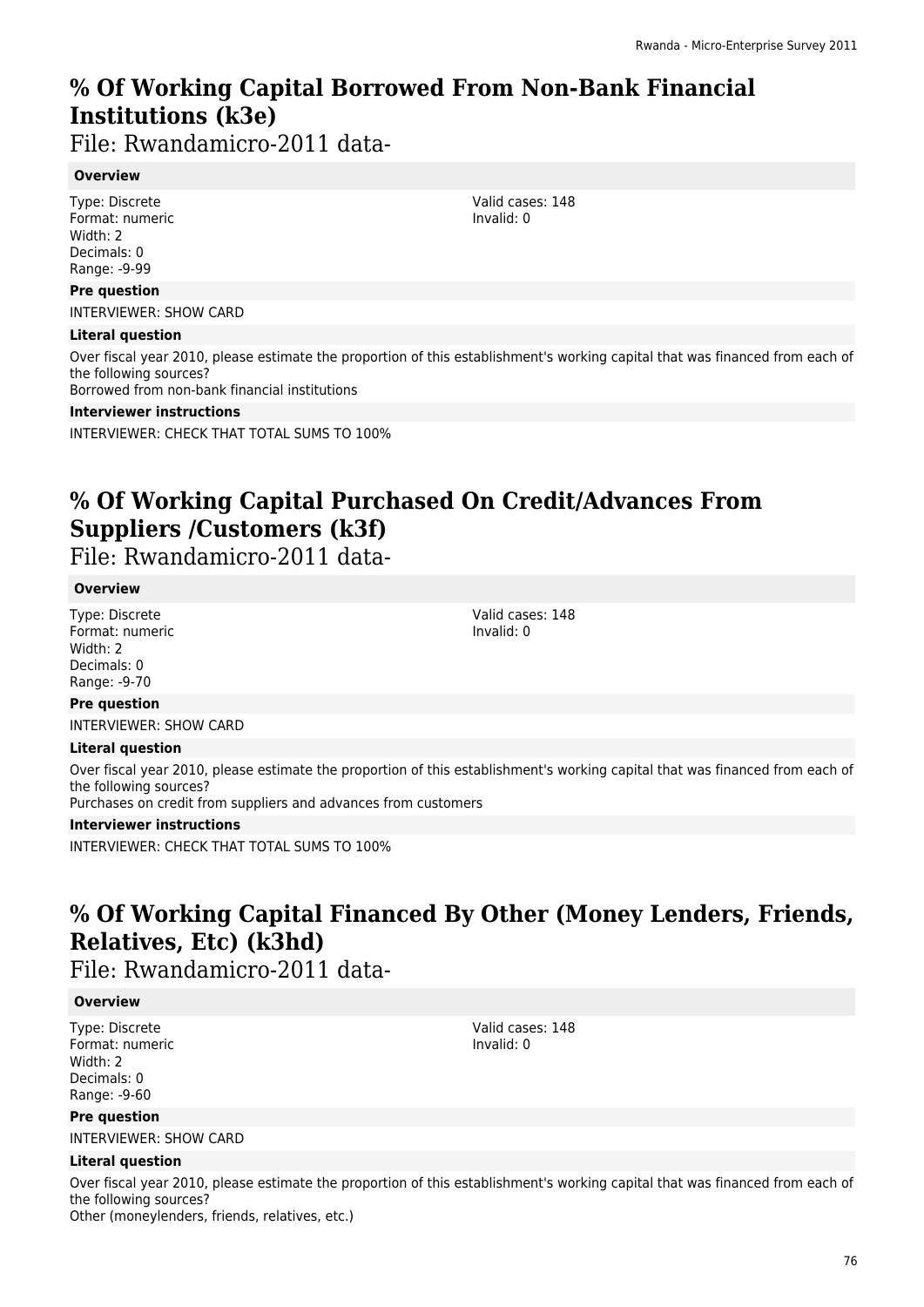### **% Of Working Capital Financed By Other (Money Lenders, Friends, Relatives, Etc) (k3hd)**

File: Rwandamicro-2011 data-

**Interviewer instructions**

INTERVIEWER: CHECK THAT TOTAL SUMS TO 100%

# **Did This Establishment Purchase Any Fixed Assets In Last Fiscal Yr? (k4)**

File: Rwandamicro-2011 data-

#### **Overview**

Type: Discrete Format: numeric Width: 2 Decimals: 0 Range: -9-2

Valid cases: 148 Invalid: 0

#### **Literal question**

In fiscal year 2010, did this establishment purchase any fixed assets, such as machinery, vehicles, equipment, land or buildings?

#### **Post question**

If answer is No or Don't Know then GO TO QUESTION K.6

#### **Interviewer instructions**

Purchase of fixed assets, investments, etc. Self-explanatory

# **Last FY, % Fixed Assets Funded By: Internal Funds/Retained Earnings (k5a)**

File: Rwandamicro-2011 data-

#### **Overview**

Type: Discrete Format: numeric Width: 3 Decimals: 0 Range: -9-100

Valid cases: 45 Invalid: 103

#### **Pre question**

SHOW CARD

#### **Literal question**

Over fiscal year 2010, please estimate the proportion of this establishment's total purchase of fixed assets that was financed from each of the following sources? Internal funds or retained earnings

#### **Interviewer instructions**

1) Fixed assets include any indivisible purchase made by the establishment as described in K.4. Examples include machinery/equipment, land, buildings, building improvements, etc.

The source of funds for these purchases may be diverse, so it is important for the enumerator to make sure that the various sources do add up to 100%.

2) INTERVIEWER: CHECK THAT TOTAL SUMS TO 100%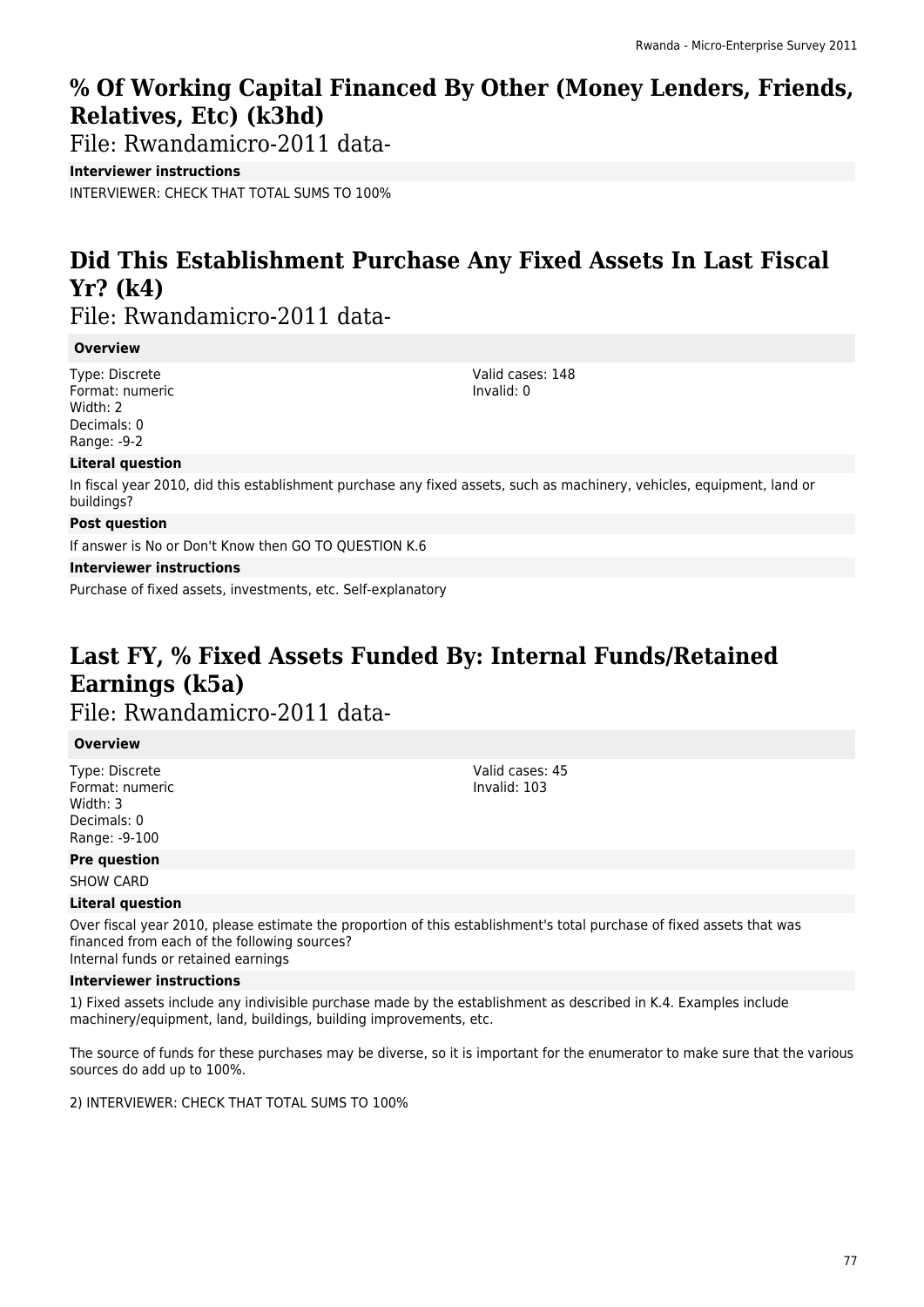# **Last FY, % Fixed Assets Funded By: Owners' Contributions Or Issued New Equity (k5i)**

File: Rwandamicro-2011 data-

#### **Overview**

Type: Discrete Format: numeric Width: 3 Decimals: 0 Range: -9-100

#### **Pre question**

SHOW CARD

#### **Literal question**

Over fiscal year 2010, please estimate the proportion of this establishment's total purchase of fixed assets that was financed from each of the following sources?

Owners' contribution or issued new equity shares

#### **Interviewer instructions**

1) Fixed assets include any indivisible purchase made by the establishment as described in K.4. Examples include machinery/equipment, land, buildings, building improvements, etc.

The source of funds for these purchases may be diverse, so it is important for the enumerator to make sure that the various sources do add up to 100%.

2) INTERVIEWER: CHECK THAT TOTAL SUMS TO 100%

### **Last FY, % Fixed Assets Funded By: Bank Borrowing (k5bc)**  File: Rwandamicro-2011 data-

#### **Overview**

Type: Discrete Format: numeric Width: 3 Decimals: 0 Range: -9-100

Valid cases: 45 Invalid: 103

#### **Pre question**

SHOW CARD

#### **Literal question**

Over fiscal year 2010, please estimate the proportion of this establishment's total purchase of fixed assets that was financed from each of the following sources? Borrowed from banks (private and state-owned)

#### **Interviewer instructions**

INTERVIEWER: CHECK THAT TOTAL SUMS TO 100%

# **Last FY, % Fixed Assets Funded By: Non-Bank Financial Institutions (k5e)**

File: Rwandamicro-2011 data-

#### **Overview**

Type: Discrete Format: numeric Width: 2 Decimals: 0 Range: -9-10

Valid cases: 45 Invalid: 103

**Pre question**

SHOW CARD

78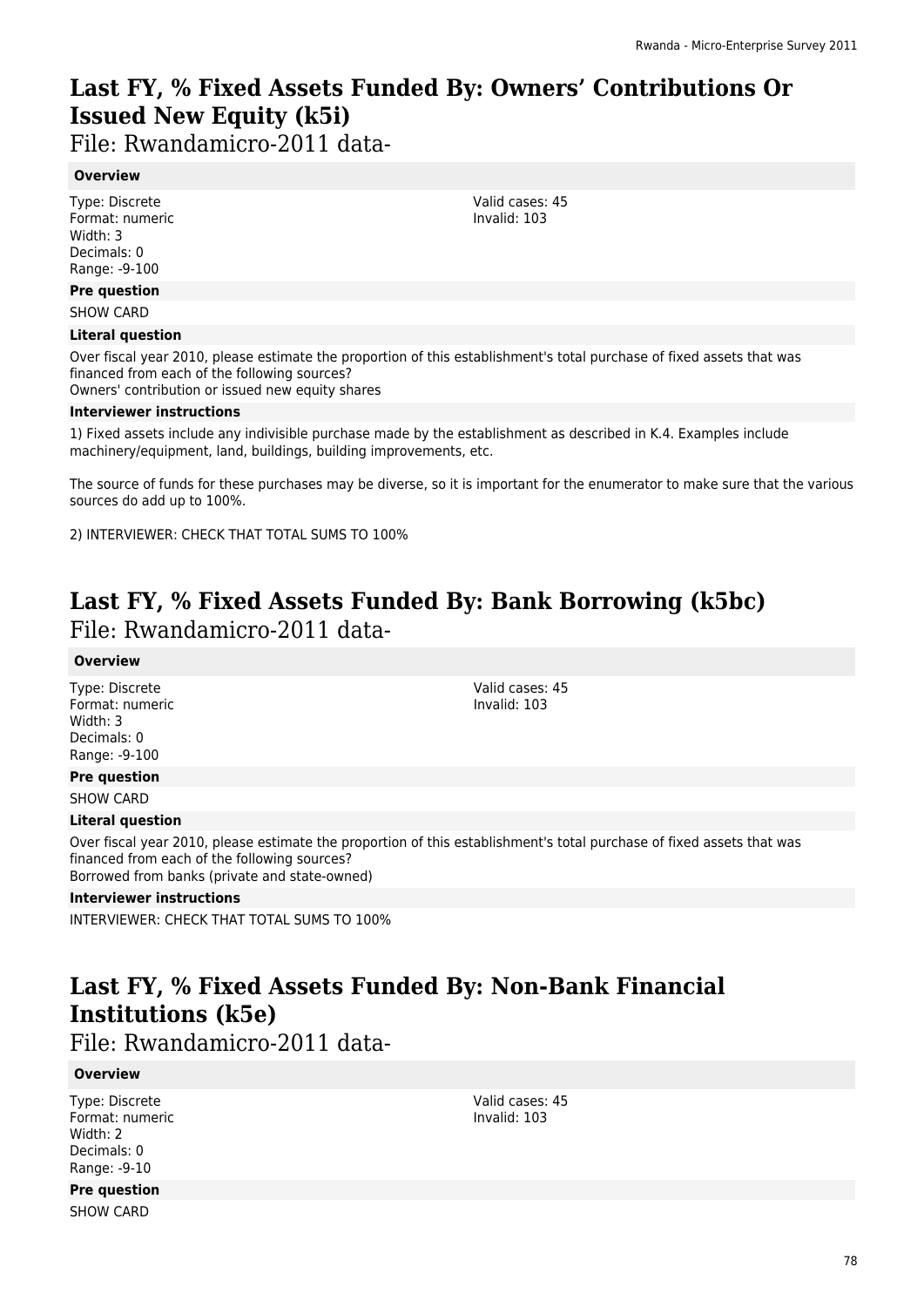# **Last FY, % Fixed Assets Funded By: Non-Bank Financial Institutions (k5e)**

File: Rwandamicro-2011 data-

#### **Literal question**

Over fiscal year 2010, please estimate the proportion of this establishment's total purchase of fixed assets that was financed from each of the following sources? Borrowed from non-bank financial institutions

#### **Interviewer instructions**

INTERVIEWER: CHECK THAT TOTAL SUMS TO 100%

### **Last FY, % Fixed Assets Funded By: Credit From Suppliers/Advances From Customers (k5f)**

File: Rwandamicro-2011 data-

#### **Overview**

Type: Discrete Format: numeric Width: 2 Decimals: 0 Range: -9-90

Valid cases: 45 Invalid: 103

#### **Pre question**

SHOW CARD

#### **Literal question**

Over fiscal year 2010, please estimate the proportion of this establishment's total purchase of fixed assets that was financed from each of the following sources?

Purchases on credit from suppliers and advances from customers

#### **Interviewer instructions**

1) Fixed assets include any indivisible purchase made by the establishment as described in K.4. Examples include machinery/equipment, land, buildings, building improvements, etc.

The source of funds for these purchases may be diverse, so it is important for the enumerator to make sure that the various sources do add up to 100%.

2) INTERVIEWER: CHECK THAT TOTAL SUMS TO 100%

### **Last FY, % Fixed Assets Funded By: Other (Money Lenders\Friends\Relatives\Etc) (k5hdj)**

File: Rwandamicro-2011 data-

#### **Overview**

Type: Discrete Format: numeric Width: 2 Decimals: 0 Range: -9-80

Valid cases: 45 Invalid: 103

#### **Literal question**

Over fiscal year 2010, please estimate the proportion of this establishment's total purchase of fixed assets that was financed from each of the following sources:

Other (moneylenders, friends, relatives, bonds, commercial papers etc)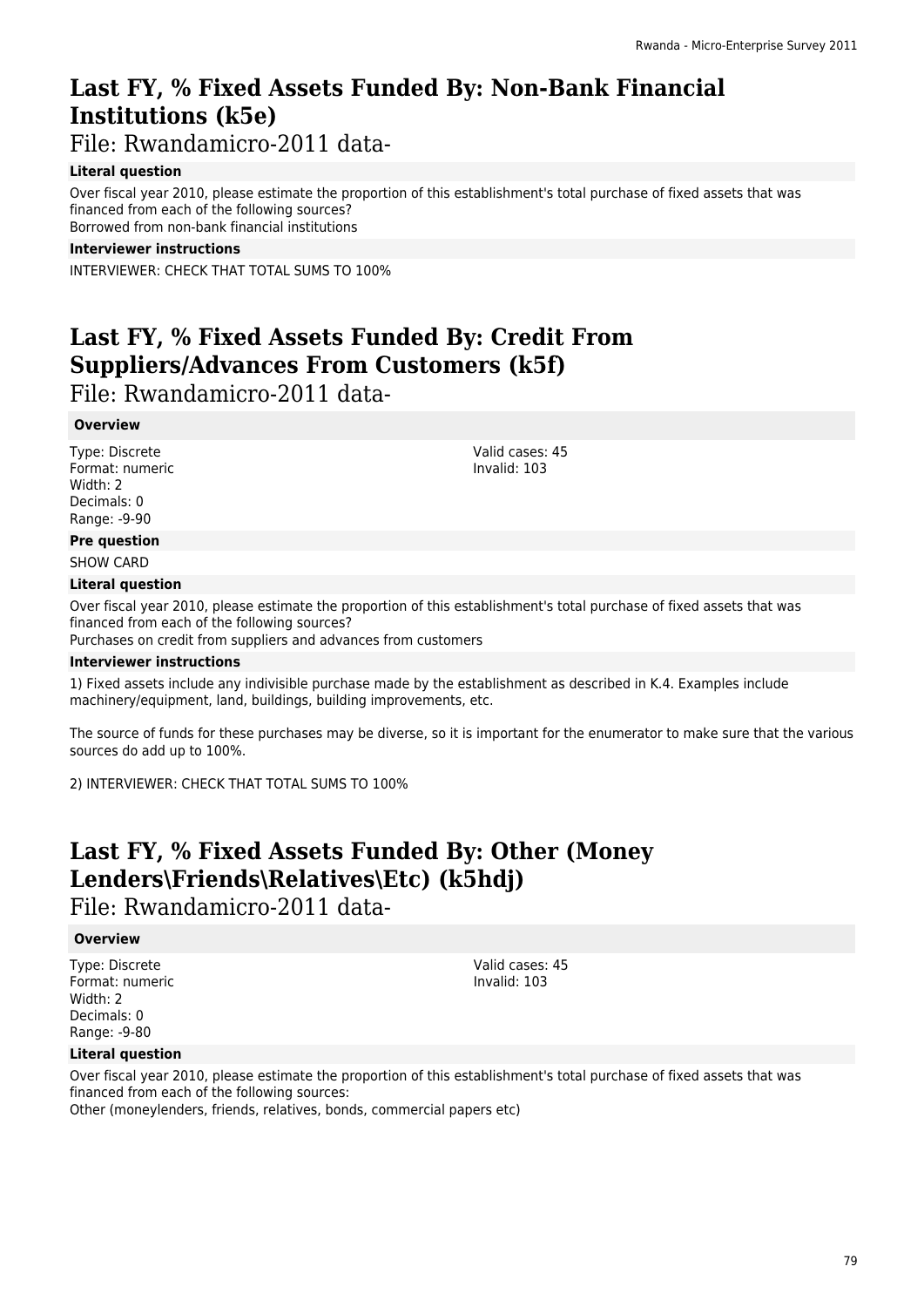# **Does This Establishment Have A Checking And\Or Saving Account? (k6)**

File: Rwandamicro-2011 data-

#### **Overview**

Type: Discrete Format: numeric Width: 2 Decimals: 0 Range: -9-2

#### **Literal question**

Now let's talk about the establishment's current situation. At this time, does this establishment have a checking or savings account?

#### **Interviewer instructions**

Checking/ savings account. Self-explanatory

### **At This Time, Does This Establishment Have An Overdraft Facility? (k7)**  File: Rwandamicro-2011 data-

#### **Overview**

Type: Discrete Format: numeric Width: 2 Decimals: 0 Range: -9-2

Valid cases: 148 Invalid: 0

#### **Literal question**

At this time, does this establishment have an overdraft facility?

#### **Interviewer instructions**

An overdraft facility is a flexible account that allows firms to draw upon in the event their account balance becomes negative. The firm will incur fees or are subject to interest payments if they exercise this option.

### **For this establishment's overdraft facility, what is the average interest rate? (AFk7a)**

File: Rwandamicro-2011 data-

#### **Overview**

Type: Discrete Format: numeric Width: 2 Decimals: 0 Range: -9-71

Valid cases: 34 Invalid: 114

#### **Literal question**

For this establishment's overdraft facility, what is the average interest rate?

### **Establishment has A Line Of Credit Or Loan From A Financial Institution? (k8)**

File: Rwandamicro-2011 data-

#### **Overview**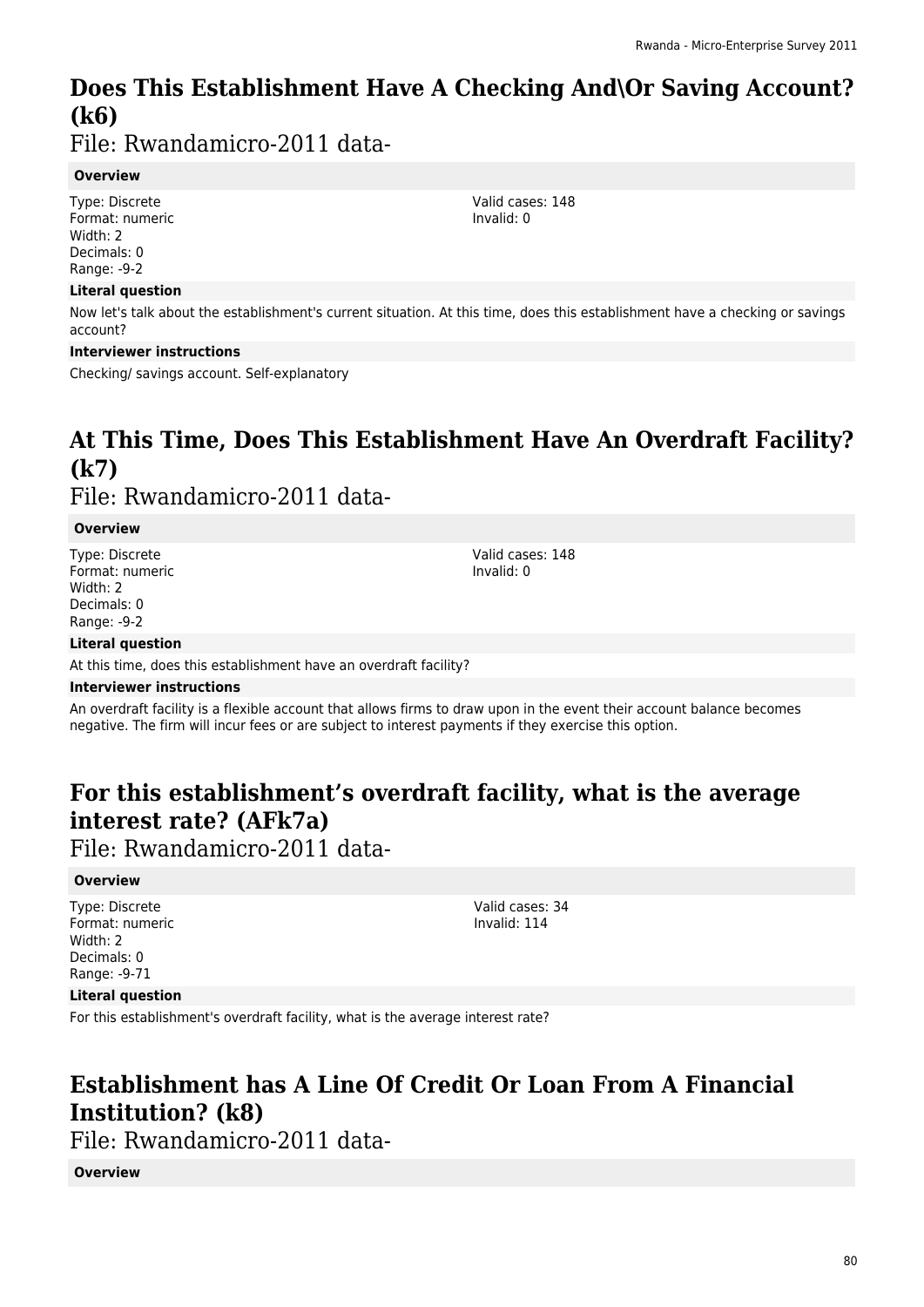### **Establishment has A Line Of Credit Or Loan From A Financial Institution? (k8)**

File: Rwandamicro-2011 data-

Type: Discrete Format: numeric Width: 2 Decimals: 0 Range: -9-2

#### **Literal question**

At this time, does this establishment have a line of credit or a loan from a financial institution?

#### **Post question**

If answer is No or Don't Know then GO TO QUESTION K.16

#### **Interviewer instructions**

A line of credit is an available amount of credit that the establishment can draw upon or leave untapped. Lines of credit usually carry monthly interest rates, and are repaid quickly (as soon as the establishment's cash flow allows for repayment). They may or may not have a defined date of expiration.

A loan is generally a much less flexible form of finance. It comes in fixed amounts (rather than ranges), carry annual interest rates (either fixed or floating), and they carry a determined term to maturity (finite period for repayment).

# **Was the most recent credit in the form of? (AFk8a)**

File: Rwandamicro-2011 data-

#### **Overview**

Type: Discrete Format: numeric Width: 2 Decimals: 0 Range: -9-2

Valid cases: 38 Invalid: 110

Valid cases: 148 Invalid: 0

#### **Literal question**

Was this most recent credit in the form of?

# **Type Of Financial Institution That Granted The Line Of Credit Or Loan (k9)**

File: Rwandamicro-2011 data-

#### **Overview**

Type: Discrete Format: numeric Width: 2 Decimals: 0 Range: -9-4

Valid cases: 38 Invalid: 110

#### **Pre question**

1) INTERVIEWER: IN NEXT QUESTIONS ASK EITHER LINE OF CREDIT OR LOAN DEPENDING ON THE ANSWER GIVEN TO QUESTION AFK8A. 2) SHOW CARD

#### **Literal question**

Referring to the most recent line of credit or loan, what type of financial institution granted this loan?

#### **Interviewer instructions**

Institutions that granted loan. Self-explanatory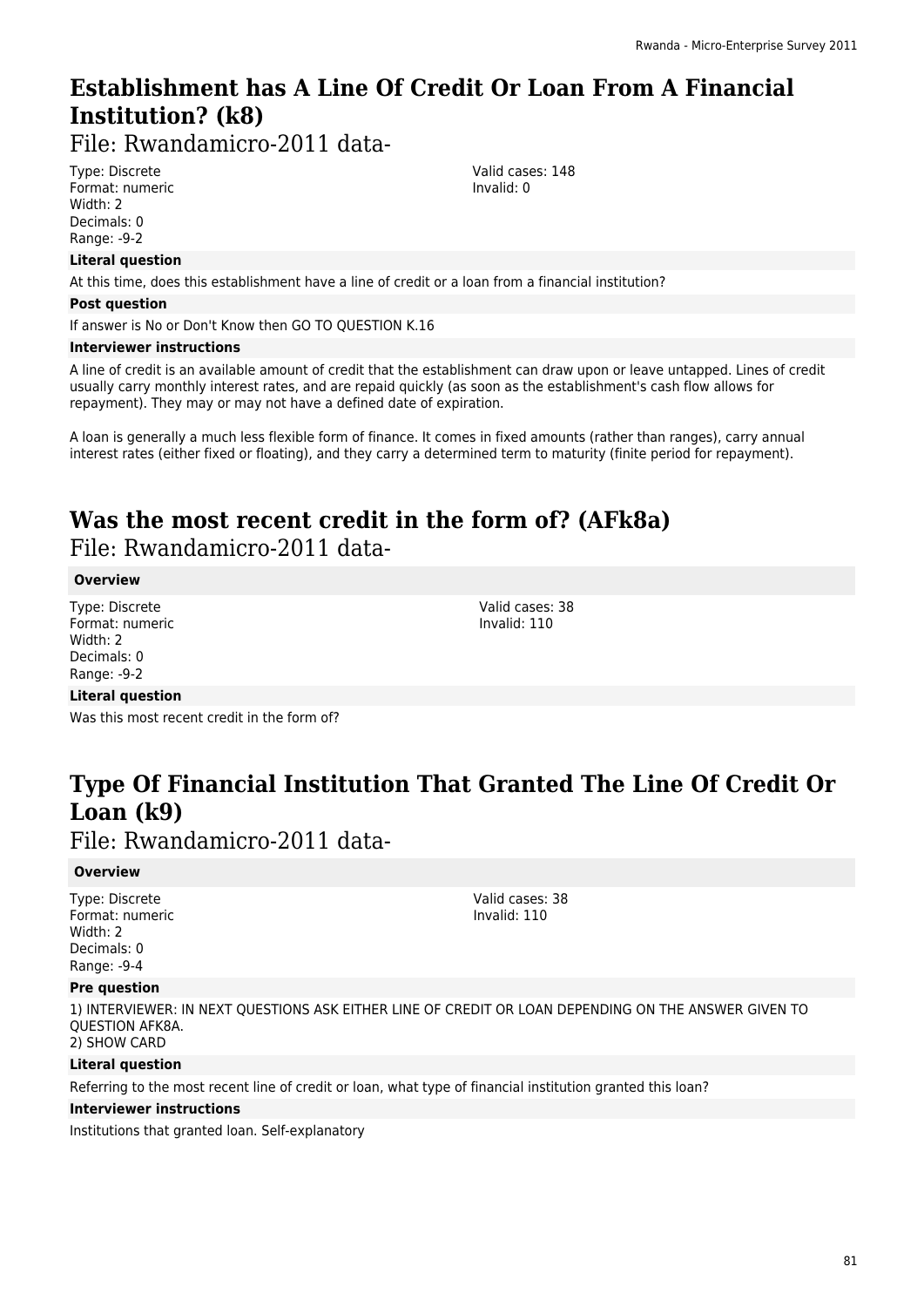### **Year When The Most Recent Loan/Line Of Credit Approved (k10)**  File: Rwandamicro-2011 data-

#### **Overview**

Type: Discrete Format: numeric Width: 4 Decimals: 0 Range: -9-2011

#### **Literal question**

Referring only to this most recent line of credit or loan, in what year was the most recent line of credit or loan approved?

#### **Interviewer instructions**

INTERVIEWER: PROVIDE FOUR DIGITS FOR YEAR

## **What is the rate of interest of this most recent line of credit or loan? (AFk10a)**

File: Rwandamicro-2011 data-

#### **Overview**

Type: Discrete Format: numeric Width: 2 Decimals: 0 Range: -9-24

#### **Literal question**

What is the rate of interest of this most recent [line of credit or loan]?

### **For The Most Recent Loan, What Was The Value At The Time Of Approval? (k11)**

File: Rwandamicro-2011 data-

#### **Overview**

Type: Discrete Format: numeric Width: 9 Decimals: 0 Range: -9-100000000 Valid cases: 38 Invalid: 110

Valid cases: 38 Invalid: 110

#### **Literal question**

Referring only to this most recent loan or line of credit, what was its value at the time of approval?

#### **Interviewer instructions**

Value of the loan. Self-explanatory

### **Financing Required For The Most Recent Line Of Credit Or Loan (k13)**

File: Rwandamicro-2011 data-

#### **Overview**

Type: Discrete Format: numeric Width: 2 Decimals: 0 Range: -9-2

Valid cases: 38 Invalid: 110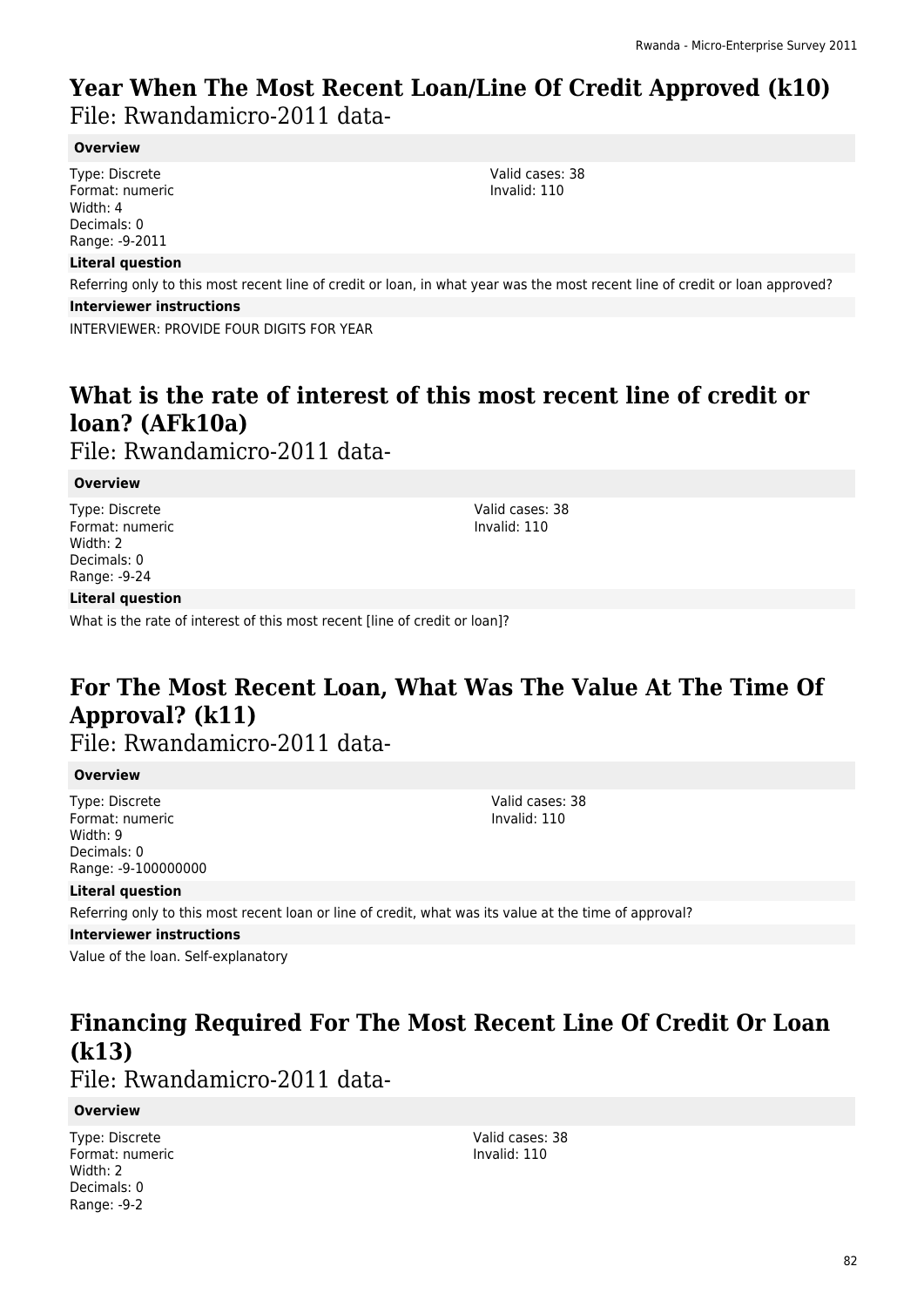# **Financing Required For The Most Recent Line Of Credit Or Loan (k13)**

File: Rwandamicro-2011 data-

#### **Literal question**

Referring only to this most recent loan or line of credit, did the financing require collateral?

#### **Interviewer instructions**

Collateral refers to property of the business or personal property of the manager or owners that is used to secure the loan in the event that the establishment defaults on its payment obligations. Collateral only refers to real property or financial assets, not to personal guarantees by third parties.

# **Type Of Collateral Required For The Most Recent Loan? Land, Buildings (k14a)**

File: Rwandamicro-2011 data-

#### **Overview**

Type: Discrete Format: numeric Width: 2 Decimals: 0 Range: -9-2

Valid cases: 35 Invalid: 113

#### **Pre question**

INTERVIEWER: READ OUT

#### **Literal question**

Referring only to this most recent loan or line of credit, what type of collateral was required? Land, buildings under ownership of the establishment

#### **Interviewer instructions**

Collateral refers to property of the business or personal property of the manager or owners that is used to secure the loan in the event that the establishment defaults on its payment obligations. Collateral only refers to real property or financial assets, not to personal guarantees by third parties.

# **Type Of Collateral Required For The Most Recent Loan? Equipment (k14b)**

File: Rwandamicro-2011 data-

#### **Overview**

Type: Discrete Format: numeric Width: 2 Decimals: 0 Range: -9-2

#### Valid cases: 35 Invalid: 113

#### **Literal question**

Referring only to this most recent loan or line of credit, what type of collateral was required? Machinery and equipment including movables

#### **Interviewer instructions**

Collateral refers to property of the business or personal property of the manager or owners that is used to secure the loan in the event that the establishment defaults on its payment obligations. Collateral only refers to real property or financial assets, not to personal guarantees by third parties.

# **Type Of Collateral Required For The Most Recent Loan? Accounts (k14c)**

File: Rwandamicro-2011 data-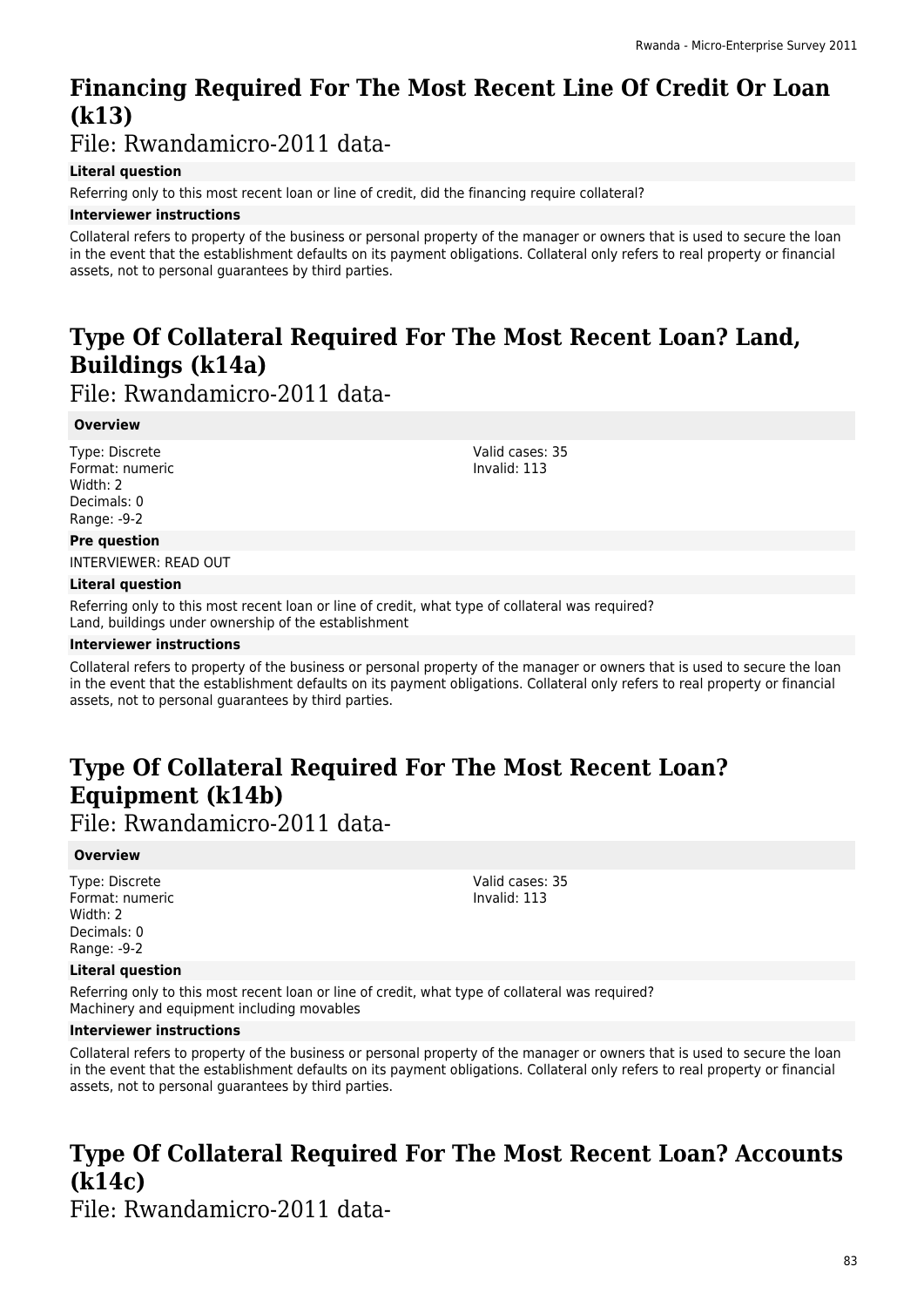# **Type Of Collateral Required For The Most Recent Loan? Accounts (k14c)**

File: Rwandamicro-2011 data-

#### **Overview**

Type: Discrete Format: numeric Width: 2 Decimals: 0 Range: -9-2

#### **Literal question**

Referring only to this most recent loan or line of credit, what type of collateral was required? Accounts receivable and inventories

#### **Interviewer instructions**

Collateral refers to property of the business or personal property of the manager or owners that is used to secure the loan in the event that the establishment defaults on its payment obligations. Collateral only refers to real property or financial assets, not to personal guarantees by third parties.

# **Type Of Collateral Required For The Most Recent Loan? Personal Assets (k14d)**

File: Rwandamicro-2011 data-

#### **Overview**

Type: Discrete Format: numeric Width: 2 Decimals: 0 Range: -9-2

Valid cases: 35 Invalid: 113

#### **Literal question**

Referring only to this most recent loan or line of credit, what type of collateral was required? Personal assets of owner (house, etc.)

#### **Interviewer instructions**

Collateral refers to property of the business or personal property of the manager or owners that is used to secure the loan in the event that the establishment defaults on its payment obligations. Collateral only refers to real property or financial assets, not to personal guarantees by third parties.

# **Type Of Collateral Required For The Most Recent Loan? Other (k14e)**

### File: Rwandamicro-2011 data-

#### **Overview**

Type: Discrete Format: numeric Width: 2 Decimals: 0 Range: -9-2

Valid cases: 35 Invalid: 113

#### **Literal question**

Referring only to this most recent loan or line of credit, what type of collateral was required? Other forms of collateral not included in the categories above

#### **Interviewer instructions**

Collateral refers to property of the business or personal property of the manager or owners that is used to secure the loan in the event that the establishment defaults on its payment obligations. Collateral only refers to real property or financial assets, not to personal guarantees by third parties.

Valid cases: 35 Invalid: 113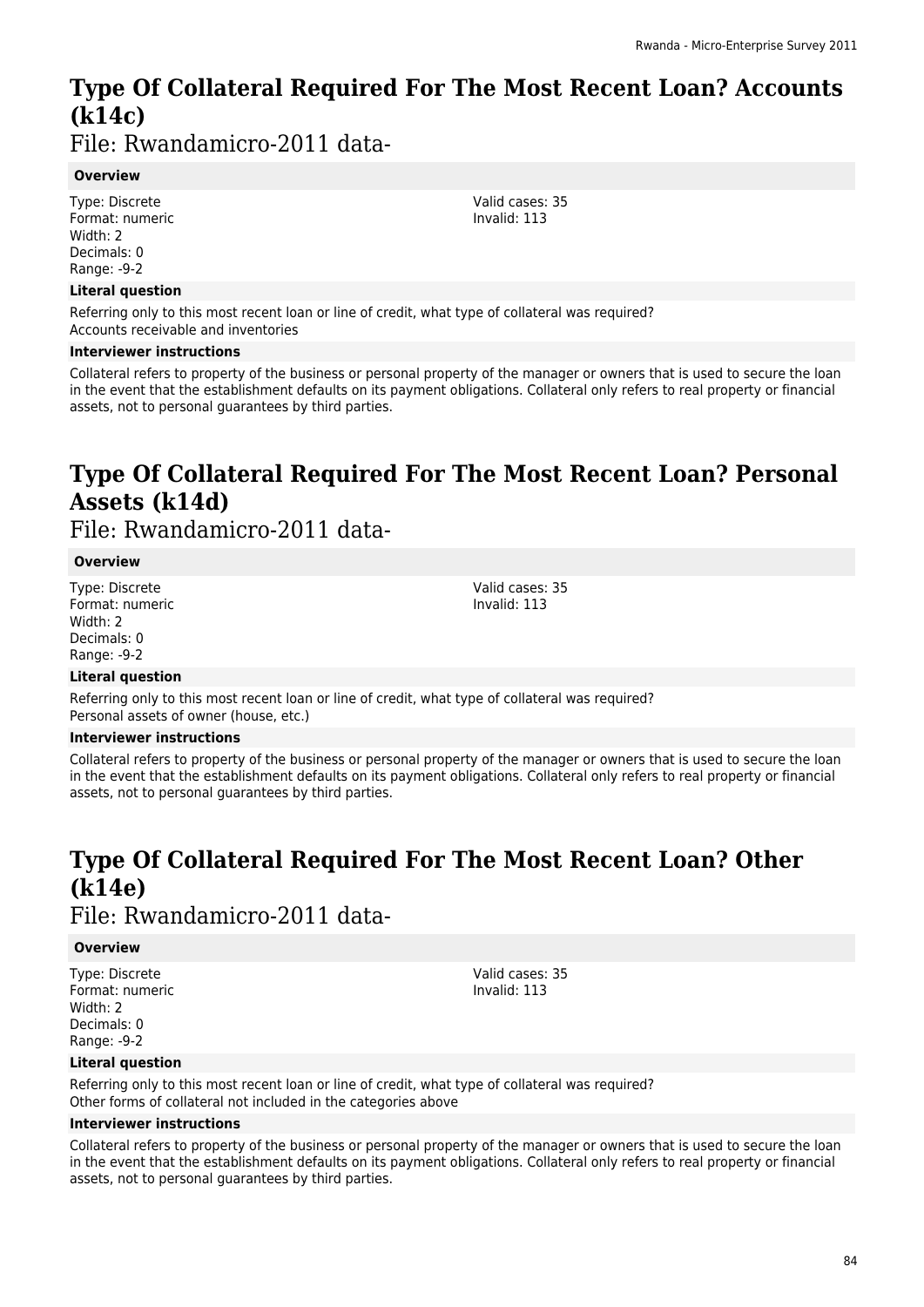# **Value Of Collateral Required For The Most Recent Credit/Loan (k15a)**

File: Rwandamicro-2011 data-

#### **Overview**

Type: Discrete Format: numeric Width: 9 Decimals: 0 Range: -9-200000000

#### **Literal question**

Referring only to this most recent line of credit or loan, what was the approximate value of the collateral required?

# **what is the total number of outstanding loans or lines of credit held by this e (k15b)**

File: Rwandamicro-2011 data-

#### **Overview**

Type: Discrete Format: numeric Width: 2 Decimals: 0 Range: -9-9

Valid cases: 37 Invalid: 111

#### **Literal question**

What is the total number of outstanding loans or lines of credit held by this establishment?

### **what is the total value of outstanding loans or lines of credit held by this es (k15c)**

File: Rwandamicro-2011 data-

#### **Overview**

Type: Discrete Format: numeric Width: 8 Decimals: 0 Range: -9-45000000 Valid cases: 34 Invalid: 114

#### **Literal question**

What is the total value of outstanding loans or lines of credit held by this establishment?

### **at this time, do you have any outstanding personal loans that are used to finan (k15d)**

File: Rwandamicro-2011 data-

#### **Overview**

Type: Discrete Format: numeric Width: 2 Decimals: 0 Range: -9-2

Valid cases: 148 Invalid: 0

#### **Literal question**

At this time, do you have any outstanding personal loans that are used to finance this establishment's business activities?

Valid cases: 35 Invalid: 113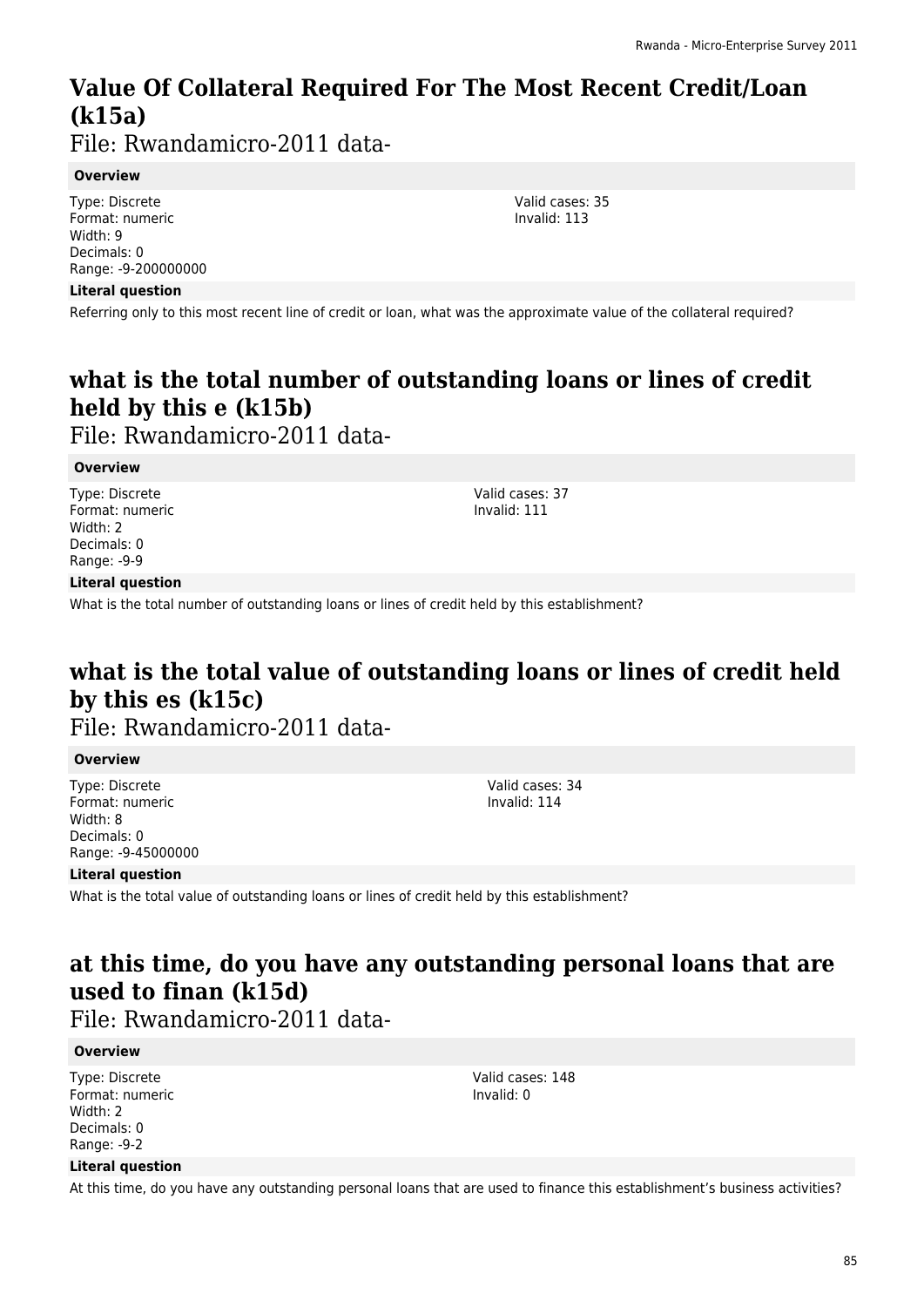## **In Last Fiscal Yr, Did Establishment Apply For New Loans/Lines Of Credit? (k16)**

File: Rwandamicro-2011 data-

#### **Overview**

Type: Discrete Format: numeric Width: 2 Decimals: 0 Range: -9-2

#### **Literal question**

Referring again to the last fiscal year 2010, did this establishment apply for any loans or lines of credit?

**Interviewer instructions**

Apply for new loans in last year. Self-explanatory

# **Main Reason For Not Applying For New Loans Or New Lines Of Credit (k17)**

File: Rwandamicro-2011 data-

#### **Overview**

Type: Discrete Format: numeric Width: 2 Decimals: 0 Range: -9-7

**Pre question**

#### SHOW CARD

#### **Literal question**

What was the main reason why this establishment did not apply for any line of credit or loan in fiscal year 2010?

#### **Interviewer instructions**

Reasons for not applying for loan last year. Self-explanatory

### **referring only to this most recent application for a line of credit or loan, wh (k20a)**

File: Rwandamicro-2011 data-

#### **Overview**

Type: Discrete Format: numeric Width: 2 Decimals: 0 Range: -9-2

Valid cases: 46 Invalid: 102

#### **Literal question**

Referring only to this most recent application for a line of credit or loan, what was the outcome of that application?

### **Financial Statements Checked & Certified By External Auditor In Last Fiscal Yr? (k21)**

File: Rwandamicro-2011 data-

#### **Overview**

Valid cases: 148 Invalid: 0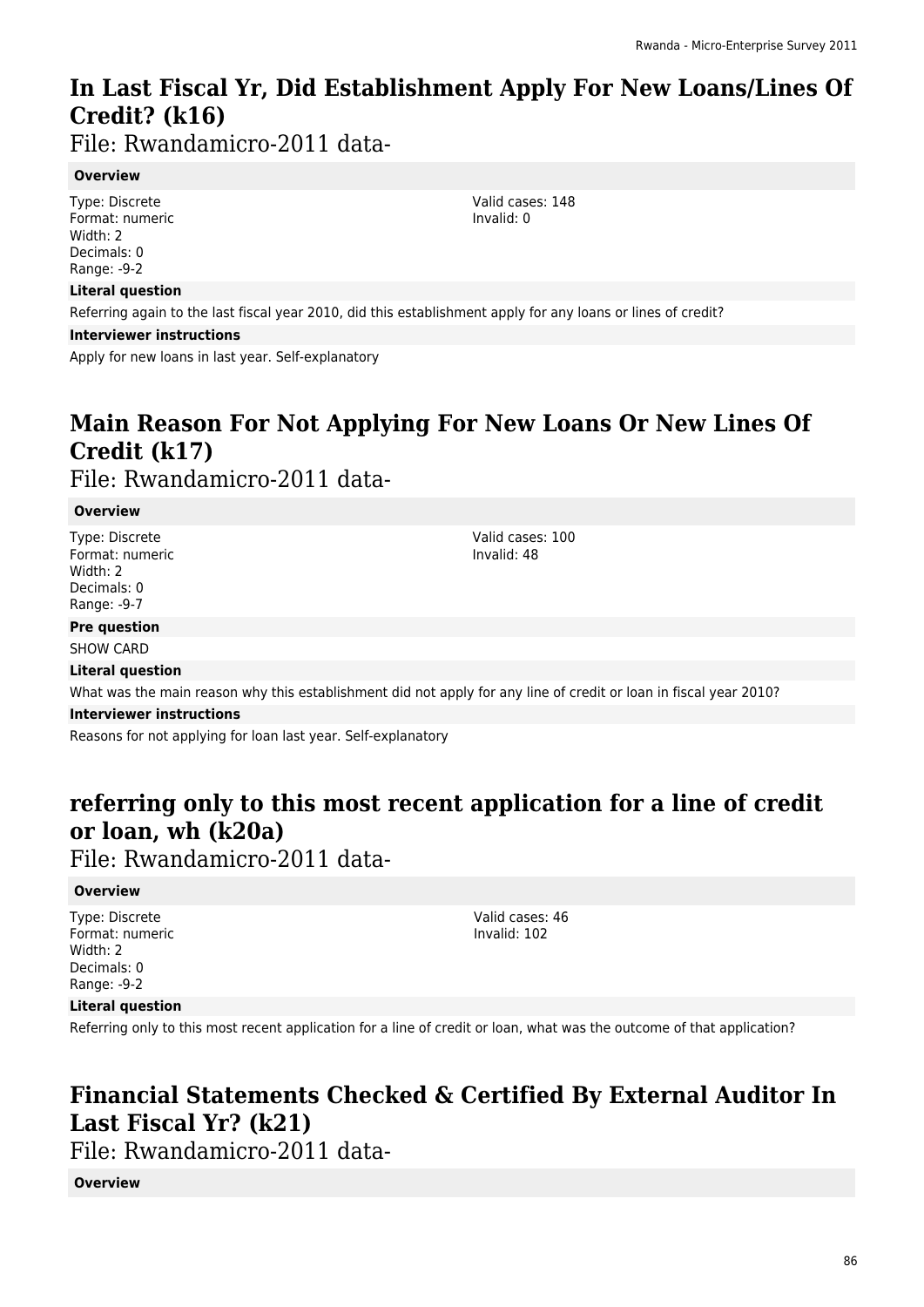# **Financial Statements Checked & Certified By External Auditor In Last Fiscal Yr? (k21)**

File: Rwandamicro-2011 data-

Type: Discrete Format: numeric Width: 2 Decimals: 0 Range: -9-2

#### **Literal question**

In fiscal year 2010, did this establishment have its annual financial statements checked and certified by an external auditor?

#### **Interviewer instructions**

Certification of financial statements by external auditor. Self-explanatory

### **How Much Of An Obstacle: Access To Finance (k30)**  File: Rwandamicro-2011 data-

#### **Overview**

Type: Discrete Format: numeric Width: 2 Decimals: 0 Range: -9-4

#### **Pre question**

SHOW CARD

#### **Literal question**

Is access to finance, which includes availability and cost, interest rates, fees and collateral requirements, No Obstacle, a Minor Obstacle, a Moderate Obstacle, a Major Obstacle, or a Very Severe Obstacle to the current operations of this establishment?

#### **Interviewer instructions**

1) The manager should be given a card with the different alternatives for 'degree of obstacle' (from 0 to 4).

2) Sensitive question, no clarification can be offered

### **The Court System Is Fair, Impartial And Uncorrupted (h7a)**  File: Rwandamicro-2011 data-

#### **Overview**

Type: Discrete Format: numeric Width: 2 Decimals: 0 Range: -9-4

#### **Pre question**

SHOW CARD

#### **Literal question**

I am going to read some statements that describe the courts system and how it could affect business. For each statement, please tell me if you Strongly disagree, Tend to disagree, Tend to agree, or Strongly agree. "The court system is fair, impartial and uncorrupted."

#### **Interviewer instructions**

Self-explanatory

Valid cases: 148 Invalid: 0

Valid cases: 148 Invalid: 0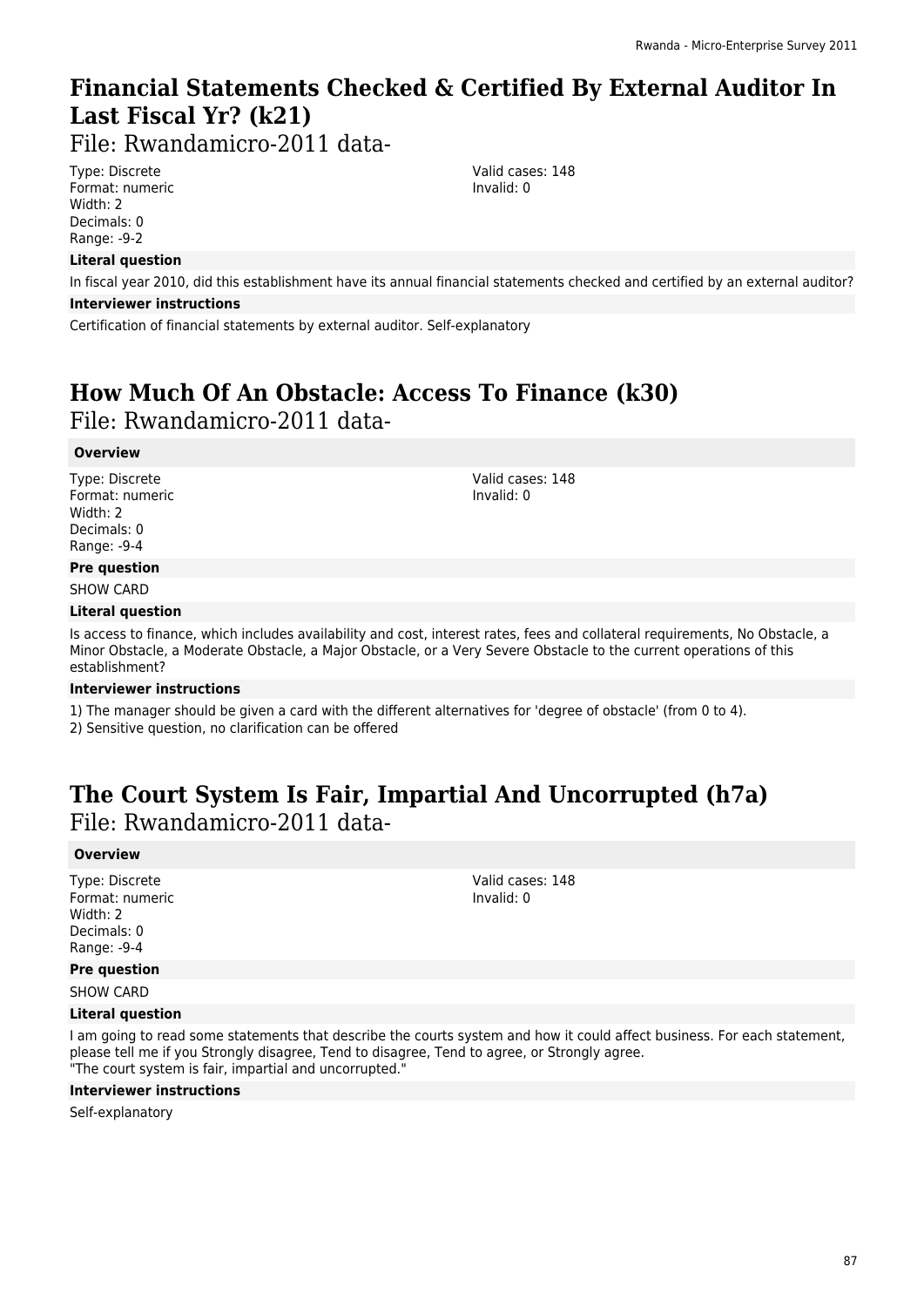# **Agree or Disagree: The court system is able to enforce its decisions (AFh1)**

File: Rwandamicro-2011 data-

#### **Overview**

Type: Discrete Format: numeric Width: 2 Decimals: 0 Range: -9-4

#### **Pre question**

SHOW CARD

#### **Literal question**

I am going to read some statements that describe the courts system and how it could affect business. For each statement, please tell me if you Strongly disagree, Tend to disagree, Tend to agree, or Strongly agree. "The court system is able to enforce its decisions."

# **Agree or Disagree: I am confident that the legal system will uphold my contract (AFh2)**

File: Rwandamicro-2011 data-

#### **Overview**

Type: Discrete Format: numeric Width: 2 Decimals: 0 Range: -9-4

Valid cases: 148 Invalid: 0

Valid cases: 148 Invalid: 0

#### **Pre question** SHOW CARD

#### **Literal question**

I am going to read some statements that describe the courts system and how it could affect business. For each statement, please tell me if you Strongly disagree, Tend to disagree, Tend to agree, or Strongly agree. "I am confident that the legal system will uphold my contract and property rights in business disputes."

# **Agree or Disagree: In the last 2 years, did your establishment have a payment di (AFh3a)**

File: Rwandamicro-2011 data-

#### **Overview**

Type: Discrete Format: numeric Width: 2 Decimals: 0 Range: -9-2

Valid cases: 148 Invalid: 0

#### **Literal question**

In the last 2 years, did your establishment have a payment dispute over payments owed to it in which a third party (such as arbiters, collecting agency or judicial system) was involved?

#### **Post question**

If answer is No or Don't know then GO TO QUESTION J.2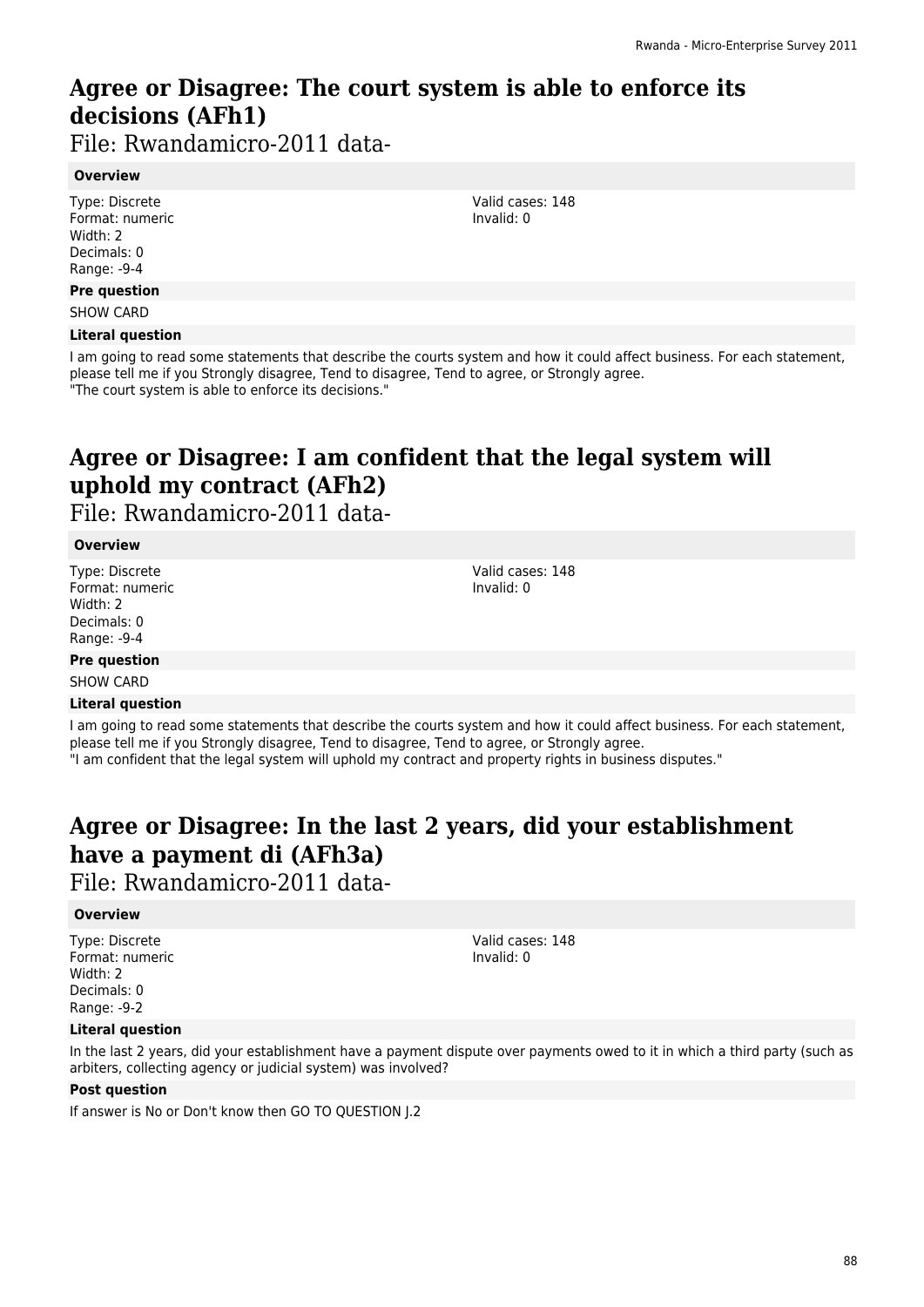# **Agree or Disagree: Was the court system used to resolve this payment dispute? (AFh3b)**

File: Rwandamicro-2011 data-

#### **Overview**

Type: Discrete Format: numeric Width: 2 Decimals: 0 Range: -9-2

#### **Literal question**

Was the court system used to resolve this payment dispute?

#### **Post question**

If answer is No or Don't know then GO TO QUESTION J.2

### **Agree or Disagree: Was a court judgment made for this payment dispute? (AFh3c)**

### File: Rwandamicro-2011 data-

#### **Overview**

Type: Discrete Format: numeric Width: 2 Decimals: 0 Range: -9-2

#### **Literal question**

Was a court judgment made for this payment dispute?

#### **Post question**

If answer is No or Don't know or Still in process then GO TO QUESTION J.2

### **Agree or Disagree: Number of weeks to come to judgment (AFh3d)**  File: Rwandamicro-2011 data-

#### **Overview**

Type: Discrete Format: numeric Width: 2 Decimals: 0 Range: -9-16

#### **Literal question**

How many weeks did it take the courts to come to judgment on this payment dispute (from the day the establishment first took court action until the moment a judgment was made)?

# **Agree or Disagree: Was this decision of the court enforced? (AFh3e)**

File: Rwandamicro-2011 data-

#### **Overview**

Type: Discrete Format: numeric Width: 2 Decimals: 0 Range: -9-2

Valid cases: 4 Invalid: 144

Valid cases: 7 Invalid: 141

Valid cases: 10 Invalid: 138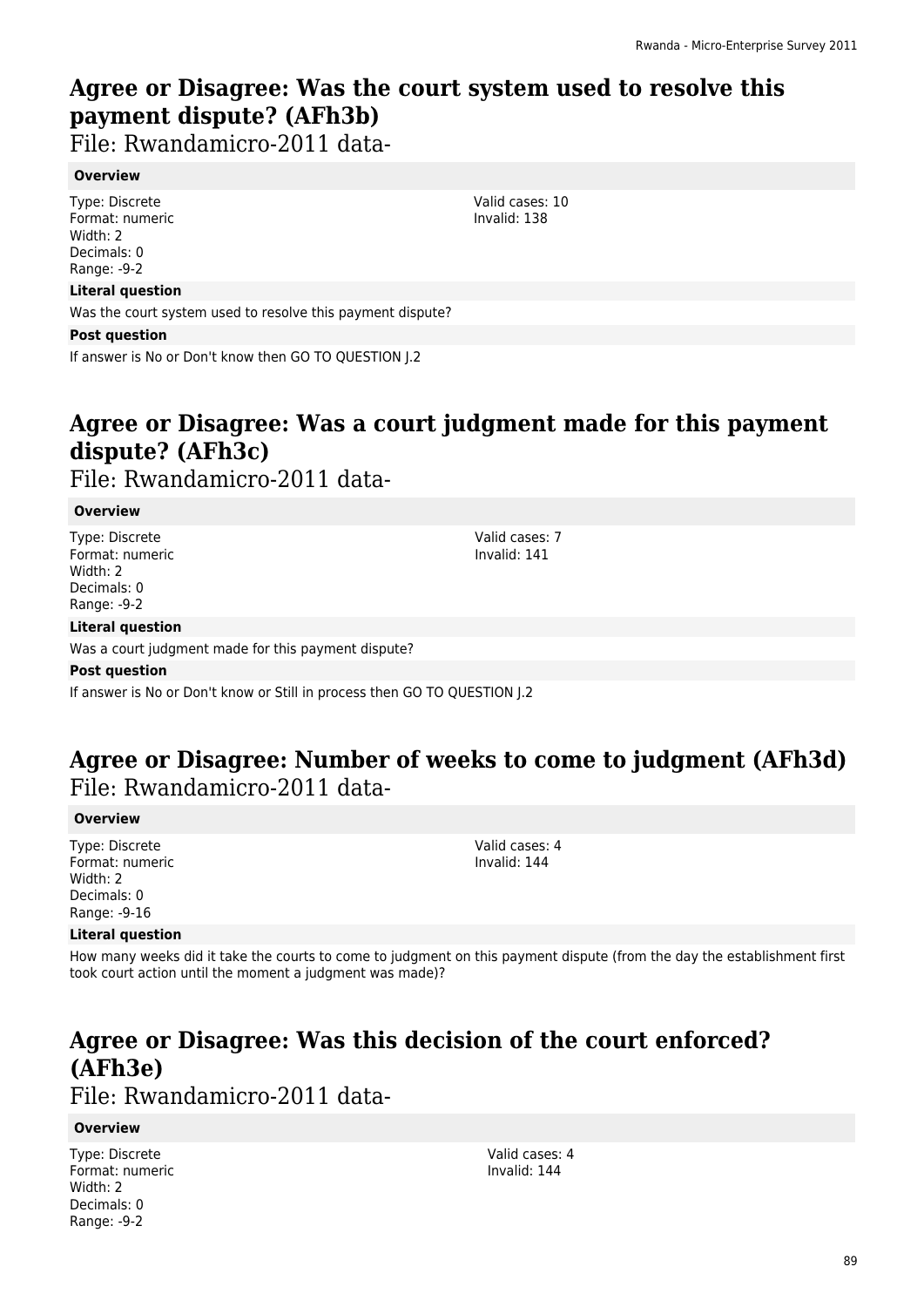## **Agree or Disagree: Was this decision of the court enforced? (AFh3e)**

File: Rwandamicro-2011 data-

#### **Literal question**

Was this decision of the court enforced?

#### **Post question**

If answer is No or Don't know or Still in process then GO TO QUESTION J.2

# **Agree or Disagree: How many weeks did it take to enforce this court judgment? (AFh3f)**

File: Rwandamicro-2011 data-

#### **Overview**

Type: Discrete Format: numeric Width: 2 Decimals: 0 Range: -9-12

Valid cases: 4 Invalid: 144

#### **Literal question**

How many weeks did it take to enforce this court judgment?

# **What % Of Senior Management Time Was Spent In Dealing With Govt Regulations? (j2)**

File: Rwandamicro-2011 data-

#### **Overview**

Type: Discrete Format: numeric Width: 3 Decimals: 0 Range: -9-100

Valid cases: 148 Invalid: 0

#### **Literal question**

In a typical week over the last year, what percentage of total senior management's time was spent on dealing with requirements imposed by government regulations? [By senior management I mean managers, directors, and officers above direct supervisors of production/sales workers. Some examples of government regulations are taxes, customs, labor regulations, licensing and registration, including dealings with officials and completing forms]

#### **Interviewer instructions**

Percent of total senior management's time. Ask managers to estimate what percentage of their time senior managers spend dealing with government regulations, inspections, negotiations and other bureaucratic burden. This is time that would otherwise be spent on business matters. It should not include time spent negotiating procurement contracts with the government - only time dealing with red tape and bureaucracy.

# **Over The Last 12 Months, Was This Establishment Inspected By Tax Officials? (j3)**

File: Rwandamicro-2011 data-

#### **Overview**

Type: Discrete Format: numeric Width: 2 Decimals: 0 Range: -9-2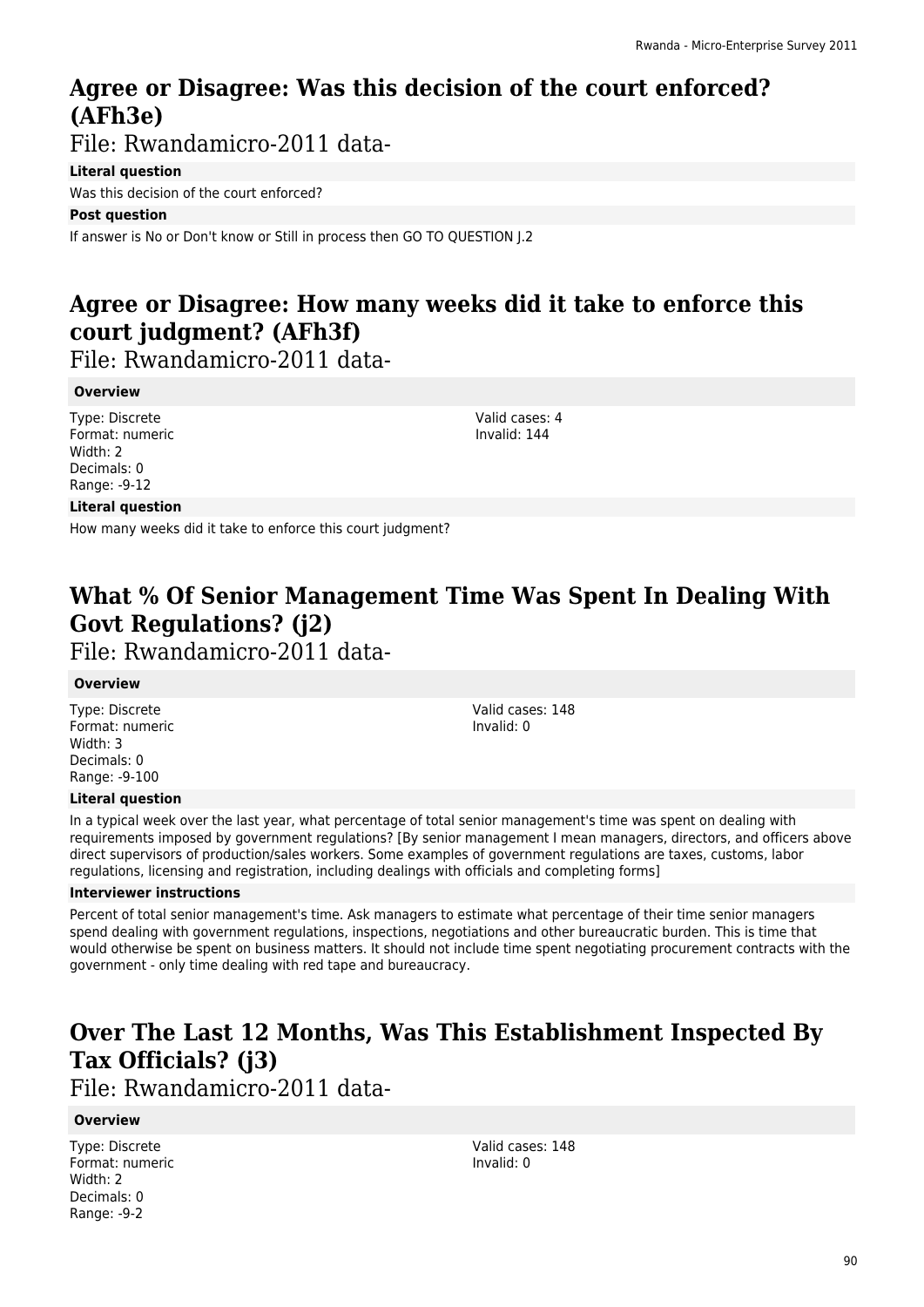# **Over The Last 12 Months, Was This Establishment Inspected By Tax Officials? (j3)**

File: Rwandamicro-2011 data-

#### **Literal question**

Over the last year, was this establishment visited or inspected by tax officials?

#### **Post question**

If answer is No or Don't Know then GO TO QUESTION J.6a

#### **Interviewer instructions**

Visitations and inspections from tax inspectorate officials. Self-explanatory

# **Frequency Of Inspections/Requirement For Meeting By Tax Officials (j4)**

File: Rwandamicro-2011 data-

#### **Overview**

Type: Discrete Format: numeric Width: 2 Decimals: 0 Range: -9-15

Valid cases: 57 Invalid: 91

#### **Literal question**

Over the last year, how many times was this establishment either inspected by tax officials or required to meet with them?

**Interviewer instructions**

Self-explanatory

# **In Any Of These Inspections Was A Gift/Informal payment Requested ? (j5)**

File: Rwandamicro-2011 data-

#### **Overview**

Type: Discrete Format: numeric Width: 2 Decimals: 0 Range: -9-2

Valid cases: 57 Invalid: 91

#### **Literal question**

In any of these inspections or meetings was a gift or informal payment expected or requested?

#### **Interviewer instructions**

1) Bribes from tax inspectors. Self-explanatory

2) Sensitive question, no clarification can be offered

# **Government Contract Secured (Or Attempted) In The Last 12 Months? (j6a)**

### File: Rwandamicro-2011 data-

#### **Overview**

Type: Discrete Format: numeric Width: 2 Decimals: 0 Range: -9-2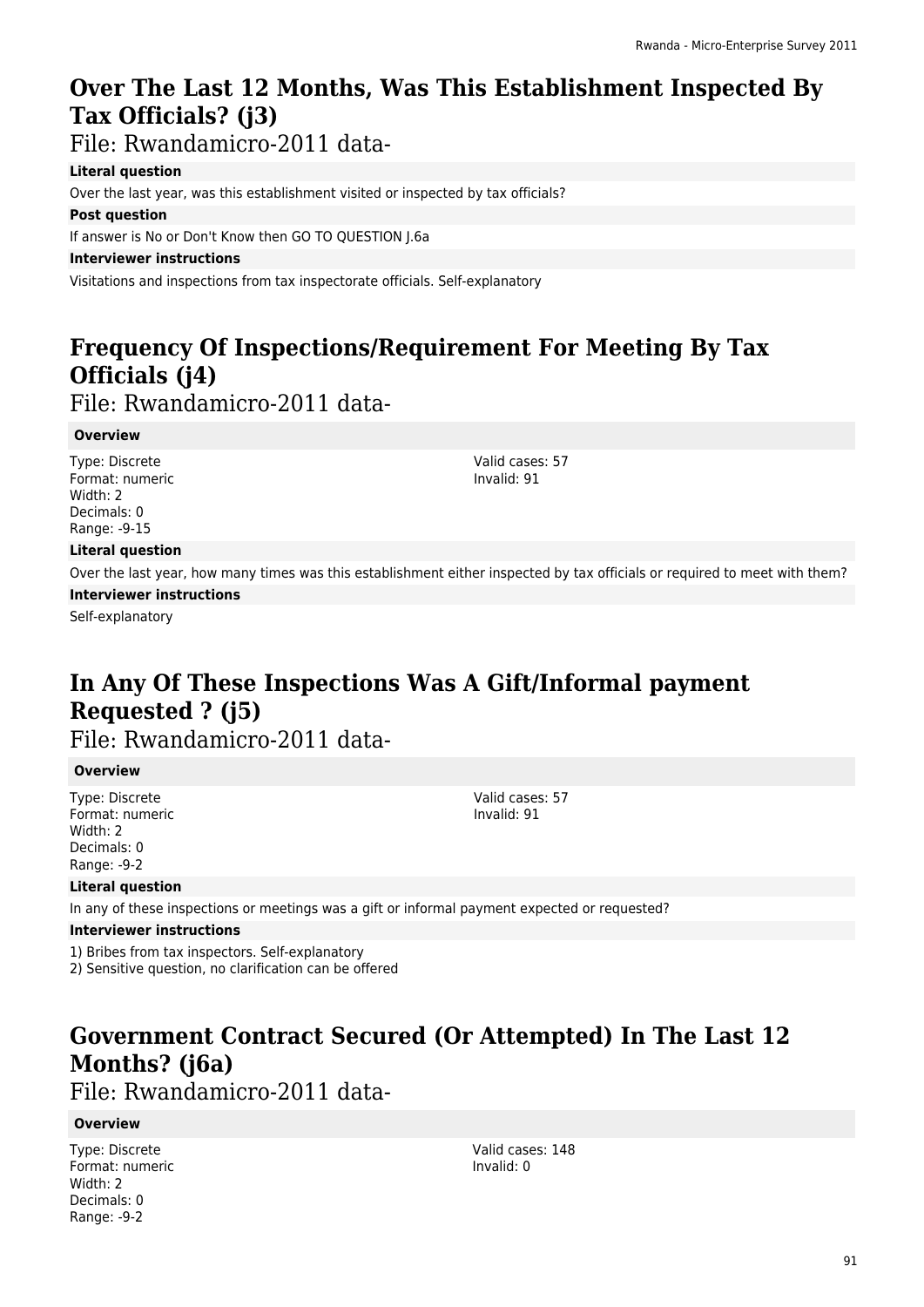# **Government Contract Secured (Or Attempted) In The Last 12 Months? (j6a)**

File: Rwandamicro-2011 data-

#### **Literal question**

Over the last year, has this establishment secured or attempted to secure a government contract?

#### **Post question**

If answer is No or Don't Know then GO TO QUESTION J.7

**Interviewer instructions**

Self-explanatory

# **% Of Contract Value Avg. Firm Pays In Informal Gifts To Govt To Secure Contract? (j6)**

File: Rwandamicro-2011 data-

#### **Overview**

Type: Discrete Format: numeric Width: 2 Decimals: 0 Range: -9-20

Valid cases: 53 Invalid: 95

#### **Literal question**

When establishments like this one do business with the government, what percent of the contract value would be typically paid in informal payments or gifts to secure the contract?

#### **Interviewer instructions**

1) Percent of the contract value. The question is designed to get at the size of the unaudited or unreported payment that is made to a government officials that directly aided in granting a government contract, in part or in whole, or expanded the size of the contract to include the establishment's business.

Again, notice the wording (phrasing) of the question: it asks for the respondent to answer for the "typical" establishment, rather than the establishment being interviewed.

2) Sensitive question, no clarification can be offered

### **Percent Of Total Annual Sales Paid In Informal Payments (j7a)**  File: Rwandamicro-2011 data-

#### **Overview**

Type: Discrete Format: numeric Width: 2 Decimals: 0 Range: -9-30

Valid cases: 121 Invalid: 27

#### **Literal question**

It is said that establishments are sometimes required to make gifts or informal payments to public officials to "get things done" with regard to customs, taxes, licenses, regulations, services etc. On average, what percent of total annual sales, or estimated total annual value, do establishments like this one pay in informal payments or gifts to public officials for this purpose?

Percent of total annual sales paid as informal payment

#### **Post question**

PROVIDE EITHER ONE OR THE OTHER, NOT BOTH

#### **Interviewer instructions**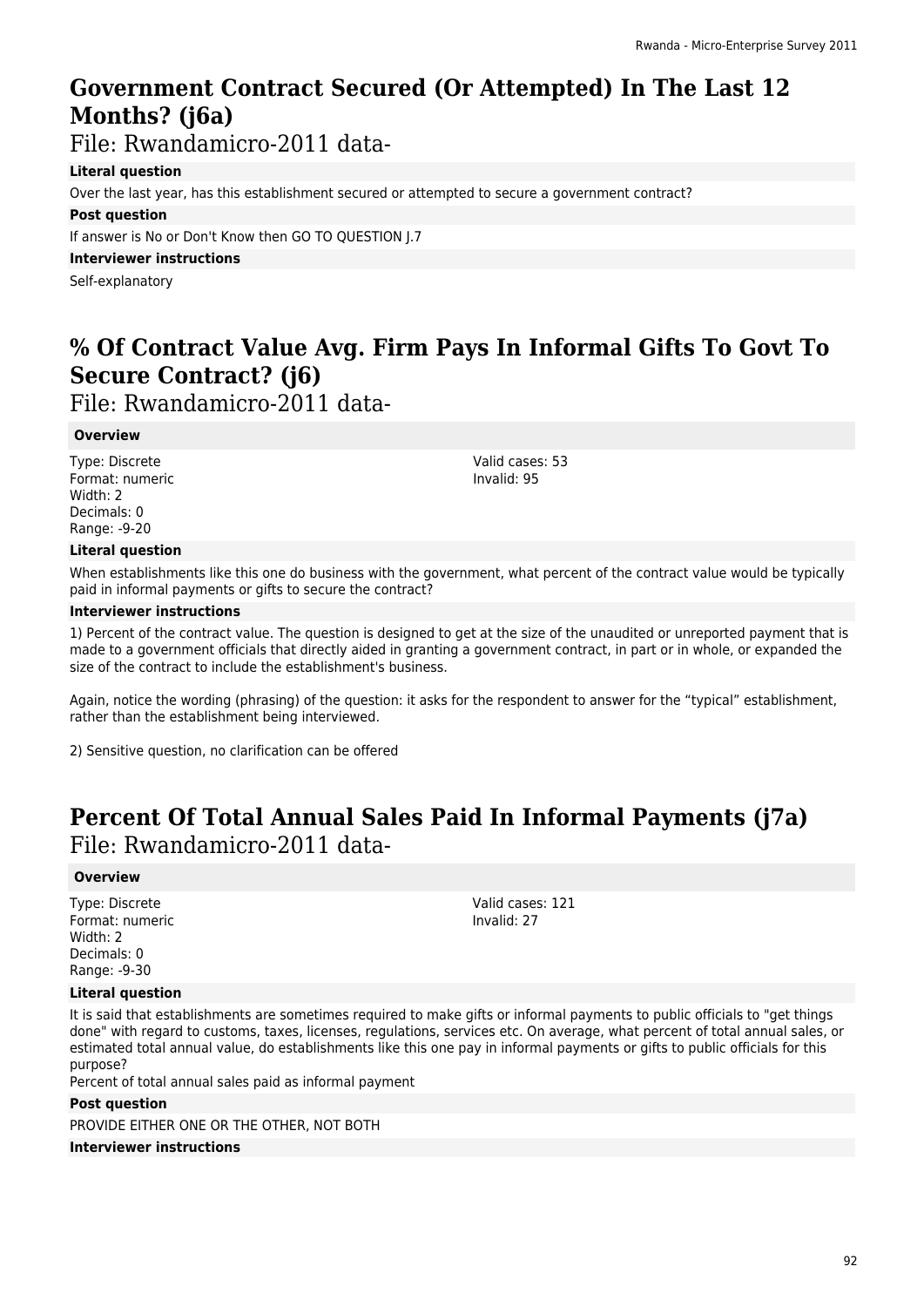### **Percent Of Total Annual Sales Paid In Informal Payments (j7a)**  File: Rwandamicro-2011 data-

1) Size of informal payments/gifts Informal payments are payments made to government officials that are unaudited or unreported. They are generally given to an official with the expectation that a service will be performed (such as granting a business license), a violation overlooked (such as violation of health regulation), or because the official threatens the business.

Notice the wording (phrasing) of the question: it asks for the respondent to answer for establishments "like this one" rather than the establishment being interviewed.

2) Sensitive question, no clarification can be offered

# **Total Annual Informal Payment (j7b)**

#### File: Rwandamicro-2011 data-

#### **Overview**

Type: Discrete Format: numeric Width: 2 Decimals: 0 Range: -9-60

#### **Literal question**

It is said that establishments are sometimes required to make gifts or informal payments to public officials to "get things done" with regard to customs, taxes, licenses, regulations, services etc. On average, what percent of total annual sales, or estimated total annual value, do establishments like this one pay in informal payments or gifts to public officials for this purpose?

Total annual informal payment

#### **Post question**

PROVIDE EITHER ONE OR THE OTHER, NOT BOTH

#### **Interviewer instructions**

1) Size of informal payments/gifts Informal payments are payments made to government officials that are unaudited or unreported. They are generally given to an official with the expectation that a service will be performed (such as granting a business license), a violation overlooked (such as violation of health regulation), or because the official threatens the business.

Notice the wording (phrasing) of the question: it asks for the respondent to answer for establishments "like this one" rather than the establishment being interviewed.

2) Sensitive question, no clarification can be offered

### **Percent of total annual sales reported for tax purposes (AFj8)**  File: Rwandamicro-2011 data-

#### **Overview**

Type: Discrete Format: numeric Width: 3 Decimals: 0 Range: -9-100

Valid cases: 148 Invalid: 0

#### **Literal question**

Recognizing the difficulties many establishments face in fully complying with taxes and regulations, at the present time what percent of total annual sales would you estimate the typical establishment in your line of business declares for tax purposes?

Valid cases: 27 Invalid: 121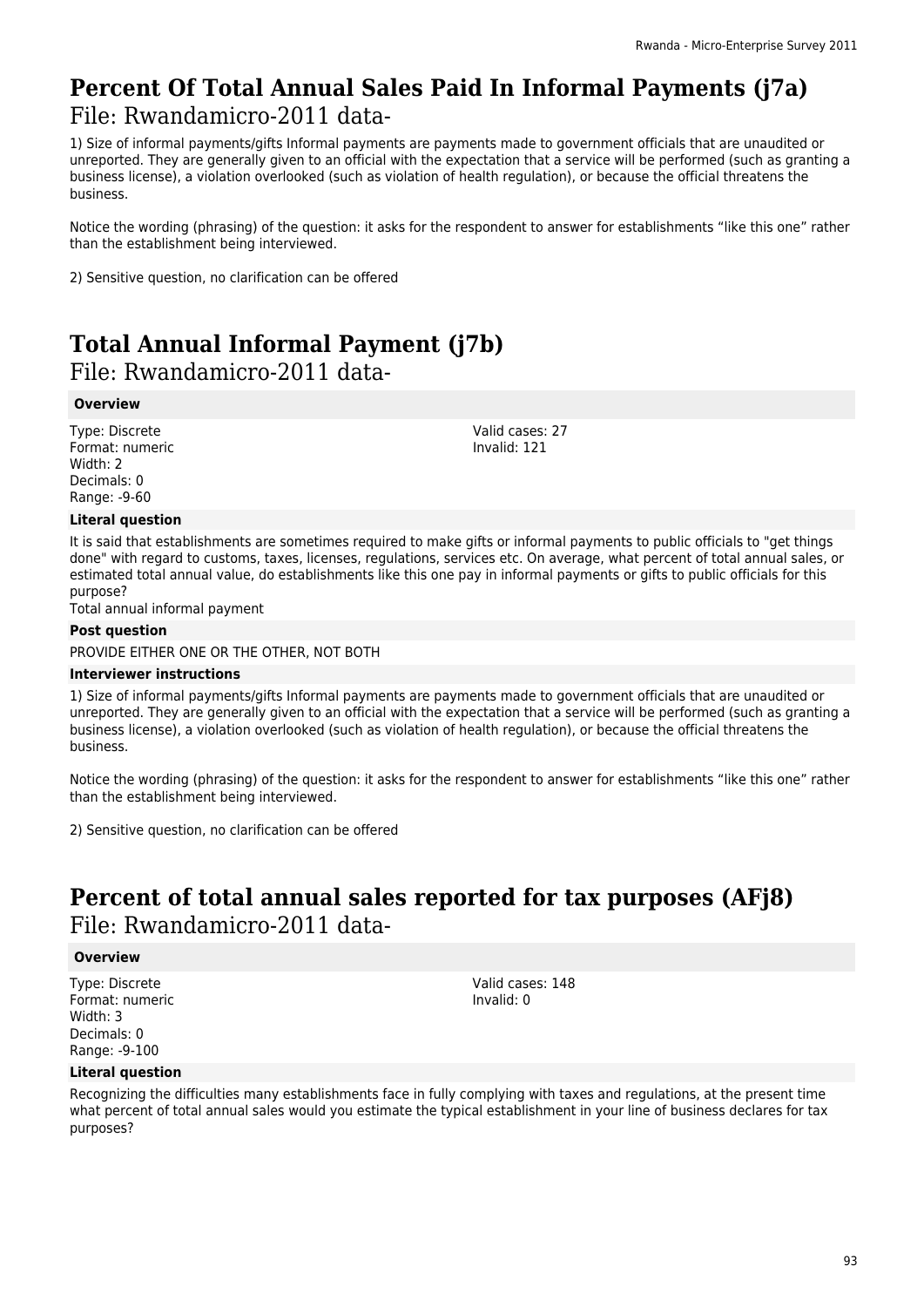### **Application To Obtain An Import License Submitted Over The Last 2 Years? (j10)**

File: Rwandamicro-2011 data-

#### **Overview**

Type: Discrete Format: numeric Width: 2 Decimals: 0 Range: -9-2

#### **Literal question**

Over the last two years, did this establishment submit an application to obtain an import license?

#### **Post question**

If anwer is No or Don't Know then GO TO QUESTION J.13

#### **Interviewer instructions**

Application for import license Self-explanatory

### **How Many Days Did It Take To Obtain Your Import License? (j11)**  File: Rwandamicro-2011 data-

#### **Overview**

Type: Discrete Format: numeric Width: 2 Decimals: 0 Range: -9-30

Valid cases: 7 Invalid: 141

#### **Literal question**

Approximately how many days did it take to obtain this import license from the day of the application to the day it was granted?

#### **Interviewer instructions**

Wait for import license Self-explanatory

### **When You Applied For An Import License, Was An Informal Gift/payment Requested? (j12)**

File: Rwandamicro-2011 data-

#### **Overview**

Type: Discrete Format: numeric Width: 2 Decimals: 0 Range: -9-2

#### Valid cases: 7 Invalid: 141

#### **Literal question**

In reference to that application for an import license, was an informal gift or payment expected or requested?

#### **Interviewer instructions**

- 1) Bribe for import license Self-explanatory
- 2) Sensitive question, no clarification can be offered

# **Application To Obtain An Operating License Submitted Over Last 2 Years? (j13)**

File: Rwandamicro-2011 data-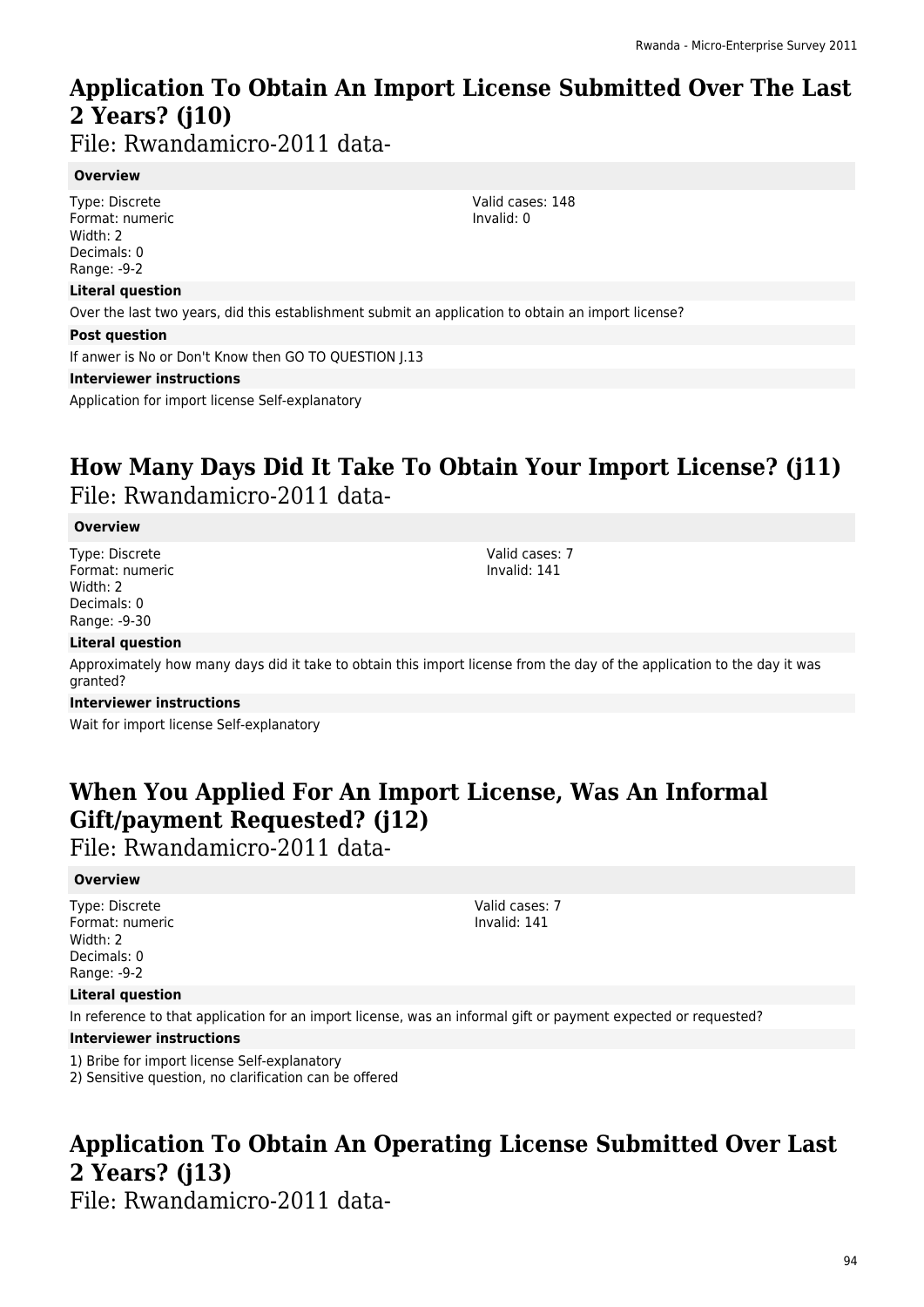# **Application To Obtain An Operating License Submitted Over Last 2 Years? (j13)**

File: Rwandamicro-2011 data-

#### **Overview**

Type: Discrete Format: numeric Width: 2 Decimals: 0 Range: -9-2

#### **Literal question**

Over the last two years, did this establishment submit an application to obtain an operating license?

#### **Post question**

If answer is No or Don't Know then GO TO QUESTION J.30

#### **Interviewer instructions**

Application for operating license Self-explanatory-Includes renewals of operating licenses

### **How Many Days Did It Take To Obtain Your Operating License? (j14)**  File: Rwandamicro-2011 data-

#### **Overview**

Type: Discrete Format: numeric Width: 2 Decimals: 0 Range: -9-60

Valid cases: 16 Invalid: 132

Valid cases: 148 Invalid: 0

#### **Literal question**

Approximately how many days did it take to obtain this operating license from the day of the application to the day it was granted?

#### **Interviewer instructions**

Wait for operating license Self-explanatory

# **When You Applied For Operating License Was An Informal Gift/payment Requested? (j15)**

File: Rwandamicro-2011 data-

#### **Overview**

Type: Discrete Format: numeric Width: 2 Decimals: 0 Range: -9-2

Valid cases: 16 Invalid: 132

#### **Literal question**

In reference to that application for an operating license, was an informal gift or payment expected or requested?

# **How Much Of An Obstacle: Tax Rates (j30a)**

File: Rwandamicro-2011 data-

#### **Overview**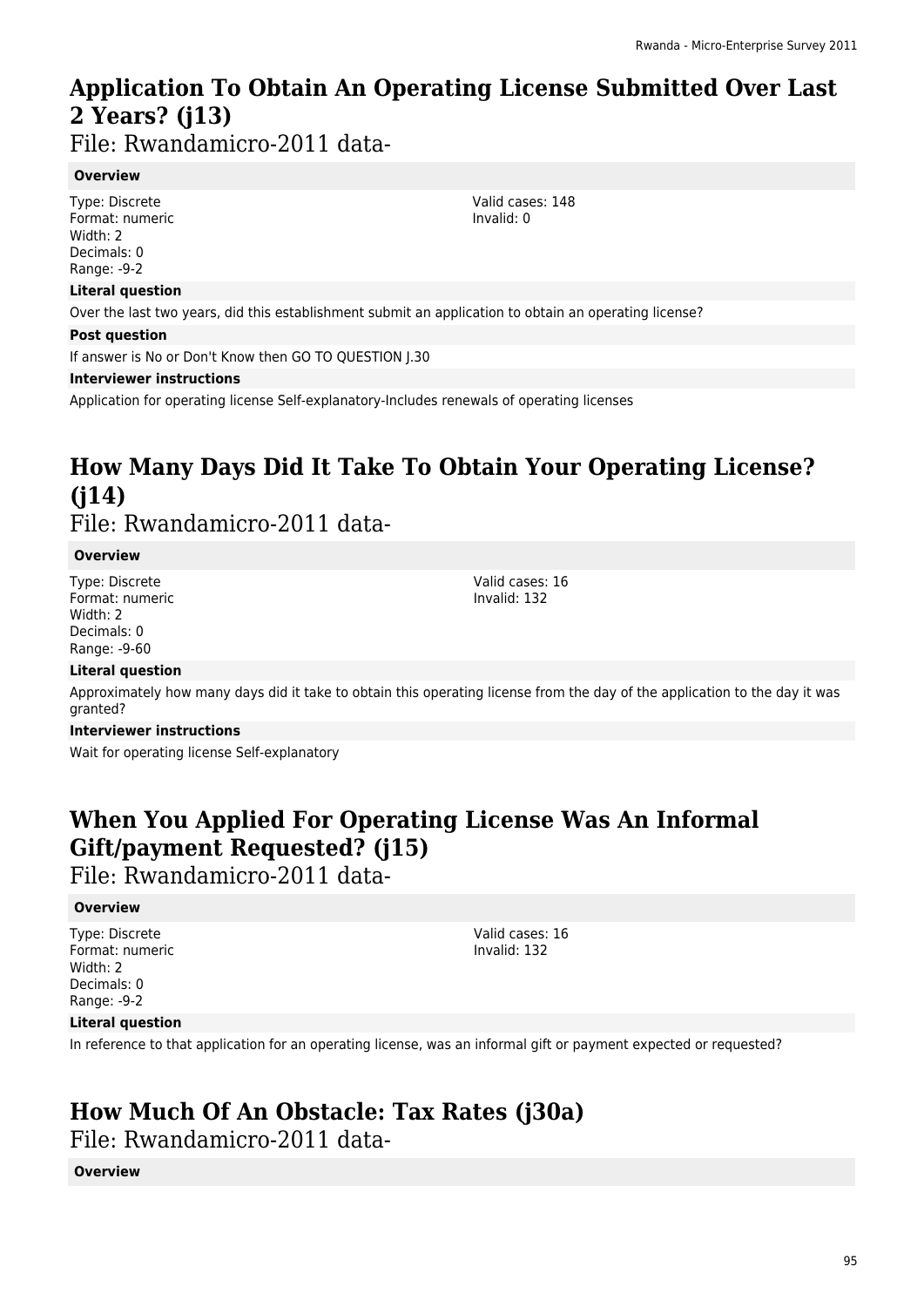# **How Much Of An Obstacle: Tax Rates (j30a)**

File: Rwandamicro-2011 data-

Type: Discrete Format: numeric Width: 2 Decimals: 0 Range: -9-4

#### **Pre question**

1) SHOW CARD 2) ROTATE OPTIONS

#### **Literal question**

As I list some factors that can affect the current operations of a business, please look at this card and tell me if you think that each factor is No Obstacle, a Minor Obstacle, a Moderate Obstacle, a Major Obstacle, or a Very Severe Obstacle to the current operations of this establishment.

Tax rates

#### **Interviewer instructions**

- 1) The manager should be given a card with the different alternatives for 'degree of obstacle' (from 0 to 4).
- 2) Sensitive question, no clarification can be offered

### **How Much Of An Obstacle: Tax Administrations (j30b)**  File: Rwandamicro-2011 data-

#### **Overview**

Type: Discrete Format: numeric Width: 2 Decimals: 0 Range: -9-4

Valid cases: 148 Invalid: 0

#### **Pre question**

1) SHOW CARD 2) ROTATE OPTIONS

#### **Literal question**

As I list some factors that can affect the current operations of a business, please look at this card and tell me if you think that each factor is No Obstacle, a Minor Obstacle, a Moderate Obstacle, a Major Obstacle, or a Very Severe Obstacle to the current operations of this establishment. Tax administration

#### **Interviewer instructions**

1) The manager should be given a card with the different alternatives for 'degree of obstacle' (from 0 to 4).

2) Sensitive question, no clarification can be offered

### **How Much Of An Obstacle: Business Licensing And Permits (j30c)**  File: Rwandamicro-2011 data-

#### **Overview**

Type: Discrete Format: numeric Width: 2 Decimals: 0 Range: -9-4

#### **Pre question**

1) SHOW CARD 2) ROTATE OPTIONS

**Literal question**

Valid cases: 148 Invalid: 0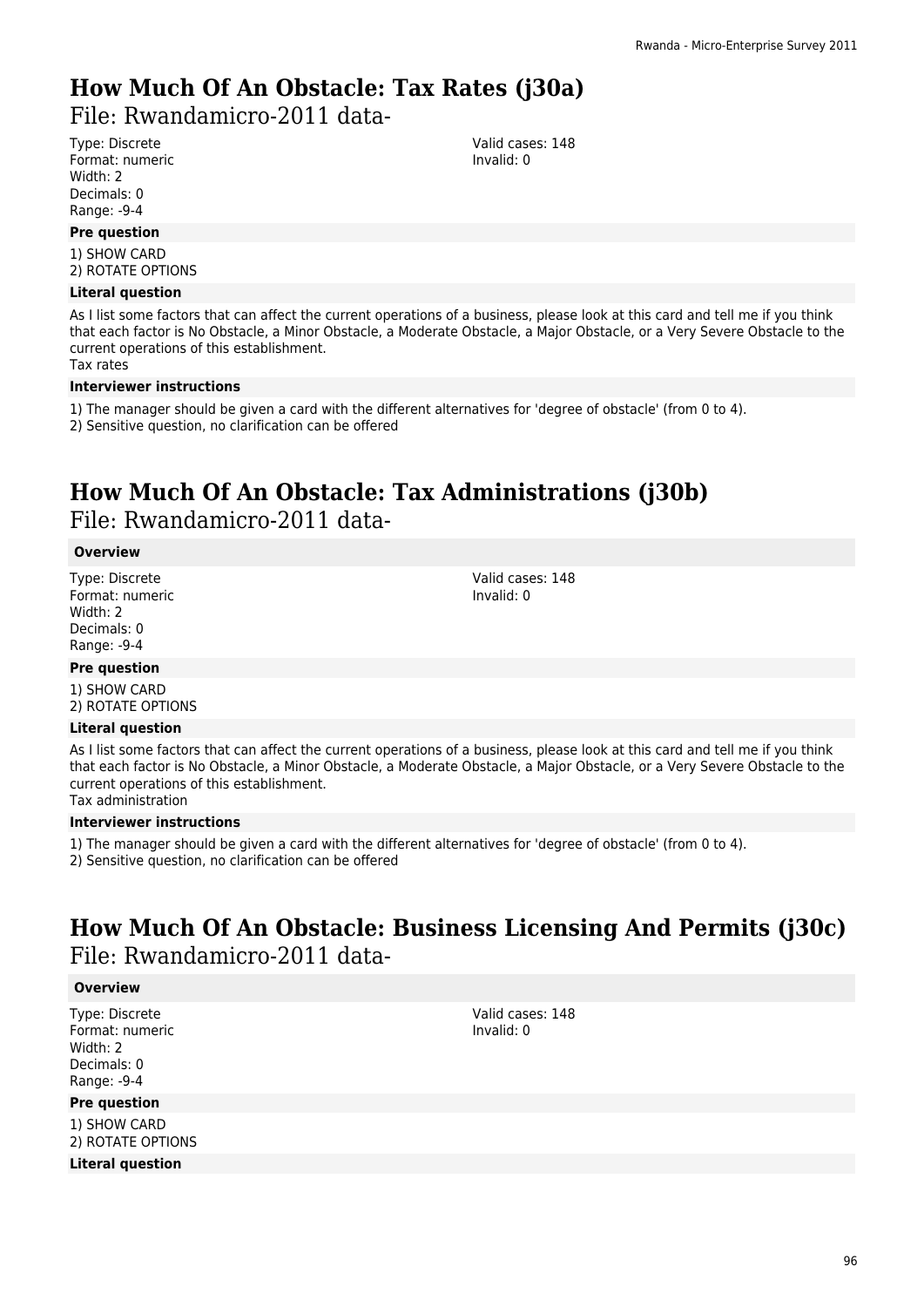### **How Much Of An Obstacle: Business Licensing And Permits (j30c)**  File: Rwandamicro-2011 data-

As I list some factors that can affect the current operations of a business, please look at this card and tell me if you think that each factor is No Obstacle, a Minor Obstacle, a Moderate Obstacle, a Major Obstacle, or a Very Severe Obstacle to the current operations of this establishment.

Business licensing and permits

#### **Interviewer instructions**

- 1) The manager should be given a card with the different alternatives for 'degree of obstacle' (from 0 to 4).
- 2) Sensitive question, no clarification can be offered

### **How Much Of An Obstacle: Political Instability (j30e)**  File: Rwandamicro-2011 data-

#### **Overview**

Type: Discrete Format: numeric Width: 2 Decimals: 0 Range: -9-4

#### Valid cases: 148 Invalid: 0

#### **Pre question**

1) SHOW CARD 2) ROTATE OPTIONS

#### **Literal question**

As I list some factors that can affect the current operations of a business, please look at this card and tell me if you think that each factor is No Obstacle, a Minor Obstacle, a Moderate Obstacle, a Major Obstacle, or a Very Severe Obstacle to the current operations of this establishment. Political instability

#### **Interviewer instructions**

- 1) The manager should be given a card with the different alternatives for 'degree of obstacle' (from 0 to 4).
- 2) Sensitive question, no clarification can be offered

# **How Much Of An Obstacle: Corruption (j30f)**

File: Rwandamicro-2011 data-

#### **Overview**

Type: Discrete Format: numeric Width: 2 Decimals: 0 Range: -9-4

#### **Pre question**

1) SHOW CARD 2) ROTATE OPTIONS

#### **Literal question**

As I list some factors that can affect the current operations of a business, please look at this card and tell me if you think that each factor is No Obstacle, a Minor Obstacle, a Moderate Obstacle, a Major Obstacle, or a Very Severe Obstacle to the current operations of this establishment. Corruption

#### **Interviewer instructions**

- 1) The manager should be given a card with the different alternatives for 'degree of obstacle' (from 0 to 4).
- 2) Sensitive question, no clarification can be offered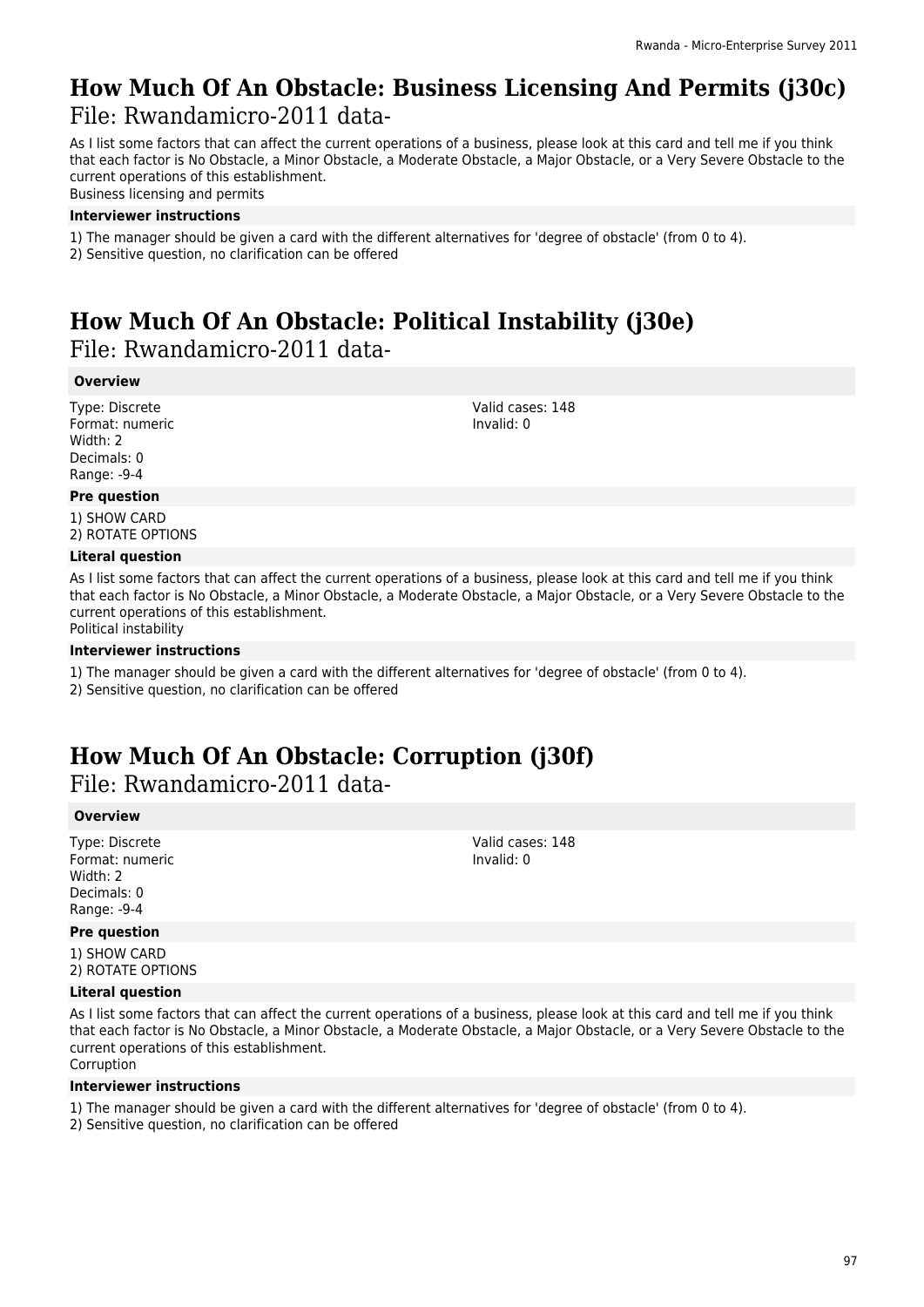# **How Much Of An Obstacle: Courts (h30)**

File: Rwandamicro-2011 data-

#### **Overview**

Type: Discrete Format: numeric Width: 2 Decimals: 0 Range: -9-4

#### **Pre question**

1) SHOW CARD 2) ROTATE OPTIONS

#### **Literal question**

As I list some factors that can affect the current operations of a business, please look at this card and tell me if you think that each factor is No Obstacle, a Minor Obstacle, a Moderate Obstacle, a Major Obstacle, or a Very Severe Obstacle to the current operations of this establishment. Courts

#### **Interviewer instructions**

1) The manager should be given a card with the different alternatives for 'degree of obstacle' (from 0 to 4).

2) Sensitive question, no clarification can be offered

# **Num. Permanent, Full-Time Employees At End Of Last Fiscal Year (l1)**

File: Rwandamicro-2011 data-

#### **Overview**

Type: Discrete Format: numeric Width: 2 Decimals: 0 Range: -9-4

#### **Pre question**

READ THE FOLLOWING TO THE RESPONDENT BEFORE PROCEEDING: Now I would like to ask you a few questions about this establishment's labour force.

#### **Literal question**

At the end of fiscal year 2010, how many permanent, full-time employees did this establishment employ? Please include all employees and managers

#### **Post question**

INTERVIEWER: include interviewee if applicable

#### **Interviewer instructions**

Number of permanent, full-time employees last complete fiscal year are defined as all paid employees that are contracted for a term of one or more fiscal years and/or have a guaranteed renewal of their employment contract and that work up to 8 or more hours per day.

All employees and managers (including respondent) should be counted.

### **Num. Permanent, Full-Time Employees At End Of 3 Fiscal Years Ago (l2)**

File: Rwandamicro-2011 data-

#### **Overview**

Valid cases: 148 Invalid: 0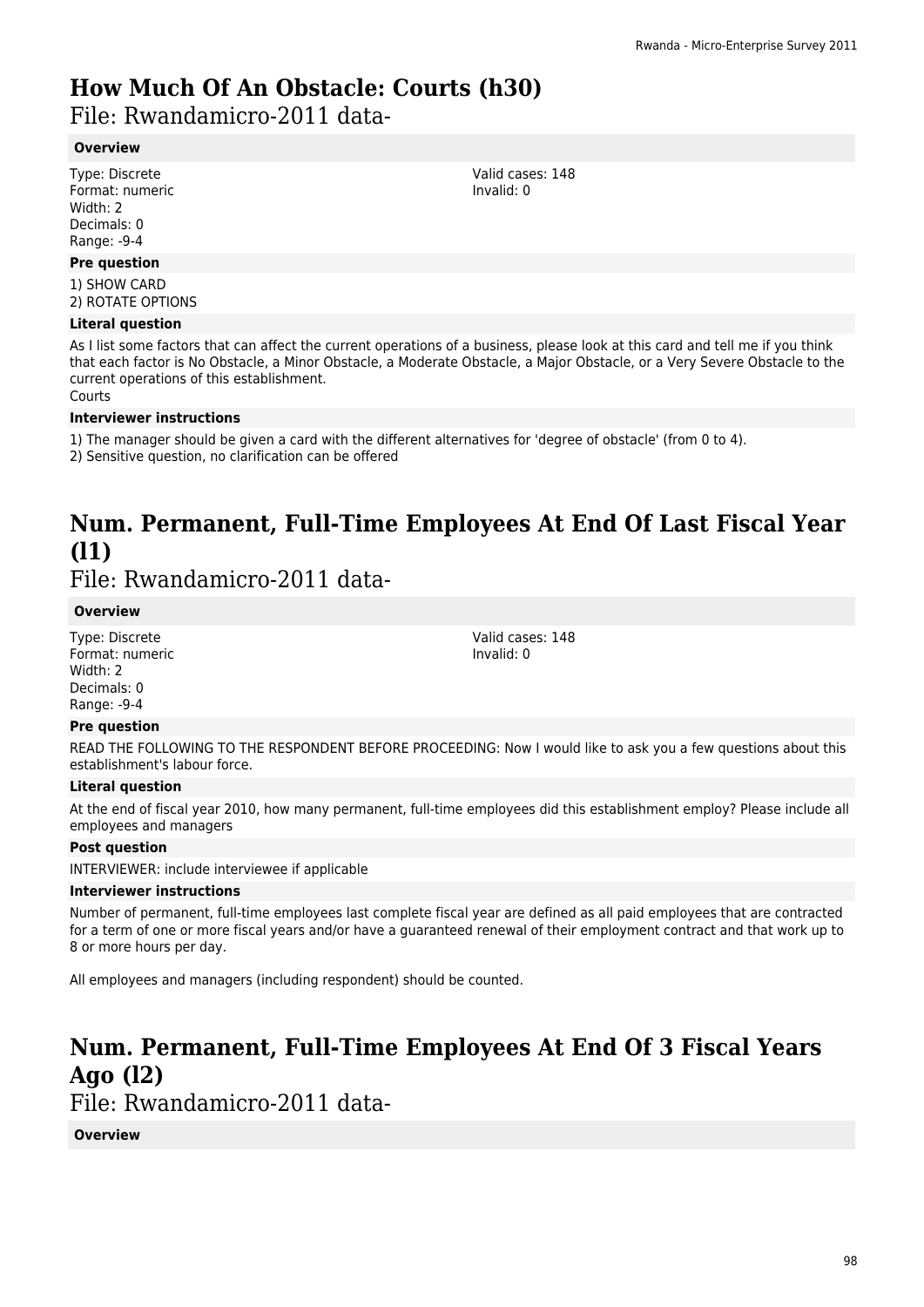# **Num. Permanent, Full-Time Employees At End Of 3 Fiscal Years Ago (l2)**

File: Rwandamicro-2011 data-

Type: Discrete Format: numeric Width: 2 Decimals: 0 Range: -9-6

#### **Literal question**

Three fiscal years ago, at the end of fiscal year [insert three complete fiscal years ago], how many permanent, full-time employees did this establishment employ? Please include all employees and managers

#### **Post question**

INTERVIEWER: include interviewee if applicable

#### **Interviewer instructions**

Number of permanent, full-time employees three complete fiscal years ago. See definition of permanent, full-time employees in l1

### **Num. Full-time Employees At End Of Last Fiscal Yr: female (l5)**  File: Rwandamicro-2011 data-

#### **Overview**

Type: Discrete Format: numeric Width: 2 Decimals: 0 Range: -9-4

Valid cases: 148 Invalid: 0

Valid cases: 148 Invalid: 0

#### **Literal question**

At the end of fiscal year 2010, how many permanent full-time employees of this establishment for the following categories were female?

### **Num. Full-Time Temporary Employees At End Of Last Fiscal Yr (l6)**  File: Rwandamicro-2011 data-

#### **Overview**

Type: Discrete Format: numeric Width: 3 Decimals: 0 Range: -9-300

#### **Literal question**

How many full-time temporary employees did this establishment employ in fiscal year 2010?

#### **Post question**

IF 0, GO TO QUESTION AFL.8a

#### **Interviewer instructions**

Full-time temporary or seasonal employees are defined as all paid short-term (i.e. for less than a fiscal year) employees with no guarantee of renewal of employment contract and work 40 hours or more per week for the term of their contract.

### **how many full-time temporary employees employed throughout fiscal year 2010 wer (l6a)**

File: Rwandamicro-2011 data-

**Overview**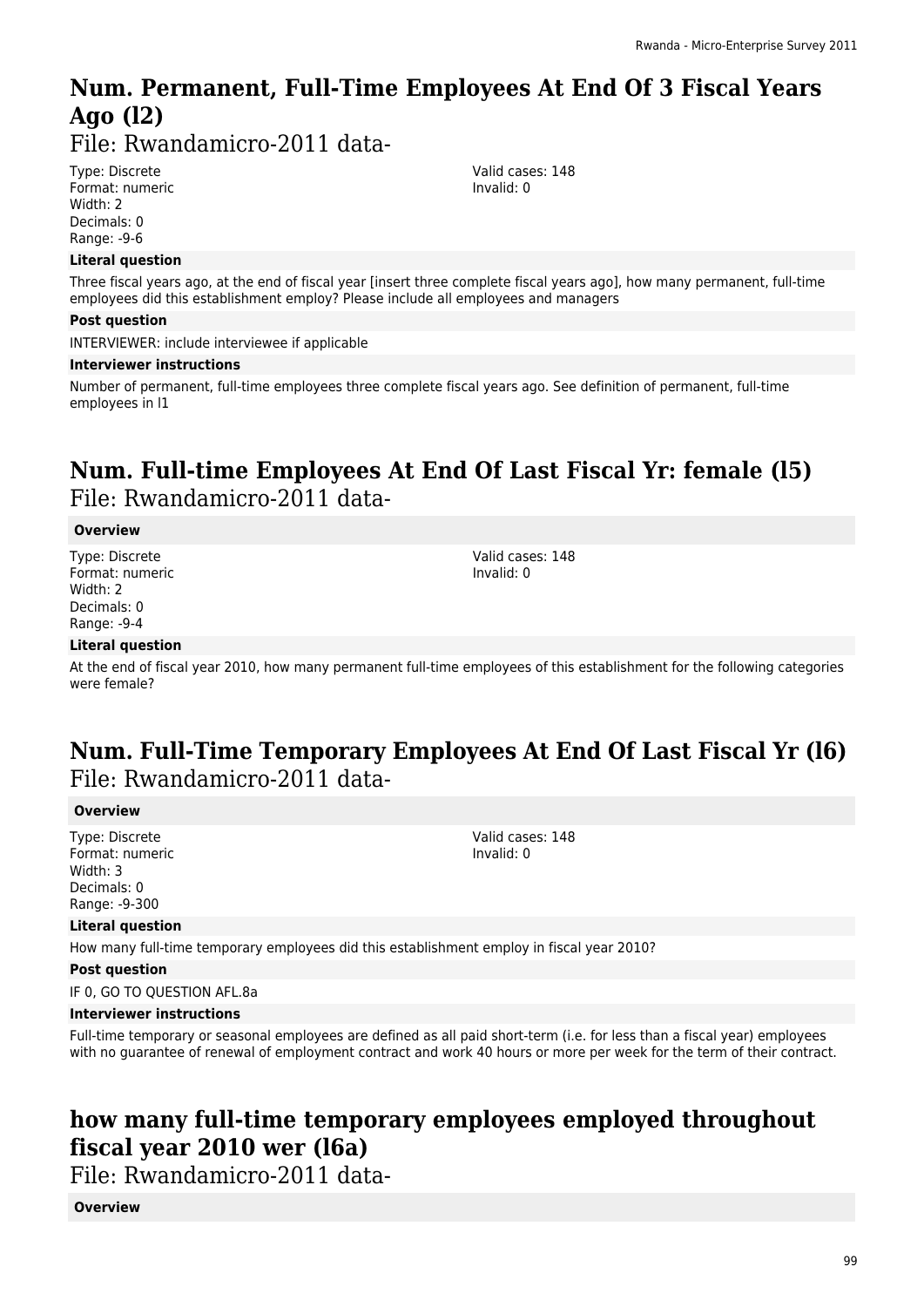### **how many full-time temporary employees employed throughout fiscal year 2010 wer (l6a)**

File: Rwandamicro-2011 data-

Type: Discrete Format: numeric Width: 3 Decimals: 0 Range: -9-180

#### **Literal question**

How many full-time temporary employees employed throughout fiscal year 2010 were females?

### **Avg. Length Of Employment Of All Full-time Temporary Employees In Last Fiscal Yr (l8)**

File: Rwandamicro-2011 data-

#### **Overview**

Type: Discrete Format: numeric Width: 2 Decimals: 0 Range: -9-8

Valid cases: 53 Invalid: 95

Valid cases: 53 Invalid: 95

#### **Literal question**

What was the average length of employment of all full-time temporary employees in fiscal year 2010?

#### **Interviewer instructions**

Average length of employment of all full-time temporary or seasonal employees refers to the number of months that the employee was contracted for work that occupied employees for 40 hours or more per week. If average full-time temporary or seasonal employment was for less than one month, enumerator should write 1.

# **At the end of fiscal year 2010, number of part-time Workers (AFl8a)**

File: Rwandamicro-2011 data-

#### **Overview**

Type: Discrete Format: numeric Width: 2 Decimals: 0 Range: -9-20

Valid cases: 148 Invalid: 0

#### **Literal question**

At the end of fiscal year 2010, how many part-time workers-workers that work less than a full shift per day-were employed by the establishment?

### **Formal Training Programs For Permanent, Full-time Employees In Last Fiscal Yr (l10)**

File: Rwandamicro-2011 data-

#### **Overview**

Type: Discrete Format: numeric Width: 2 Decimals: 0 Range: -9-2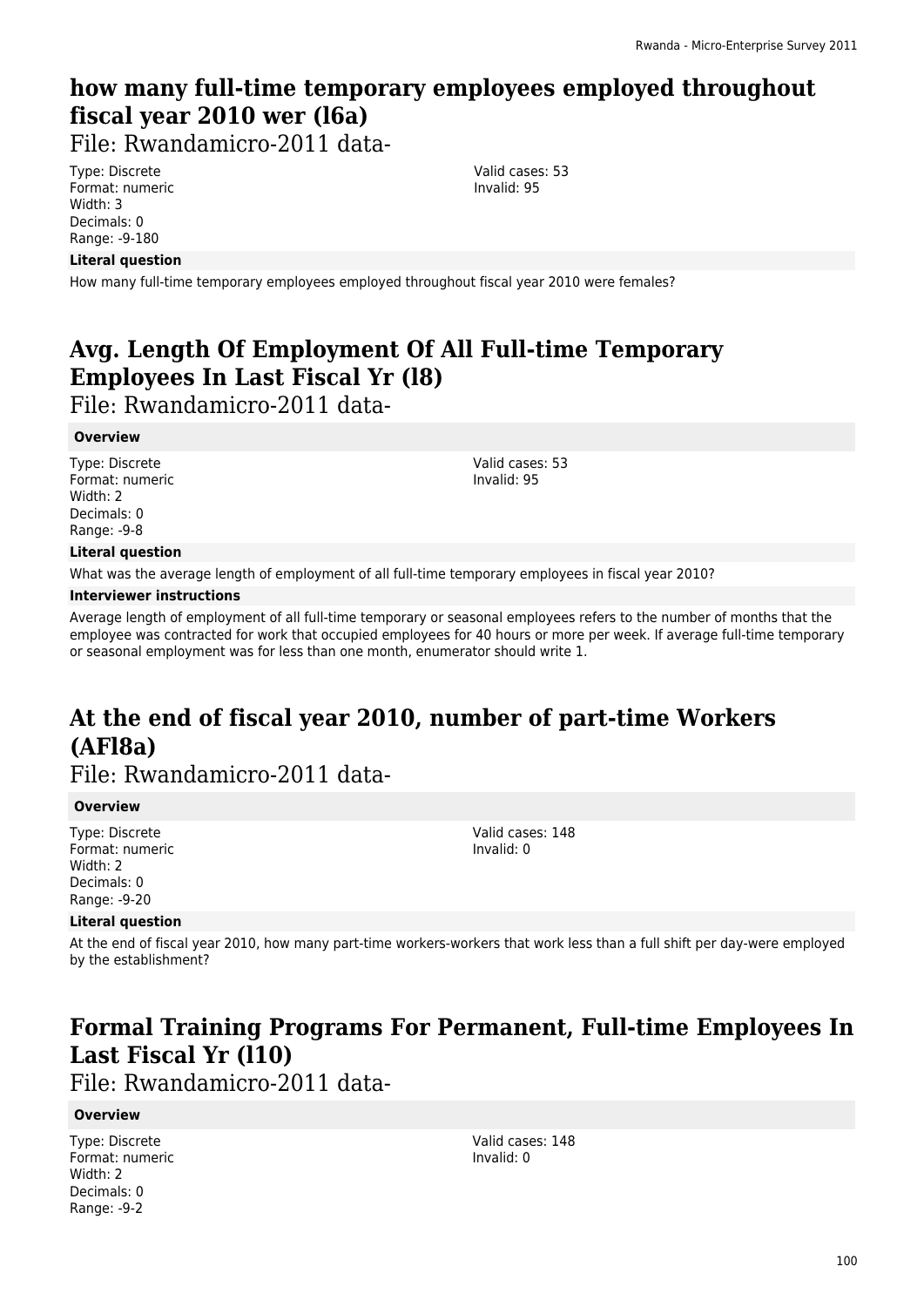### **Formal Training Programs For Permanent, Full-time Employees In Last Fiscal Yr (l10)**

File: Rwandamicro-2011 data-

#### **Literal question**

Over fiscal year 2010, did this establishment have formal training programs for its permanent, full-time employees?

#### **Post question**

If answer is No or Don't Know then GO TO QUESTION AFL.12

#### **Interviewer instructions**

Formal training has a structured and defined curriculum. Formal training may include classroom work, seminars, lectures, workshops, and audio-visual presentations and demonstrations. This does not include training to familiarize employees with equipment and machinery on the shop floor, training aimed at familiarizing employees with the establishment's standard operation procedures, or employee orientation at the beginning of an employee's tenure. In-house training may be conducted by other non-supervisory employees of the establishment, the establishment's supervisors or managers, or the establishments training centers.

# **Percent workforce unionized (AFl12)**

File: Rwandamicro-2011 data-

#### **Overview**

Type: Discrete Format: numeric Width: 3 Decimals: 0 Range: -9-100

Valid cases: 148 Invalid: 0

#### **Literal question**

What percent of this establishment's workforce is currently unionized?

### **FY2010, how did this establishment usually find new employees? ? (AFl14)**

File: Rwandamicro-2011 data-

#### **Overview**

Type: Discrete Format: numeric Width: 1 Decimals: 0 Range: 1-6

Valid cases: 148 Invalid: 0

#### **Literal question**

Over fiscal year 2010, how did this establishment usually find new employees?

### **How Much Of An Obstacle: Labor Regulations? (l30a)**  File: Rwandamicro-2011 data-

#### **Overview**

Type: Discrete Format: numeric Width: 2 Decimals: 0 Range: -9-4

#### **Pre question**

SHOW CARD **Literal question**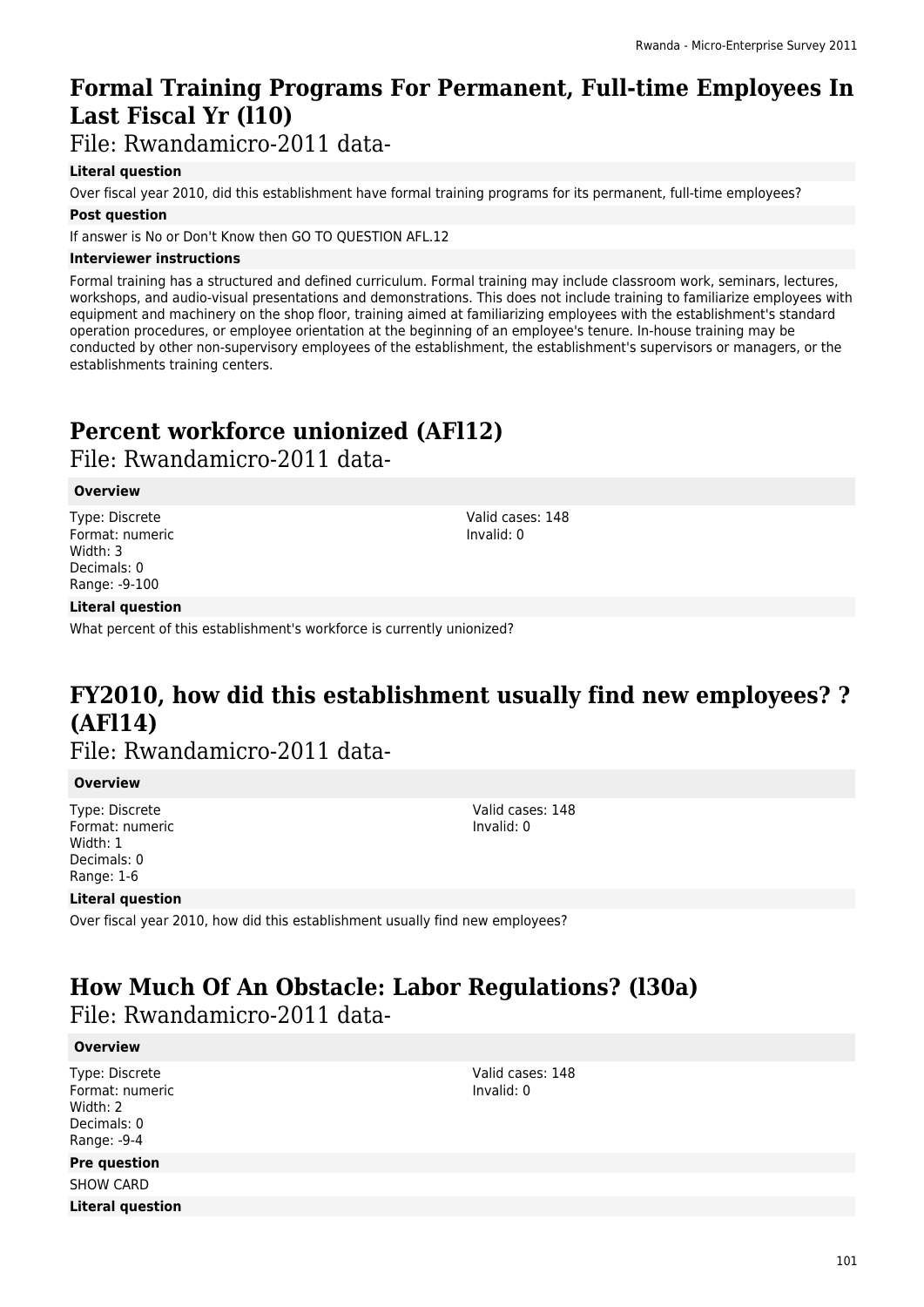### **How Much Of An Obstacle: Labor Regulations? (l30a)**  File: Rwandamicro-2011 data-

Are labor regulations No Obstacle, a Minor Obstacle, a Moderate Obstacle, a Major Obstacle, or a Very Severe Obstacle to the current operations of this establishment?

#### **Interviewer instructions**

1) Self-explanatory 2) Sensitive question, no clarification can be offered

# **How Much Of An Obstacle: Inadequately Educated Workforce? (l30b)**

File: Rwandamicro-2011 data-

#### **Overview**

Type: Discrete Format: numeric Width: 2 Decimals: 0 Range: -9-4

**Pre question**

SHOW CARD

#### **Literal question**

Is an inadequately educated workforce No Obstacle, a Minor Obstacle, a Moderate Obstacle, a Major Obstacle, or a Very Severe Obstacle to the current operations of this establishment?

#### **Interviewer instructions**

1) Self-explanatory

2) Sensitive question, no clarification can be offered

# **Does this establishment currently have a pre-employment health check for new emp (AFs1y)**

File: Rwandamicro-2011 data-

#### **Overview**

Type: Discrete Format: numeric Width: 2 Decimals: 0 Range: -9-2

Valid cases: 148 Invalid: 0

Valid cases: 148 Invalid: 0

#### **Pre question**

READ THE FOLLOWING TO THE RESPONDENT BEFORE PROCEEDING: We now turn to another topic.

#### **Literal question**

Does this establishment currently have a pre-employment health check for new employees?

# **High absenteeism due to sickness (past 2 years) (AFs1a)**

File: Rwandamicro-2011 data-

#### **Overview**

Type: Discrete Format: numeric Width: 2 Decimals: 0 Range: -9-2 **Literal question**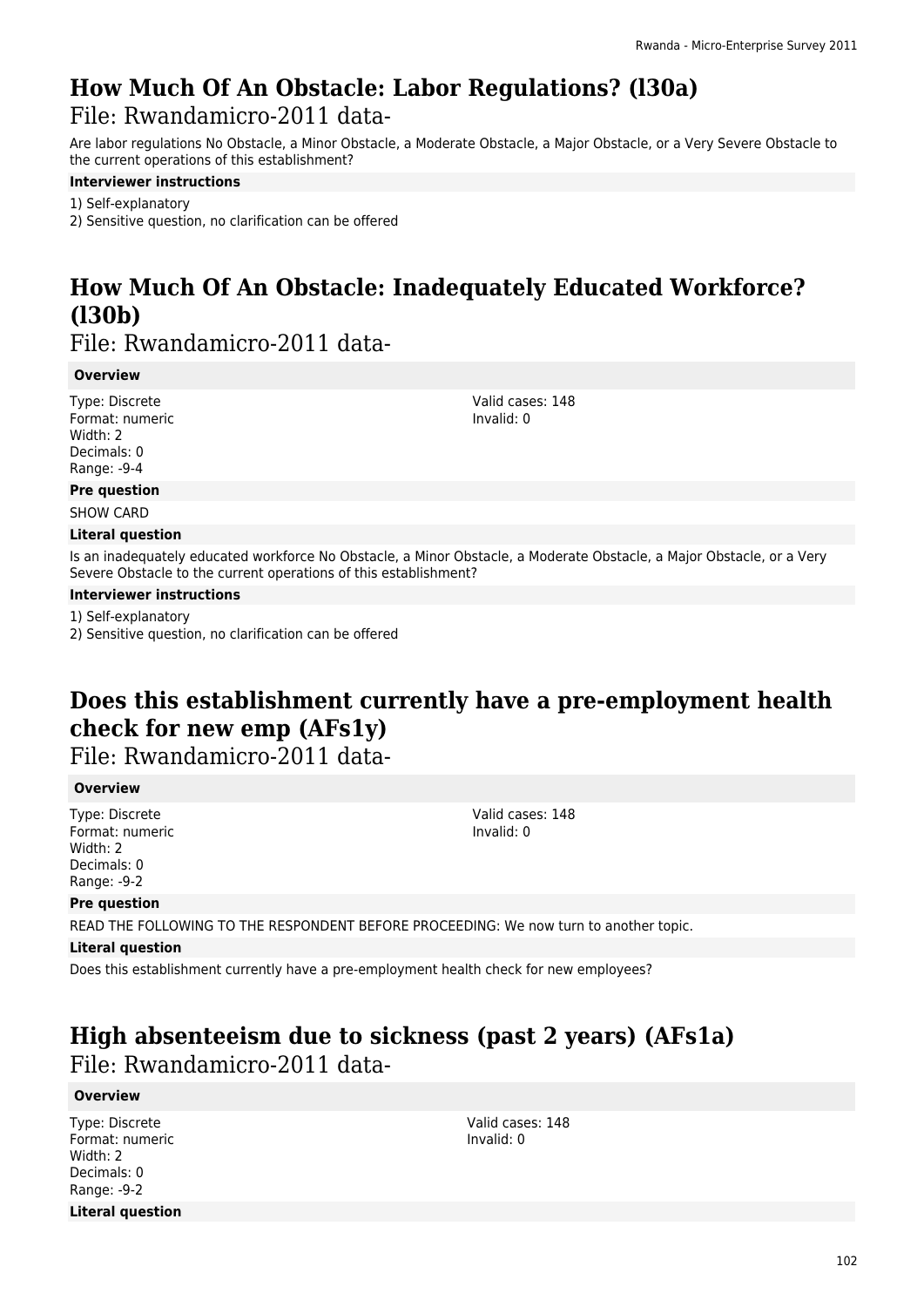### **High absenteeism due to sickness (past 2 years) (AFs1a)**  File: Rwandamicro-2011 data-

Have the following situations affected this establishment's workforce in the past 2 years: High absenteeism due to sickness

# **High absenteeism as employees need to care of family members or friends due to s (AFs1b)**

File: Rwandamicro-2011 data-

#### **Overview**

Type: Discrete Format: numeric Width: 2 Decimals: 0 Range: -9-2

Valid cases: 148 Invalid: 0

Valid cases: 148 Invalid: 0

#### **Literal question**

Have the following situations affected this establishment's workforce in the past 2 years: High absenteeism as employees need to care of family members or friends due to sickness

### **High absenteeism due to HIV/AIDS (past 2 years) (AFs2a)**  File: Rwandamicro-2011 data-

#### **Overview**

Type: Discrete Format: numeric Width: 2 Decimals: 0 Range: -9-2

#### **Literal question**

Has HIV/AIDS affected this establishment's workforce in any of the following ways in the past 2 years: High absenteeism due to HIV/AIDS

# **High absenteeism as employees need to care of family members or friends due to H (AFs2b)**

File: Rwandamicro-2011 data-

#### **Overview**

Type: Discrete Format: numeric Width: 2 Decimals: 0 Range: -9-2

Valid cases: 148 Invalid: 0

#### **Literal question**

Has HIV/AIDS affected this establishment's workforce in any of the following ways in the past 2 years: High absenteeism as employees need to care of family members or friends due to HIV/AIDS

# **HIV Prevention Activities: HIV prevention messages in FY2010 (AFs3a)**

File: Rwandamicro-2011 data-

**Overview**

103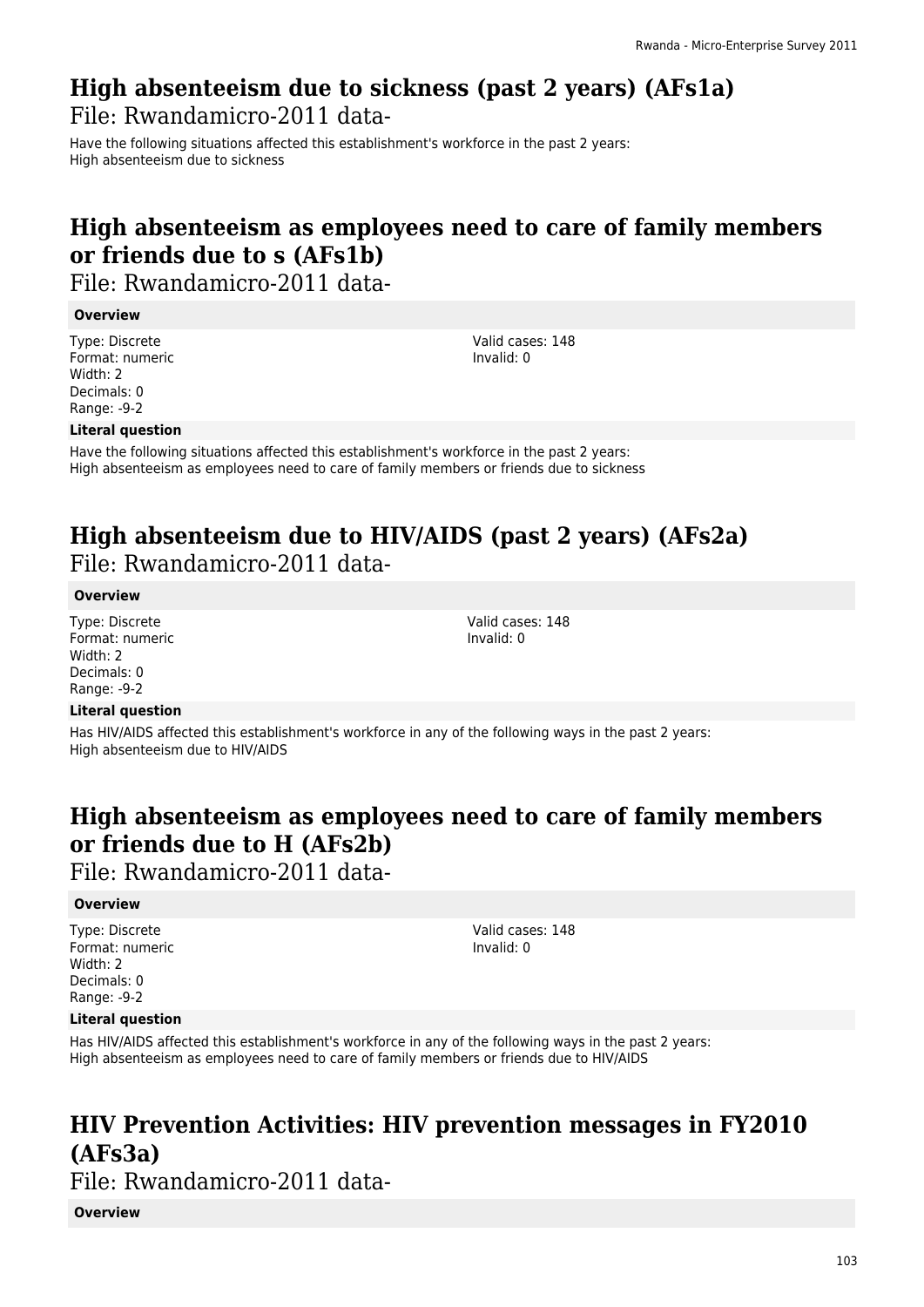# **HIV Prevention Activities: HIV prevention messages in FY2010 (AFs3a)**

File: Rwandamicro-2011 data-

Type: Discrete Format: numeric Width: 2 Decimals: 0 Range: -9-2

#### **Literal question**

Valid cases: 148 Invalid: 0

Did this establishment undertake any of the following activities, in fiscal year 2010, to prevent HIV/AIDS among employees? HIV prevention messages

# **HIV Prevention Activities: Free condom distribution in FY2010 (AFs3b)**

File: Rwandamicro-2011 data-

#### **Overview**

Type: Discrete Format: numeric Width: 2 Decimals: 0 Range: -9-2

#### **Literal question**

Did this establishment undertake any of the following activities, in fiscal year 2010, to prevent HIV/AIDS among employees? Free condom distribution

### **HIV Prevention Activities: Anonymous HIV testing (AFs3c)**  File: Rwandamicro-2011 data-

#### **Overview**

Type: Discrete Format: numeric Width: 2 Decimals: 0 Range: -9-2

#### **Literal question**

Did this establishment undertake any of the following activities, in fiscal year 2010, to prevent HIV/AIDS among employees? Anonymous HIV testing

### **Cost of all AIDS/HIV programs and activities in FY2010 (AFs4)**  File: Rwandamicro-2011 data-

#### **Overview**

Type: Discrete Format: numeric Width: 6 Decimals: 0 Range: -9-500000 Valid cases: 148 Invalid: 0

#### **Literal question**

In fiscal year 2010, how much did this establishment spend on all AIDS/HIV programs and activities?

Valid cases: 148 Invalid: 0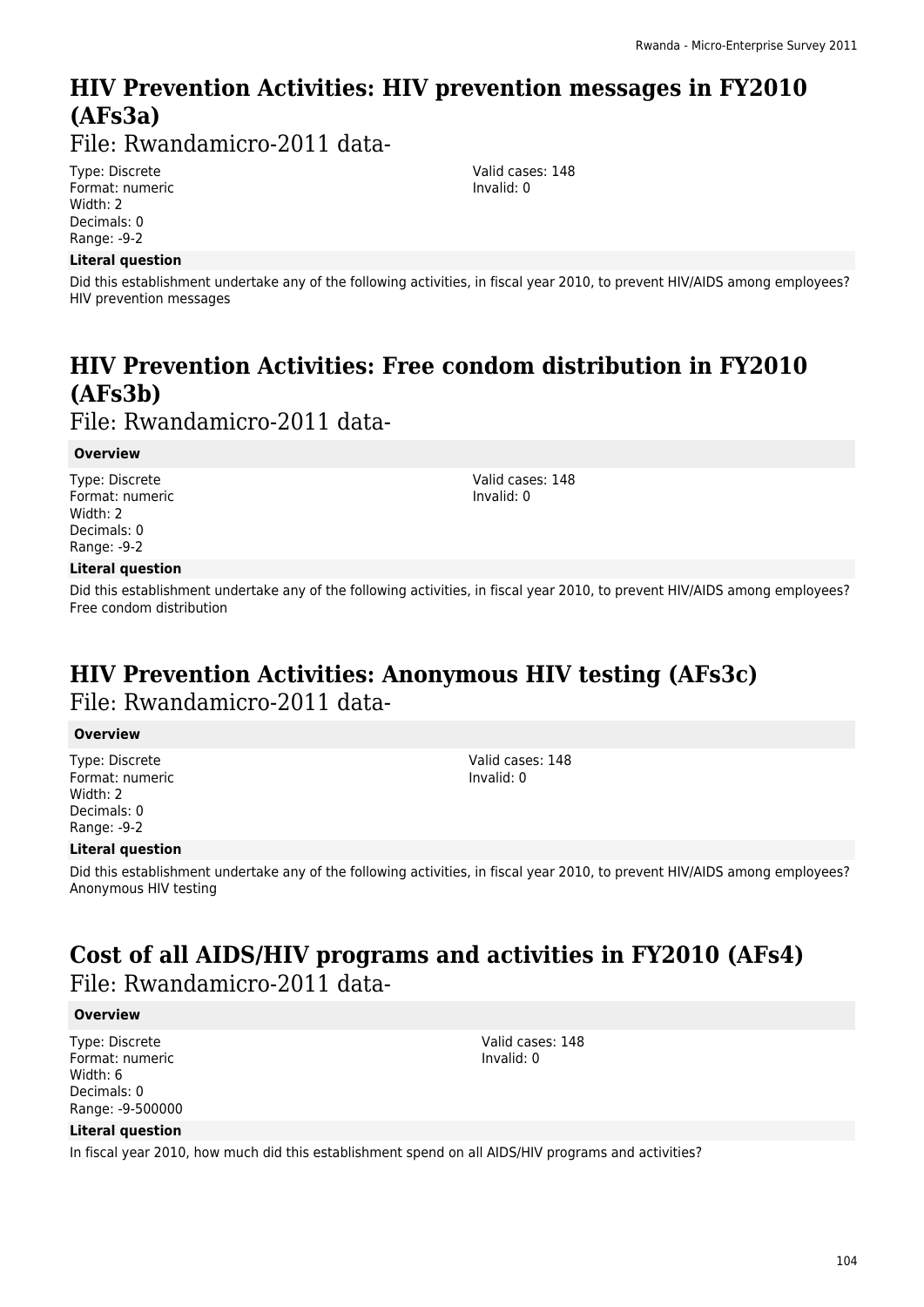# **Biggest Obstacle Affecting The Operation Of This Establishment (m1a)**

File: Rwandamicro-2011 data-

#### **Overview**

Type: Discrete Format: numeric Width: 2 Decimals: 0 Range: -9-15

#### **Pre question**

1) READ THE FOLLOWING TO THE RESPONDENT BEFORE PROCEEDING: The next set of questions is designed to get a general picture of your opinion about the business environment climate that affects your operations. 2) SHOW CARD

#### **Literal question**

Which of the following elements of the business environment, if any, currently represents the biggest obstacle faced by this establishment.

#### **Interviewer instructions**

Self-explanatory

# **Rotation Order (m1d)**

File: Rwandamicro-2011 data-

#### **Overview**

Type: Discrete Format: numeric Width: 1 Decimals: 0 Range: 1-3

Valid cases: 148 Invalid: 0

#### **Literal question**

Which of the following elements of the business environment, if any, currently represents the biggest obstacle faced by this establishment? Rotation

# **Total Labor Cost (Incl. Wages, Salaries, Bonuses, Etc) In Last Fiscal Year (n2a)**

File: Rwandamicro-2011 data-

#### **Overview**

Type: Discrete Format: numeric Width: 8 Decimals: 0 Range: -9-73000000

**Pre question**

1) SHOW CARD 2) READ OUT

#### **Literal question**

For fiscal year 2010, please provide the following information about this establishment: Total annual cost of labor (including wages, salaries, bonuses, social security payments)

#### **Interviewer instructions**

Valid cases: 148 Invalid: 0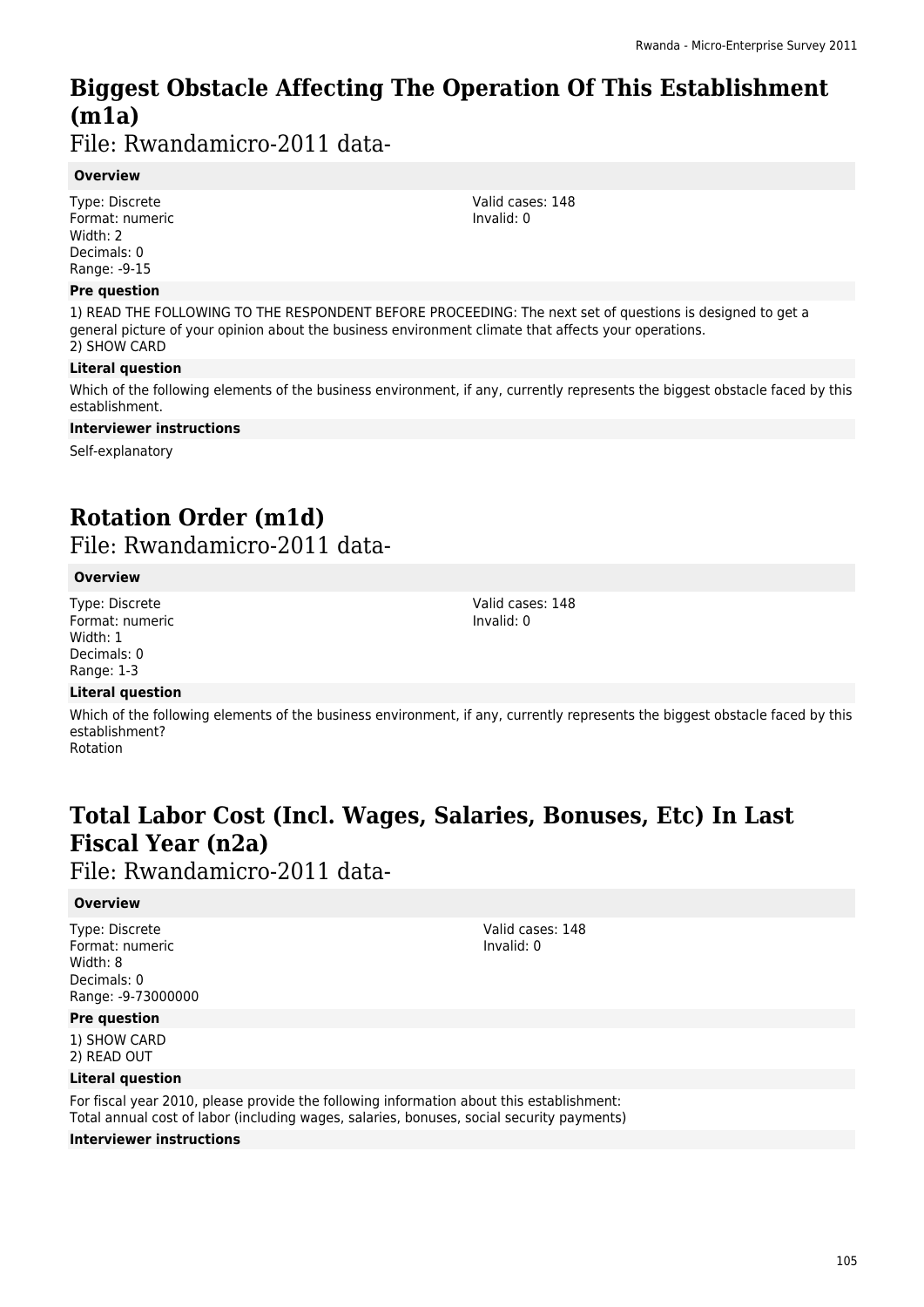# **Total Labor Cost (Incl. Wages, Salaries, Bonuses, Etc) In Last Fiscal Year (n2a)**

### File: Rwandamicro-2011 data-

Total cost of labor, including wages, salaries and benefits is the total annual wages and all annual benefits, including food, transport, social security (i.e. pensions, medical insurance, and unemployment insurance).

Raw materials and intermediate goods (M) is the cost of all inputs in the production activity. This is usually an item directly taken from the financial statements

Total annual cost of finished goods and materials purchased to resell: (S) is the cost of all finished goods and materials purchased to be resold.

Fuel (M) is the total annual cost of all fuels consumed for heat, power, transportation, or the generation of electricity. Do not include the estimated costs of fuels, such as sawdust or blast furnace gas, produced as a byproduct of your manufacturing activities. Include anthracite and bituminous coal, coke, natural and manufactured gas, fuel oil, liquefied petroleum gas, gasoline, and all other fuels, including purchased steam. Be sure to include fuel used to power delivery trucks, fork lifts, or other motor vehicles associated with the establishment.

Electricity is the total annual cost of electric energy purchased from public or private utility companies or received from other establishments that belong to the same firm. Exclude the value of electricity generated and used at this establishment.

Total annual depreciation is the amortization of fixed assets due to the wearing down and/or obsolescence

### **Total Annual Costs Of Electricity In Last Fiscal Year (n2b)**  File: Rwandamicro-2011 data-

#### **Overview**

Type: Discrete Format: numeric Width: 6 Decimals: 0 Range: -9-870000

#### **Pre question**

1) SHOW CARD 2) READ OUT

#### **Literal question**

For fiscal year 2010, please provide the following information about this establishment: Total annual costs of electricity

#### **Interviewer instructions**

Total cost of labor, including wages, salaries and benefits is the total annual wages and all annual benefits, including food, transport, social security (i.e. pensions, medical insurance, and unemployment insurance).

Raw materials and intermediate goods (M) is the cost of all inputs in the production activity. This is usually an item directly taken from the financial statements

Total annual cost of finished goods and materials purchased to resell: (S) is the cost of all finished goods and materials purchased to be resold.

Fuel (M) is the total annual cost of all fuels consumed for heat, power, transportation, or the generation of electricity. Do not include the estimated costs of fuels, such as sawdust or blast furnace gas, produced as a byproduct of your manufacturing activities. Include anthracite and bituminous coal, coke, natural and manufactured gas, fuel oil, liquefied petroleum gas, gasoline, and all other fuels, including purchased steam. Be sure to include fuel used to power delivery trucks, fork lifts, or other motor vehicles associated with the establishment.

Electricity is the total annual cost of electric energy purchased from public or private utility companies or received from other establishments that belong to the same firm. Exclude the value of electricity generated and used at this establishment.

Total annual depreciation is the amortization of fixed assets due to the wearing down and/or obsolescence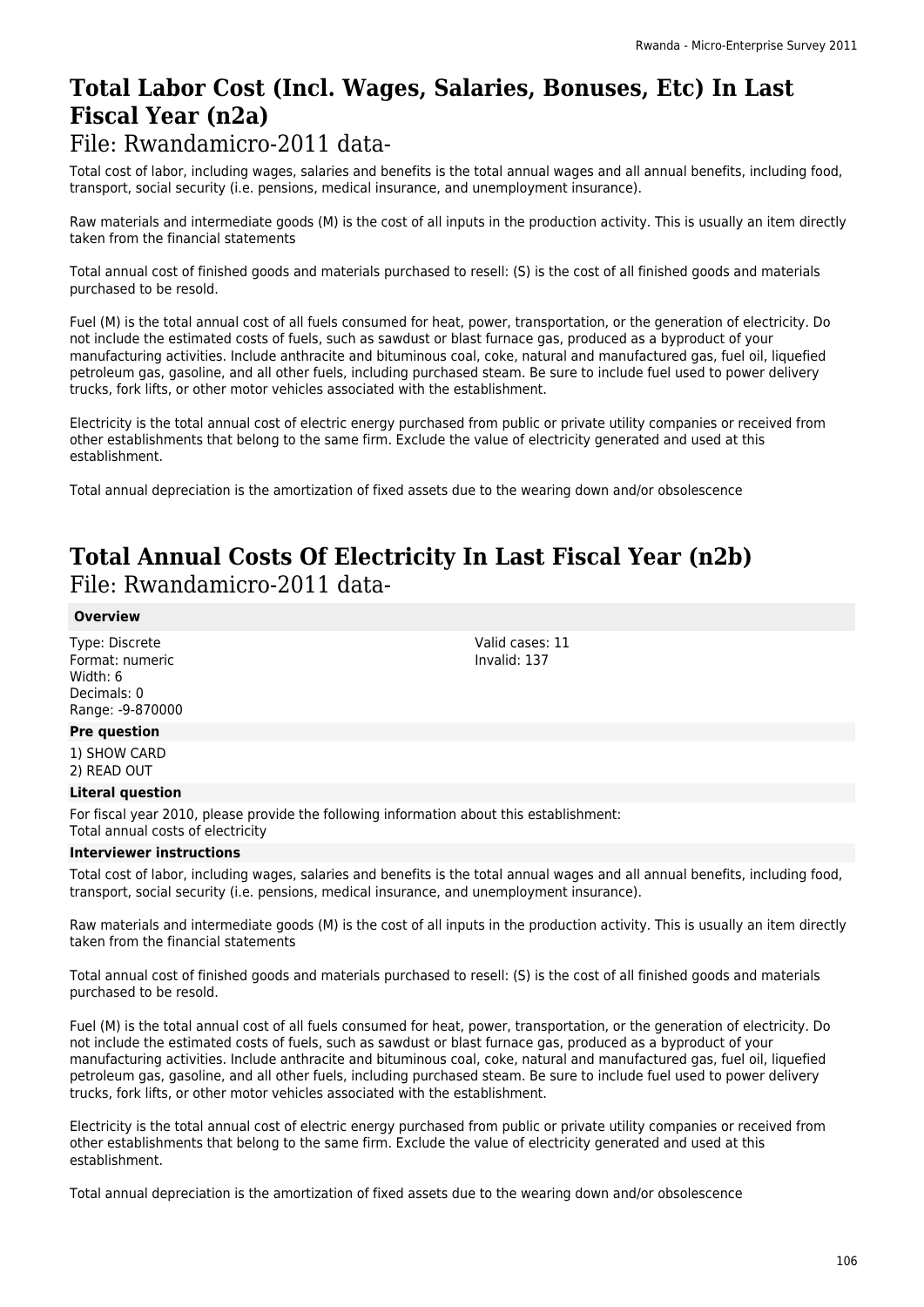# **Cost Of Raw Materials And Intermediate Goods Used In Prod. In Last Fiscal Year (n2e)**

Valid cases: 11 Invalid: 137

File: Rwandamicro-2011 data-

#### **Overview**

Type: Discrete Format: numeric Width: 8 Decimals: 0 Range: -9-24300000

#### **Pre question**

1) SHOW CARD 2) READ OUT

#### **Literal question**

For fiscal year 2010, please provide the following information about this establishment: Total annual cost of raw materials and intermediate goods used in production

#### **Interviewer instructions**

Total cost of labor, including wages, salaries and benefits is the total annual wages and all annual benefits, including food, transport, social security (i.e. pensions, medical insurance, and unemployment insurance).

Raw materials and intermediate goods (M) is the cost of all inputs in the production activity. This is usually an item directly taken from the financial statements

Total annual cost of finished goods and materials purchased to resell: (S) is the cost of all finished goods and materials purchased to be resold.

Fuel (M) is the total annual cost of all fuels consumed for heat, power, transportation, or the generation of electricity. Do not include the estimated costs of fuels, such as sawdust or blast furnace gas, produced as a byproduct of your manufacturing activities. Include anthracite and bituminous coal, coke, natural and manufactured gas, fuel oil, liquefied petroleum gas, gasoline, and all other fuels, including purchased steam. Be sure to include fuel used to power delivery trucks, fork lifts, or other motor vehicles associated with the establishment.

Electricity is the total annual cost of electric energy purchased from public or private utility companies or received from other establishments that belong to the same firm. Exclude the value of electricity generated and used at this establishment.

Total annual depreciation is the amortization of fixed assets due to the wearing down and/or obsolescence

# **Main Respondent Position In The Firm (a15a1ax)**

File: Rwandamicro-2011 data-

#### **Overview**

Type: Discrete Format: character Width: 20

Valid cases: 148 Invalid: 0

#### **Pre question**

Please complete the following information about the interviewee(s)

### **Main Respondent Years Working In The Firm: (a15a2a)**  File: Rwandamicro-2011 data-

#### **Overview**

Type: Continuous Format: numeric Width: 2 Decimals: 0 Range: 1-30

Valid cases: 148 Invalid: 0 Minimum: 1 Maximum: 30 Mean: 5.3 Standard deviation: 4.7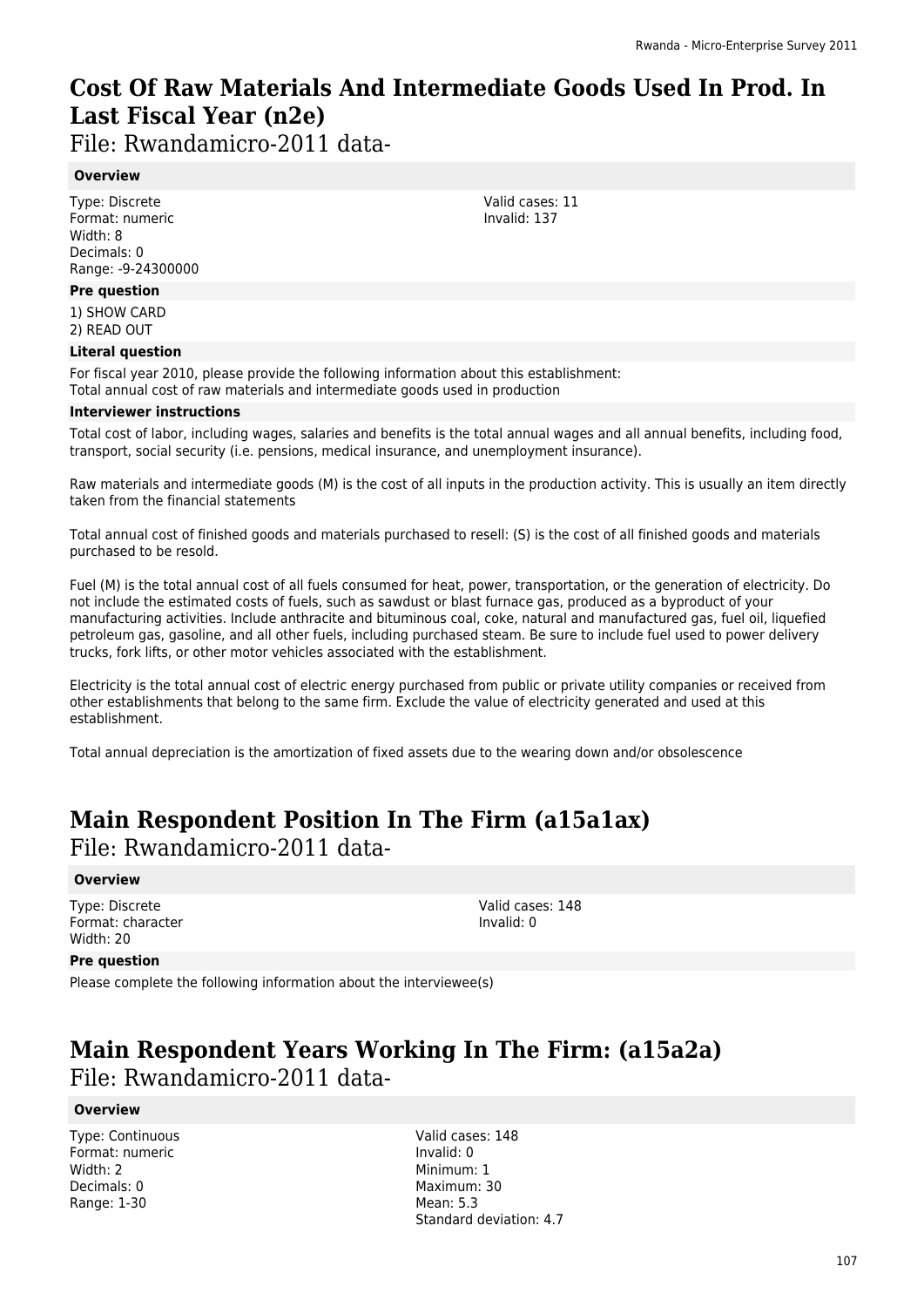### **Main Respondent Years Working In The Firm: (a15a2a)**

File: Rwandamicro-2011 data-

#### **Pre question**

Please complete the following information about the interviewee(s)

### **main respondent: gender (a15a3)**  File: Rwandamicro-2011 data-

#### **Overview**

Type: Discrete Format: numeric Width: 1 Decimals: 0 Range: 1-2

Valid cases: 148 Invalid: 0

#### **Pre question**

Please complete the following information about the interviewee(s)

### **Second Respondent Position In The Firm (a15a1bx)**

File: Rwandamicro-2011 data-

#### **Overview**

Type: Discrete Format: character Width: 18

Valid cases: 14 Invalid: 0

#### **Pre question**

Please complete the following information about the interviewee(s)

### **Second Respondent Years Working In The Firm: (a15a2b)**  File: Rwandamicro-2011 data-

**Overview**

Type: Discrete Format: numeric Width: 2 Decimals: 0 Range: 1-15

Valid cases: 14 Invalid: 134

#### **Pre question**

Please complete the following information about the interviewee(s)

### **second respondent: gender (a15b3)**

File: Rwandamicro-2011 data-

#### **Overview**

Type: Discrete Format: numeric Width: 1 Decimals: 0 Range: 1-2

#### Valid cases: 14 Invalid: 134

**Pre question**

Please complete the following information about the interviewee(s)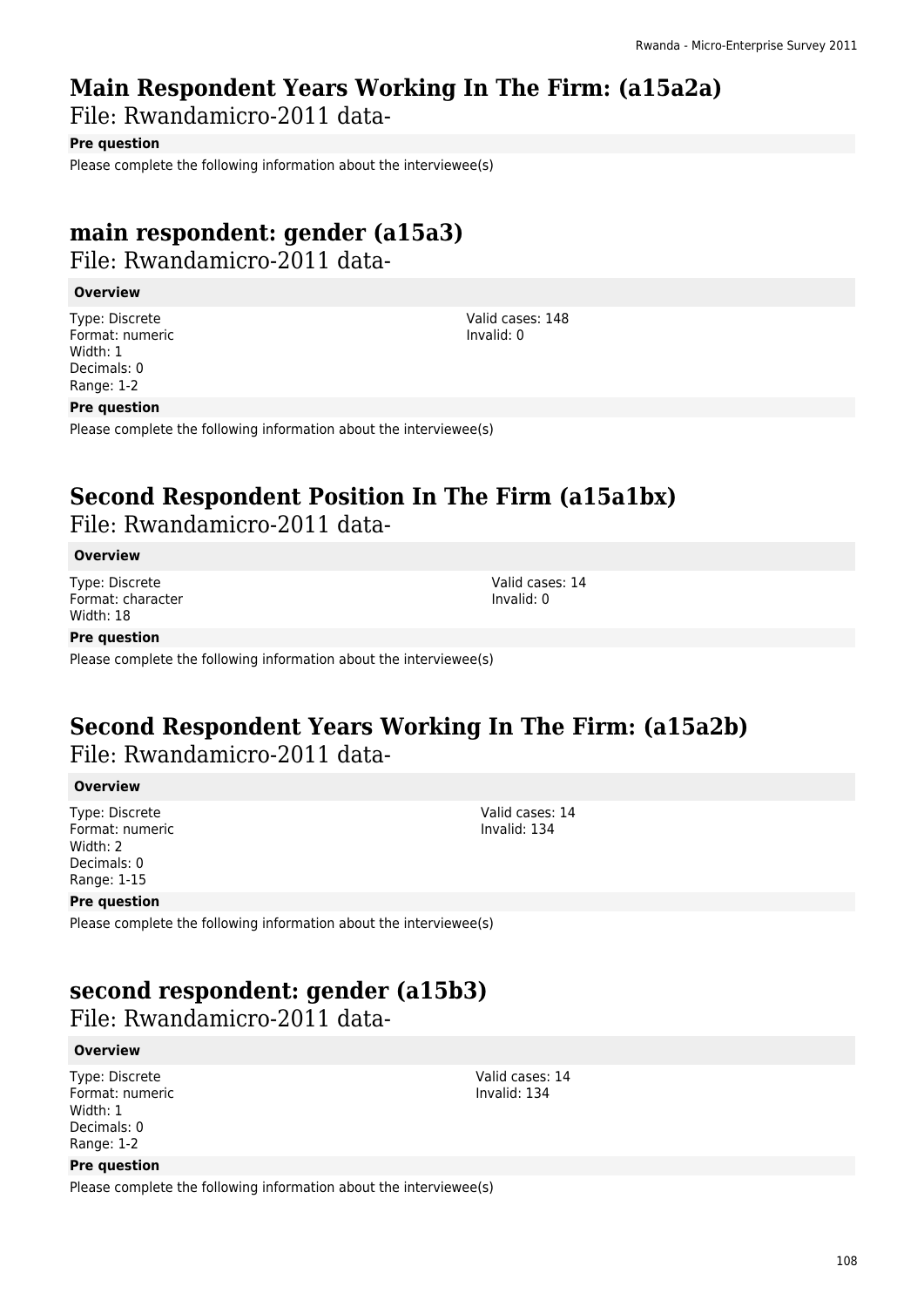# **Third Respondent Position In The Firm (a15a1cx)**

File: Rwandamicro-2011 data-

### **Overview**

Type: Discrete Format: character Width: 10

### **Pre question**

Please complete the following information about the interviewee(s)

# **Third Respondent Years Working In The Firm: (a15a2c)**

File: Rwandamicro-2011 data-

### **Overview**

Type: Discrete Format: numeric Width: 1 Decimals: 0 Range: 2-5

Valid cases: 2 Invalid: 146

### **Pre question**

Please complete the following information about the interviewee(s)

# **third respondent: gender (a15c3)**

File: Rwandamicro-2011 data-

### **Overview**

Type: Discrete Format: numeric Width: 1 Decimals: 0 Range: 1-2

### **Pre question**

Please complete the following information about the interviewee(s)

# **Day (a15d)**  File: Rwandamicro-2011 data-

### **Overview**

Type: Continuous Format: numeric Width: 2 Decimals: 0 Range: 1-31

**Literal question**

Time face-to-face interview ends

## **Month (a15m)**  File: Rwandamicro-2011 data-

### **Overview**

Valid cases: 2 Invalid: 146

Valid cases: 148 Invalid: 0 Minimum: 1 Maximum: 31 Mean: 15.4

Standard deviation: 7.9

Valid cases: 2 Invalid: 0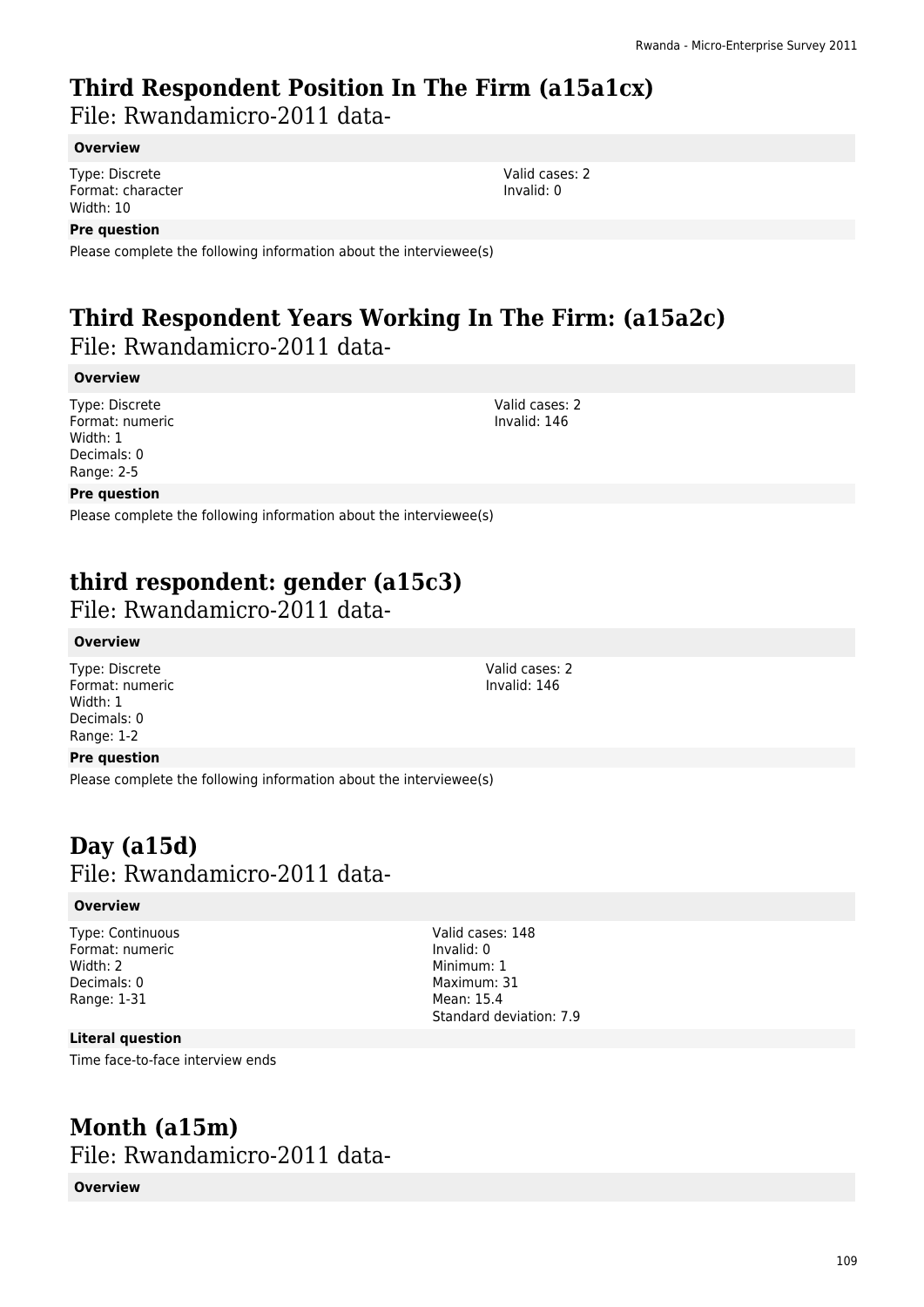# **Month (a15m)**  File: Rwandamicro-2011 data-

Type: Discrete Format: numeric Width: 2 Decimals: 0 Range: 1-12

#### **Literal question**

Time face-to-face interview ends

# **Year (a15y)**  File: Rwandamicro-2011 data-

#### **Overview**

Type: Discrete Format: numeric Width: 4 Decimals: 0 Range: 2011-2012

### **Literal question**

Time face-to-face interview ends

# **Hour (a15h)**  File: Rwandamicro-2011 data-

#### **Overview**

Type: Discrete Format: numeric Width: 2 Decimals: 0 Range: 8-20

### **Literal question**

Time face-to-face interview ends

### **Minutes (a15min)**  File: Rwandamicro-2011 data-

#### **Overview**

Type: Continuous Format: numeric Width: 2 Decimals: 0 Range: 0-59

Valid cases: 148 Invalid: 0 Minimum: 0 Maximum: 59 Mean: 28.5 Standard deviation: 19.6

### **Literal question**

Time face-to-face interview ends

# **Perception Of The Questions Regarding Opinions And Perceptions (a16)**

File: Rwandamicro-2011 data-

**Overview**

Valid cases: 148 Invalid: 0

> Valid cases: 148 Invalid: 0

Valid cases: 148 Invalid: 0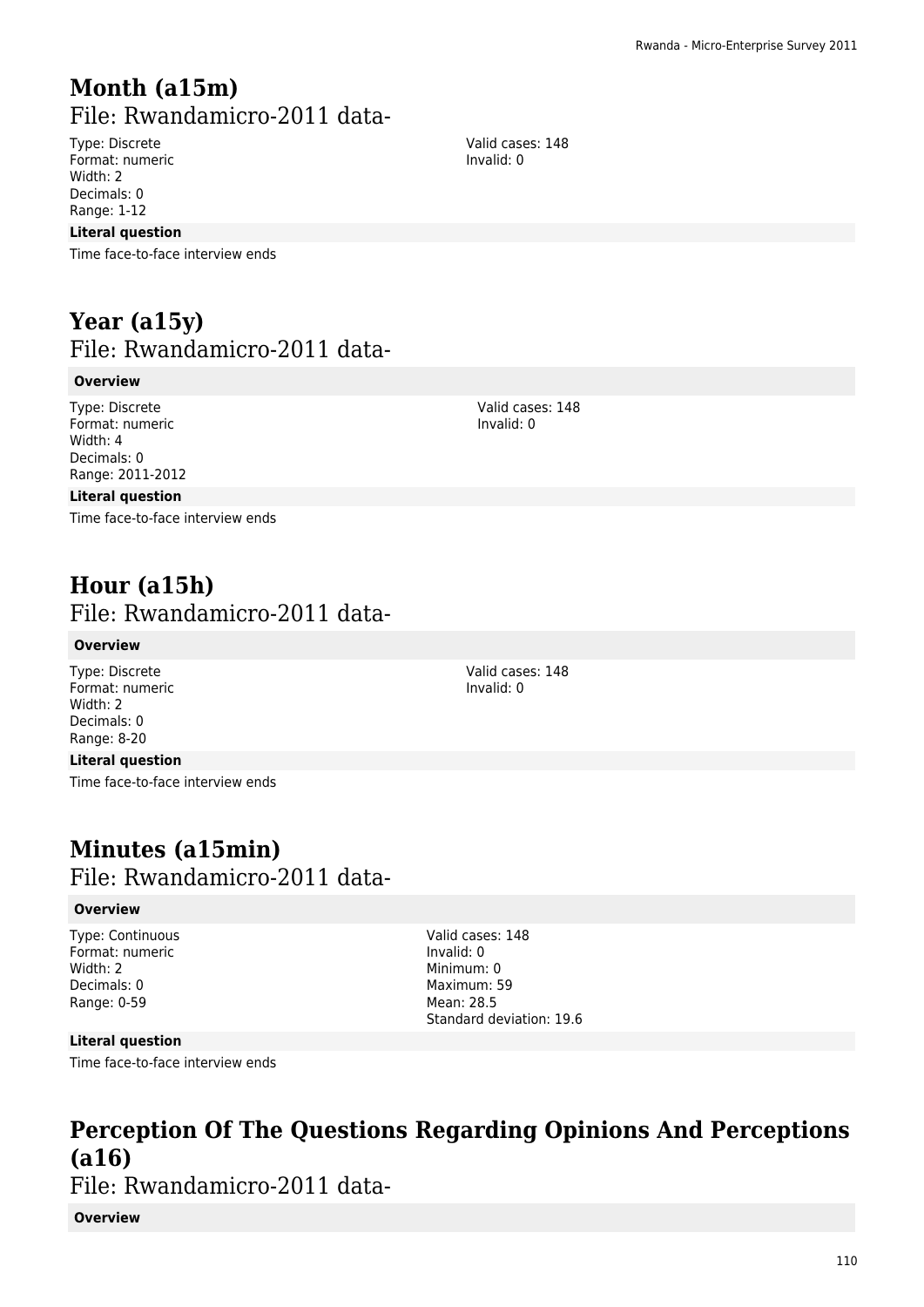# **Perception Of The Questions Regarding Opinions And Perceptions (a16)**

File: Rwandamicro-2011 data-

Type: Discrete Format: numeric Width: 1 Decimals: 0 Range: 1-3

#### **Pre question**

INTERVIEWERS PLEASE ANSWER AT END OF THE INTERVIEW

#### **Literal question**

It is my perception that the responses to the questions regarding opinions and perceptions:

# **Responses To The Questions About Figures Are… (a17)**

File: Rwandamicro-2011 data-

### **Overview**

Type: Discrete Format: numeric Width: 1 Decimals: 0 Range: 1-3

Valid cases: 148 Invalid: 0

Valid cases: 148 Invalid: 0

Valid cases: 148 Invalid: 0

# **This Questionnaire Was Completed In: (a18)**

File: Rwandamicro-2011 data-

### **Overview**

Type: Discrete Format: numeric Width: 1 Decimals: 0 Range: 1-3

#### **Pre question**

SUPERVISORS PLEASE ANSWER

#### **Literal question**

This questionnaire was completed in:

### **Post question**

If answer is 1 then STOP HERE

# **If Option 2 Or 3 In A.18, Estimate Duration Of The Whole Interview: Hours (a19h)**

File: Rwandamicro-2011 data-

### **Overview**

Type: Discrete Format: numeric Width: 1 Decimals: 0 Range: 0-2

#### **Pre question**

1) SUPERVISORS PLEASE ANSWER 2) If option 2 or 3 in A.18, estimate duration of the whole interview

Valid cases: 53 Invalid: 95

111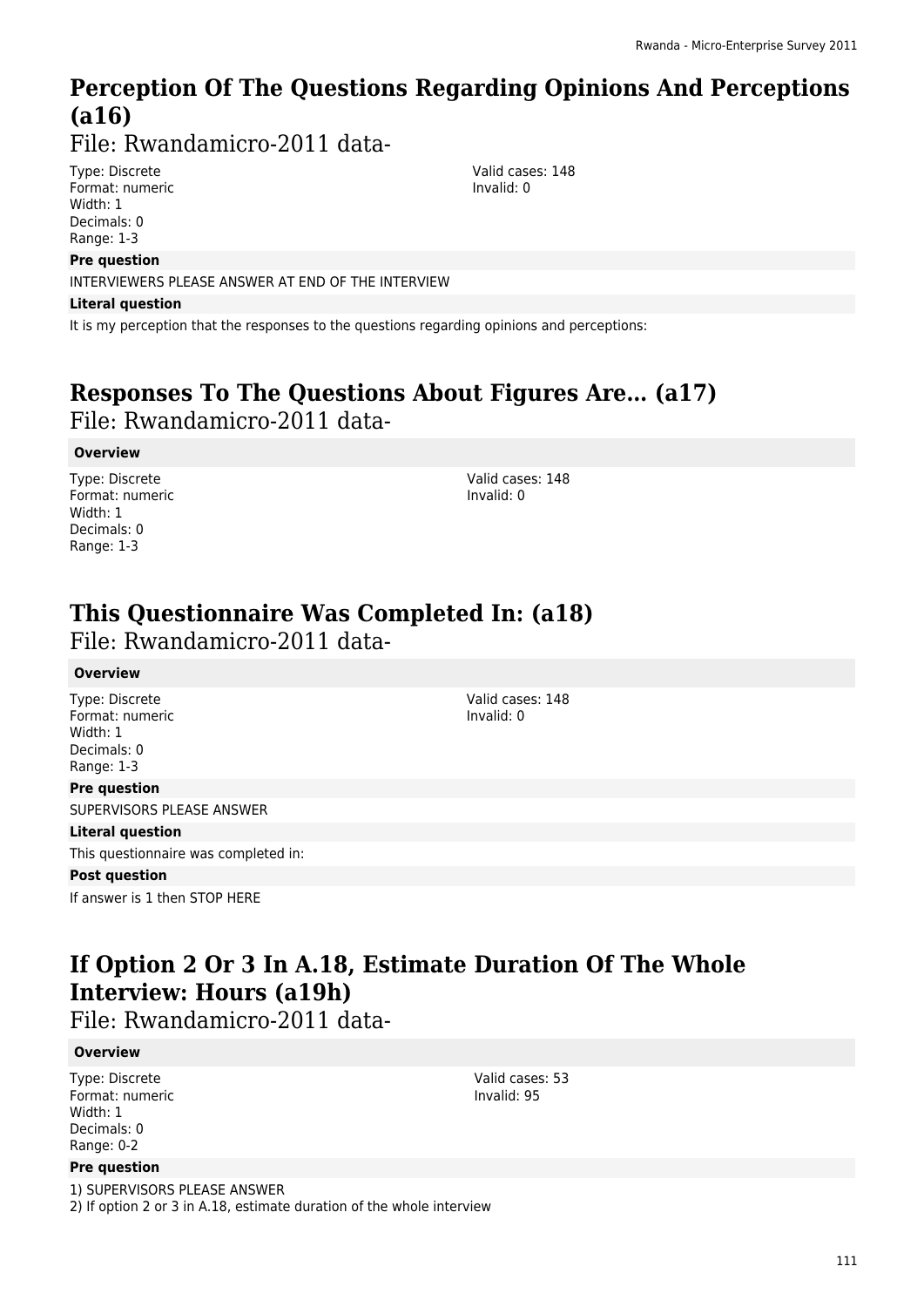# **If Option 2 Or 3 In A.18, Estimate Duration Of The Whole Interview: Minutes (a19m)**

File: Rwandamicro-2011 data-

### **Overview**

Type: Continuous Format: numeric Width: 2 Decimals: 0 Range: 0-57

### **Pre question**

1) SUPERVISORS PLEASE ANSWER

2) If option 2 or 3 in A.18, estimate duration of the whole interview

# **Strict Weights (StrictWeights)**

File: Rwandamicro-2011 data-

#### **Overview**

Type: Continuous Format: numeric Width: 9 Decimals: 0 Range: 1.1757157-5.9756174 Valid cases: 53 Invalid: 95 Minimum: 0 Maximum: 57 Mean: 33.8 Standard deviation: 18

> Valid cases: 148 Invalid: 0 Minimum: 1.2 Maximum: 6 Mean: 4.8 Standard deviation: 2

#### **Description**

For some units it was impossible to determine eligibility because the contact was not successfully completed. Consequently, different assumptions as to their eligibility result in different universe cells' adjustments and in different sampling weights. Strict assumption: eligible establishments are only those for which it was possible to directly determine eligibility.

# **Weak Weights (WeakWeights)**

File: Rwandamicro-2011 data-

#### **Overview**

Type: Continuous Format: numeric Width: 9 Decimals: 0 Range: 1.4881341-8.967876 Valid cases: 148 Invalid: 0 Minimum: 1.5 Maximum: 9 Mean: 7.2 Standard deviation: 3.2

#### **Description**

For some units it was impossible to determine eligibility because the contact was not successfully completed. Consequently, different assumptions as to their eligibility result in different universe cells' adjustments and in different sampling weights. Weak assumption: in addition to the establishments included in strict and median assumptions, all establishments for which it was not possible to finalize a contact are assumed eligible. This includes establishments with dead or out of service phone lines, establishments that never answered the phone, and establishments with incorrect addresses for which it was impossible to find a new address. Note that under the weak assumption only observed non-eligible units are excluded from universe projections.

# **Median Weights (MedianWeights)**

File: Rwandamicro-2011 data-

#### **Overview**

112